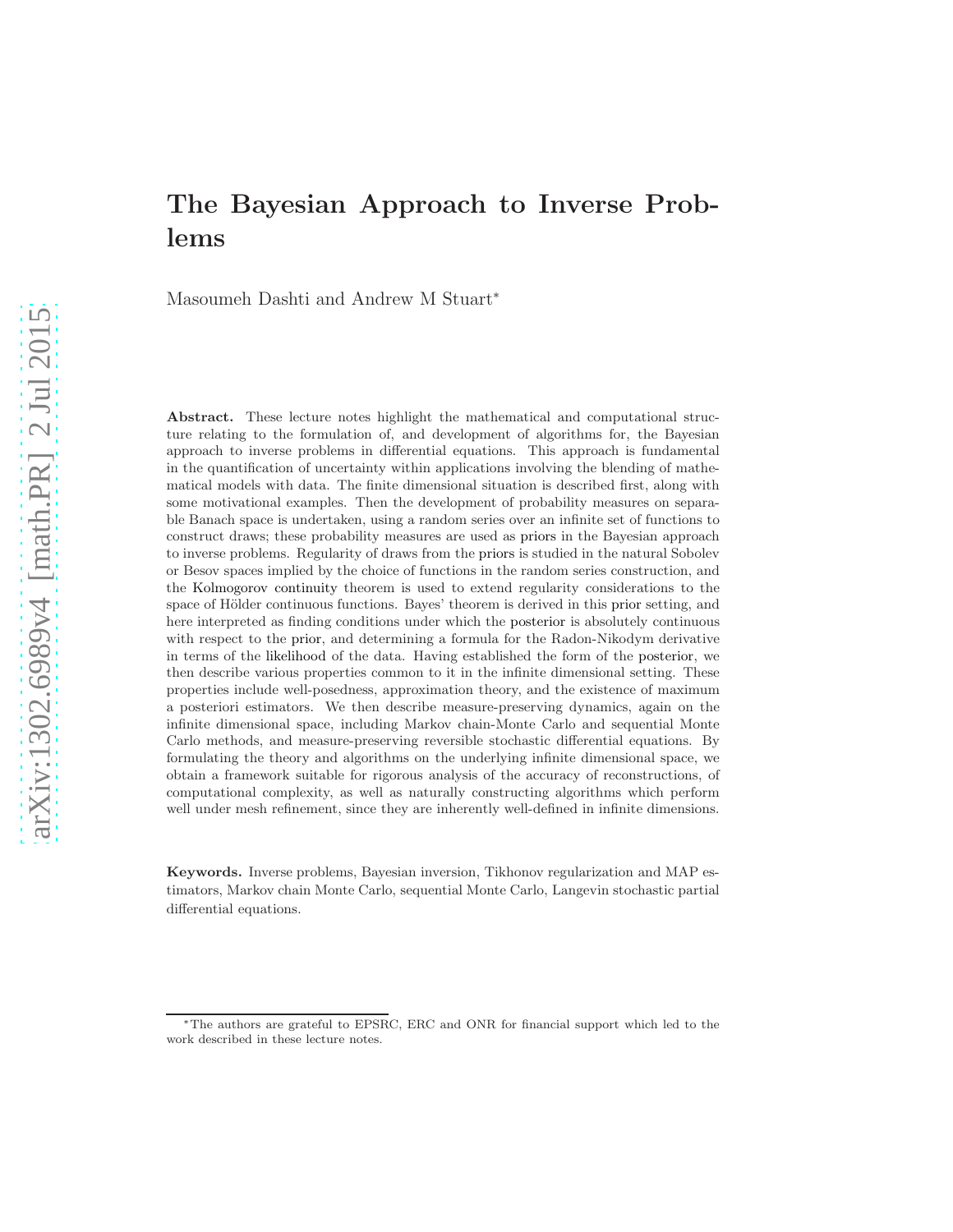### 1. Introduction

Many uncertainty quantification problems arising in the sciences and engineering require the incorporation of data into a model; indeed doing so can significantly reduce the uncertainty in model predictions and is hence a very important step in many applications. Bayes' formula provides the natural way to do this. The purpose of these lecture notes is to develop the Bayesian approach to inverse problems in order to provide a rigorous framework for the development of uncertainty quantification in the presence of data. Of course it is possible to simply discretize the inverse problem and apply Bayes' formula on a finite dimensional space. However we adopt a different approach: we formulate Bayes' formula on a separable Banach space and study its properties in this infinite dimensional setting. This approach, of course, requires considerably more mathematical sophistication and it is important to ask whether this is justified. The answer, of course, is "yes". The formulation of the Bayesian approach on a separable Banach space has numerous benefits: (i) it reveals an attractive well-posedness framework for the inverse problem, allowing for the study of robustness to changes in the observed data, or to numerical approximation of the forward model; (ii) it allows for direct links to be established with the classical theory of regularization, which has been developed in a separable Banach space setting; (iii) and it leads to new algorithmic approaches which build on the full power of analysis and numerical analysis to leverage the structure of the infinite dimensional inference problem.

The remainder of this section contains a discussion of Bayesian inversion in finite dimensions, for motivational purposes, and two examples of partial differential equation (PDE) inverse problems. In section [2](#page-8-0) we describe the construction of priors on separable Banach spaces, using random series and employing the random series to discuss various Sobolev, Besov and Hölder regularity results. Section [3](#page-26-0) is concerned with the statement and derivation of Bayes' theorem in this separable Banach space setting. In section [4](#page-34-0) we describe various properties common to the posterior, including well-posedness in the Hellinger metric, a related approximation theory which leverages well-posedness to deliver the required stability estimate, and the existence of maximum a posteriori (MAP) estimators; these address points (i) and (ii) above, respectively. Then, in section [5,](#page-47-0) we discuss various discrete and continuous time Markov processes which preserve the posterior probability measure, including Markov chain-Monte Carlo methods (MCMC), sequential Monte-Carlo methods (SMC) and reversible stochastic partial differential equations, addressing point (iii) above. The infinite dimensional perspective on algorithms is beneficial as it provides a direct way to construct algorithms which behave well under refinement of finite dimensional approximations of the underlying separable Banach space. We conclude in section [6](#page-73-0) and then an appendix collects together a variety of basic definitions and results from the theory of differential equations and probability. Each section is accompanied by bibliographical notes connecting the developments herein to the wider literature. The notes complement and build on other overviews of Bayesian inversion, and its relations to uncertainty quantification, which may be found in [\[93,](#page-105-0) [94\]](#page-105-1). All results (lemmas, theorems etc.) which are quoted without proof are given pointers to the literature, where proofs may be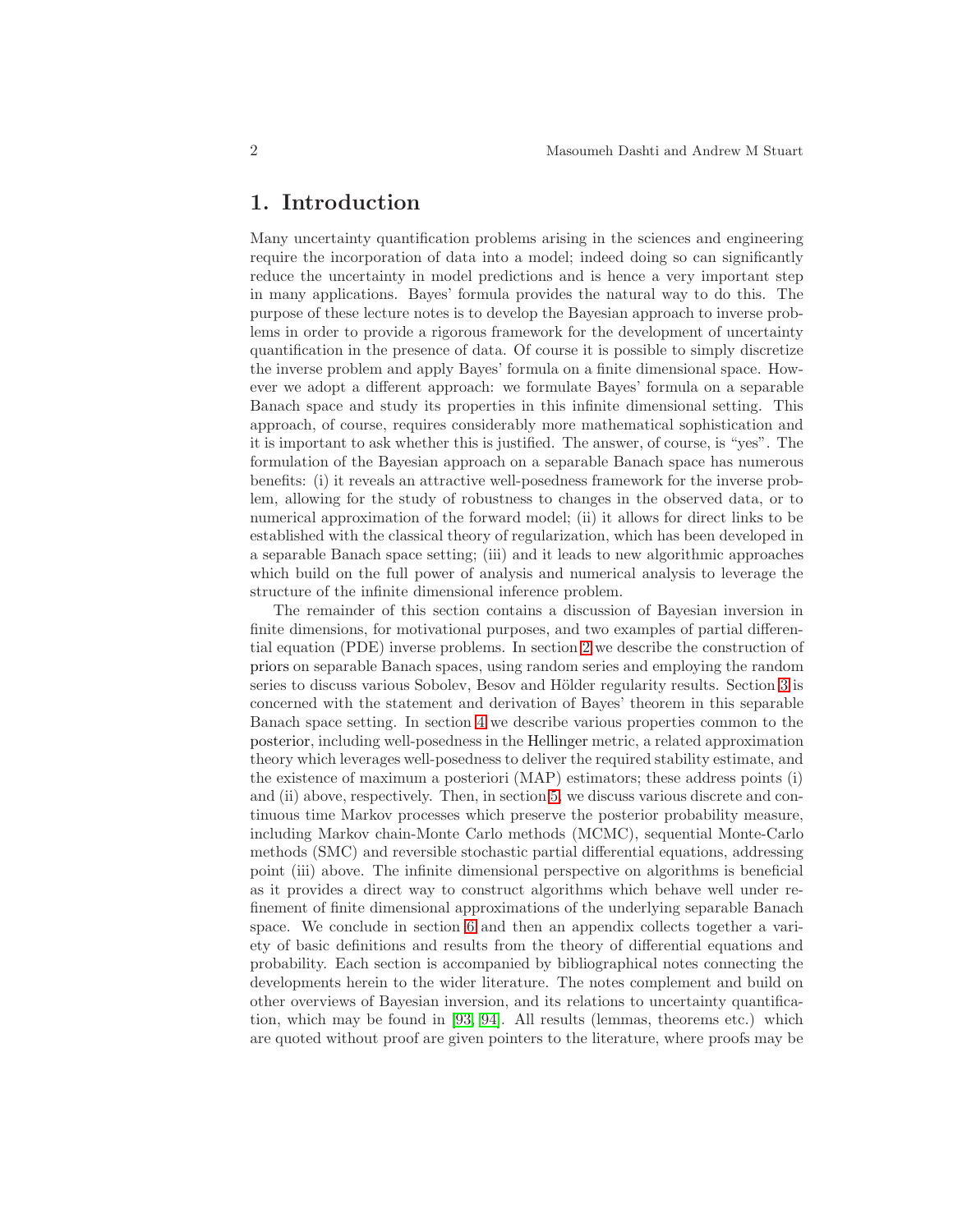found, within the bibliography of the section containing the result.

<span id="page-2-1"></span>**1.1. Bayesian Inversion on**  $\mathbb{R}^n$ **.** Consider the problem of finding  $u \in \mathbb{R}^n$ from  $y \in \mathbb{R}^J$  where u and y are related by the equation

$$
y = G(u).
$$

We refer to y as *observed data* and to u as the *unknown*. This problem may be difficult for a number of reasons. We highlight two of these, both particularly relevant to our future developments.

1. The first difficulty, which may be illustrated in the case where  $n = J$ , concerns the fact that often the equation is perturbed by noise and so we should really consider the equation

<span id="page-2-0"></span>
$$
y = G(u) + \eta,\tag{1.1}
$$

where  $\eta \in \mathbb{R}^J$  represents the *observational noise* which enters the observed data. Assume further that G maps  $\mathbb{R}^J$  into a proper subset of itself,  $\text{Im}_G$ , and that G has a unique inverse as a map from  $\text{Im}_G$  into  $\mathbb{R}^J$ . It may then be the case that, because of the noise,  $y \notin \text{Im}_G$  so that simply inverting G on the data y will not be possible. Furthermore, the specific instance of  $\eta$ which enters the data may not be known to us; typically, at best, only the statistical properties of a typical noise  $\eta$  are known. Thus we cannot subtract  $\eta$  from the observed data y to obtain something in Im<sub>G</sub>. Even if  $y \in \text{Im}_G$ the uncertainty caused by the presence of noise  $\eta$  causes problems for the inversion.

2. The second difficulty is manifest in the case where  $n > J$  so that the system is underdetermined: the number of equations is smaller than the number of unknowns. How do we attach a sensible meaning to the concept of solution in this case where, generically, there will be many solutions?

Thinking probabilistically enables us to overcome both of these difficulties. We will treat  $u, y$  and  $\eta$  as random variables and determine the joint probability distribution of  $(u, y)$ . We then define the "solution" of the inverse problem to be the probability distribution of u given y, denoted  $u|y$ . This allows us to model the noise via its statistical properties, even if we do not know the exact instance of the noise entering the given data. And it also allows us to specify a priori the form of solutions that we believe to be more likely, thereby enabling us to attach weights to multiple solutions which explain the data. This is the Bayesian approach to inverse problems.

To this end, we define a random variable  $(u, y) \in \mathbb{R}^n \times \mathbb{R}^J$  as follows. We let  $u \in \mathbb{R}^n$  be a random variable with (Lebesgue) density  $\rho_0(u)$ . Assume that  $y|u$  (y given *u*) is defined via the formula [\(1.1\)](#page-2-0) where  $G : \mathbb{R}^n \to \mathbb{R}^J$  is measurable, and  $\eta$ is independent of u (we sometimes write this as  $\eta \perp u$ ) and distributed according to measure  $\mathbb{Q}_0$  with Lebesgue density  $\rho(\eta)$ . Then  $y|u$  is simply found by shifting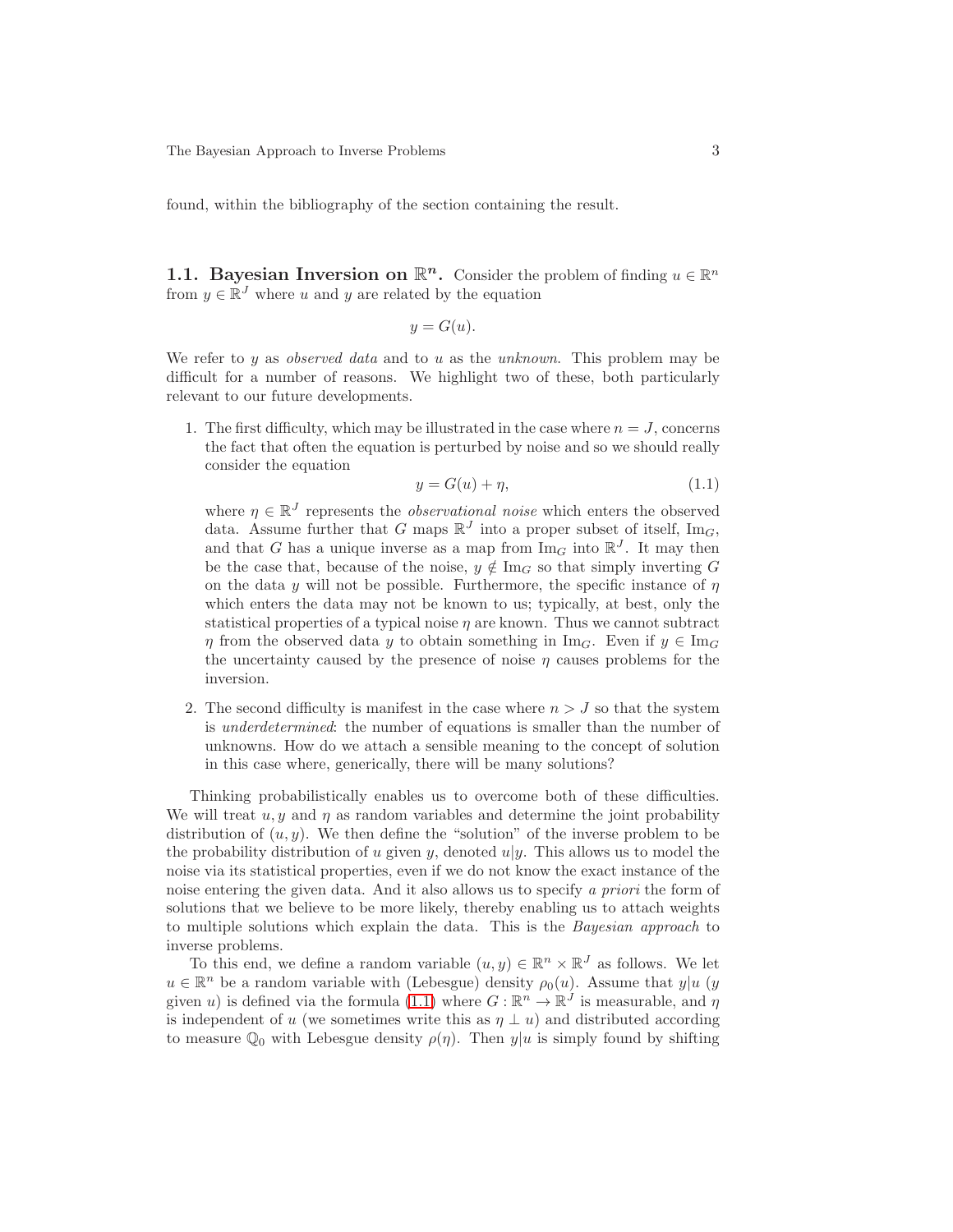$\mathbb{Q}_0$  by  $G(u)$  to measure  $\mathbb{Q}_u$  with Lebesgue density  $\rho(y - G(u))$ . It follows that  $(u, y) \in \mathbb{R}^n \times \mathbb{R}^J$  is a random variable with Lebesgue density  $\rho(y - G(u))\rho_0(u)$ . The following theorem allows us to calculate the distribution of the random variable  $u|y:$ 

<span id="page-3-0"></span>Theorem 1.1. Bayes' Theorem. Assume that

$$
Z:=\int_{\mathbb{R}^n}\rho\bigl(y-G(u)\bigr)\rho_0(u)du>0.
$$

Then  $u|y$  is a random variable with Lebesgue density  $\rho^y(u)$  given by

$$
\rho^{y}(u) = \frac{1}{Z}\rho(y - G(u))\rho_0(u).
$$

Remarks 1.2. The following remarks establish the nomenclature of Bayesian statistics, and also frame the previous theorem in a manner which generalizes to the infinite dimensional setting.

- $\rho_0(u)$  is the **prior density**.
- $\rho(y G(u))$  is the **likelihood**.
- $\rho^{y}(u)$  is the **posterior density**.
- It will be useful in what follows to define

$$
\Phi(u; y) = -\log \rho (y - G(u)).
$$

We call  $\Phi$  the potential. This is the negative log likelihood.

• Note that  $Z$  is the probability of  $y$ . Bayes' formula expresses

$$
\mathbb{P}(u|y) = \frac{1}{\mathbb{P}(y)} \mathbb{P}(y|u)\mathbb{P}(u).
$$

• Let  $\mu^y$  be a measure on  $\mathbb{R}^n$  with density  $\rho^y$  and  $\mu_0$  a measure on  $\mathbb{R}^n$  with density  $\rho_0$ . Then the conclusion of Theorem [1.1](#page-3-0) may be written as:

$$
\frac{d\mu^y}{d\mu_0}(u) = \frac{1}{Z} \exp\left(-\Phi(u; y)\right),
$$
  

$$
Z = \int_{\mathbb{R}^n} \exp\left(-\Phi(u; y)\right) \mu_0(du).
$$
 (1.2)

Thus the posterior is absolutely continuous with respect to the prior, and the Radon-Nikodym derivative is proportional to the likelihood. This is rewriting Bayes' formula in the form

$$
\frac{1}{\mathbb{P}(u)}\mathbb{P}(u|y) = \frac{1}{\mathbb{P}(y)}\mathbb{P}(y|u).
$$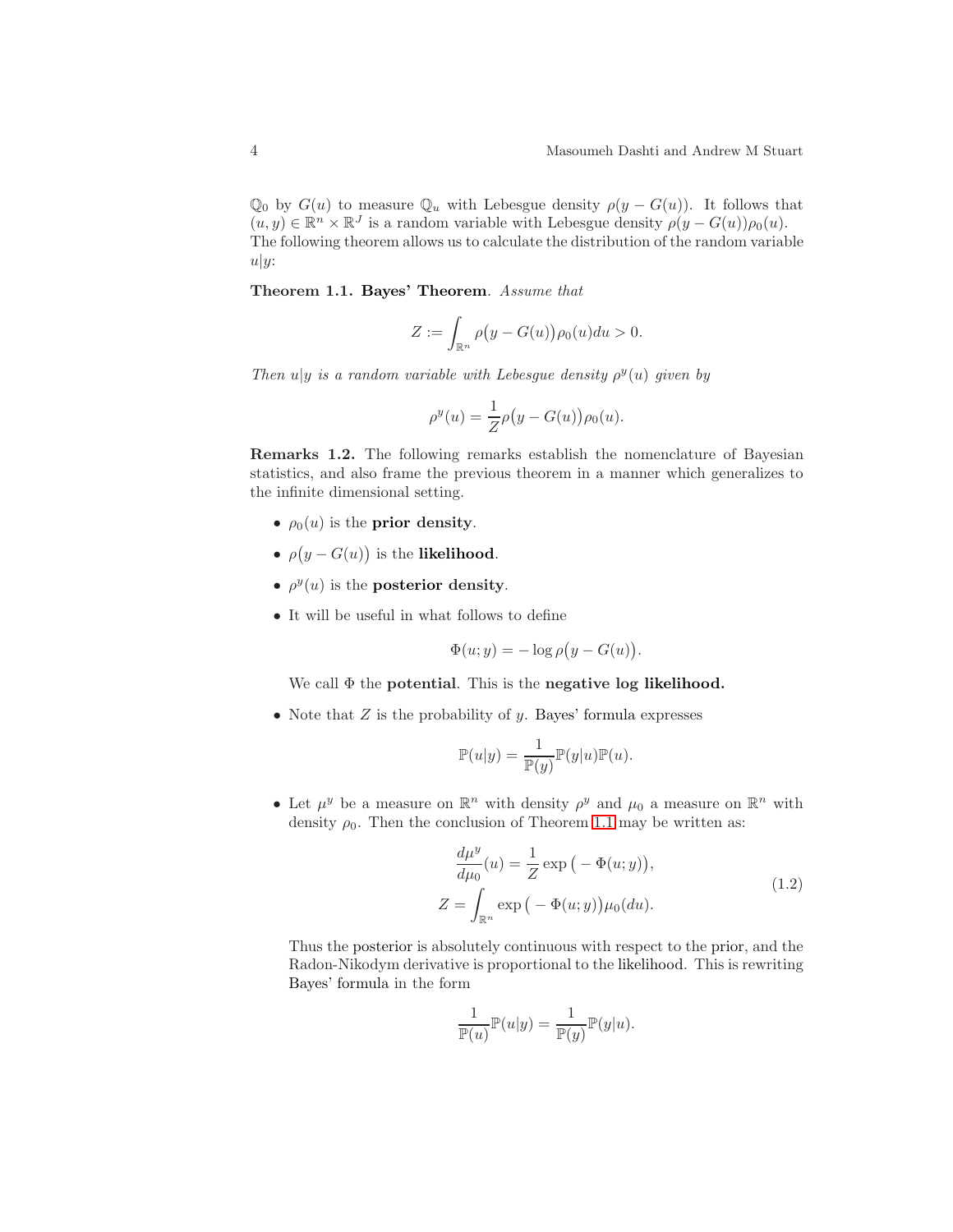• The expression for the Radon-Nikodym derivative is to be interpreted as the statement that, for all measurable  $f : \mathbb{R}^n \to \mathbb{R}$ ,

$$
\mathbb{E}^{\mu^y} f(u) = \mathbb{E}^{\mu_0} \left( \frac{d\mu^y}{d\mu_0}(u) f(u) \right).
$$

Alternatively we may write this in integral form as

$$
\int_{\mathbb{R}^n} f(u)\mu^y(du) = \int_{\mathbb{R}^n} \left(\frac{1}{Z} \exp(-\Phi(u; y)) f(u)\right) \mu_0(du)
$$

$$
= \frac{\int_{\mathbb{R}^n} \exp(-\Phi(u; y)) f(u) \mu_0(du)}{\int_{\mathbb{R}^n} \exp(-\Phi(u; y)) \mu_0(du)}.
$$

<span id="page-4-1"></span>1.2. Inverse Heat Equation. This inverse problem illustrates the first difficulty, labelled 1. in the previous subsection, which motivates the Bayesian approach to inverse problems. Let  $D \subset \mathbb{R}^d$  be a bounded open set, with Lipschitz boundary  $\partial D$ . Then define the Hilbert space H and operator A as follows:

$$
H = \left( L^2(D), \langle \cdot, \cdot \rangle, \|\cdot\| \right);
$$
  

$$
A = -\triangle, \quad \mathcal{D}(A) = H^2(D) \cap H_0^1(D).
$$

<span id="page-4-0"></span>We make the following assumption about the spectrum of A which is easily verified for simple geometries, but in fact holds quite generally.

Assumption 1.3. The eigenvalue problem

$$
A\varphi_j = \alpha_j \varphi_j,
$$

has a countably infinite set of solutions, indexed by  $j \in \mathbb{Z}^+$ . They may be normalized to satisfy the  $L^2$ -orthonormality condition

$$
\langle \varphi_j, \varphi_k \rangle = \left\{ \begin{array}{ll} 1, \quad & j=k \\ 0, \quad & j \neq k, \end{array} \right.
$$

and form a basis for H. Furthermore, the eigenvalues are positive and, if ordered to be increasing, satisfy  $\alpha_j \asymp j^{\frac{2}{d}}$ .

Here and in the remainder of the notes, the notation  $\approx$  denotes the existence of constants  $C^{\pm} > 0$  such that

$$
C^{-}j^{2/d} \le \alpha_j \le C^{+}j^{2/d} \tag{1.3}
$$

for all  $j \in \mathbb{N}$ .

 $\Box$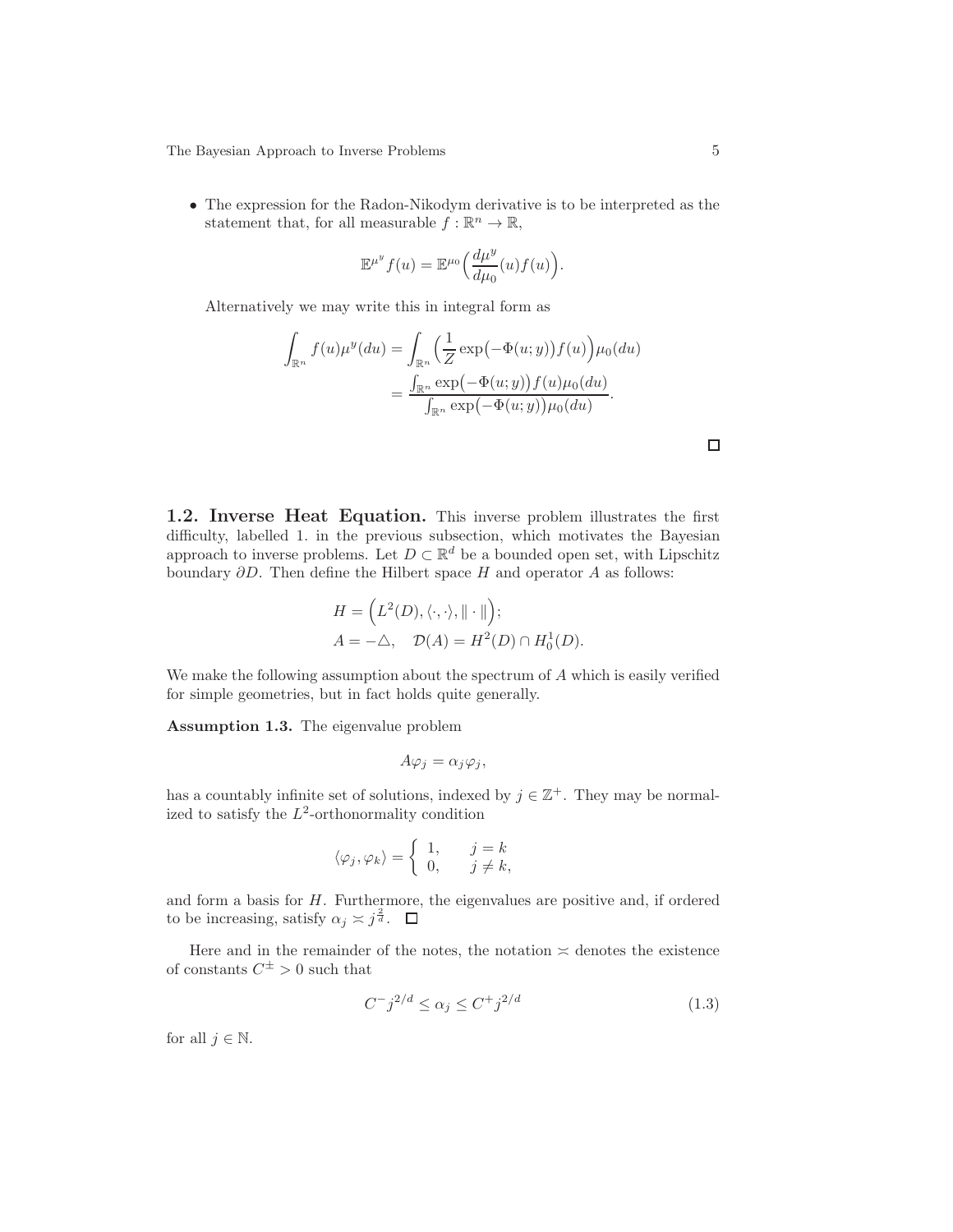Any  $w \in H$  can be written as

$$
w=\sum_{j=1}^\infty \langle w,\varphi_j\rangle\varphi_j
$$

and we can define the Hilbert scale of spaces  $\mathcal{H}^t = \mathcal{D}(A^{t/2})$  as explained in Section [7.1.3](#page-76-0) for any  $t > 0$  and with the norm

$$
||w||_{\mathcal{H}^t}^2 = \sum_{j=1}^{\infty} j^{\frac{2t}{d}} |w_j|^2
$$

where  $w_j = \langle w, \varphi_j \rangle$ .

Consider the heat conduction equation on D, with Dirichlet boundary conditions, writing it as an ordinary differential equation in  $H$ :

<span id="page-5-0"></span>
$$
\frac{dv}{dt} + Av = 0, \quad v(0) = u.
$$
\n(1.4)

<span id="page-5-1"></span>We have the following:

**Lemma 1.4.** Let Assumption [1.3](#page-4-0) hold. Then for every  $u \in H$  and every  $s > 0$ there is a unique solution v of equation [\(1.4\)](#page-5-0) in the space  $C([0,\infty);H)\cap C((0,\infty);{\mathcal H}^s)$ . We write  $v(t) = \exp(-At)u$ .

To motivate this statement, and in particular the high degree of regularity seen at each fixed  $t$ , we argue as follows. Note that, if the initial condition is expanded in the eigenbasis as

$$
u = \sum_{j=1}^{\infty} u_j \varphi_j
$$
,  $u_j = \langle u, \varphi_j \rangle$ ,

then the solution of [\(1.4\)](#page-5-0) has the form

$$
v(t) = \sum_{j=1}^{\infty} u_j e^{-\alpha_j t} \varphi_j.
$$

Thus

$$
||v(t)||_{\mathcal{H}^{s}}^{2} = \sum_{j=1}^{\infty} j^{2s/d} e^{-2\alpha_{j}t} |u_{j}|^{2} \times \sum_{j=1}^{\infty} \alpha_{j}^{s} e^{-2\alpha_{j}t} |u_{j}|^{2}
$$
  
=  $t^{-s} \sum_{j=1}^{\infty} (\alpha_{j}t)^{s} e^{-2\alpha_{j}t} |u_{j}|^{2} \le Ct^{-s} \sum_{j=1}^{\infty} |u_{j}|^{2}$   
=  $Ct^{-s} ||u||_{H}^{2}$ .

It follows that  $v(t) \in \mathcal{H}^s$  for any  $s > 0$ , provided  $u \in H$ .

We are interested in the inverse problem of finding  $u$  from  $y$  where

$$
y = v(1) + \eta = G(u) + \eta = e^{-A}u + \eta.
$$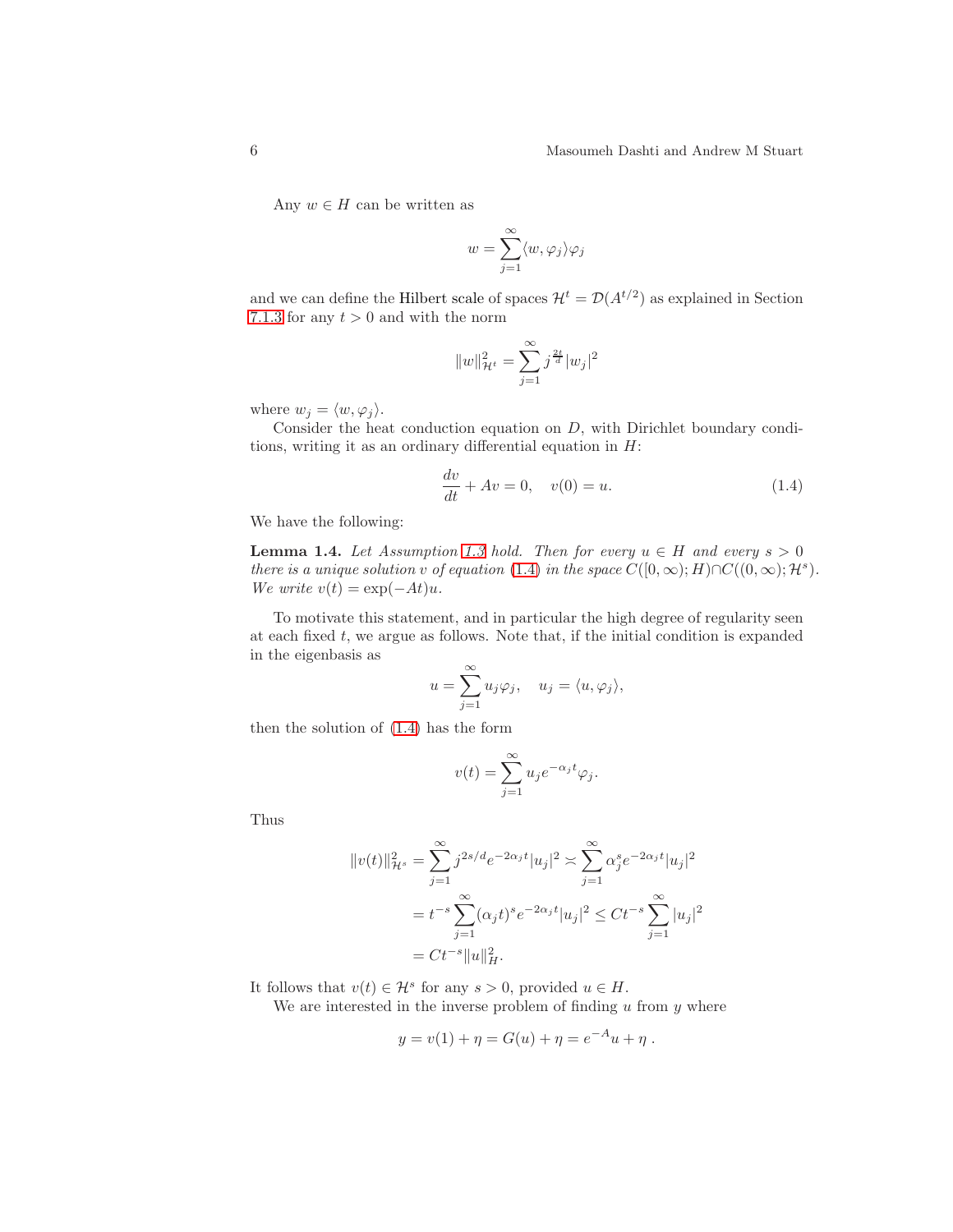Here  $\eta \in H$  is noise and  $G(u) := v(1) = e^{-Au}$ . Formally this looks like an infinite dimensional linear version of the inverse problem [\(1.1\)](#page-2-0), extended from finite dimensions to a Hilbert space setting. However, the infinite dimensional setting throws up significant new issues. To see this, assume that there is  $\beta_c > 0$ such that  $\eta$  has regularity  $\mathcal{H}^{\beta}$  if and only if  $\beta < \beta_c$ . Then y is not in the image space of G which is, of course, contained in  $\cap_{s>0} \mathcal{H}^s$ . Applying the formal inverse of  $G$  to  $y$  results in an object which is not in  $H$ .

To overcome this problem, we will apply a Bayesian approach and hence will need to put probability measures on the Hilbert space  $H$ ; in particular we will want to study  $\mathbb{P}(u)$ ,  $\mathbb{P}(y|u)$  and  $\mathbb{P}(u|y)$ , all probability measures on H.

<span id="page-6-3"></span>1.3. Elliptic Inverse Problem. One motivation for adopting the Bayesian approach to inverse problems is that prior modelling is a transparent approach to dealing with under-determined inverse problems; it forms a rational approach to dealing with the second difficulty, labelled 2. in subsection [1.1.](#page-2-1) The elliptic inverse problem we now describe is a concrete example of an under-determined inverse problem.

As in subsection [1.2,](#page-4-1)  $D \subset \mathbb{R}^d$  denotes a bounded open set, with Lipschitz boundary  $\partial D$ . We define the Gelfand triple of Hilbert spaces  $V \subset H \subset V^*$  by

$$
H = (L^2(D), \langle \cdot, \cdot \rangle, \|\cdot\|), \qquad V = (H_0^1(D), \langle \nabla \cdot, \nabla \cdot \rangle, \|\cdot\|_V = \|\nabla \cdot\|). \tag{1.5}
$$

and  $V^*$  the dual of V with respect to the pairing induced by H. Note that  $\|\cdot\| \le$  $C_{\mathbf{p}}$   $\|\cdot\|_V$  for some constant  $C_{\mathbf{p}}$ : the Poincaré inequality.

Let  $\kappa \in X := L^{\infty}(D)$  satisfy

<span id="page-6-1"></span><span id="page-6-0"></span>
$$
\text{ess } \inf_{x \in D} \kappa(x) = \kappa_{\min} > 0. \tag{1.6}
$$

Now consider the equation

$$
-\nabla \cdot (\kappa \nabla p) = f, \quad x \in D,
$$
\n(1.7a)

$$
p = 0, \quad x \in \partial D. \tag{1.7b}
$$

<span id="page-6-4"></span>Lax-Milgram theory yields the following:

**Lemma 1.5.** Assume that  $f \in V^*$  and that  $\kappa$  satisfies [\(1.6\)](#page-6-0). Then [\(1.7\)](#page-6-1) has a unique weak solution  $p \in V$ . This solution satisfies

$$
||p||_V \leq ||f||_{V^*}/\kappa_{\min}
$$

and, if  $f \in H$ ,

$$
||p||_V \leq C_p ||f|| / \kappa_{\min}.
$$

We will be interested in the inverse problem of finding  $\kappa$  from y where

<span id="page-6-2"></span>
$$
y_j = l_j(p) + \eta_j, \quad j = 1, \cdots, J.
$$
 (1.8)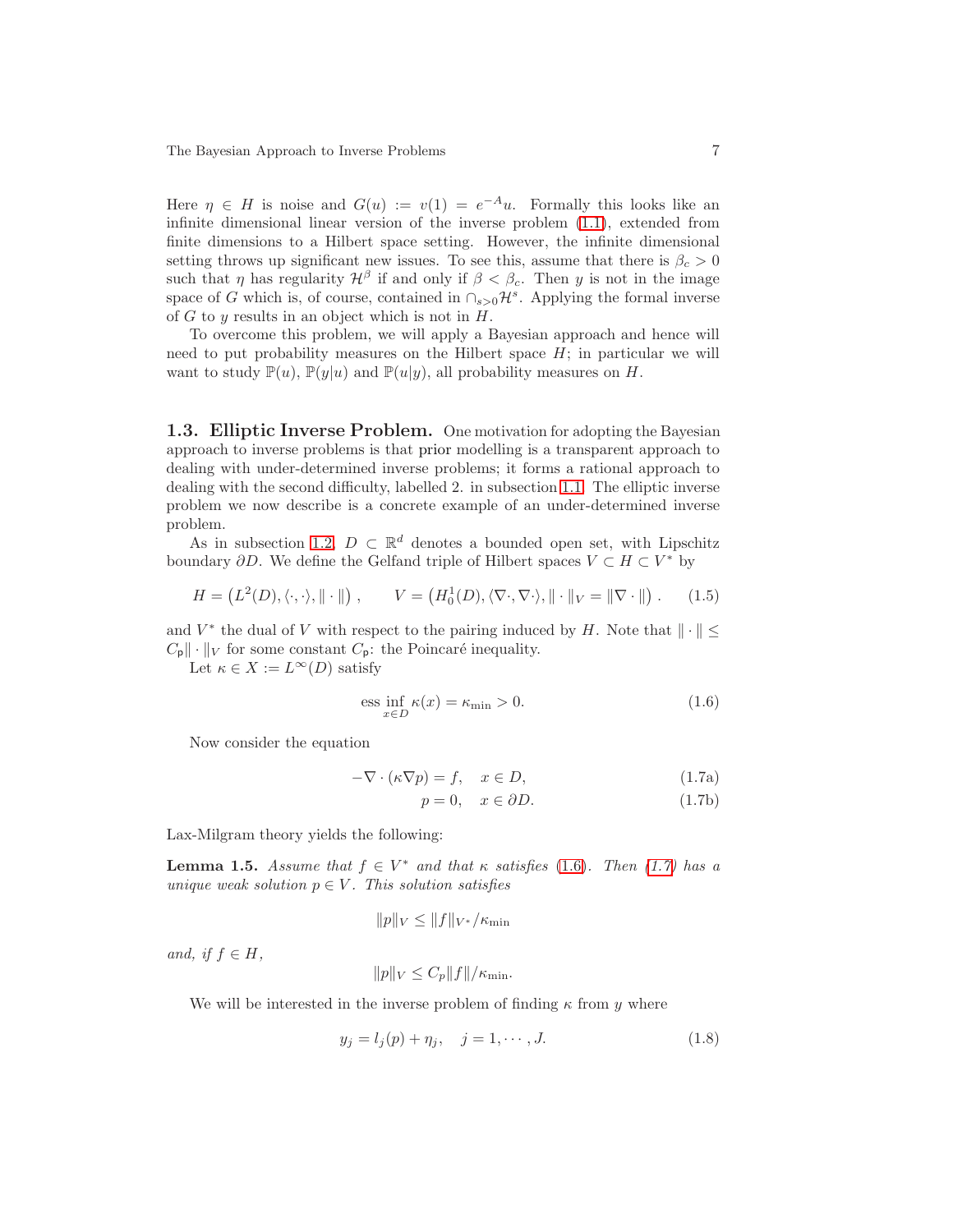Here  $l_j \in V^*$  is a continuous linear functional on V and  $\eta_j$  is a noise.

Notice that the unknown,  $\kappa \in X$ , is a function (infinite dimensional) whereas the data from which we wish to determine  $\kappa$  is finite dimensional:  $y \in \mathbb{R}^J$ . The problem is severely under-determined, illustrating point 2. from subsection [1.1.](#page-2-1) One way to treat such problems is by adopting the Bayesian framework, using prior modelling to fill-in missing information. We will take the unknown function to be u where either  $u = \kappa$  or  $u = \log \kappa$ . In either case, we will define  $G_i(u) = l_i(p)$ and, noting that  $p$  is then a nonlinear function of  $u$ , [\(1.8\)](#page-6-2) may be written as

$$
y = G(u) + \eta \tag{1.9}
$$

where  $y, \eta \in \mathbb{R}^J$  and  $G: X^+ \subseteq X \to \mathbb{R}^J$ . The set  $X^+$  is introduced because G may not be defined on the whole of  $X$ . In particular, the positivity constraint  $(1.6)$  is only satisfied on

<span id="page-7-0"></span>
$$
X^{+} := \left\{ u \in X : \text{ess} \inf_{x \in D} u(x) > 0 \right\} \subset X
$$
 (1.10)

in the case where  $\kappa = u$ . On the other hand if  $\kappa = \exp(u)$  then the positivity constraint [\(1.6\)](#page-6-0) is satisfied for any  $u \in X$  and we may take  $X^+ = X$ .

Notice that we again need probability measures on function space, here the Banach space  $X = L^{\infty}(D)$ . Furthermore, in the case where  $u = \kappa$ , these probability measures should charge only positive functions, in view of the desired inequality [\(1.6\)](#page-6-0). Probability on Banach spaces of functions is most naturally developed in the setting of separable spaces, which  $L^{\infty}(D)$  is not. This difficulty can be circumvented in various different ways as we describe in what follows.

#### 1.4. Bibliographic Notes.

- Subsection [1.1.](#page-2-1) See [\[11\]](#page-101-0) for a general overview of the Bayesian approach to statistics in the finite dimensional setting. The Bayesian approach to linear inverse problems with Gaussian noise and prior in finite dimensions is discussed in [\[93,](#page-105-0) Chapters 2 and 6] and, with a more algorithmic flavour, in the book [\[54\]](#page-103-0).
- Subsection [1.2.](#page-4-1) For details on the heat equation as an ODE in Hilbert space, and the regularity estimates of Lemma [1.4,](#page-5-1) see [\[81,](#page-105-2) [71\]](#page-104-0). The classical approach to linear inverse problems is described in numerous books; see, for example,  $[52, 33]$  $[52, 33]$ . The case where the spectrum of the forward map G decays exponentially, as arises for the heat equation, is sometimes termed severely ill-posed. The Bayesian approach to linear inverse problems was developed systematically in [\[72,](#page-104-1) [69\]](#page-104-2), following from the seminal paper [\[37\]](#page-102-1) in which the approach was first described; for further reading on ill-posed linear problems see [\[93,](#page-105-0) Chapters 3 and 6]. Recovering the truth underlying the data from the Bayesian approach, known as Bayesian posterior consistency, is the topic of [\[56,](#page-103-2) [3\]](#page-101-1); generalizations to severely ill-posed problems, such as the heat equation, may be found in [\[57,](#page-103-3) [4\]](#page-101-2).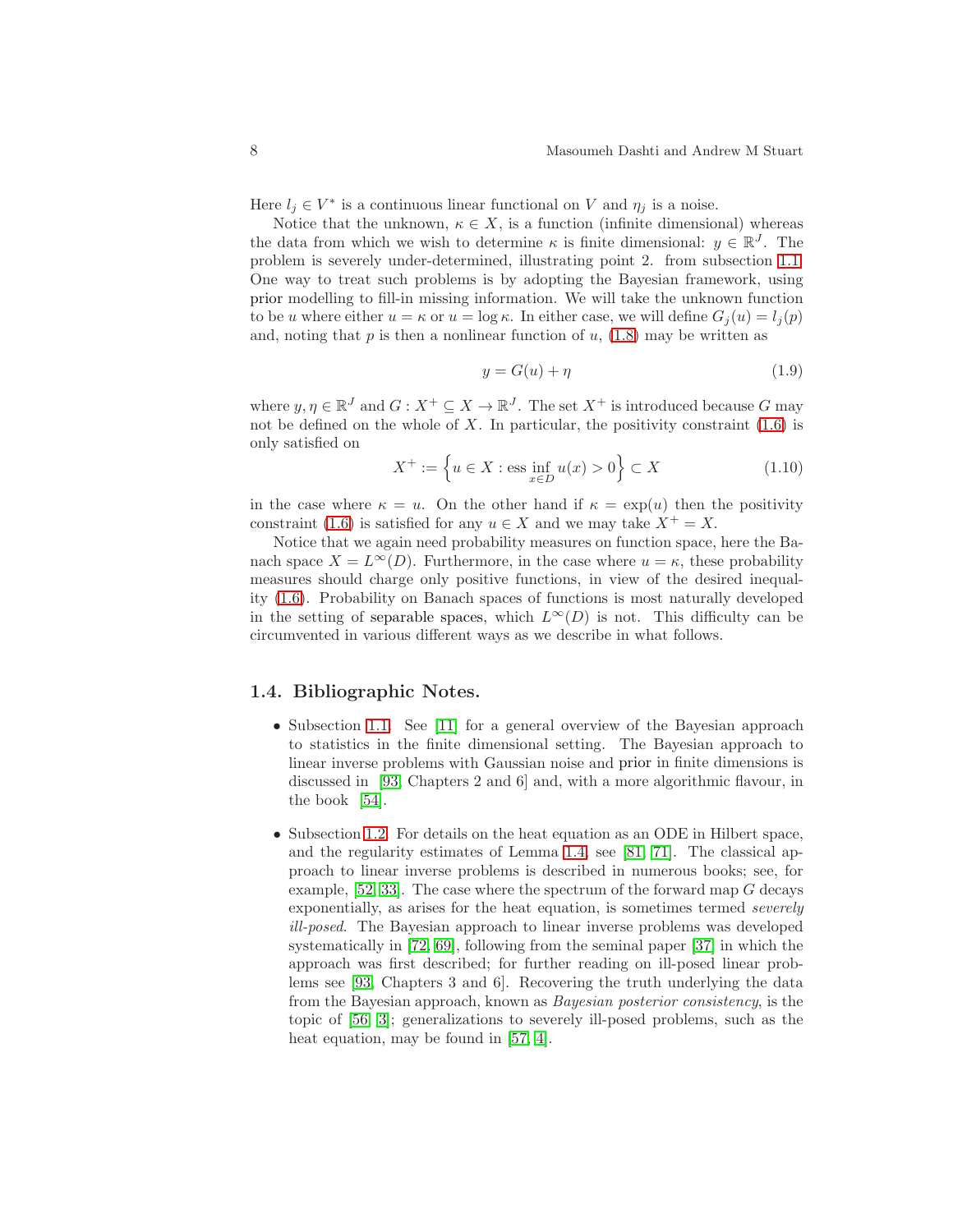• Subsection [1.3.](#page-6-3) See [\[34\]](#page-102-2) for the Lax-Milgram theory which gives rise to Lemma [1.5.](#page-6-4) For classical inversion theory for the elliptic inverse problem – determining the permeability from the pressure in a Darcy model of flow in a porous medium – see [\[87,](#page-105-3) [8\]](#page-101-3); for Bayesian formulations see [\[26,](#page-102-3) [25\]](#page-102-4). For posterior consistency results see [\[100\]](#page-106-0).

## <span id="page-8-0"></span>2. Prior Modeling

In this section we show how to construct probability measures on a function space, adopting a constructive approach based on random series. As explained in section 6.2, the natural setting for probability in a function space is that of a separable Banach space. A countable infinite sequence in the Banach space  $X$  will be used for our random series; in the case where  $X$  is not separable the resulting probability measure will be constructed on a separable subspace  $X'$  of  $X$  (see the discussion in subsection 2.1).

Subsection [2.1](#page-8-1) describes this general setting, and subsections [2.2,](#page-9-0) [2.3](#page-11-0) and [2.4](#page-17-0) consider, in turn, three classes of priors termed uniform, Besov and Gaussian. In subsection [2.5](#page-21-0) we link the random series construction to the widely used random field perspective on spatial stochastic processes and we summarize in subsection [2.6.](#page-24-0) We denote the prior measures constructed in this section by  $\mu_0$ .

<span id="page-8-1"></span>**2.1. General Setting.** We let  $\{\phi_j\}_{j=1}^{\infty}$  denote an infinite sequence in the Banach space X, with norm  $\|\cdot\|$ , of R-valued functions defined on a domain D. We will either take  $D \subset \mathbb{R}^d$ , a bounded, open set with Lipschitz boundary, or  $D = \mathbb{T}^d$  the d-dimensional torus. We normalize these functions so that  $\|\phi_j\| = 1$ for  $j = 1, \dots, \infty$ . We also introduce another element  $m_0 \in X$ , not necessarily normalized to 1. Define the function  $u$  by

<span id="page-8-2"></span>
$$
u = m_0 + \sum_{j=1}^{\infty} u_j \phi_j.
$$
 (2.1)

By randomizing  $u := \{u_j\}_{j=1}^{\infty}$  we create real-valued random functions on D. (The extension to  $\mathbb{R}^n$ -valued random functions is straightforward, but omitted for brevity.)

We now define the deterministic sequence  $\gamma = {\gamma_j}_{j=1}^{\infty}$  and the i.i.d. random sequence  $\xi = {\xi_j}_{j=1}^{\infty}$ , and set  $u_j = \gamma_j \xi_j$ . We assume that  $\xi$  is centred, i.e. that it has mean zero. Formally we see that the average value of u is then  $m_0$  so that this element of X should be thought of as the *mean function*. We assume that  $\gamma \in \ell_w^p$ for some  $p \in [1, \infty)$  and some positive weight sequence  $\{w_i\}$  (see subsection [7.1.1\)](#page-74-0). We define  $\Omega = \mathbb{R}^{\infty}$  and view  $\xi$  as a random element in the probability space  $(\Omega, \mathsf{B}(\Omega), \mathbb{P})$  of i.i.d. sequences equipped with the product  $\sigma$ -algebra; we let  $\mathbb E$ denote expectation. This sigma algebra can be generated by cylinder sets if an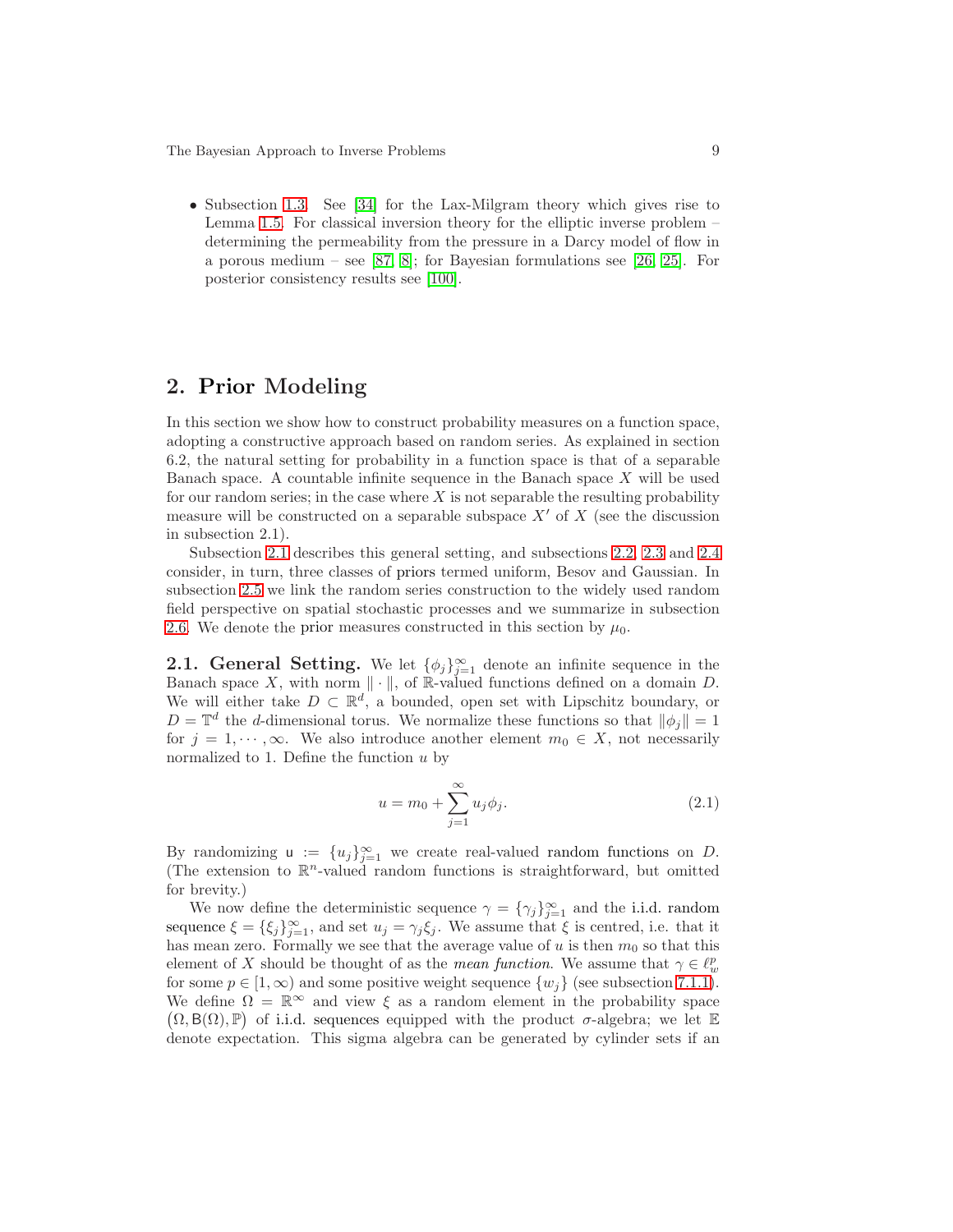appropriate distance  $d$  is defined on sequences. However the distance  $d$  captures nothing of the properties of the random function  $u$  itself. For this reason we will be interested in the pushforward of the measure  $\mathbb P$  on the measure space  $(\Omega, \mathsf B(\Omega))$ into a measure  $\mu$  on  $(X', B(X'))$ , where X' is a separable Banach space and  $B(X')$ denotes its Borel  $\sigma$ -algebra. Sometimes X' will be the same as X but not always: the space  $X$  may not be separable; and, although we have stated the normalization of the  $\phi_j$  in X, they may of course live in smaller spaces X', and u may do so too. For either of these reasons  $X'$  may be a proper subspace of X.

In the next three subsections we demonstrate how this general setting may be adapted to create a variety of useful prior measures on function space; the fourth subsection, which follows these three, relates the random series construction, in the Gaussian case, to the standard construction of Gaussian random fields. We will express many of our results in terms of the probability measure  $\mathbb P$  on i.i.d sequences, but all such results will, of course, have direct implications for the induced pushforward measures on the function spaces where the random functions  $u$  live. We discuss this perspective in the summary section [2.6.](#page-24-0) In dealing with the random series construction we will also find it useful to consider the truncated random functions

<span id="page-9-1"></span>
$$
u^{N} = m_{0} + \sum_{j=1}^{N} u_{j} \phi_{j}, \quad u_{j} = \gamma_{j} \xi_{j}.
$$
 (2.2)

<span id="page-9-0"></span>**2.2.** Uniform Priors. To construct the random functions [\(2.1\)](#page-8-2) we take  $X =$  $L^{\infty}(D)$ , choose the deterministic sequence  $\gamma = {\gamma_j}_{j=1}^{\infty} \in {\ell}^1$  and specify the i.i.d. sequence  $\xi = {\xi_j}_{j=1}^{\infty}$  by  $\xi_1 \sim U[-1,1]$ , uniform random variables on [-1,1]. Assume further that there are finite, strictly positive constants  $m_{\text{min}}$ ,  $m_{\text{max}}$ , and  $\delta$  such that

$$
\begin{aligned}\n\text{ess} & \inf_{x \in D} m_0(x) \ge m_{\text{min}}; \\
\text{ess} & \sup_{x \in D} m_0(x) \le m_{\text{max}}; \\
\|\gamma\|_{\ell^1} &= \frac{\delta}{1 + \delta} m_{\text{min}}.\n\end{aligned}
$$

The space  $X$  is not separable and so, instead, we work with the space  $X'$  found as the closure of the linear span of the functions  $(m_0, \{\phi_j\}_{j=1}^\infty)$  with respect to the norm  $\|\cdot\|_{\infty}$  on X. The Banach space  $(X', \|\cdot\|_{\infty})$  is separable.

<span id="page-9-2"></span>Theorem 2.1. The following holds  $\mathbb{P}\text{-almost surely:}$  the sequence of functions  ${u<sup>N</sup>}_{N=1}^{\infty}$  given by [\(2.2\)](#page-9-1) is Cauchy in X' and the limiting function u given by  $(2.1)$  satisfies

$$
\frac{1}{1+\delta}m_{\min} \le u(x) \le m_{\max} + \frac{\delta}{1+\delta}m_{\min} \quad a.e. \quad x \in D.
$$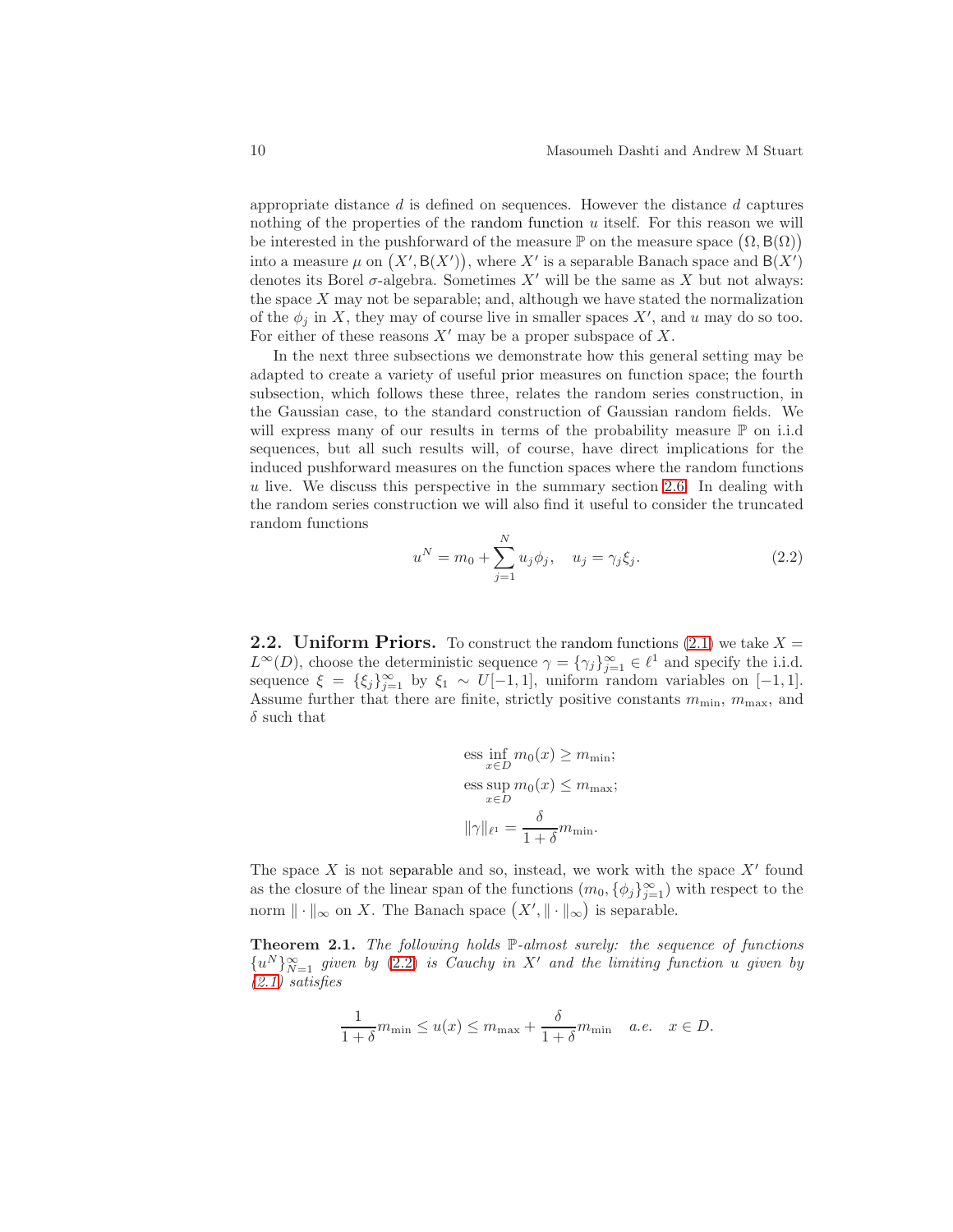**Proof.** Let  $N > M$ . Then, P-a.s.,

$$
||u^N - u^M||_{\infty} = \Big\|\sum_{j=M+1}^N u_j \phi_j \Big\|_{\infty}
$$
  
\n
$$
\leq \Big\|\sum_{j=M+1}^N \gamma_j \xi_j \phi_j \Big\|_{\infty}
$$
  
\n
$$
\leq \sum_{j=M+1}^\infty |\gamma_j| |\xi_j| \|\phi_j\|_{\infty}
$$
  
\n
$$
\leq \sum_{j=M+1}^\infty |\gamma_j|.
$$

The right hand side tends to zero as  $M \to \infty$  by the dominated convergence theorem and hence the sequence is Cauchy in  $X'$ .

We have P-a.s. and for a.e.  $x \in D$ ,

$$
u(x) \geq m_0(x) - \sum_{j=1}^{\infty} |u_j| \|\phi_j\|_{\infty}
$$
  
\n
$$
\geq \operatorname{ess} \inf_{x \in D} m_0(x) - \sum_{j=1}^{\infty} |\gamma_j|
$$
  
\n
$$
\geq m_{\min} - \|\gamma\|_{\ell^1}
$$
  
\n
$$
= \frac{1}{1+\delta} m_{\min}.
$$

Proof of the upper bound is similar.  $\Box$ 

Example 2.2. Consider the random function [\(2.1\)](#page-8-2) as specified in this section. By Theorem [2.1](#page-9-2) we have that,  $\mathbb{P}\text{-a.s.}$ ,

<span id="page-10-0"></span>
$$
u(x) \ge \frac{1}{1+\delta}m_{\min} > 0
$$
, a.e.  $x \in D$ . (2.3)

Set  $\kappa = u$  in the elliptic equation [\(1.6\)](#page-6-0), so that the coefficient  $\kappa$  in the equation and the solution p are random variables on  $(\mathbb{R}^{\infty}, \mathcal{B}(\mathbb{R}^{\infty}), \mathbb{P})$ . Since [\(2.3\)](#page-10-0) holds  $\mathbb{P}\text{-a.s.}$ , Lemma [1.5](#page-6-4) shows that, again P-a.s.,

$$
||p||_V \le (1+\delta) ||f||_{V^*}/m_{\min}.
$$

Since the r.h.s. is non-random we have that for all  $r \in \mathbb{Z}^+$  the random variable  $p \in L_{\mathbb{P}}^r(\Omega; V)$ :

$$
\mathbb{E} \|p\|_V^r < \infty.
$$

In fact  $\mathbb{E} \exp(\alpha ||p||_V^r) < \infty$  for all  $r \in \mathbb{Z}^+$  and  $\alpha \in (0, \infty)$ .  $\Box$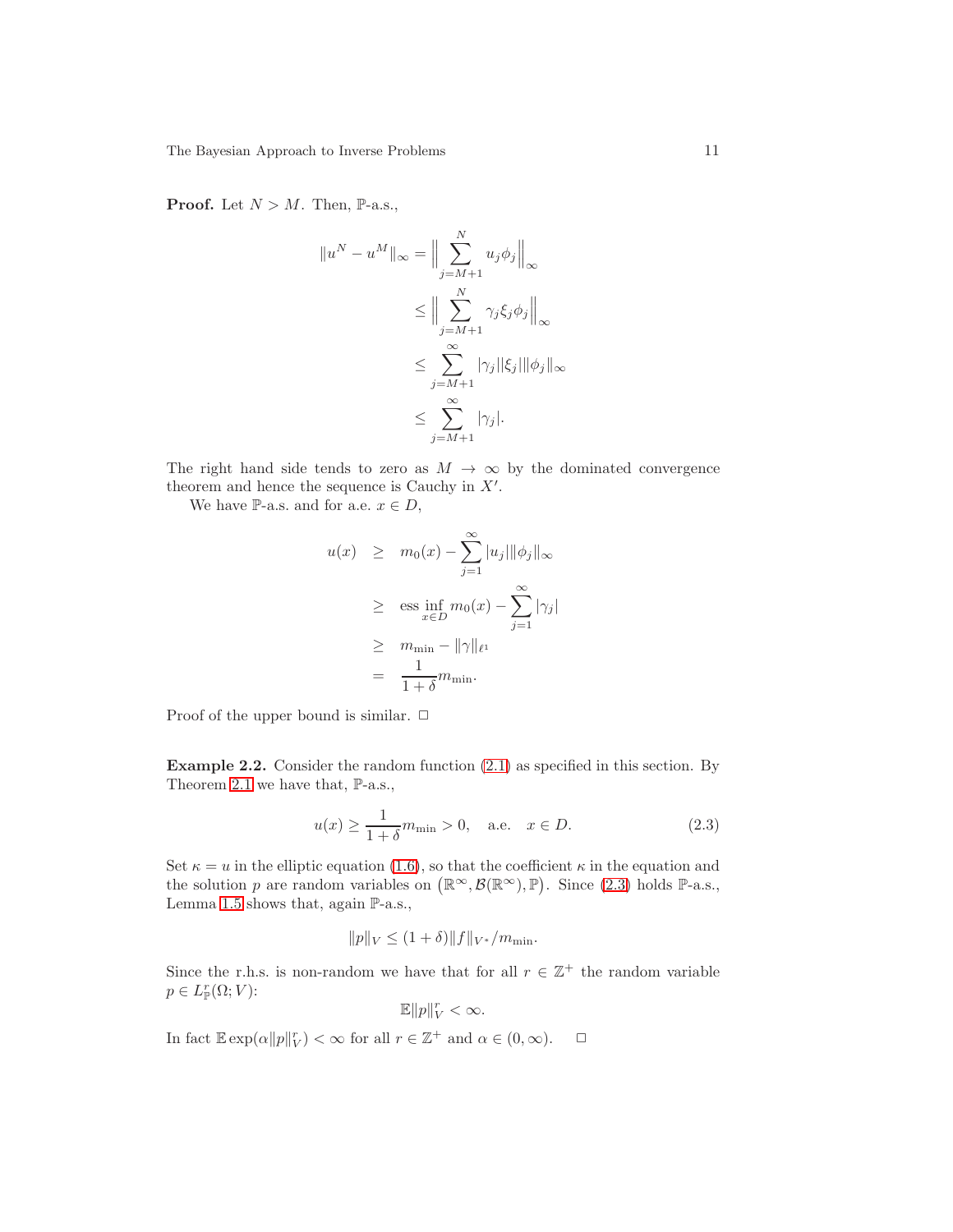$\Box$ 

We now consider the situation where the family  $\{\phi_j\}_{j=1}^{\infty}$  have a uniform Hölder exponent  $\alpha$  and study the implications for Hölder continuity of the random function u. Specifically we assume that there are  $C, a > 0$  and  $\alpha \in (0, 1]$  such that, for all  $j \geq 1$ ,

<span id="page-11-1"></span>
$$
|\phi_j(x) - \phi_j(y)| \le C j^a |x - y|^\alpha, \, x, y \in D. \tag{2.4}
$$

and

<span id="page-11-2"></span>
$$
|m_0(x) - m_0(y)| \le C|x - y|^{\alpha}, \ x, y \in D. \tag{2.5}
$$

**Theorem 2.3.** Assume that  $u$  is given by  $(2.1)$  where the collection of functions  $(m_0, {\phi_j}_{j=1}^{\infty})$  satisfy [\(2.4\)](#page-11-1) and [\(2.5\)](#page-11-2). Assume further that  $\sum_{j=1}^{\infty} |\gamma_j|^2 j^{a\theta} < \infty$  for some  $\theta \in (0, 2)$ . Then P-a.s. we have  $u \in C^{0,\beta}(D)$  for all  $\beta < \frac{\alpha\theta}{2}$ .

Proof. This is an application of Corollary [7.22](#page-90-0) of the Kolmogorov continuity theorem and  $S_1$  and  $S_2$  are as defined there. We use  $\theta$  in place of the parameter δ appearing in Corollary [7.22](#page-90-0) in order to avoid confusion with δ appearing in Theorem [2.1](#page-9-2) above and in  $(2.7)$  below. Note that, since  $m_0$  has assumed Hölder regularity  $\alpha$ , which exceeds  $\frac{\alpha\theta}{2}$  since  $\theta \in (0, 2)$ , it suffices to consider the centred case where  $m_0 \equiv 0$ . We let  $f_j = \gamma_j \phi_j$  and complete the proof by noting that

$$
S_1 = \sum_{j=1}^{\infty} |\gamma_j|^2 \le S_2 \le \sum_{j=1}^{\infty} |\gamma_j|^2 j^{a\theta} < \infty.
$$

**Example 2.4.** Let  $\{\phi_j\}$  denote the Fourier basis for  $D = [0, 1]^d$ . Then we may take  $a = \alpha = 1$ . If  $\gamma_j = j^{-s}$  then  $s > 1$  ensures  $\gamma \in \ell^1$ . Furthermore

$$
\sum_{j=1}^{\infty} |\gamma_j|^2 j^{a\theta} = \sum_{j=1}^{\infty} j^{\theta - 2s} < \infty
$$

for  $\theta < 2s - 1$ . We thus deduce that  $u \in C^{0,\beta}([0,1]^d)$  for all  $\beta < \min\{s - \frac{1}{2}, 1\}$ .

<span id="page-11-0"></span>**2.3. Besov Priors.** For this construction of random functions we take  $X$  to be the Hilbert space

$$
X:=\dot{L}^2({\mathbb T}^d)=\left\{u:{\mathbb T}^d\to {\mathbb R}\Big|\int_{{\mathbb T}^d}|u(x)|^2dx<\infty, \int_{{\mathbb T}^d}u(x)dx=0\right\}
$$

of real valued periodic functions in dimension  $d \leq 3$  with inner-product and norm denoted by  $\langle \cdot, \cdot \rangle$  and  $\| \cdot \|$  respectively. We then set  $m_0 = 0$  and let  $\{\phi_j\}_{j=1}^{\infty}$  be an orthonormal basis for X. Consequently, for any  $u \in X$ , we have for a.e.  $x \in \mathbb{T}^d$ ,

<span id="page-11-3"></span>
$$
u(x) = \sum_{j=1}^{\infty} u_j \phi_j(x), \quad u_j = \langle u, \phi_j \rangle.
$$
 (2.6)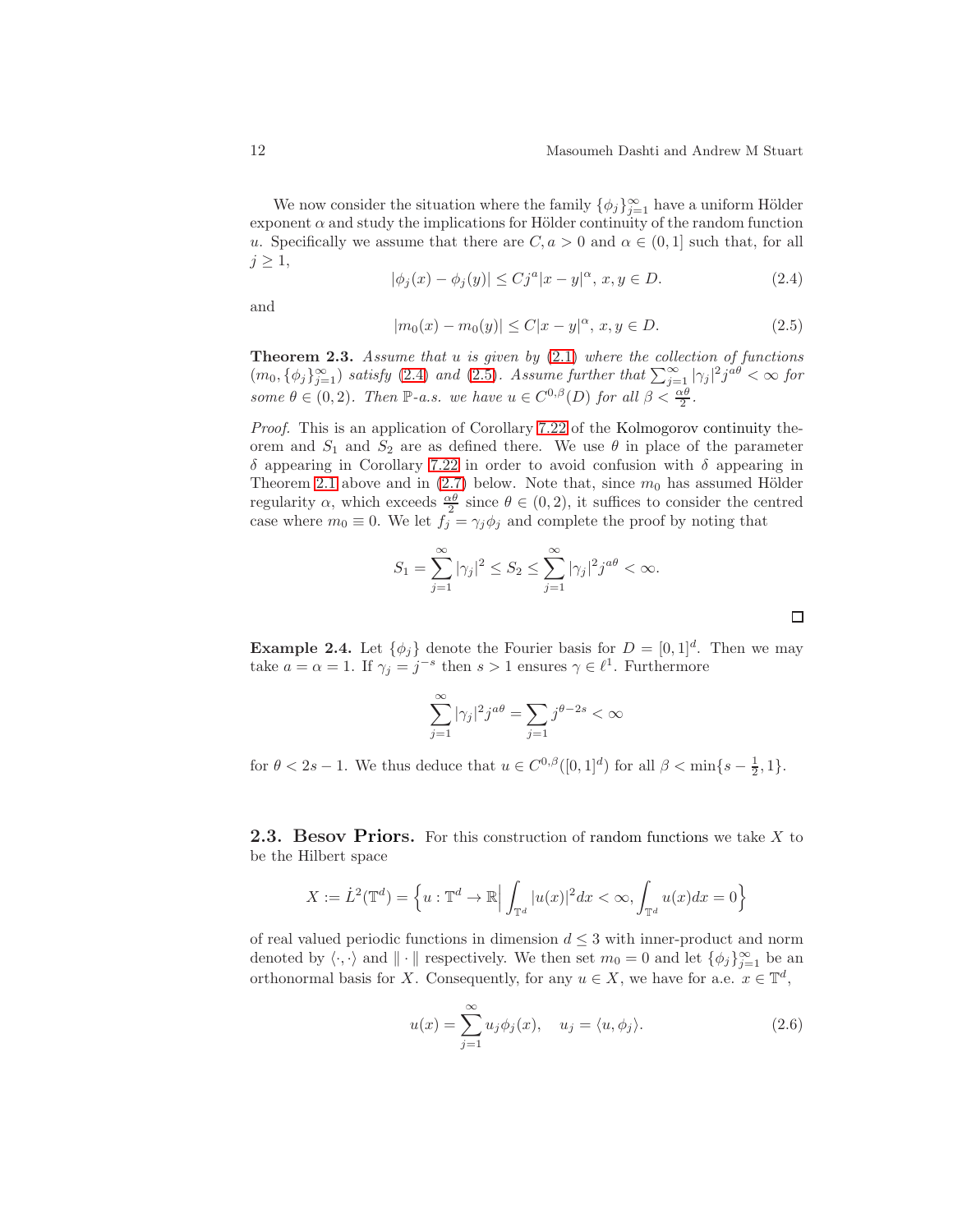Given a function  $u : \mathbb{T}^d \to \mathbb{R}$  and the  $\{u_j\}$  as defined in  $(2.6)$  we define the Banach space  $X^{t,q}$  by

$$
X^{t,q} = \left\{ u : \mathbb{T}^d \to \mathbb{R} \middle| \|u\|_{X^{t,q}} < \infty, \int_{\mathbb{T}^d} u(x)dx = 0 \right\}
$$

where

$$
||u||_{X^{t,q}} = \left(\sum_{j=1}^{\infty} j^{(\frac{tq}{d} + \frac{q}{2} - 1)} |u_j|^q\right)^{\frac{1}{q}}
$$

with  $q \in [1,\infty)$  and  $s > 0$ . If  $\{\phi_j\}$  form the Fourier basis and  $q = 2$  then  $X^{t,2}$ is the Sobolev space  $\dot{H}^t(\mathbb{T}^d)$  of mean-zero periodic functions with t (possibly noninteger) square-integrable derivatives; in particular  $X^{0,2} = L^2(\mathbb{T}^d)$ . On the other hand, if the  $\{\phi_j\}$  form certain wavelet bases, then  $X^{t,q}$  is the Besov space  $B_{qq}^t$ .

As described above, we assume that  $u_j = \gamma_j \xi_j$  where  $\xi = {\xi_j}_{j=1}^{\infty}$  is an i.i.d. sequence and  $\gamma = {\gamma_j}_{j=1}^{\infty}$  is deterministic. Here we assume that  $\xi_1$  is drawn from the centred measure on R with density proportional to  $\exp(-\frac{1}{2}|x|^q)$  for some  $1 \leq q \leq \infty$  – we refer to this as a *q-exponential distribution*, noting that  $q = 2$ gives a Gaussian and  $q = 1$  a Laplace-distributed random variable. Then for  $s > 0$ and  $\delta > 0$  we define

<span id="page-12-0"></span>
$$
\gamma_j = j^{-(\frac{s}{d} + \frac{1}{2} - \frac{1}{q})} \left(\frac{1}{\delta}\right)^{\frac{1}{q}}.
$$
\n(2.7)

The parameter  $\delta$  is a key scaling parameter which will appear in the statement of exponential moment bounds below.

We now prove convergence of the series (found from  $(2.2)$  with  $m_0 = 0$ )

<span id="page-12-1"></span>
$$
u^N = \sum_{j=1}^N u_j \phi_j, \quad u_j = \gamma_j \xi_j \tag{2.8}
$$

to the limit function

<span id="page-12-2"></span>
$$
u(x) = \sum_{j=1}^{\infty} u_j \phi_j(x), \quad u_j = \gamma_j \xi_j,
$$
\n(2.9)

in an appropriate space. To understand the sequence of functions  $\{u^N\}$ , it is useful to introduce the following function space:

$$
L^q_{\mathbb{P}}(\Omega; X^{t,q}):=\Big\{v: D\times \Omega \to \mathbb{R}\Big| \mathbb{E}\big(\|v\|_{X^{t,q}}^q\big)<\infty\Big\}.
$$

This is a Banach space, when equipped with the norm  $\left(\mathbb{E}(\|v\|_{X^{t,q}})^q\right)^{\frac{1}{q}}$ . Thus every Cauchy sequence is convergent in this space.

**Theorem 2.5.** For  $t < s - \frac{d}{q}$  the sequence of functions  $\{u^N\}_{N=1}^{\infty}$ , given by [\(2.8\)](#page-12-1) and  $(2.7)$  with  $\xi_1$  drawn from a centred q-exponential distribution, is Cauchy in the Banach space  $L^q_{\mathbb{P}}(\Omega; X^{t,q})$ . Thus the infinite series [\(2.9\)](#page-12-2) exists as an  $L^q_{\mathbb{P}}$ -limit and takes values in  $X^{t,q}$  almost surely, for all  $t < s - \frac{d}{q}$ .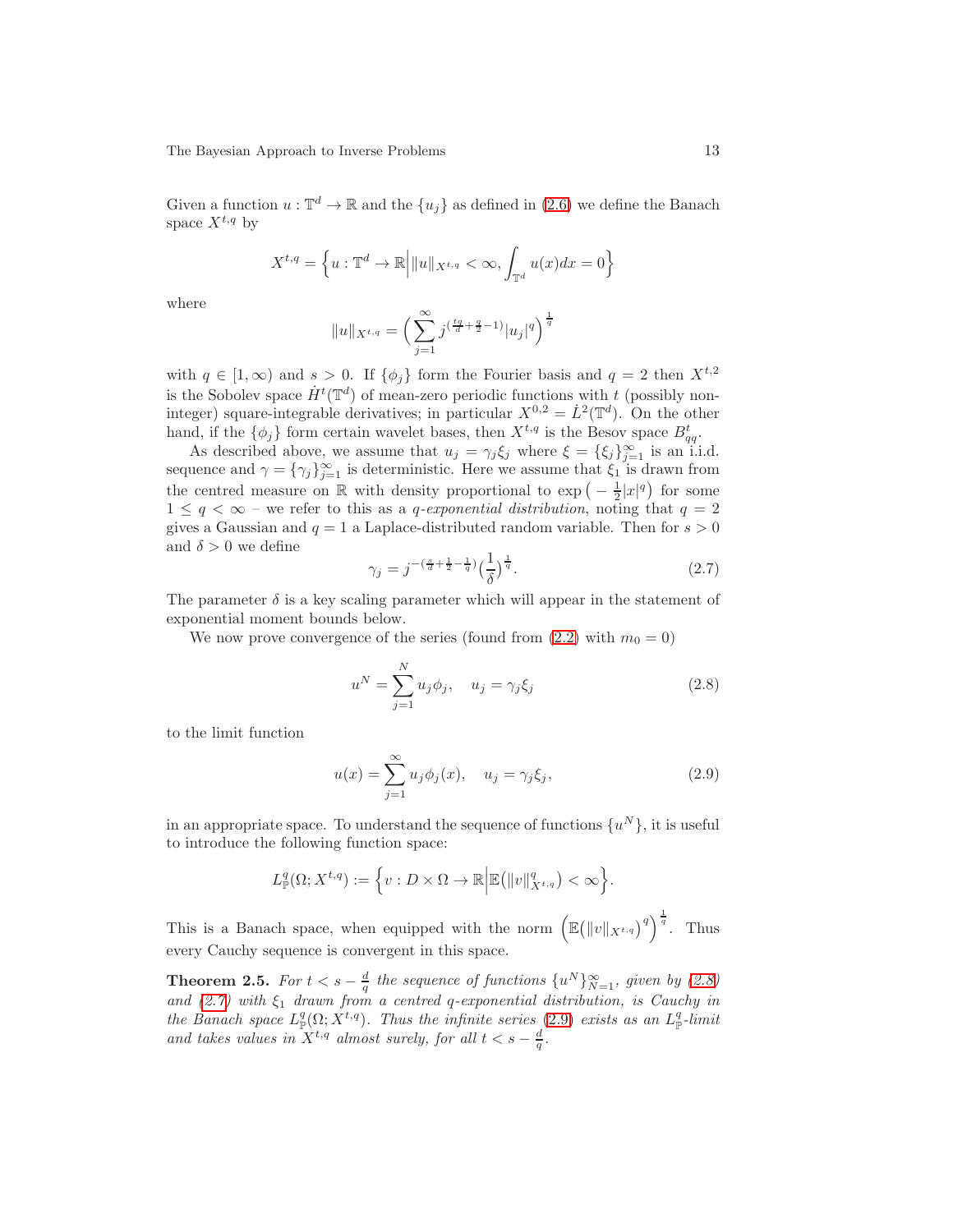**Proof.** For  $N > M$ ,

$$
\mathbb{E} \|u^N - u^M\|_{X^{t,q}}^q = \delta^{-1} \mathbb{E} \sum_{j=M+1}^N j^{\frac{(t-s)q}{d}} |\xi_j|^q
$$
  
 
$$
\asymp \sum_{j=M+1}^N j^{\frac{(t-s)q}{d}} \le \sum_{j=M+1}^\infty j^{\frac{(t-s)q}{d}}.
$$

The sum on the right hand side tends to 0 as  $M \to \infty$ , provided  $\frac{(t-s)q}{d} < -1$ , by the dominated convergence theorem. This completes the proof.  $\Box$ 

The previous theorem gives a sufficient condition, on  $t$ , for existence of the limiting random function. The following theorem refines this to an if and only if statement, in the context of almost sure convergence.

<span id="page-13-0"></span>**Theorem 2.6.** Assume that u is given by [\(2.9\)](#page-12-2) and [\(2.7\)](#page-12-0) with  $\xi_1$  drawn from a centred q-exponential distribution. Then the following are equivalent:

i)  $||u||_{X^{t,q}} < \infty \ \mathbb{P}\text{-}a.s.;$  $ii) \mathbb{E}(\exp(\alpha \|u\|_{X^{t,q}}^q)) < \infty$  for any  $\alpha \in [0, \frac{\delta}{2});$ iii)  $t < s - \frac{d}{q}$ .

Proof. We first note that, for the random function in question,

$$
||u||_{X^{t,q}}^q = \sum_{j=1}^{\infty} j^{(\frac{tq}{d} + \frac{q}{2} - 1)} |u_j|^q = \sum_{j=1}^{\infty} \delta^{-1} j^{-\frac{(s-t)q}{d}} |\xi_j|^q.
$$

Now, for  $\alpha < \frac{1}{2}$ ,

$$
\mathbb{E} \exp \left( \alpha |\xi_1|^q \right) = \int_{\mathbb{R}} \exp \left( -\left( \frac{1}{2} - \alpha \right) |x|^q \right) dx \Big/ \int_{\mathbb{R}} \exp \left( -\frac{1}{2} |x|^q \right) dx
$$

$$
= (1 - 2\alpha)^{-\frac{1}{q}}.
$$

iii)  $\Rightarrow$  ii).

$$
\mathbb{E}\left(\exp(\alpha||u||_{X^{t,q}}^q)\right) = \mathbb{E}\left(\exp(\alpha\sum_{j=1}^{\infty}\delta^{-1}j^{-\frac{(s-t)q}{d}}|\xi_j|^q)\right)
$$

$$
= \prod_{j=1}^{\infty}\left(1-\frac{2\alpha}{\delta}j^{-\frac{(s-t)q}{d}}\right)^{-\frac{1}{q}}.
$$

For  $\alpha < \frac{\delta}{2}$  the product converges if  $\frac{(s-t)q}{d} > 1$  i.e.  $t < s - \frac{d}{q}$  as required. ii)  $\Rightarrow$  i).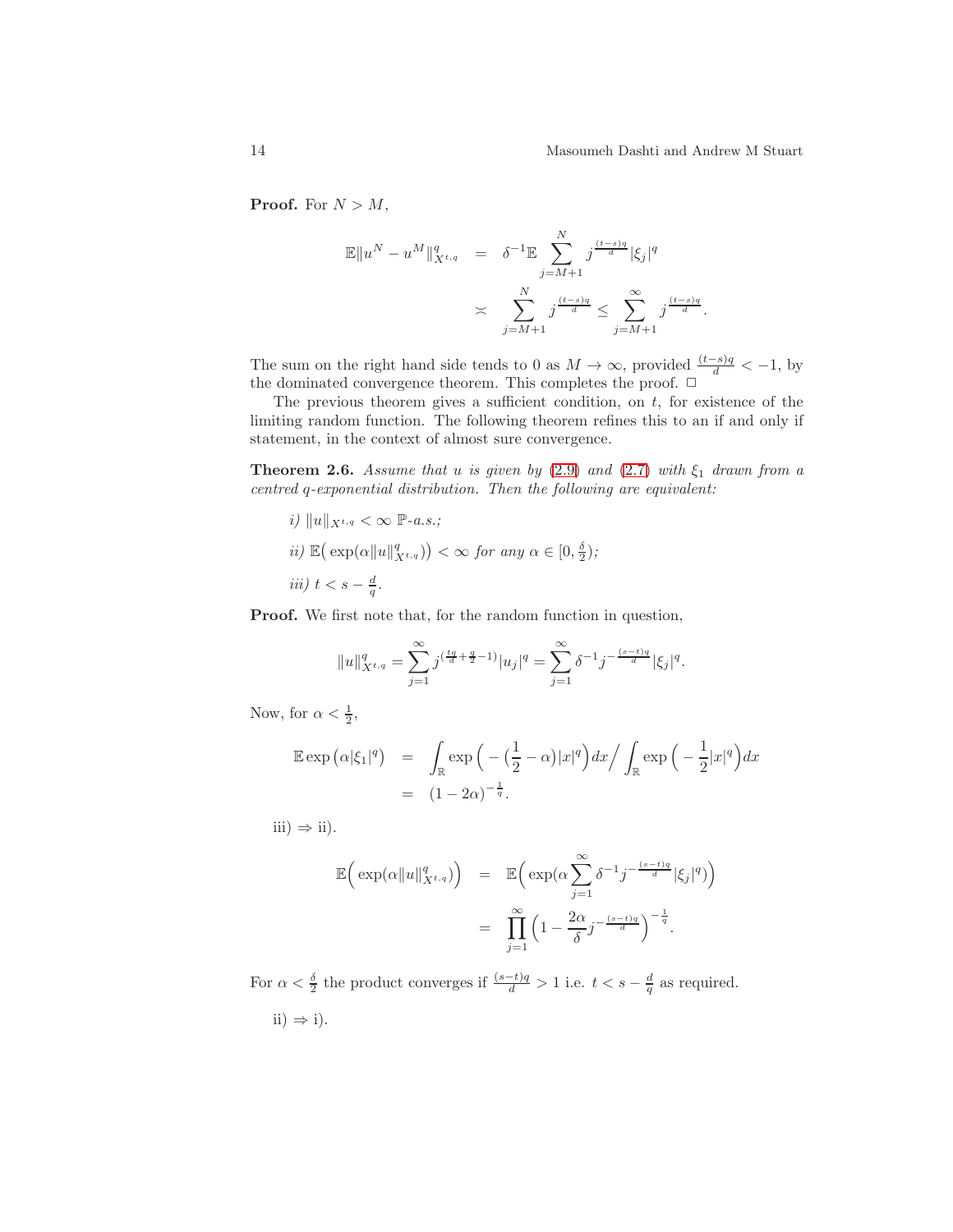If (i) does not hold,  $Z := ||u||_{X^{t,q}}^q$  is positive infinite on a set of positive measure S. Then, since for  $\alpha > 0$ ,  $\exp(\alpha Z) = +\infty$  if  $Z = +\infty$ , and  $\mathbb{E} \exp(\alpha Z) \ge$  $\mathbb{E}(1_S \exp(\alpha Z))$  we get a contradiction.

 $i) \Rightarrow iii).$ 

To show that (i) implies (iii) note that (i) implies that, almost surely,

$$
\sum_{j=1}^{\infty} j^{(t-s)q/d} |\xi_j|^q < \infty.
$$

This implies that  $t < s$ . To see this assume for contradiction that  $t \geq s$ . Then, almost surely,

$$
\sum_{j=1}^{\infty} |\xi_j|^q < \infty.
$$

Since there is a constant  $c > 0$  with  $\mathbb{E}|\xi_j|^q = c$  for any  $j \in \mathbb{N}$ , this contradicts the law of large numbers.

Now define  $\zeta_j = j^{(t-s)q/d} |\xi_j|^q$ . Using the fact that the  $\zeta_j$  are non-negative and independent we deduce from Lemma [2.7](#page-15-0) (below) that

$$
\sum_{j=1}^{\infty} \mathbb{E}(\zeta_j \wedge 1) = \sum_{j=1}^{\infty} \mathbb{E}\Big(j^{(t-s)q/d} |\xi_j|^q \wedge 1\Big) < \infty.
$$

Since  $t < s$  we note that then

$$
\mathbb{E}\zeta_j = \mathbb{E}\Big(j^{-(s-t)q/d}|\xi_j|^q\Big)
$$
\n
$$
= \mathbb{E}\Big(j^{-(s-t)q/d}|\xi_j|^q\mathbb{I}_{\{|\xi_j| \leq j^{(s-t)/d}\}}\Big) + \mathbb{E}\Big(j^{-(s-t)q/d}|\xi_j|^q\mathbb{I}_{\{|\xi_j| > j^{(s-t)/d}\}}\Big)
$$
\n
$$
\leq \mathbb{E}\Big(\big(\zeta_j \wedge 1\big)\mathbb{I}_{\{|\xi_j| \leq j^{(s-t)/d}\}}\Big) + I
$$
\n
$$
\leq \mathbb{E}\Big(\zeta_j \wedge 1\Big) + I,
$$

where

$$
I \propto j^{-(s-t)q/d} \int_{j^{(s-t)/d}}^{\infty} x^q e^{-x^q/2} dx.
$$

Noting that, since  $q \geq 1$ , the function  $x \mapsto x^q e^{-x^q/2}$  is bounded, up to a constant of proportionality, by the function  $x \mapsto e^{-\alpha x}$  for any  $\alpha < \frac{1}{2}$ , we see that there is a positive constant  $K$  such that

$$
I \leq K j^{-(s-t)q/d} \int_{j^{(s-t)/d}}^{\infty} e^{-\alpha x} dx
$$
  
=  $\frac{1}{\alpha} K j^{-(s-t)q/d} \exp(-\alpha j^{(s-t)/d})$   
:=  $\iota_j$ .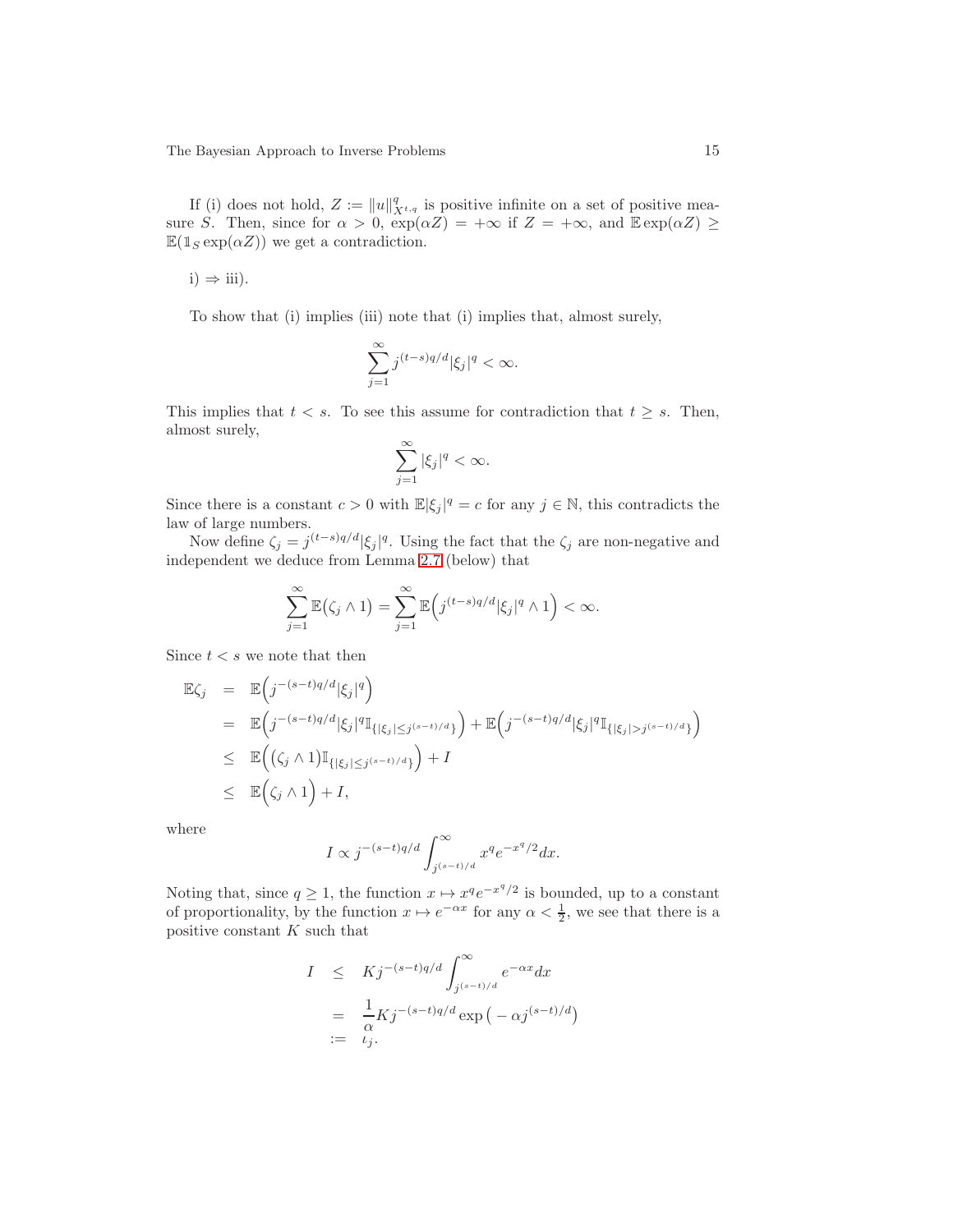Thus we have shown that

$$
\sum_{j=1}^{\infty} \mathbb{E}\Big(j^{-(s-t)q/d}|\xi_j|^q\Big) \leq \sum_{j=1}^{\infty} \mathbb{E}\Big(\zeta_j \wedge 1\Big) + \sum_{j=1}^{\infty} \iota_j < \infty.
$$

Since the  $\xi_i$  are i.i.d. this implies that

$$
\sum_{j=1}^{\infty} j^{(t-s)q/d} < \infty,
$$

<span id="page-15-0"></span>from which it follows that  $(s-t)q/d > 1$  and (iii) follows.  $\Box$ 

**Lemma 2.7.** Let  $\{I_j\}_{j=1}^{\infty}$  be an independent sequence of  $\mathbb{R}^+$ -valued random variables. Then

$$
\sum_{j=1}^{\infty} I_j < \infty \quad a.s. \Leftrightarrow \sum_{j=1}^{\infty} \mathbb{E}(I_j \wedge 1) < \infty.
$$

As in the previous subsection, we now study the situation where the family  $\{\phi_i\}$  have a uniform Hölder exponent  $\alpha$  and study the implications for Hölder continuity of the random function  $u$ . In this case, however, the basis functions are normalized in  $\dot{L}^2$  and not  $L^{\infty}$ ; thus we must make additional assumptions on the possible growth of the  $L^{\infty}$  norms of  $\{\phi_i\}$  with j. We assume that there are  $C, a, b > 0$  and  $\alpha \in (0, 1]$  such that, for all  $j \geq 0$ ,

<span id="page-15-1"></span>
$$
|\phi_j(x)| = \beta_j \le C j^b, \ x \in D. \tag{2.10a}
$$

.

$$
|\phi_j(x) - \phi_j(y)| \le C j^a |x - y|^\alpha, \, x, y \in D. \tag{2.10b}
$$

We also assume that  $a > b$  as, since  $\|\phi_j\|_{L^2} = 1$ , it is natural that the premultiplication constant in the Hölder estimate on the  $\{\phi_i\}$  grows in j at least as fast as the bound on the functions themselves.

<span id="page-15-2"></span>**Theorem 2.8.** Assume that u is given by [\(2.9\)](#page-12-2) and [\(2.7\)](#page-12-0) with  $\xi_1$  drawn from a centred q-exponential distribution. Suppose also that  $(2.10)$  hold and that  $s >$  $d(b+q^{-1}+\frac{1}{2}\theta(a-b))$  for some  $\theta \in (0,2)$ . Then  $\mathbb{P}\text{-}a.s.$  we have  $u \in C^{0,\beta}(\mathbb{T}^d)$  for all  $\beta < \frac{\alpha \theta}{2}$ .

*Proof.* We apply Corollary [7.22](#page-90-0) of the Kolmogorov continuity theorem and  $S_1$  and  $S_2$  are as defined there. We use  $\theta$  in place of the parameter  $\delta$  appearing in Corollary [7.22](#page-90-0) in order to avoid confusion with  $\delta$  appearing in Theorem [2.1](#page-9-2) and [\(2.7\)](#page-12-0) above. Let  $f_j = \gamma_j \phi_j$  and note that

$$
S_1 = \sum_{j=1}^{\infty} |\gamma_j|^2 \beta_j^2 \lesssim \sum_{j=1}^{\infty} j^{-c_1}
$$
  

$$
S_2 = \sum_{j=1}^{\infty} |\gamma_j|^{2-\theta} \beta_j^{2-\theta} \gamma_j^{\theta} j^{a\theta} \lesssim \sum_{j=1}^{\infty} j^{-c_2}
$$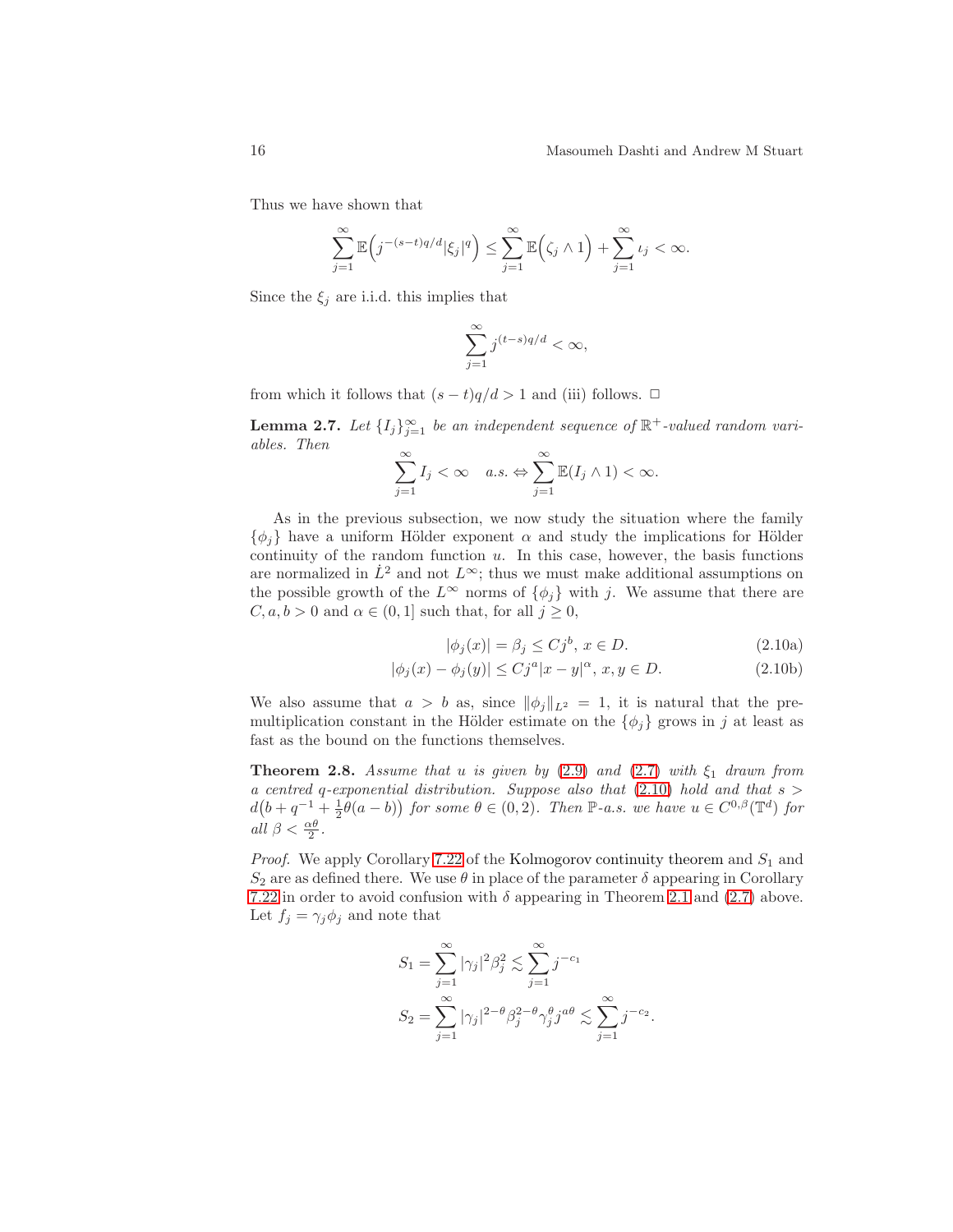Short calculation shows that

$$
c_1 = \frac{2s}{d} + 1 - \frac{2}{q} - 2b,
$$
  
\n
$$
c_2 = \frac{2s}{d} + 1 - \frac{2}{q} - 2b - \theta(a - b).
$$

We require  $c_1 > 1$  and  $c_2 > 1$  and since  $a > b$  satisfaction of the second of these will imply the first. Satisfaction of the second gives the desired lower bound on s. □

We note that the result of Theorem [2.8](#page-15-2) holds true when the mean function is nonzero if it satisfies

$$
|m_0(x)| \le C, x \in D.
$$
  

$$
|m_0(x) - m_0(y)| \le C|x - y|^{\alpha}, x, y \in D.
$$

We have the following sharper result if the family  $\{\phi_i\}$  is regular enough to be a basis for  $B_{qq}^t$  instead of satisfying [\(2.10\)](#page-15-1):

**Theorem 2.9.** Assume that u is given by [\(2.9\)](#page-12-2) and [\(2.7\)](#page-12-0) with  $\xi_1$  drawn from a centred q-exponential distribution. Suppose also that  $\{\phi_j\}_{j\in\mathbb{N}}$  form a basis for  $B_{qq}^t$ for some  $t < s - \frac{d}{q}$ . Then  $u \in C^{0,t}(\mathbb{T}^d)$   $\mathbb{P}\text{-almost surely.}$ 

*Proof.* For any  $m \geq 1$ , using the definition of  $X^{t,q}$ -norm we can write

$$
||u||_{B_{mq, mq}^t}^{mq} = \left(\frac{1}{\delta}\right)^m \sum_{j=1}^{\infty} j^{\frac{mqt}{d} + \frac{mq}{2} - 1} j^{-mq(\frac{s}{d} + \frac{1}{2} - \frac{1}{q})} |\xi_j|^{mq}.
$$

For every  $m \in \mathbb{N}$  there exists a constant  $C_m$  with  $\mathbb{E}|\xi_j|^{mq} = C_m$ . Since each term of the above series is measurable we can swap the sum and the integration and write

$$
\mathbb{E} \|u\|_{B^{t}_{m_q, m_q}}^{mq} = C_m(\frac{1}{\delta})^m \sum_{j=1}^{\infty} j^{\frac{mq}{d}(t-s)+m-1} \leq \tilde{C}_m,
$$

noting that the exponent of j is smaller than  $-1$  (since  $t < s - d/q$ ). Now for a given  $t < s - d/q$ , one can choose m large enough so that  $\frac{d}{mq} < s - d/q - t$ . Then the embedding  $B_{mq, mq}^{t_1} \subset C^t$  for any  $t_1$  satisfying  $t + \frac{d}{mq} < t_1 < s - d/q$  implies that  $\mathbb{E} \|u\|_{C^t(\mathbb{T}^d)}^{mq} < \infty$ . It follows that  $u \in C^t$  P-almost surely.

 $\Box$ 

If the mean function  $m_0$  is t-Hölder continuous, the result of the above theorem holds for a random series with nonzero mean function as well.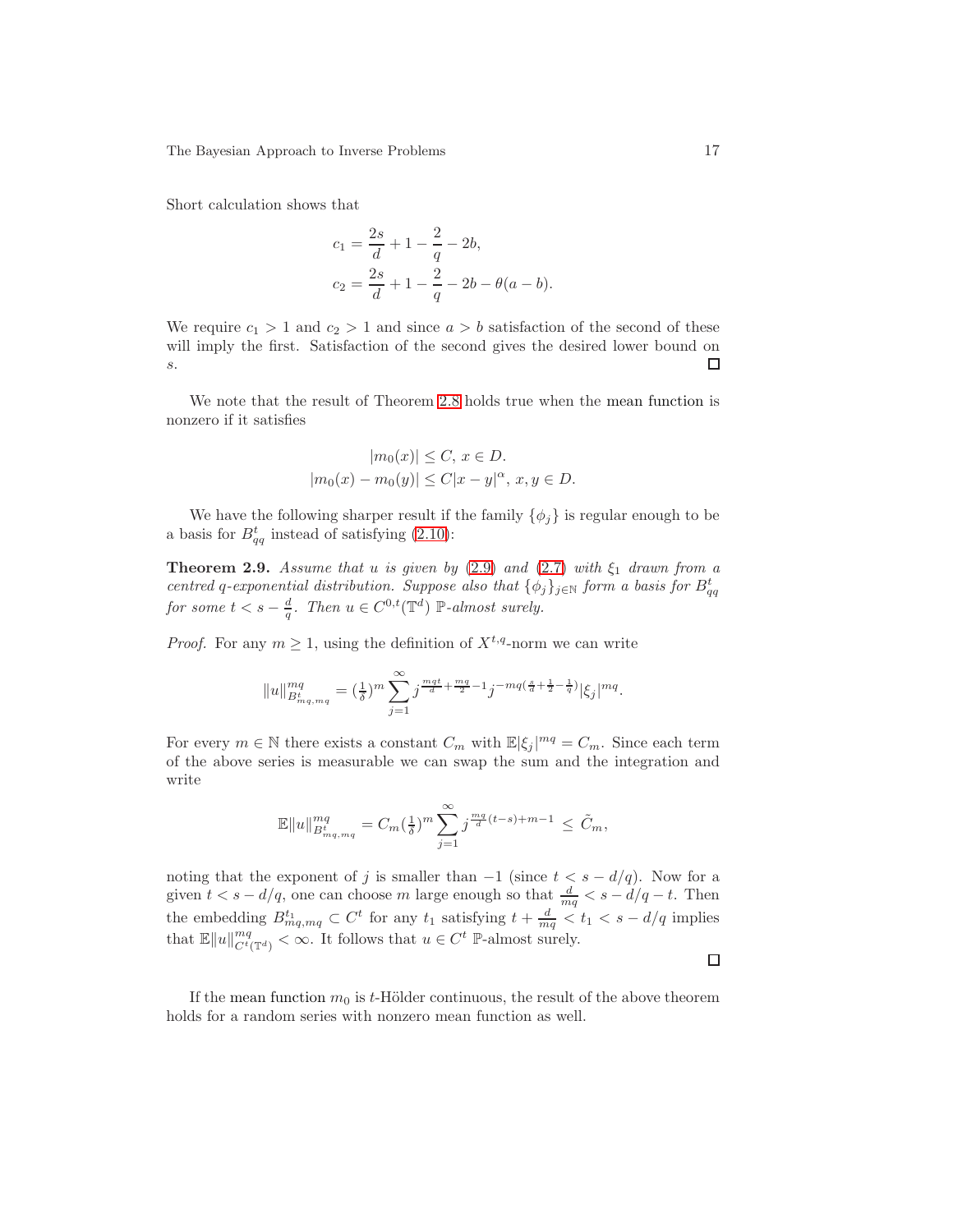<span id="page-17-0"></span>**2.4. Gaussian Priors.** Let X be a Hilbert space  $\mathcal{H}$  of real-valued functions on bounded open  $D \subset \mathbb{R}^d$  with Lipschitz boundary, and with inner-product and norm denoted by  $\langle \cdot, \cdot \rangle$  and  $\| \cdot \|$  respectively; for example  $\mathcal{H} = L^2(D; \mathbb{R})$ . Assume that  $\{\phi_j\}_{j=1}^{\infty}$  is an orthonormal basis for H. We study the Gaussian case where  $\xi_1 \sim N(0, 1)$  and then equation [\(2.1\)](#page-8-2) with  $u_j = \gamma_j \xi_j$  generates random draws from the Gaussian measure  $N(m_0, \mathcal{C})$  on H where the covariance operator C depends on the sequence  $\gamma = {\gamma_j}_{j=1}^{\infty}$ . See the Appendix for background on Gaussian measures in a Hilbert space. As in Section [2.3,](#page-11-0) we consider the setting in which  $m_0 = 0$ so that the function  $u$  is given by  $(2.6)$  and has mean zero. We thus focus on identifying  $\mathcal C$  from the random series  $(2.6)$ , and studying the regularity of random draws from  $N(0, \mathcal{C})$ .

Define the Hilbert scale of spaces  $\mathcal{H}^t$  as in Subsection [7.1.3](#page-76-0) with, recall, norm

.

$$
||u||_{\mathcal{H}^t}^2 = \sum_{j=1}^{\infty} j^{\frac{2t}{d}} |u_j|^2
$$

We choose  $\xi_1 \sim N(0, 1)$  and study convergence of the series [\(2.8\)](#page-12-1) for  $u^N$  to a limit function  $u$  given by  $(2.9)$ ; the spaces in which this convergence occurs will depend upon the sequence  $\gamma$ . To understand the sequence of functions  $\{u^N\}$ , it is useful to introduce the following function space:

$$
L^2_{\mathbb{P}}(\Omega; \mathcal{H}^t) := \left\{ v : D \times \Omega \to \mathbb{R} \Big| \mathbb{E} \big( ||v||_{\mathcal{H}^t} \big)^2 < \infty \right\}.
$$

This is in fact a Hilbert space, although we will not use the Hilbert space structure. We will only use the fact that  $L^2_{\mathbb{P}}$  is a Banach space when equipped with the norm  $\left(\mathbb{E}\left(\|v\|_{\mathcal{H}^t}^2\right)\right)^{\frac{1}{2}}$  and that hence every Cauchy sequence is convergent.

<span id="page-17-2"></span>**Theorem 2.10.** Assume that  $\gamma_j \approx j^{-\frac{s}{d}}$ . Then the sequence of functions  $\{u^N\}_{N=1}^{\infty}$  given by [\(2.8\)](#page-12-1) is Cauchy in the Hilbert space  $L^2_{\mathbb{P}}(\Omega; \mathcal{H}^t)$ ,  $t < s - \frac{d}{2}$ . Thus the infinite series [\(2.9\)](#page-12-2) exists as an  $L^2_{\mathbb{P}}$ -limit and takes values in  $\mathcal{H}^t$  almost surely, for  $t < s - \frac{d}{2}$ .

**Proof.** For  $N > M$ ,

$$
\mathbb{E} \|u^N - u^M\|_{\mathcal{H}^t}^2 = \mathbb{E} \sum_{j=M+1}^N j^{\frac{2t}{d}} |u_j|^2
$$
  
 
$$
\asymp \sum_{j=M+1}^N j^{\frac{2(t-s)}{d}} \le \sum_{j=M+1}^\infty j^{\frac{2(t-s)}{d}}.
$$

<span id="page-17-1"></span>The sum on the right hand side tends to 0 as  $M \to \infty$ , provided  $\frac{2(t-s)}{d} < -1$ , by the dominated convergence theorem. This completes the proof.  $\Box$ 

Remarks 2.11. We make the following remarks concerning the Gaussian random functions constructed in the preceding theorem.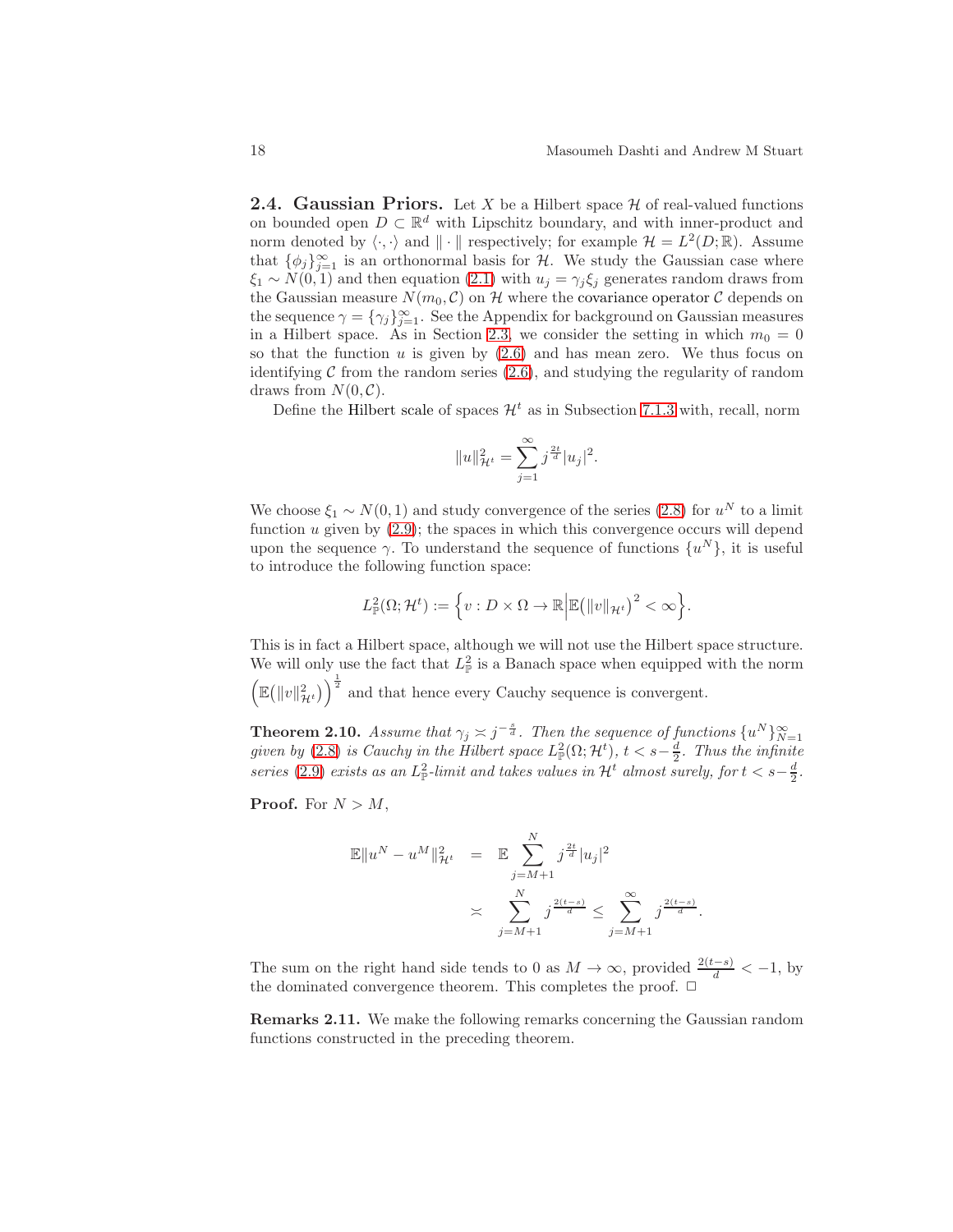• The preceding theorem shows that the sum [\(2.8\)](#page-12-1) has an  $L^2_{\mathbb{P}}$  limit in  $\mathcal{H}^t$  when  $t < s - d/2$ , as one can also see from the following direct calculation

$$
\mathbb{E}||u||_{\mathcal{H}^{t}}^{2} = \sum_{j=1}^{\infty} j^{\frac{2t}{d}} \mathbb{E}(\gamma_{j}^{2} \xi_{j}^{2})
$$

$$
= \sum_{j=1}^{\infty} j^{\frac{2t}{d}} \gamma_{j}^{2}
$$

$$
\times \sum_{j=1}^{\infty} j^{\frac{2(t-s)}{d}} < \infty.
$$

Thus  $u \in \mathcal{H}^t$  a.s., for  $t < s - \frac{d}{2}$ .

- From the preceding theorem we see that, provided  $s > \frac{d}{2}$ , the random function in  $(2.9)$  generates a mean zero Gaussian measure on  $\mathcal{H}$ . The expression  $(2.9)$  is known as the *Karhunen-Loève expansion*, and the eigenfunctions  $\{\phi_j\}_{j=1}^{\infty}$  as the *Karhunen-Loève basis*.
- The covariance operator  $\mathcal C$  of a measure  $\mu$  on  $\mathcal H$  may then be viewed as a bounded linear operator from  $H$  into itself defined to satisfy

<span id="page-18-0"></span>
$$
\mathcal{C}\ell = \int_{\mathcal{H}} \langle \ell, u \rangle u \,\mu(du) \,, \tag{2.14}
$$

for all  $\ell \in \mathcal{H}$ . Thus

$$
\mathcal{C} = \int_{\mathcal{H}} u \otimes u \,\mu(du) \,. \tag{2.15}
$$

The following formal calculation, which can be made rigorous if  $\mathcal C$  is traceclass on  $H$ , gives an expression for the covariance operator:

$$
C = \mathbb{E}u \otimes u
$$
  
=  $\mathbb{E}\Big(\sum_{j=1}^{\infty}\sum_{k=1}^{\infty}\gamma_j\gamma_k\xi_j\xi_k\phi_j \otimes \phi_k\Big)$   
=  $\Big(\sum_{j=1}^{\infty}\sum_{k=1}^{\infty}\gamma_j\gamma_k\mathbb{E}(\xi_j\xi_k)\phi_j \otimes \phi_k\Big)$   
=  $\Big(\sum_{j=1}^{\infty}\sum_{k=1}^{\infty}\gamma_j\gamma_k\delta_{jk}\phi_j \otimes \phi_k\Big)$   
=  $\sum_{j=1}^{\infty}\gamma_j^2\phi_j \otimes \phi_j.$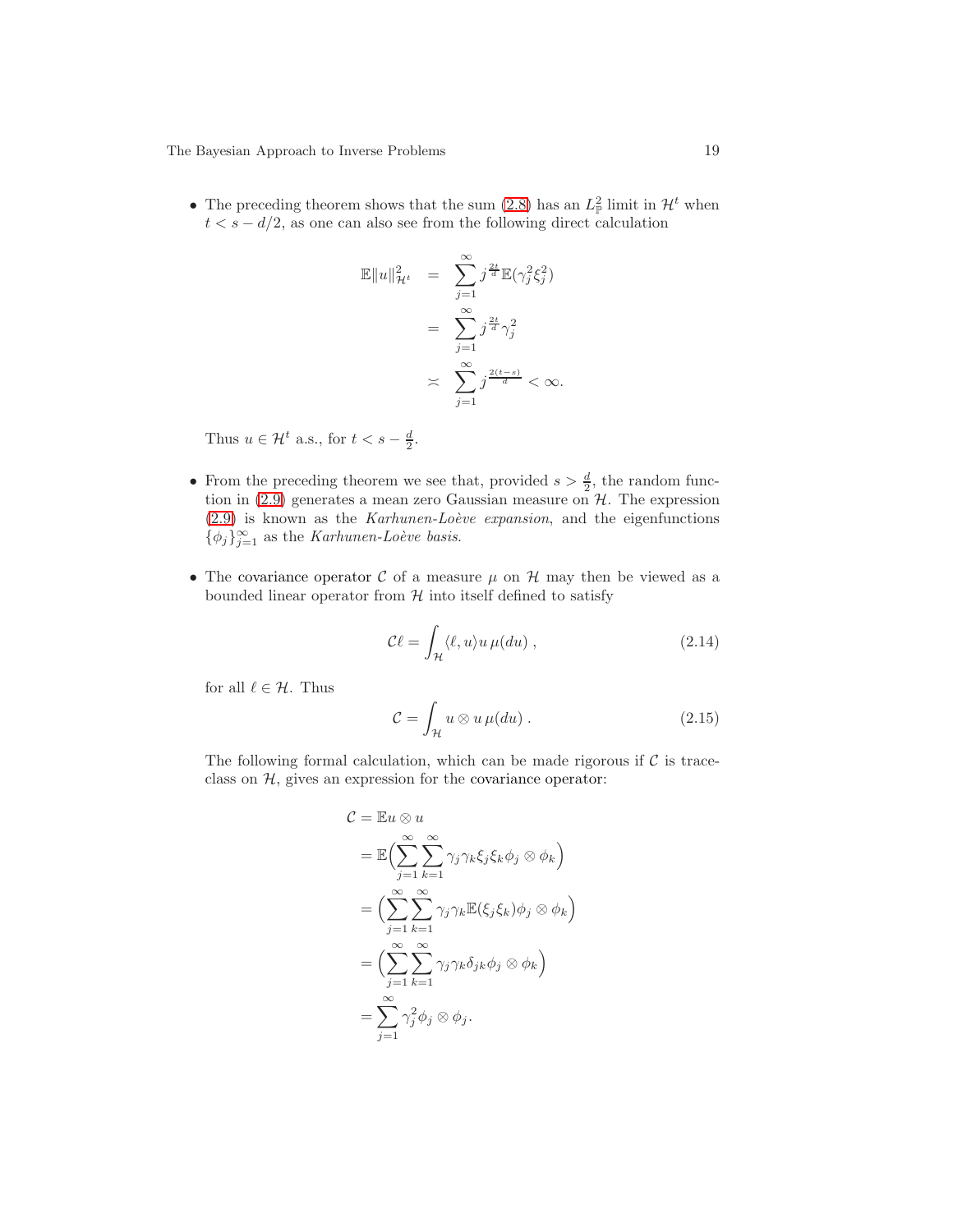From this expression for the covariance, we may find eigenpairs explicitly:

$$
\mathcal{C}\phi_k = \left(\sum_{j=1}^{\infty} \gamma_j^2 \phi_j \otimes \phi_j\right) \phi_k
$$
  
= 
$$
\sum_{j=1}^{\infty} \gamma_j^2 \langle \phi_j, \phi_k \rangle \phi_j = \sum_{j=1}^{\infty} \gamma_j^2 \delta_{jk} \phi_k = \gamma_k^2 \phi_k.
$$

• The Gaussian measure is denoted by  $\mu_0 := N(0, \mathcal{C})$ , a Gaussian with mean function 0 and covariance operator C. The eigenfunctions of  $\mathcal{C}, \{\phi_j\}_{j=1}^{\infty}$ , are known as the *Karhunen-Loève* basis for measure  $\mu_0$ . The  $\gamma_j^2$  are the eigenvalues associated with this eigenbasis, and thus  $\gamma_j$  is the standard deviation of the Gaussian measure in the direction  $\phi_i$ .

In the case where  $\mathcal{H} = \dot{L}^2(\mathbb{T}^d)$  we are in the setting of Section [2.3](#page-11-0) and we briefly consider this case. We assume that the  $\{\phi_j\}_{j=1}^{\infty}$  constitute the Fourier basis. Let  $A = -\Delta$  denote the negative Laplacian equipped with periodic boundary conditions on  $[0,1)^d$ , and restricted to functions which integrate to zero over  $[0,1)^d$ . This operator is positive self-adjoint and has eigenvalues which grow like  $j^{2/d}$ , analogously to the Assumption [1.3](#page-4-0) made in the case of Dirichlet boundary conditions. It then follows that  $\mathcal{H}^t = \mathcal{D}(A^{t/2}) = \dot{H}^t(\mathbb{T}^d)$ , the Sobolev space of periodic functions on  $[0, 1]^d$  with spatial mean equal to zero and t (possibly negative or fractional) square integrable derivatives. Thus, by the preceding Remarks  $2.11$ ,  $u$  defined by [\(2.9\)](#page-12-2) is in the space  $\dot{H}^t$  a.s.,  $t < s - \frac{d}{2}$ . In fact we can say more about regularity, using the Kolmogorov continuity test and Corollary [7.20;](#page-90-1) this we now do.

<span id="page-19-0"></span>**Theorem 2.12.** Consider the Karhunen-Loève expansion  $(2.9)$  so that u is a sample from the measure  $N(0,\mathcal{C})$  in the case where  $\mathcal{C} = A^{-s}$  with  $A = -\Delta$ ,  $\mathcal{D}(A) = \dot{H}^2(\mathbb{T}^d)$  and  $s > \frac{d}{2}$ . Then,  $\mathbb{P}\text{-}a.s., u \in \dot{H}^t, t < s - \frac{d}{2}$ , and  $u \in C^{0,t}(\mathbb{T}^d)$  $a.s., t < 1 \wedge (s - \frac{d}{2}).$ 

Proof. Because of the stated properties of the eigenvalues of the Laplacian, it follows that the eigenvalues of C satisfy  $\gamma_j^2 \approx j^{-\frac{2s}{d}}$  and the eigenbasis  $\{\phi_j\}$  is the Fourier basis. Thus we may apply the conclusions stated in Remarks [2.11](#page-17-1) to deduce that  $u \in \dot{H}^t$ ,  $t < \alpha - \frac{d}{2}$ . Furthermore we may apply Corollary [7.22](#page-90-0) to obtain Hölder regularity of u. To do this we note that the  $\{\phi_j\}$  are bounded in  $L^{\infty}(\mathbb{T}^d)$ , and are Lipschitz with constants which grow like  $j^{1/d}$ . We apply that corollary with  $\alpha = 1$  and obtain

$$
S_1 = \sum_{j=1}^{\infty} \gamma_j^2
$$
,  $S_2 = \sum_{j=1}^{\infty} \gamma_j^2 j^{\delta/d}$ .

The corollary delivers the desired result after noting that any  $\delta < 2s - d$  will make  $S_2$ , and hence  $S_1$ , summable.  $S_2$ , and hence  $S_1$ , summable.

The previous example illustrates the fact that, although we have constructed Gaussian measures in a Hilbert space setting, and that they are naturally defined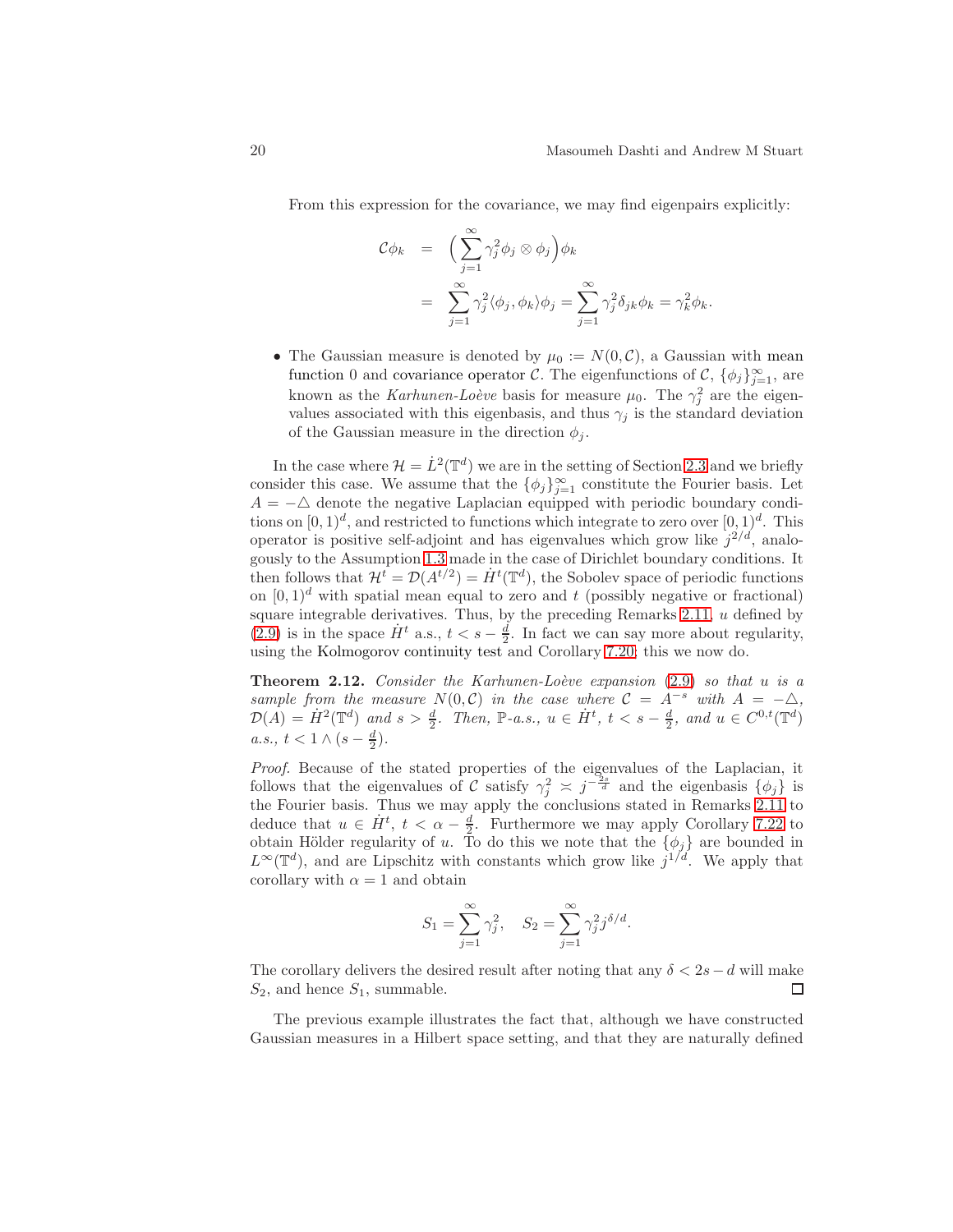on a range of Hilbert (Sobolev-like) spaces defined through fractional powers of the Laplacian, they may also be defined on Banach spaces, such as the space of Hölder continuous functions. We now return to the setting of the general domain D, rather than the d-dimensional torus. In this general context it is important to highlight the Fernique Theorem, here restated from the Appendix because of its importance:

<span id="page-20-0"></span>**Theorem 2.13 (Fernique Theorem).** Let  $\mu_0$  be a Gaussian measure on the separable Banach space X. Then there exists  $\beta_c \in (0,\infty)$  such that, for all  $\beta \in$  $(0, \beta_c),$ 

$$
\mathbb{E}^{\mu_0} \exp \left( \beta \|u\|_X^2 \right) < \infty.
$$

Remarks 2.14. We make two remarks concerning the Fernique Theorem.

- Theorem [2.13,](#page-20-0) when combined with Theorem [2.12,](#page-19-0) shows that, with  $\beta$  sufficiently small,  $\mathbb{E}^{\mu_0} \exp \left( \beta ||u||_X^2 \right) < \infty$  for both  $X = \dot{H}^t$  and  $X = C^{0,t}(\mathbb{T}^d)$ , if  $t < s - \frac{d}{2}$ .
- Let  $\mu_0 = N(0, A^{-s})$  where A is as in Theorem [2.12.](#page-19-0) Then Theorem [2.6](#page-13-0) proves the Fernique Theorem [2.13](#page-20-0) for  $X = X^{t,2} = \dot{H}^t$ , if  $t < s - \frac{d}{2}$ ; the proof in the case of the torus is very different from the general proof of the result in the abstract setting of Theorem [2.13.](#page-20-0)
- Theorem [2.6i](#page-13-0)i) gives, in the Gaussian case, the Fernique Theorem in the case that X is the Hilbert space  $X^{t,2}$ . Furthermore, the constant  $\beta_c$  is specified explicitly in that setting. More explicit versions of the general Fernique Theorem [2.13](#page-20-0) are possible, but the characterization of  $\beta_c$  is more involved.

**Example 2.15.** Consider the random function [\(2.1\)](#page-8-2) in the case where  $\mathcal{H} = L^2(\mathbb{T}^d)$ and  $\mu_0 = N(0, A^{-s}), s > \frac{d}{2}$  as in the preceding example. Then we know that,  $\mu_0$ a.s.,  $u \in C^{0,t}$ ,  $t < 1 \wedge (s - \frac{d}{2})$ . Set  $\kappa = e^u$  in the elliptic PDE [\(1.7\)](#page-6-1) so that the coefficient  $\kappa$ , and hence the solution p, are random variables on the probability space  $(\Omega, \mathcal{F}, \mathbb{P})$ . Then  $\kappa_{\min}$  given in [\(1.4\)](#page-5-0) satisfies

$$
\kappa_{\min} \geq \exp\big(-\|u\|_{\infty}\big).
$$

By Lemma [1.5](#page-6-4) we obtain

$$
||p||_V \le \exp (||u||_{\infty}) ||f||_{V^*}.
$$

Since  $C^{0,t} \subset L^{\infty}(\mathbb{T}^d)$ ,  $t \in (0,1)$ , we deduce that,

$$
||u||_{L^{\infty}} \leq K_1 ||u||_{C^{0,t}}.
$$

Furthermore, for any  $\epsilon > 0$ , there is constant  $K_2 = K_2(\epsilon)$  such that  $\exp(K_1 rx) \le$  $K_2 \exp(\epsilon x^2)$  for all  $x \ge 0$ . Thus

$$
||p||_{V}^{r} \le \exp (K_{1}r||u||_{C^{0,t}})||f||_{V^{*}}^{r}
$$
  

$$
\le K_{2} \exp (\epsilon ||u||_{C^{0,t}}^{2})||f||_{V^{*}}^{r}.
$$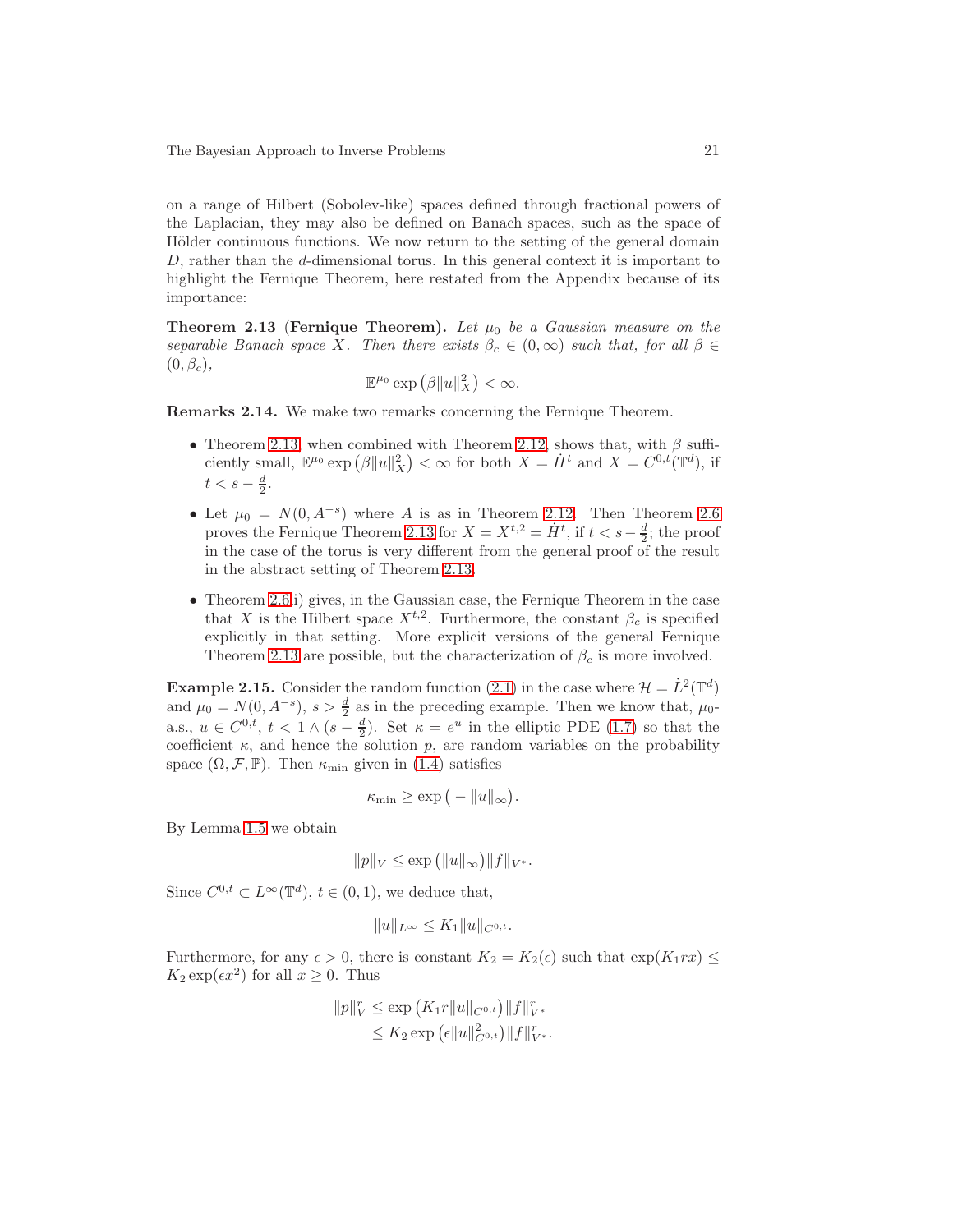Hence, by Theorem [2.13,](#page-20-0) we deduce that

$$
\mathbb{E} \|p\|_V^r < \infty, \quad \text{i.e.} \quad p \in L_{\mathbb{P}}^r(\Omega; V) \quad \forall \ r \in \mathbb{Z}^+.
$$

This result holds for any  $r \geq 0$ . Thus, when the coefficient of the elliptic PDE is *lognormal*, that is  $\kappa$  is the exponential of a Gaussian function, moments of all orders exist for the random variable  $p$ . However, unlike the case of the uniform prior, we cannot obtain exponential moments on  $\mathbb{E} \exp(\alpha ||p||_V^r)$  for any  $(r, \alpha) \in \mathbb{Z}^+ \times (0, \infty)$ . This is because the coefficient  $\kappa$ , whilst positive a.s., does not satisfy a uniform positive lower bound across the probability space.  $\Box$ 

<span id="page-21-0"></span>2.5. Random Field Perspective. In this subsection we link the preceding constructions of random functions, through randomized series, to the notion of random fields. Let  $(\Omega, \mathcal{F}, \mathbb{P})$  be a probability space, with expectation denoted by E, and  $D \subseteq \mathbb{R}^d$  an open set. For the random series constructions developed in the preceding subsections  $\Omega = \mathbb{R}^{\infty}$  and  $\mathcal{F} = B(\Omega)$ ; however the development of the general theory of random fields does not require this specific choice. A random field on D is a measurable mapping  $u : D \times \Omega \to \mathbb{R}^n$ . Thus, for any  $x \in D$ ,  $u(x; \cdot)$  is an  $\mathbb{R}^n$ -valued random variable; on the other hand, for any  $\omega \in \Omega$ ,  $u(\cdot; \omega) : D \to \mathbb{R}^n$ is a vector field. In the construction of random fields it is commonplace to first construct the finite dimensional distributions. These are found by choosing any integer  $K \geq 1$ , and any set of points  $\{x_k\}_{k=1}^K$  in D, and then considering the random vector  $(u(x_1; \cdot)^*, \dots, u(x_K; \cdot)^*)^* \in \mathbb{R}^{nK}$ . From the finite dimensional distributions of this collection of random vectors we would like to be able to make sense of the probability measure  $\mu$  on  $X$ , a separable Banach space equipped with the Borel σ-algebra B(X), via the formula

$$
\mu(A) = \mathbb{P}(u(\cdot; \omega) \in A), \quad A \in \mathsf{B}(X), \tag{2.16}
$$

where  $\omega$  is taken from a common probability space on which the random element  $u \in X$  is defined. It is thus necessary to study the joint distribution of a set of K  $\mathbb{R}^n$ -valued random variables, all on a common probability space. Such  $\mathbb{R}^{nK}$ -valued random variables are, of course, only defined up to a set of zero measure. It is desirable that all such finite dimensional distributions are defined on a common subset  $\Omega_0 \subset \Omega$  with full measure, so that u may be viewed as a function u:  $D \times \Omega_0 \to \mathbb{R}^n$ ; such a choice of random field is termed a *modification* When reinterpreting the previous subsections in terms of random fields, statements about almost sure (regularity) properties should be viewed as statements concerning the existence of a modification possessing the stated almost sure regularity property.

We may define the space of functions

$$
L^q_{\mathbb{P}}(\Omega; X) := \left\{ v : D \times \Omega \to \mathbb{R}^n \Big| \mathbb{E} \big( ||v||_X^q \big) < \infty \right\}.
$$

This is a Banach space, when equipped with the norm  $\left(\mathbb{E}(\|v\|_X^q)\right)^{\frac{1}{q}}$ . We have used such spaces in the preceding subsections when demonstrating convergence of the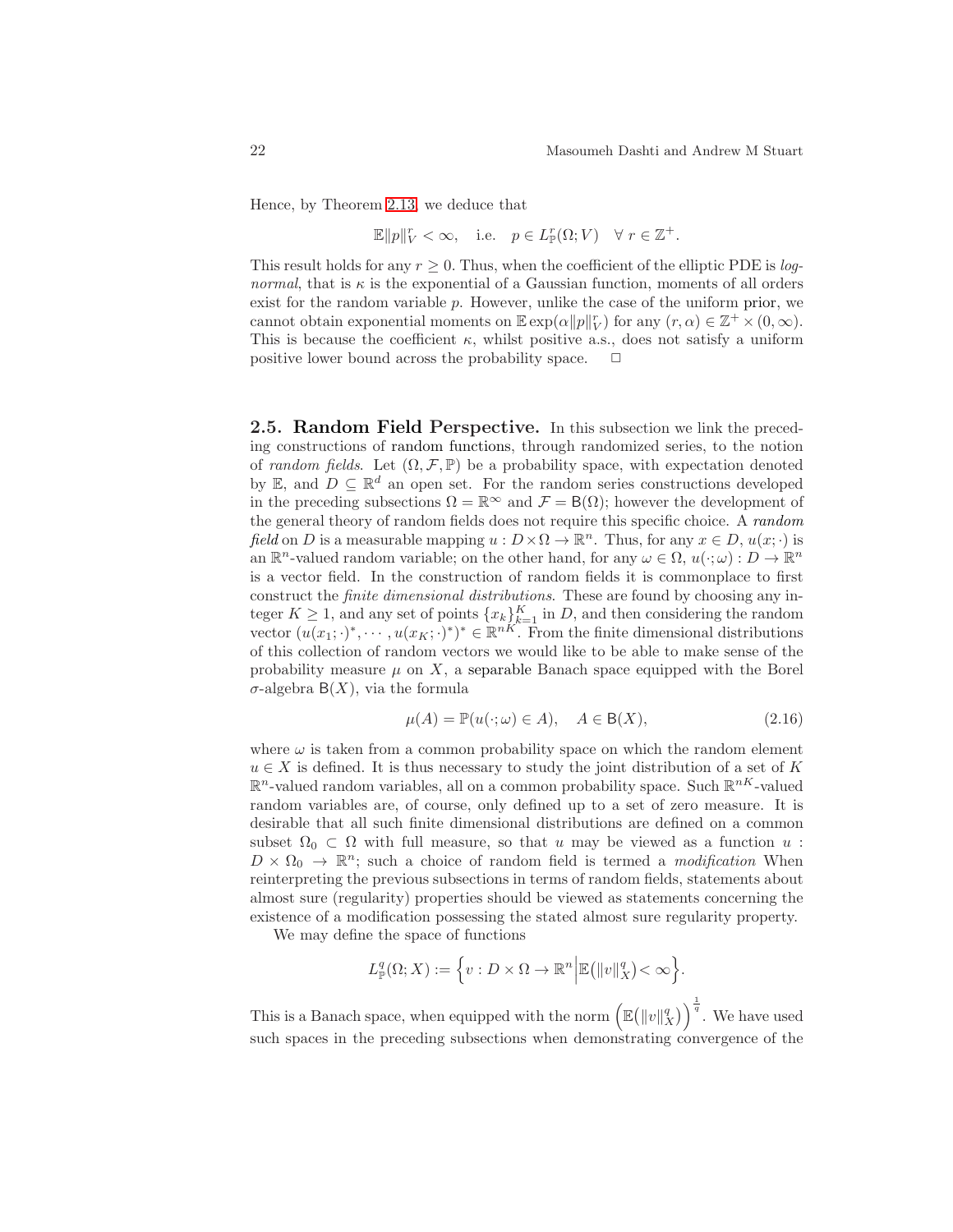randomized series. Note that we often simply write  $u(x)$ , suppressing the explicit dependence on the probability space.

A Gaussian random field is one where, for any integer  $K \geq 1$ , and any set of points  $\{x_k\}_{k=1}^K$  in D, the random vector  $(u(x_1; \cdot)^*, \cdots, u(x_K; \cdot)^*)^* \in \mathbb{R}^{nK}$  is a Gaussian random vector. The mean function of a Gaussian random field is  $m(x) =$  $\mathbb{E}u(x)$ . The covariance function is  $c(x, y) = \mathbb{E}(u(x) - m(x))(u(y) - m(y))$ <sup>\*</sup>. For Gaussian random fields the mean function  $m: D \to \mathbb{R}^n$  and the covariance function  $c: D \times D \to \mathbb{R}^{n \times n}$  together completely specify the joint probability distribution for  $(u(x_1; \cdot)^*, \dots, u(x_K)^*)^* \in \mathbb{R}^{nK}$ . Furthermore, if we view the Gaussian random field as a Gaussian measure on  $L^2(D;\mathbb{R}^n)$  then the covariance operator can be constructed from the covariance function as follows. Without loss of generality we consider the mean zero case; the more general case follows by shift of origin. Since the field has mean zero we have, from [\(2.14\)](#page-18-0), that for all  $h_1, h_2 \in L^2(D; \mathbb{R}^n)$ ,

$$
\langle h_1, Ch_2 \rangle = \mathbb{E} \langle h_1, u \rangle \langle u, h_2 \rangle
$$
  
=  $\mathbb{E} \int_D \int_D h_1(x)^* (u(x)u(y)^*) h_2(y) dy dx$   
=  $\mathbb{E} \int_D h_1(x)^* \Big( \int_D (u(x)u(y)^*) h_2(y) dy \Big) dx$   
=  $\int_D h_1(x)^* \Big( \int_D c(x, y) h_2(y) dy \Big) dx$ 

and we deduce that, for all  $\psi \in L^2(D; \mathbb{R}^n)$ ,

$$
(\mathcal{C}\psi)(x) = \int_D c(x,y)\psi(y)dy.
$$
 (2.17)

Thus the covariance operator of a Gaussian random field is an integral operator with kernel given by the covariance function. As such we may also view the covariance function as the Green's function of the inverse covariance, or precision.

A mean-zero Gaussian random field is termed *stationary* if  $c(x, y) = s(x - y)$  for some matrix-valued function s, so that shifting the field by a fixed random vector does not change the statistics. It is isotropic if it is stationary and, in addition,  $s(\cdot) = \iota(|\cdot|)$ , for some matrix-valued function  $\iota$ .

In the previous subsection we demonstrated how the regularity of random fields maybe established from the properties of the sequences  $\gamma$  (deterministic, with decay) and  $\xi$  (i.i.d. random). Here we show similar results but express them in terms of properties of the covariance function and covariance operator.

**Theorem 2.16.** Consider an  $\mathbb{R}^n$ -valued Gaussian random field u on  $D \subset \mathbb{R}^d$  with mean zero and with isotropic correlation function  $c: D \times D \to \mathbb{R}^{n \times n}$ . Assume that D is bounded and that  $\text{Tr } c(x, y) = k(|x - y|)$  where  $k : \mathbb{R}^+ \to \mathbb{R}$  is Hölder with any exponent  $\alpha \leq 1$ . Then u is almost surely Hölder continuous on D with any exponent smaller than  $\frac{1}{2}\alpha$ .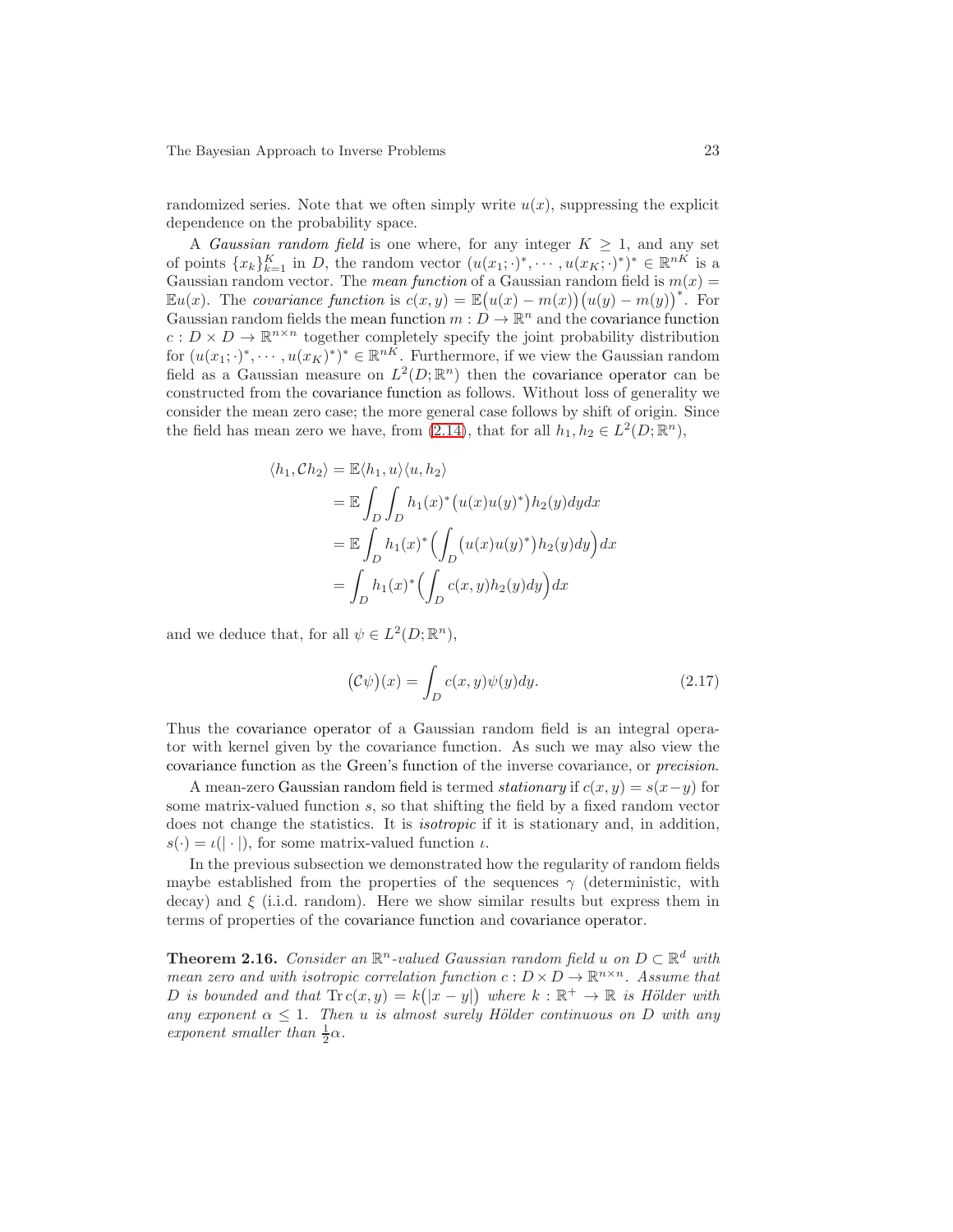Proof. We have

$$
\mathbb{E}|u(x) - u(y)|^2 = \mathbb{E}|u(x)|^2 + \mathbb{E}|u(y)|^2 - 2\mathbb{E}\langle u(x), u(y) \rangle
$$
  
= Tr\Big(c(x, x) + c(y, y) - 2c(x, y)\Big)  
= 2\Big(k(0) - k(|x - y|)\Big)  

$$
\leq C|x - y|^{\alpha}.
$$

Since u is Gaussian it follows that, for any integer  $r > 0$ ,

$$
\mathbb{E}|u(x) - u(y)|^{2r} \leq C_r |x - y|^{\alpha r}.
$$

Let  $p = 2r$  and noting that

$$
\alpha r = p\left(\frac{\alpha}{2} - \frac{d}{p}\right) + d
$$

we deduce from Corollary [7.20](#page-90-1) that  $u$  is Hölder continuous on  $D$  with any exponent smaller than

$$
\sup_{p\in\mathbb{N}}\min\Bigl\{1,\frac{\alpha}{2}-\frac{d}{p}\Bigr\}=\frac{\alpha}{2}\;,
$$

which is precisely what we claimed.

It is often convenient both algorithmically and theoretically to define the covariance operator through fractional inverse powers of a differential operator. Indeed in the previous subsection we showed that our assumptions on the random series construction we used could be interpreted as having a covariance operator which was an inverse fractional power of the Laplacian on zero spatial average functions with periodic boundary conditions. We now generalize this perspective and consider covariance operators which are a fractional power of an operator A satisfying the following.

<span id="page-23-0"></span>**Assumption 2.17.** The operator A, densely defined on the Hilbert space  $\mathcal{H} =$  $L^2(D;\mathbb{R}^n)$ , satisfies the following properties:

- 1. A is positive-definite, self-adjoint and invertible;
- 2. the eigenfunctions  $\{\phi_i\}_{i\in\mathbb{N}}$  of A form an orthonormal basis for  $\mathcal{H}$ ;
- 3. the eigenvalues of A satisfy  $\alpha_j \approx j^{2/d}$ ;
- 4. there is  $C > 0$  such that

$$
\sup_{j\in\mathbb{N}}\Bigl(\|\phi_j\|_{L^\infty}+\frac{1}{j^{1/d}}\mathrm{Lip}(\phi_j)\Bigr)\leq C.
$$

 $\square$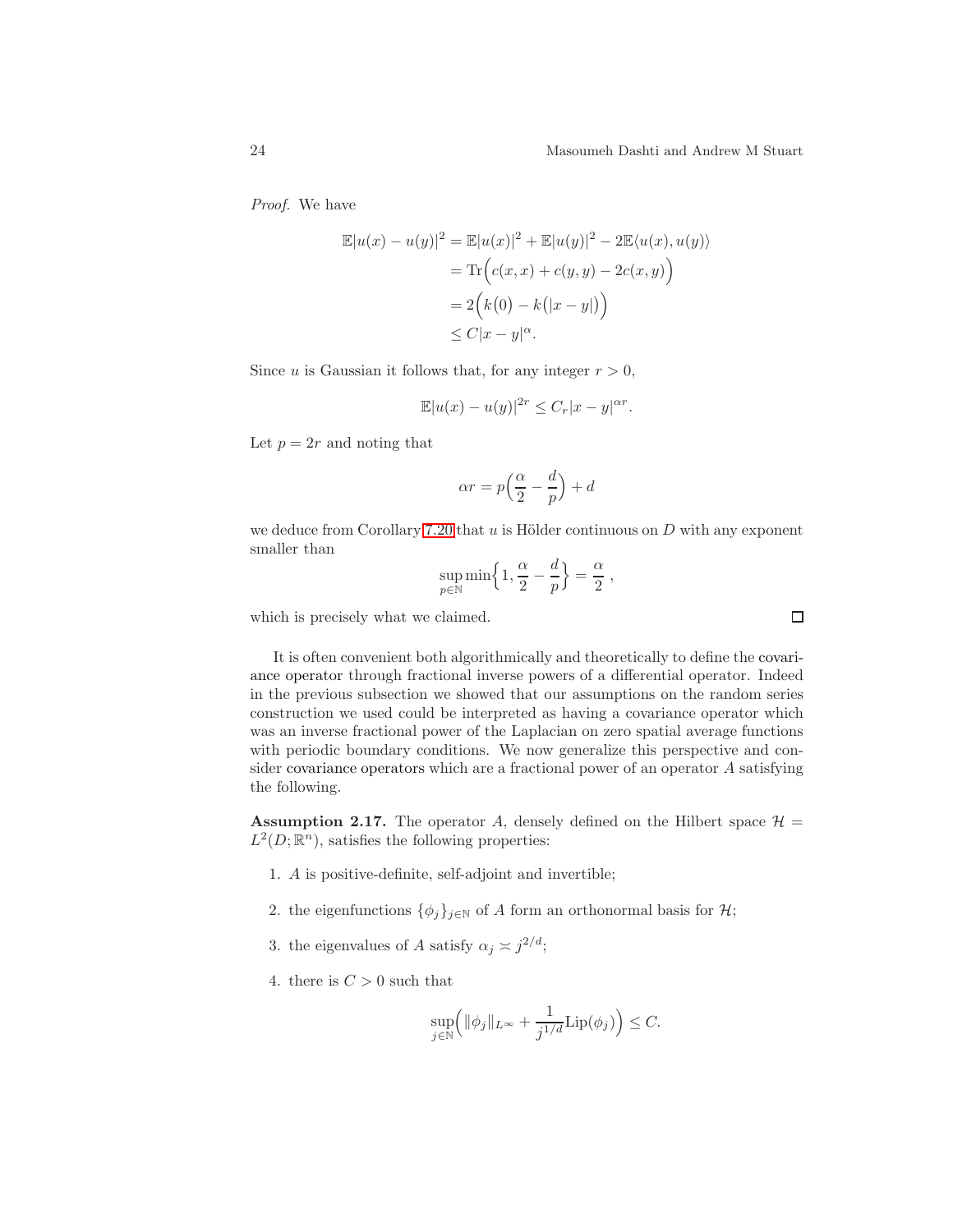These properties are satisfied by the Laplacian on a torus, when applied to functions with spatial mean zero. But they are in fact satisfied for a much wider range of differential operators which are Laplacian-like. For example the Dirichlet Laplacian on a bounded open set D in  $\mathbb{R}^d$ , together with various Laplacian operators perturbed by lower order terms; for example Schrödinger operators. In-spection of the proof of Theorem [2.12](#page-19-0) reveals that it only uses the properties of Assumptions [2.17.](#page-23-0) Thus we have:

<span id="page-24-1"></span>**Theorem 2.18.** Let u be a sample from the measure  $N(0,\mathcal{C})$  in the case where  $C = A^{-s}$  with A satisfying Assumptions [2.17](#page-23-0) and  $s > \frac{d}{2}$ . Then, P-a.s.,  $u \in H^t$ , for  $t < s - \frac{d}{2}$ , and  $u \in C^{0,t}(D)$ , for  $t < 1 \wedge (s - \frac{d}{2})$ .

**Example 2.19.** Consider the case  $d = 2, n = 1$  and  $D = [0, 1]^2$ . Define the Gaussian random field through the measure  $\mu = N(0, (-\Delta)^{-\alpha})$  where  $\Delta$  is the Laplacian with domain  $H_0^1(D) \cap H^2(D)$ . Then Assumptions [2.17](#page-23-0) are satisfied by  $-\triangle$ . By Theorem [2.18](#page-24-1) it follows that choosing  $\alpha > 1$  suffices to ensure that draws from  $\mu$  are almost surely in  $L^2(D)$ . It also follows that, in fact, draws from  $\mu$  are almost surely in  $C(D)$ .

<span id="page-24-0"></span>**2.6. Summary.** In the preceding four subsections we have shown how to create random functions by randomizing the coefficients of a series of functions. Using these random series we have also studied the regularity properties of the resulting functions. Furthermore we have extended our perspective in the Gaussian case to determine regularity properties from the properties of the covariance function or the covariance operator.

For the uniform prior we have shown that the random functions all live in a subset of  $X = L^{\infty}$  characterized by the upper and lower bounds given in Theorem [2.1](#page-9-2) and found as the closure of the linear span of the set of functions  $(m_0, \{\phi_j\}_{j=1}^{\infty})$ ; denote this subset, which is a separable Banach space, by  $X'$ . For the Besov priors we have shown in Theorem [2.6](#page-13-0) that the random functions live in the separable Banach spaces  $X^{t,q}$  for all  $t < s - d/q$ ; denote any one of these Banach spaces by X′ . And finally for the Gaussian priors we have shown in Theorem [2.10](#page-17-2) that the random function exists as an  $L^2$ -limit in any of the Hilbert spaces  $\mathcal{H}^t$  for  $t < s-d/2$ . Furthermore, we have indicated that, by use of the Kolmogorov continuity theorem, we can also show that the Gaussian random functions lie in certain Hölder spaces; these Hölder spaces are not separable but, by the discussion in subsection [7.1.2,](#page-75-0) we can embed the spaces  $C^{0,\gamma'}$  in the separable uniform Hölder spaces  $C_0^{0,\gamma}$  for any  $\gamma < \gamma'$ ; since the upper bound on the range of Hölder exponents established by use of Kolmogorov continuity theorem is open, this means we can work in the same range of Hölder exponents, but restricted to uniform Hölder spaces, thereby regaining separability. In this Gaussian case we denote any of the separable Hilbert or Banach spaces where the Gaussian random function lives almost surely by  $X'$ .

Thus, in all of these examples, we have created a probability measure  $\mu_0$  which is the pushforward of the measure  $\mathbb P$  on the i.i.d. sequence  $\xi$  under the map which takes the sequence into the random function. The resulting measure lives on the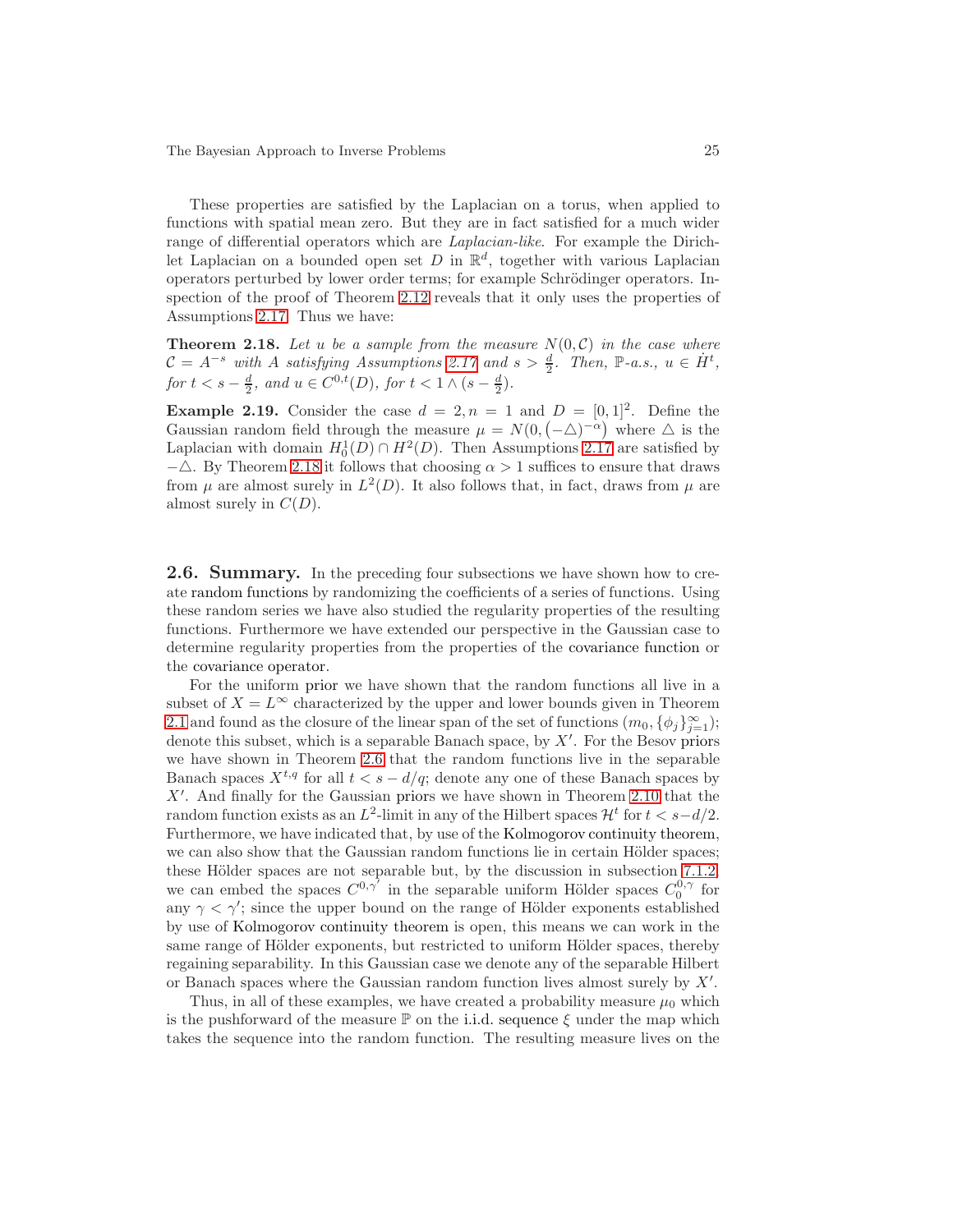separable Banach space X', and we will often write  $\mu_0(X') = 1$  to denote this fact. This is shorthand for saying that functions drawn from  $\mu_0$  are in X' almost surely. Separability of X' naturally leads to the use of the Borel  $\sigma$ -algebra to define a canonical measurable space, and to the development of an integration theory – Bochner integration – which is natural on this space; see subsection [7.2.2.](#page-82-0)

#### 2.7. Bibliographic Notes.

- Subsection [2.1.](#page-8-1) For general discussion of the properties of random functions constructed via randomization of coefficients in a series expansion see [\[50\]](#page-103-4). The construction of probability measure on infinite sequences of i.i.d. random variables may be found in [\[28\]](#page-102-5).
- Subsection [2.2.](#page-9-0) These uniform priors have been extensively studied in the context of the field of Uncertainty Quantification and the reader is directed to [\[19,](#page-101-4) [20\]](#page-101-5) for more details. Uncertainty Quantification in this context does not concern inverse problems, but rather studies the effect, on the solution of an equation, of randomizing the input data. Thus the interest is in the pushforward of a measure on input parameter space onto a measure on solution space, for a differential equation. Recently, however, these priors have been used to study the inverse problem; see [\[91\]](#page-105-4).
- Subsection [2.3.](#page-11-0) Besov priors were introduced in the paper [\[70\]](#page-104-3) and Theorem [2.6](#page-13-0) is taken from that paper. We notice that the theorem constitutes a special case of the Fernique Theorem in the Gaussian case  $q = 2$ ; it is restricted to a specific class of Hilbert space norms, however, whereas the Fernique Theorem in full generality applies in all norms on Banach spaces which have full Gaussian measure. See [\[36,](#page-102-6) [41\]](#page-103-5) for proof of the Fernique Theorem. A more general Fernique-like property of the Besov measures is proved in [\[25\]](#page-102-4) but it remains open to determine the appropriate complete generalization of the Fernique Theorem to Besov measures. For proof of Lemma [2.7](#page-15-0) see [\[55,](#page-103-6) Chapter 4]. For properties of families of functions that can form a basis for a Besov space, and examples of such families see [\[32,](#page-102-7) [75\]](#page-104-4).
- Subsection [2.4.](#page-17-0) The general theory of Gaussian measures on Banach spaces is contained in  $[68, 14]$  $[68, 14]$ . The text  $[29]$ , concerning the theory of stochastic PDEs, also has a useful overview of the subject. The Karhunen-Loève expansion [\(2.9\)](#page-12-2) is contained in [\[1\]](#page-100-0). The formal calculation concerning the covariance operator of the Gaussian measure which follows Theorem [2.10](#page-17-2) leads to the answer which may be rigorously justified by using characteristic functions; see, for example, Proposition 2.18 in [\[29\]](#page-102-8). All three texts include statement and proof of the Fernique Theorem in the generality given here. The Kolmogorov continuity theorem is discussed in [\[29\]](#page-102-8) and [\[1\]](#page-100-0). Proof of Hölder regularity adapted to the case of the periodic setting may be found in [\[41\]](#page-103-5) and [\[93,](#page-105-0) Chapter 6]. For further reading on Gaussian measures see [\[28\]](#page-102-5).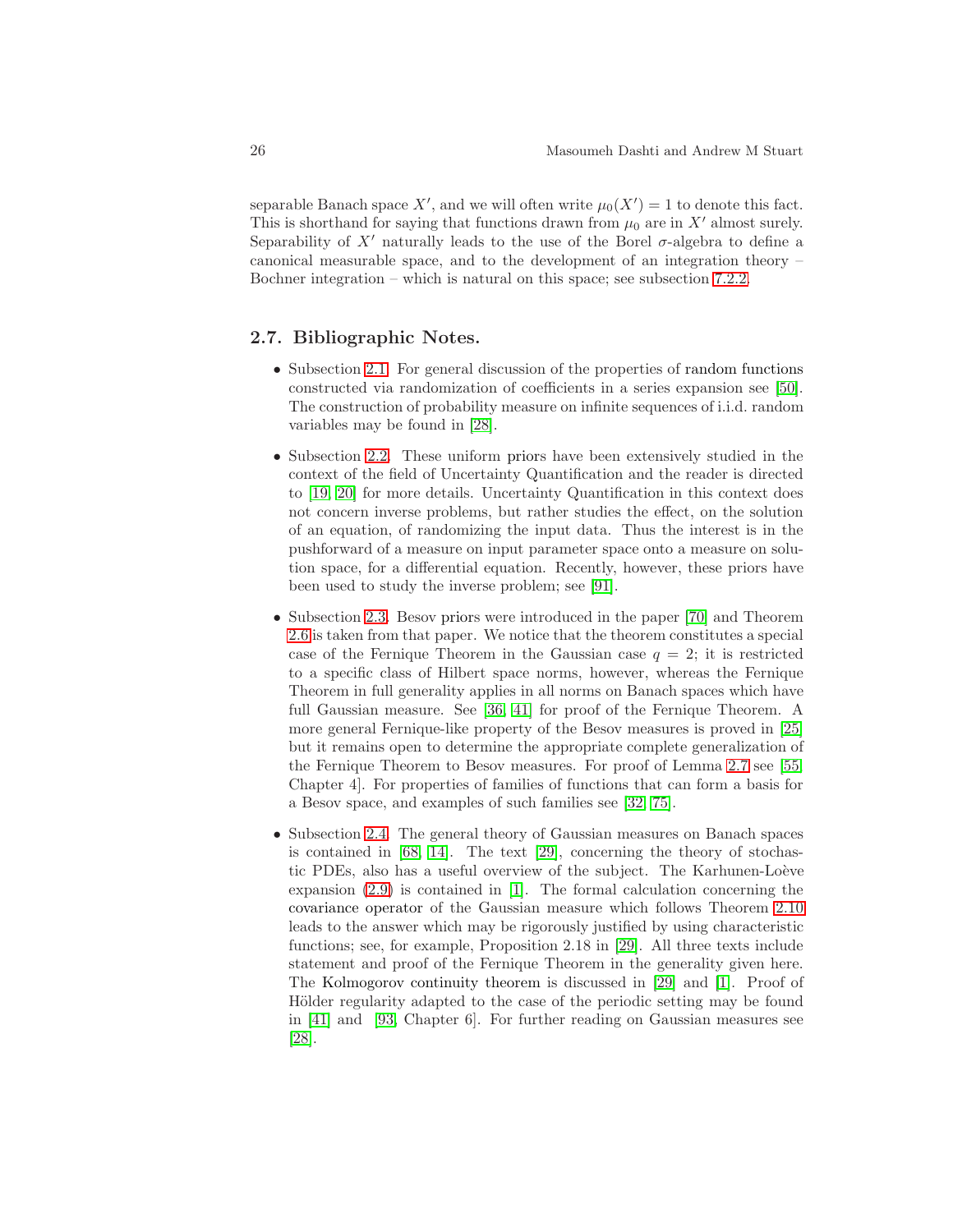- Subsection [2.5.](#page-21-0) A key tool in making the random field perspective rigorous is the Kolmogorov Extension Theorem [7.4.](#page-81-0)
- Subsection [2.6.](#page-24-0) For a discussion of measure theory on general spaces see [\[15\]](#page-101-7). The notion of Bochner integral is introduced in [\[13\]](#page-101-8); we discuss it in subsection [7.2.2.](#page-82-0)

## <span id="page-26-0"></span>3. Posterior Distribution

In this section we prove a Bayes' theorem appropriate for combining a likelihood with prior measures on separable Banach spaces as constructed in the previous section. In subsection [3.1](#page-26-1) we start with some general remarks about conditioned random variables. Subsection [3.2](#page-28-0) contains our statement and proof of a Bayes' theorem, and specifically its application to Bayesian inversion. We note here that, in our setting, the posterior  $\mu^y$  will always be absolutely continuous with respect to the prior  $\mu_0$ , and we use the standard notation  $\mu^y \ll \mu_0$  to denote this. It is possible to construct examples, for instance in the purely Gaussian setting, where the posterior is not absolutely continuous with respect to the prior. Thus it is certainly not necessary to work in the setting where  $\mu^y \ll \mu_0$ . However it is quite natural, from a modelling point of view, to work in this setting: absolute continuity ensures that almost sure properties built into the prior will be inherited by the posterior. For these almost sure properties to be changed by the data would require that the data contains an infinite ammount of information, something which is unnatural in most applications.

In subsection [3.3](#page-29-0) we study the example of the heat equation, introduced in subsection [1.2,](#page-4-1) from the perspective of Bayesian inversion and in subsection [3.4](#page-30-0) we do the same for the elliptic inverse problem of subsection [1.3.](#page-6-3)

<span id="page-26-1"></span>3.1. Conditioned Random Variables. Key to the development of Bayes' Theorem, and the posterior distribution, is the notion of conditional random variables. In this section we state an important theorem concerning conditioning.

Let  $(X, A)$  and  $(Y, B)$  denote a pair of measurable spaces and let  $\nu$  and  $\pi$  be probability measures on  $X \times Y$ . We assume that  $\nu \ll \pi$ . Thus there exists  $\pi$ measurable  $\phi: X \times Y \to \mathbb{R}$  with  $\phi \in L^1_\pi$  (see section [7.1.4](#page-78-0) for definition of  $L^1_\pi$ ) and

$$
\frac{d\nu}{d\pi}(x,y) = \phi(x,y). \tag{3.1}
$$

That is, for  $(x, y) \in X \times Y$ ,

$$
\mathbb{E}^{\nu}f(x,y) = \mathbb{E}^{\pi}(\phi(x,y)f(x,y)),
$$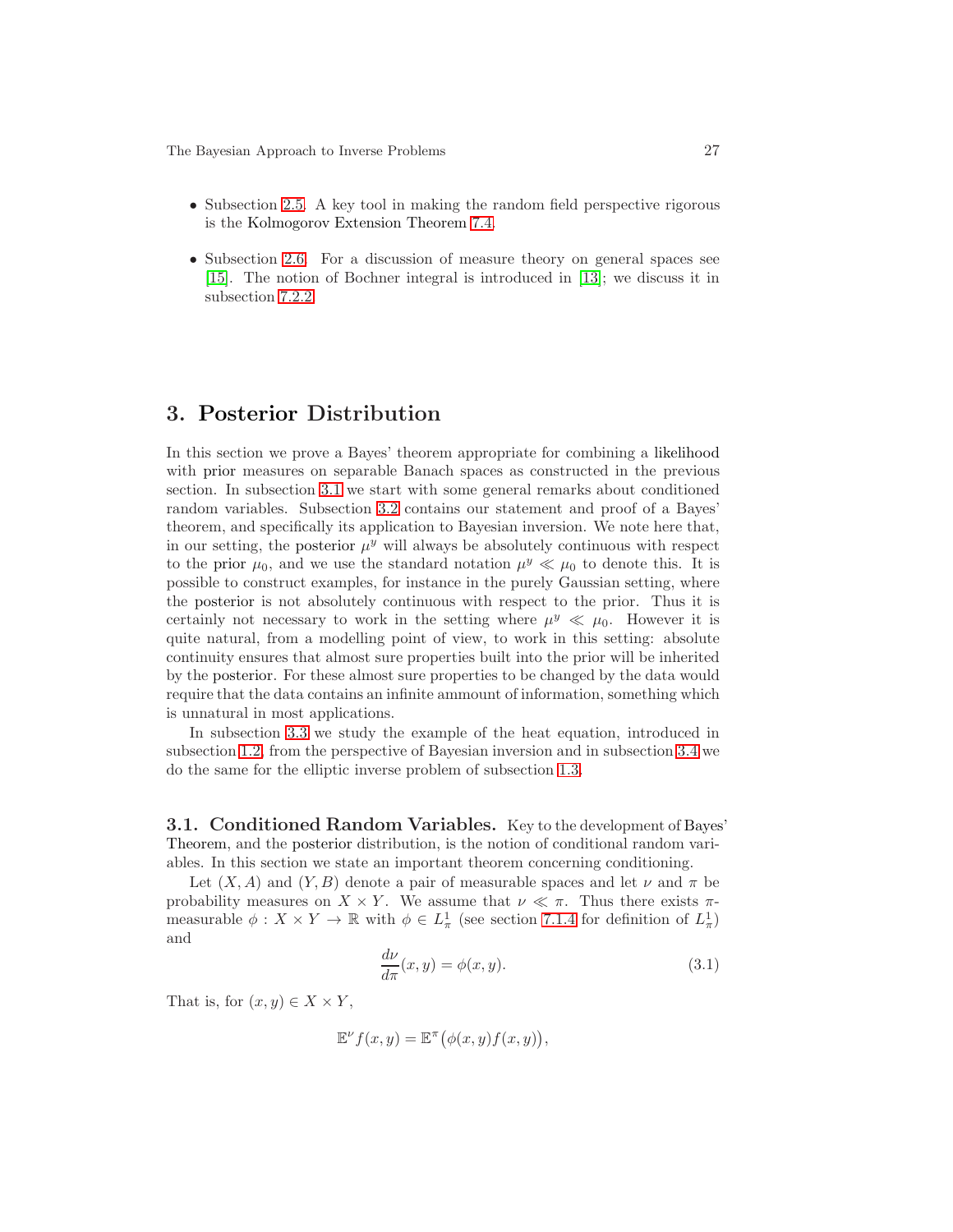or, equivalently,

$$
\int_{X \times Y} f(x, y)\nu(dx, dy) = \int_{X \times Y} \phi(x, y) f(x, y)\pi(dx, dy).
$$

<span id="page-27-0"></span>**Theorem 3.1.** Assume that the conditional random variable x|y exists under  $\pi$ with probability distribution denoted  $\pi^y(dx)$ . Then the conditional random variable  $x|y$  under  $\nu$  exists, with probability distribution denoted by  $\nu^y(dx)$ . Furthermore,  $\nu^y \ll \pi^y$  and if  $c(y) := \int_X \phi(x, y) d\pi^y(x) > 0$  then

$$
\frac{d\nu^y}{d\pi^y}(x) = \frac{1}{c(y)}\phi(x,y).
$$

<span id="page-27-2"></span>**Example 3.2.** Let  $X = C([0, 1]; \mathbb{R}), Y = \mathbb{R}$ . Let  $\pi$  denote the measure on  $X \times Y$ induced by the random variable  $(w(\cdot), w(1))$ , where w is a draw from standard unit Wiener measure on R, starting from  $w(0) = z$ . Let  $\pi^y$  denote measure on X found by conditioning Brownian motion to satisfy  $w(1) = y$ , thus  $\pi^y$  is a Brownian bridge measure with  $w(0) = z, w(1) = y$ .

Assume that  $\nu \ll \pi$  with

$$
\frac{d\nu}{d\pi}(x,y) = \exp\big(-\Phi(x,y)\big).
$$

Assume further that

$$
\sup_{x \in X} \Phi(x, y) = \Phi^+(y) < \infty
$$

for every  $y \in \mathbb{R}$ . Then

$$
c(y) = \int_{\mathbb{R}} \exp(-\Phi(x, y)) d\pi^{y}(x) > \exp(-\Phi^{+}(y)) > 0.
$$

Thus  $\nu^y(dx)$  exists and

$$
\frac{d\nu^y}{d\pi^y}(x) = \frac{1}{c(y)} \exp\left(-\Phi(x,y)\right). \quad \Box
$$

We will use the preceding theorem to go from a construction of the joint probability distribution on unknown and data to the conditional distribution of the unknown, given data. In constructing the joint probability distribution we will need to establish measurability of the likelihood, for which the following will be useful:

<span id="page-27-1"></span>**Lemma 3.3.** Let  $(Z, B)$  be a Borel measurable topological space and assume that  $G \in C(Z;\mathbb{R})$  and that  $\pi(Z) = 1$  for some probability measure  $\pi$  on  $(Z, B)$ . Then  $G$  is a  $\pi$ -measurable function.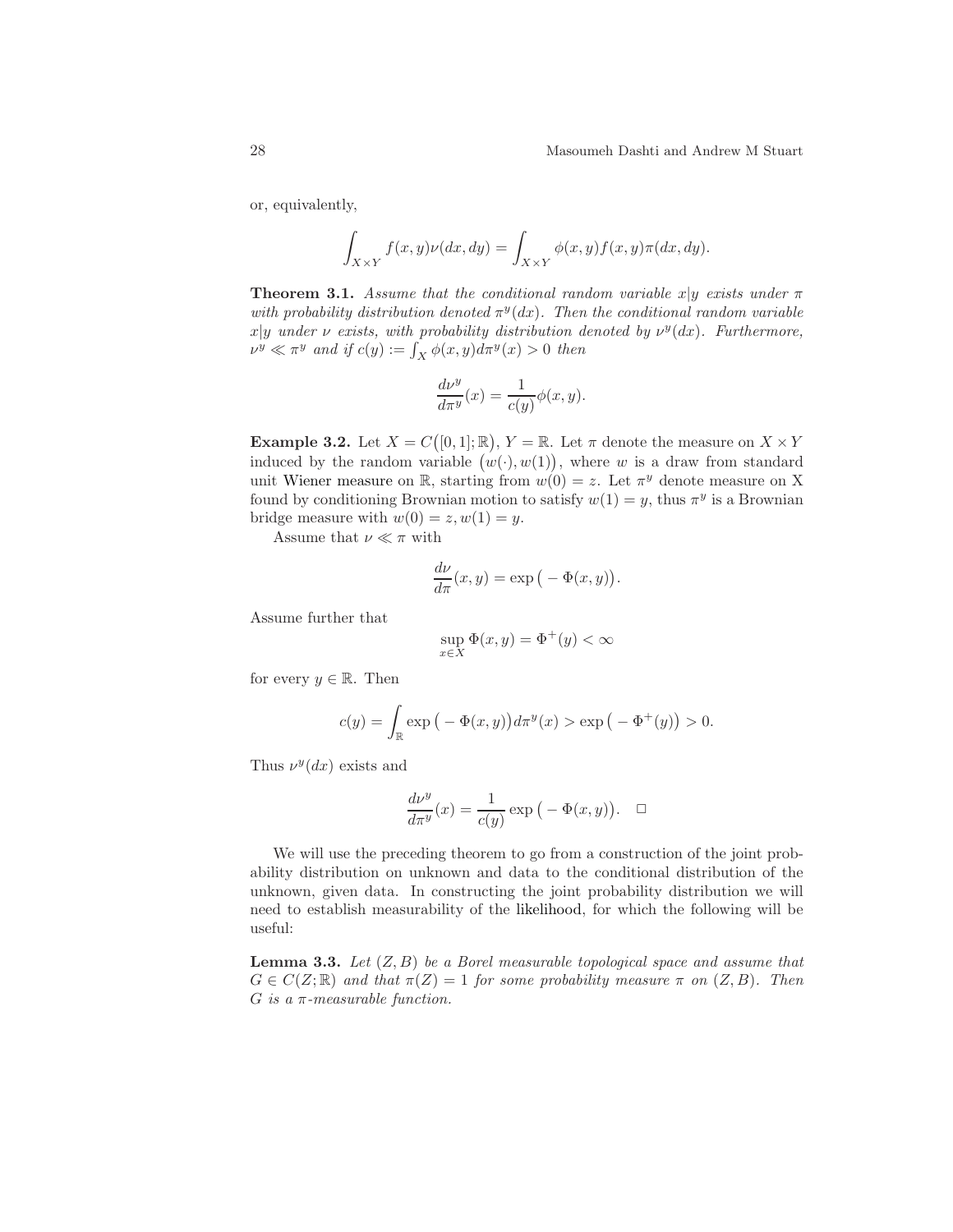<span id="page-28-0"></span>**3.2. Bayes' Theorem for Inverse Problems.** Let  $X, Y$  be separable Banach spaces, equipped with the Borel  $\sigma$ -algebra, and  $G: X \to Y$  a measurable mapping. We wish to solve the inverse problem of finding  $u$  from  $y$  where

$$
y = G(u) + \eta \tag{3.2}
$$

and  $\eta \in Y$  denotes noise. We employ a Bayesian approach to this problem in which we let  $(u, y) \in X \times Y$  be a random variable and compute  $u|y$ . We specify the random variable  $(u, y)$  as follows:

- Prior:  $u \sim \mu_0$  measure on X.
- Noise:  $\eta \sim \mathbb{Q}_0$  measure on Y, and (recalling that  $\bot$  denotes independence)  $\eta \perp u.$

The random variable  $y|u$  is then distributed according to the measure  $\mathbb{Q}_u$ , the translate of  $\mathbb{Q}_0$  by  $G(u)$ . We assume throughout the following that  $\mathbb{Q}_u \ll \mathbb{Q}_0$  for  $u \mu_0$ - a.s. Thus, for some **potential**  $\Phi : X \times Y \to \mathbb{R}$ ,

<span id="page-28-2"></span>
$$
\frac{dQ_u}{dQ_0}(y) = \exp(-\Phi(u; y)).
$$
\n(3.3)

Thus, for fixed  $u, \Phi(u; \cdot) : Y \to \mathbb{R}$  is measurable and  $\mathbb{E}^{\mathbb{Q}_0}$  exp  $(-\Phi(u; y)) = 1$ . For given instance of the data  $y, -\Phi(\cdot; y)$  is termed the **log likelihood**.

Define  $\nu_0$  to be the product measure

$$
\nu_0(du, dy) = \mu_0(du)\mathbb{Q}_0(dy). \tag{3.4}
$$

We assume in what follows that  $\Phi(\cdot, \cdot)$  is  $\nu_0$  measurable. Then the random variable  $(u, y) \in X \times Y$  is distributed according to measure  $\nu(du, dy) = \mu_0(du) \mathbb{Q}_u(dy)$ . Furthermore, it then follows that  $\nu \ll \nu_0$  with

$$
\frac{d\nu}{d\nu_0}(u,y) = \exp\big(-\Phi(u;y)\big).
$$

<span id="page-28-4"></span>We have the following infinite dimensional analogue of Theorem [1.1.](#page-3-0)

**Theorem 3.4 (Bayes' Theorem).** Assume that  $\Phi: X \times Y \to \mathbb{R}$  is  $\nu_0$  measurable and that, for  $y \mathbb{Q}_0$ -a.s.,

<span id="page-28-3"></span>
$$
Z := \int_{X} \exp\left(-\Phi(u; y)\right) \mu_0(du) > 0. \tag{3.5}
$$

Then the conditional distribution of  $u|y$  exists under  $\nu$ , and is denoted by  $\mu^y$ . Furthermore  $\mu^y \ll \mu_0$  and, for y  $\nu$ -a.s.,

<span id="page-28-1"></span>
$$
\frac{d\mu^y}{d\mu_0}(u) = \frac{1}{Z} \exp\left(-\Phi(u; y)\right). \tag{3.6}
$$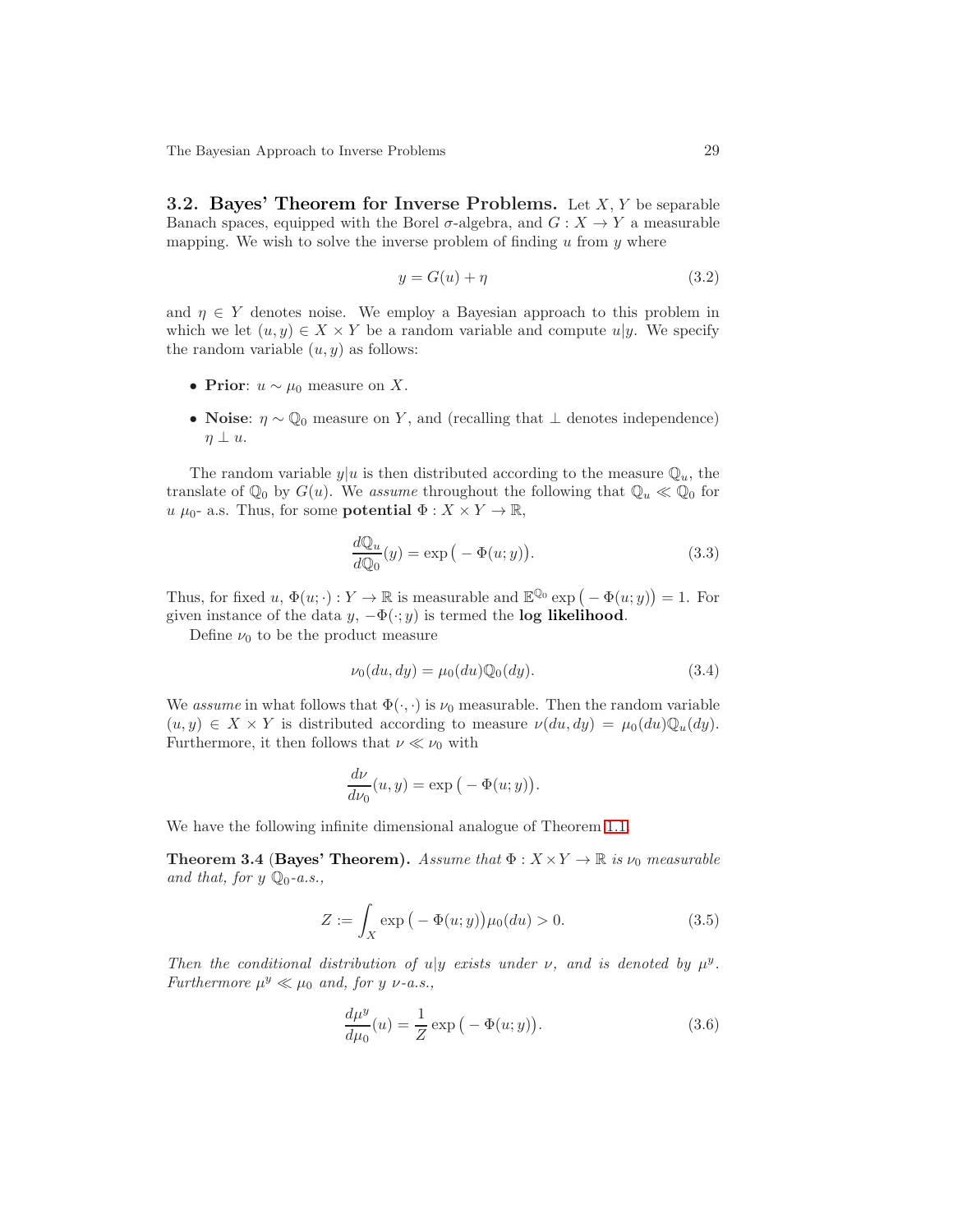**Proof.** First note that the positivity of Z holds for  $y \nu_0$ -almost surely, and hence by absolute continuity of  $\nu$  with respect to  $\nu_0$ , for y  $\nu$ -almost surely. The proof is an application of Theorem [3.1](#page-27-0) with  $\pi$  replaced by  $\nu_0$ ,  $\phi(x, y) = \exp(-\Phi(u, y))$ and  $(x, y) = (u, y)$ . Since  $\nu_0(du, dy)$  has product form, the conditional distribution of  $u|y$  under  $\nu_0$  is simply  $\mu_0$ . The result follows.  $\Box$ 

Remarks 3.5. In order to implement the derivation of Bayes' formula [\(3.6\)](#page-28-1) four essential steps are required:

- Define a suitable prior measure  $\mu_0$  and noise measure  $\mathbb{Q}_0$  whose independent product form the reference measure  $\nu_0$ .
- Determine the potential  $\Phi$  such that formula [\(3.3\)](#page-28-2) holds.
- Show that  $\Phi$  is  $\nu_0$  measurable.
- Show that the normalization constant  $Z$  given by  $(3.5)$  is positive almost surely with respect to  $y \sim \mathbb{Q}_0$ .

We will show how to carry out this program for two examples in the following subsections. The following remark will also be used in studying one of the examples.

<span id="page-29-1"></span>Remarks 3.6. The following comments on the set-up above may be useful.

- In formula [\(3.6\)](#page-28-1) we can shift  $\Phi(u, y)$  by any constant  $c(y)$ , independent of u, provided the constant is finite  $\mathbb{Q}_0$ -a.s. and hence  $\nu$ -a.s. Such a shift can be absorbed into a redefinition of the normalization constant Z.
- Our Bayes' Theorem only asserts that the posterior is absolutely continuous with respect to the prior  $\mu_0$ . In fact equivalence (mutual absolute continuity) will occur when  $\Phi(\cdot; y)$  is finite everywhere in X.

<span id="page-29-0"></span>**3.3. Heat Equation.** We apply Bayesian inversion to the heat equation from subsection [1.2.](#page-4-1) Recall that for  $G(u) = e^{-Au}$ , we have the relationship

$$
y = G(u) + \eta,
$$

which we wish to invert. Let  $X = H$  and define

$$
\mathcal{H}^{t} = \mathcal{D}(A^{t/2}) = \left\{ w \big| w = A^{-t/2} w_0, w_0 \in H \right\}.
$$

Under Assumptions [1.3](#page-4-0) we have  $\alpha_j \asymp j^{\frac{2}{d}}$  so that this family of spaces is identical with the Hilbert scale of spaces  $\mathcal{H}^t$  as defined in subsections [1.2](#page-4-1) and [2.4.](#page-17-0)

We choose the prior  $\mu_0 = N(0, A^{-\alpha})$ ,  $\alpha > \frac{d}{2}$ . Thus  $\mu_0(X) = \mu_0(H) = 1$ . Indeed the analysis in subsection [2.4](#page-17-0) shows that  $\mu_0(\mathcal{H}^t) = 1, t < \alpha - \frac{d}{2}$ . For the likelihood we assume that  $\eta \perp u$  with  $\eta \sim \mathbb{Q}_0 = N(0, A^{-\beta})$ , and  $\beta \in \mathbb{R}$ . This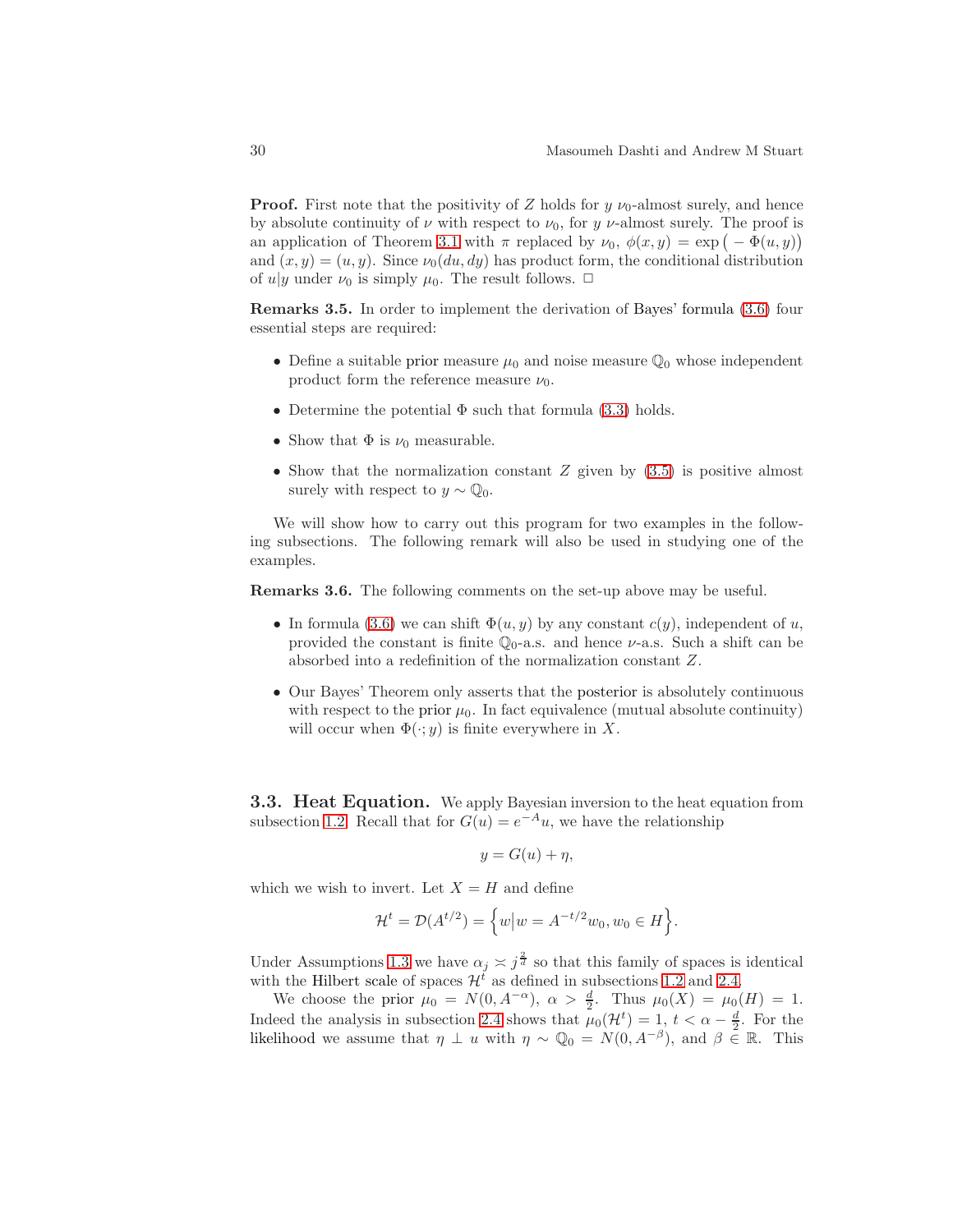measure satisfies  $\mathbb{Q}_0(\mathcal{H}^t) = 1$  for  $t < \beta - \frac{d}{2}$  and we thus choose  $Y = \mathcal{H}^{t'}$  for some  $t' < \beta - \frac{d}{2}$ . Notice that our analysis includes the case of white observational noise, for which  $\beta = 0$ . The Cameron-Martin Theorem [7.27,](#page-92-0) together with the fact that  $e^{-\lambda A}$  commutes with arbitrary fractional powers of A, can be used to show that  $y|u \sim \mathbb{Q}_u := N(G(u), A^{-\beta})$  where  $\mathbb{Q}_u \ll \mathbb{Q}_0$  with

$$
\frac{dQ_u}{dQ_0}(y) = \exp(-\Phi(u; y)),
$$

and

$$
\Phi(u; y) = \frac{1}{2} ||A^{\frac{\beta}{2}} e^{-A} u||^2 - \langle A^{\frac{\beta}{2}} e^{-\frac{A}{2}} y, A^{\frac{\beta}{2}} e^{-\frac{A}{2}} u \rangle.
$$

In the following we repeatedly use the fact that  $A^{\gamma}e^{-\lambda A}, \lambda > 0$ , is a bounded linear operator from  $\mathcal{H}^a$  to  $\mathcal{H}^b$ , any  $a, b, \gamma \in \mathbb{R}$ . Recall that  $\nu_0(du, dy) = \mu_0(du) \mathbb{Q}_0(dy)$ . Note that  $\nu_0(H \times H^{t'}) = 1$ . Using the boundedness of  $A^{\gamma}e^{-\lambda A}$  it may be shown that ′

$$
\Phi: H \times \mathcal{H}^{t'} \to \mathbb{R}
$$

is continuous, and hence  $\nu_0$ -measurable by Lemma [3.3.](#page-27-1)

Theorem [3.4](#page-28-4) shows that the posterior is given by  $\mu^y$  where

$$
\frac{d\mu^{y}}{d\mu_{0}}(u) = \frac{1}{Z} \exp(-\Phi(u; y)),
$$
  

$$
Z = \int_{H} \exp(-\Phi(u; y)) \mu_{0}(du),
$$

provided that  $Z > 0$  for y  $\mathbb{Q}_0$ -a.s. We establish this positivity in the remainder of the proof. Since  $y \in \mathcal{H}^t$  for any  $t < \beta - \frac{d}{2}$ ,  $\mathbb{Q}_0$ -a.s., we have that  $y = A^{-t'/2}w_0$  for some  $w_0 \in H$  and  $t' < \beta - \frac{d}{2}$ . Thus we may write

<span id="page-30-1"></span>
$$
\Phi(u; y) = \frac{1}{2} \|A^{\frac{\beta}{2}} e^{-A} u\|^2 - \langle A^{\frac{\beta - t'}{2}} e^{-\frac{A}{2}} w_0, A^{\frac{\beta}{2}} e^{-\frac{A}{2}} u \rangle.
$$
 (3.7)

Then, using the boundedness of  $A^{\gamma}e^{-\lambda A}$ ,  $\lambda > 0$ , together with [\(3.7\)](#page-30-1), we have

$$
\Phi(u; y) \le C(||u||^2 + ||w_0||^2)
$$

where  $||w_0||$  is finite  $\mathbb{Q}_0$ -a.s. Thus

$$
Z \ge \int_{\|u\|^2 \le 1} \exp\big(-C(1 + \|w_0\|^2)\big) \mu_0(du)
$$

and, since  $\mu_0(||u||^2 \le 1) > 0$  (by Theorem [7.28](#page-93-0) all balls have positive measure for Gaussians on a separable Banach space) the required positivity follows.

<span id="page-30-0"></span>3.4. Elliptic Inverse Problem. We consider the elliptic inverse problem from subsection [1.3](#page-6-3) from the Bayesian perspective. We consider the use of both uniform and Gaussian priors. Before studying the inverse problem, however, it is important to derive some continuity properties of the forward problem. Through-out this section we consider equation [\(1.7\)](#page-6-1) under the assumption that  $f \in V^*$ .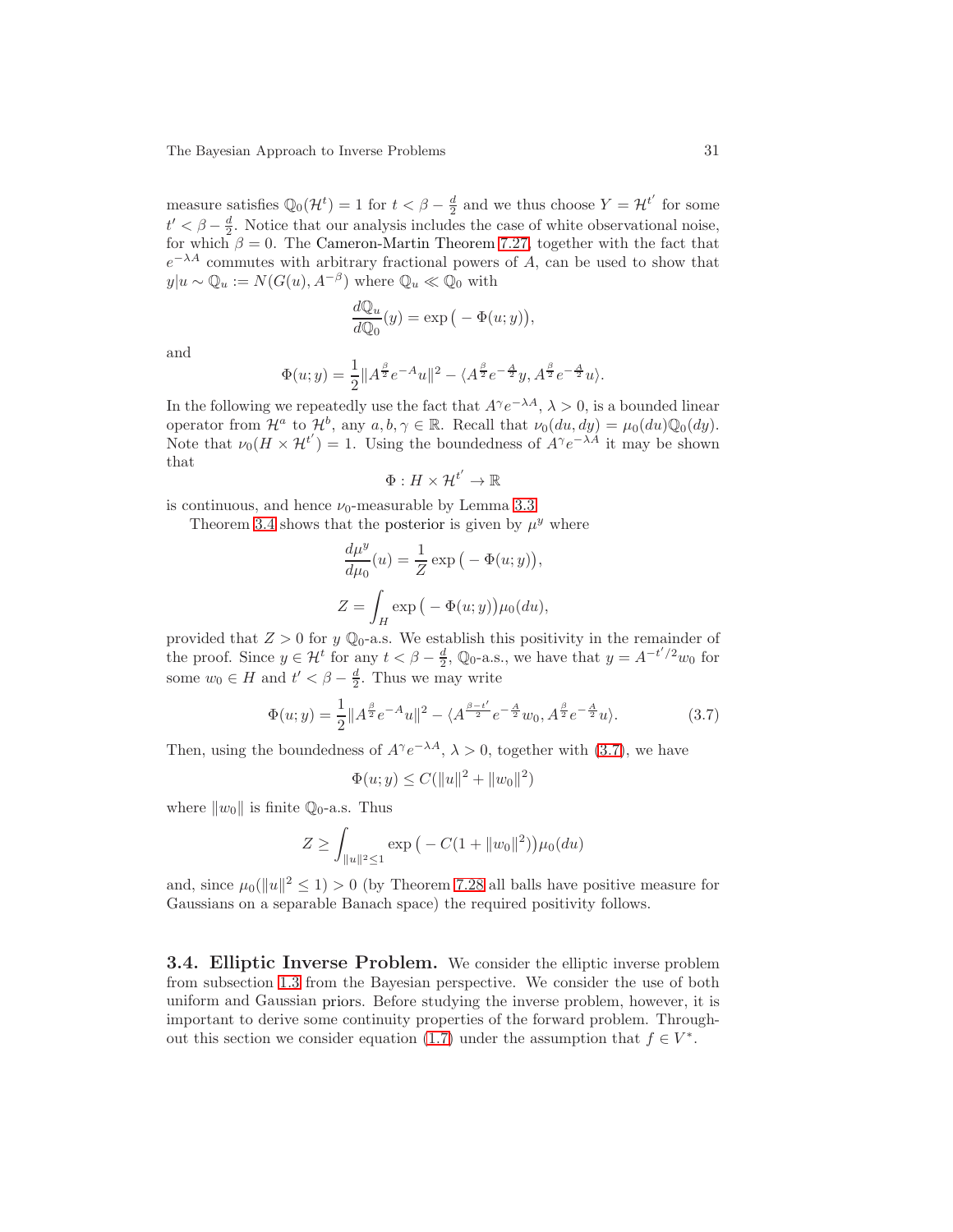3.4.1. Forward Problem. Recall that in subsection [1.3,](#page-6-3) equation [\(1.10\)](#page-7-0), we defined

<span id="page-31-1"></span>
$$
X^{+} = \left\{ v \in L^{\infty}(D) \Big| \text{ess} \inf_{x \in D} v(x) > 0 \right\}.
$$
 (3.8)

<span id="page-31-0"></span>Then the map  $\mathcal{R}: X^+ \to V$  by  $\mathcal{R}(\kappa) = p$ . This map is well-defined by Lemma [1.5](#page-6-4) and we have the following result.

**Lemma 3.7.** For  $i = 1, 2$ , let

$$
-\nabla \cdot (\kappa_i \nabla p_i) = f, \quad x \in D, \np_i = 0, \quad x \in \partial D.
$$

Then

$$
||p_1 - p_2||_V \le \frac{1}{\kappa_{\min}^2} ||f||_{V^*} ||\kappa_1 - \kappa_2||_{L^\infty}
$$

where we assume that

$$
\kappa_{\min} := \mathrm{ess} \inf_{x \in D} \kappa_1(x) \wedge \mathrm{ess} \inf_{x \in D} \kappa_2(x) > 0.
$$

Thus the function  $\mathcal{R}: X^+ \to V$  is locally Lipschitz.

**Proof.** Let  $e = \kappa_1 - \kappa_2$ ,  $r = p_1 - p_2$ . Then

$$
-\nabla \cdot (\kappa_1 \nabla r) = \nabla \cdot ((\kappa_1 - \kappa_2) \nabla p_2), \quad x \in D
$$
  

$$
r = 0, \quad x \in \partial D.
$$

Multiplying by  $r$  and integrating by parts on both sides of the identity gives

$$
\kappa_{\min} \int_D |\nabla r|^2 dx \le ||(\kappa_2 - \kappa_1)\nabla p_2|| \|\nabla r\|.
$$

Using the fact that  $\|\varphi\|_V = \|\nabla \varphi\|$ , and applying Lemma [1.5](#page-6-4) to bound  $p_2$  in V, we find that

$$
||r||_V \le ||(\kappa_2 - \kappa_1)\nabla p_2||/\kappa_{\min}
$$
  
\n
$$
\le ||\kappa_2 - \kappa_1||_{L^{\infty}}||p_2||_V/\kappa_{\min}
$$
  
\n
$$
\le \frac{1}{\kappa_{\min}^2} ||f||_{V^*}||e||_{L^{\infty}}.
$$

 $\Box$ 

**3.4.2. Uniform Priors.** We now study the inverse problem of finding  $\kappa$  from a finite set of continuous linear functionals  $\{l_j\}_{j=1}^J$  on V, representing measurements of p; thus  $l_j \in V^*$ . To match the notation from subsection [3.2](#page-28-0) we take  $\kappa = u$  and we define the separable Banach space  $X'$  as in subsection [2.2.](#page-9-0) It is straightforward to see that Lemma [3.7](#page-31-0) extends to the case where  $X^+$  given by [\(3.8\)](#page-31-1) is replaced by

$$
X^{+} = \left\{ v \in X' \Big| \text{ess} \inf_{x \in D} v(x) > 0 \right\}
$$
 (3.9)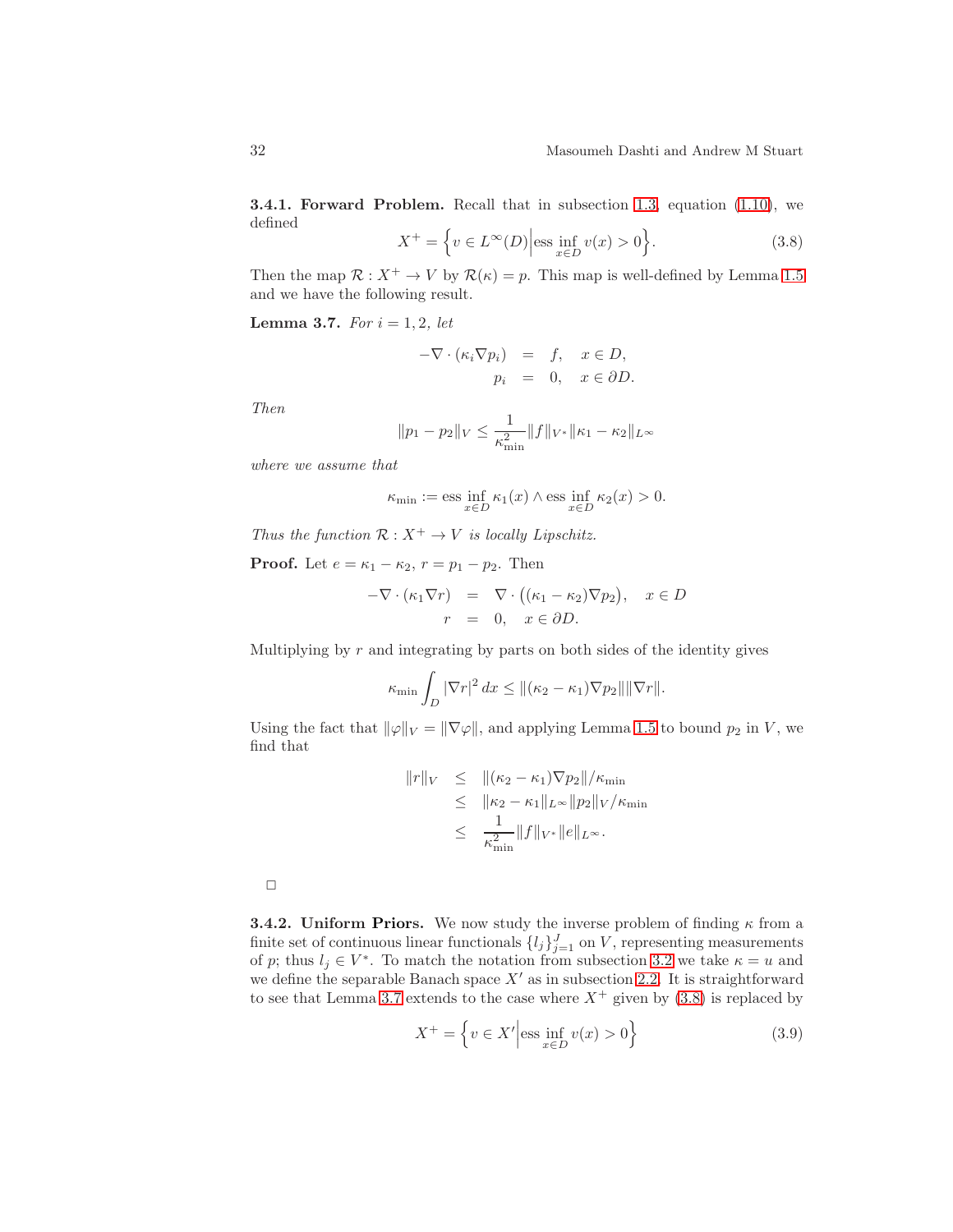since  $X' \subset L^{\infty}(D)$ . When considering uniform priors for the elliptic problem we work with this definition of  $X^+$ .

We define  $G: X^+ \to \mathbb{R}^J$  by

$$
G_j(u) = l_j(\mathcal{R}(u)), \quad j = 1, \dots, J
$$

where, recall, the  $l_j$  are elements of  $V^*$ : bounded linear functionals on V. Then  $G(u) = (G_1(u), \cdots, G_J(u))$  and we are interested in the inverse problem of finding  $u \in X^+$  from y where

$$
y = G(u) + \eta
$$

and  $\eta$  is the noise. We assume  $\eta \sim N(0, \Gamma)$ , for positive symmetric  $\Gamma \in \mathbb{R}^{J \times J}$ . (Use of other statistical assumptions on  $\eta$  is a straightforward extension of what follows whenever  $\eta$  has a smooth density on  $\mathbb{R}^J$ .)

Let  $\mu_0$  denote the prior measure constructed in subsection [2.2.](#page-9-0) Then  $\mu_0$ -almost surely we have, by Theorem [2.1,](#page-9-2)

$$
u \in X_0^+ := \left\{ v \in X' \Big| \frac{1}{1+\delta} m_{\min} \le v(x) \le m_{\max} + \frac{\delta}{1+\delta} m_{\min} \quad \text{a.e.} \quad x \in D \right\}.
$$
\n(3.10)

Thus  $\mu_0(X_0^+) = 1$ .

The likelihood is defined as follows. Since  $\eta \sim N(0, \Gamma)$  it follows that  $\mathbb{Q}_0 =$  $N(0,\Gamma)$ ,  $\mathbb{Q}_u = N(G(u), \Gamma)$  and

$$
\frac{dQ_u}{dQ_0}(y) = \exp(-\Phi(u; y)),
$$
  

$$
\Phi(u; y) = \frac{1}{2} |\Gamma^{-\frac{1}{2}}(y - G(u))|^2 - \frac{1}{2} |\Gamma^{-\frac{1}{2}}y|^2.
$$

Recall that  $\nu_0(dy, du) = \mathbb{Q}_0(dy)\mu_0(du)$ . Since  $G: X^+ \to \mathbb{R}^J$  is locally Lipschitz by Lemma [3.7,](#page-31-0) Lemma [3.3](#page-27-1) implies that  $\Phi: X^+ \times Y \to \mathbb{R}$  is  $\nu_0$ -measurable. Thus Theorem [3.4](#page-28-4) shows that  $u|y \sim \mu^y$  where

<span id="page-32-0"></span>
$$
\frac{d\mu^y}{d\mu_0}(u) = \frac{1}{Z} \exp\left(-\Phi(u; y)\right)
$$
\n
$$
Z = \int_{X^+} \exp\left(-\Phi(u; y)\right) \mu_0(du),
$$
\n(3.11)

provided  $Z > 0$  for y  $\mathbb{Q}_0$ -almost surely. To see that  $Z > 0$  note that

$$
Z = \int_{X_0^+} \exp\big(-\Phi(u; y)\big)\mu_0(du),
$$

since  $\mu_0(X_0^+) = 1$ . On  $X_0^+$  we have that  $\mathcal{R}(\cdot)$  is bounded in V, and hence G is bounded in  $\mathbb{R}^J$ . Furthermore y is finite  $\mathbb{Q}_0$ -almost surely. Thus  $\mathbb{Q}_0$ -almost surely with respect to  $y, \Phi(\cdot; y)$  is bounded on  $X_0^+$ ; we denote the resulting bound by  $M = M(y) < \infty$ . Hence

$$
Z \ge \int_{X_0^+} \exp(-M)\mu_0(du) = \exp(-M) > 0.
$$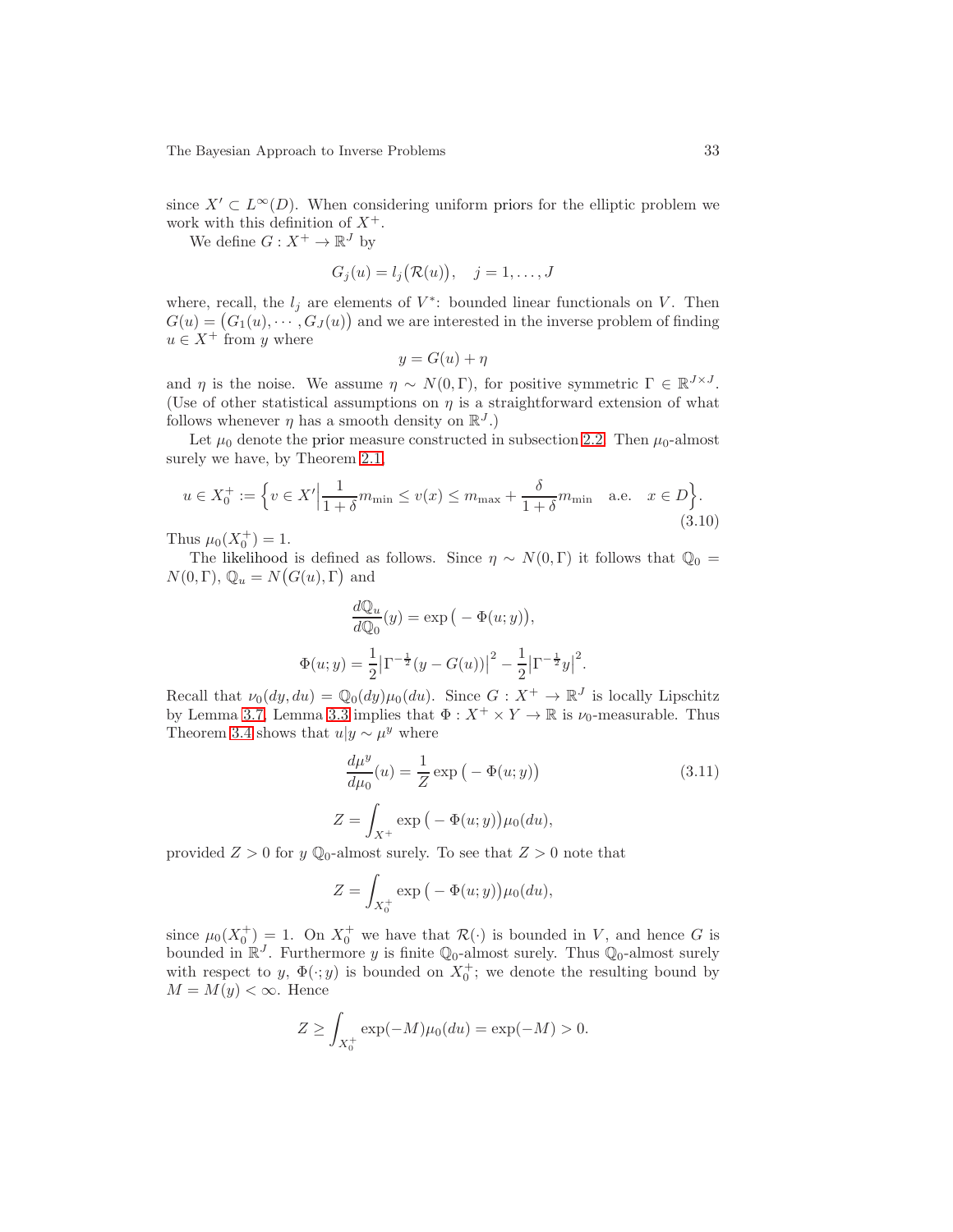and the result is proved.

We may use Remark [3.6](#page-29-1) to shift  $\Phi$  by  $\frac{1}{2}|\Gamma^{-\frac{1}{2}}y|^2$ , since this is almost surely finite under  $\mathbb{Q}_0$  and hence under  $\nu(du, dy) = \mathbb{Q}_u(dy)\mu_0(du)$ . We then obtain the equivalent form for the posterior distribution  $\mu^y$ :

$$
\frac{d\mu^y}{d\mu_0}(u) = \frac{1}{Z} \exp\left(-\frac{1}{2} \left|\Gamma^{-\frac{1}{2}}(y - G(u))\right|^2\right),\tag{3.12a}
$$

<span id="page-33-0"></span>
$$
Z = \int_X \exp\left(-\frac{1}{2}|\Gamma^{-\frac{1}{2}}(y - G(u))|^2\right) \mu_0(du). \tag{3.12b}
$$

3.4.3. Gaussian Priors. We conclude this subsection by discussing the same inverse problem, but using Gaussian priors from subsection [2.4.](#page-17-0) We now set  $X =$  $C(\overline{D}), Y = \mathbb{R}^{J}$  and we note that X embeds continuously into  $L^{\infty}(D)$ . We assume that we can find an operator  $A$  which satisfies Assumptions [2.17.](#page-23-0) We now take  $\kappa = \exp(u)$ , and define  $G: X \to \mathbb{R}^J$  by

$$
G_j(u) = l_j\Big(\mathcal{R}(\exp(u))\Big), \quad j = 1, \ldots, J.
$$

We take as prior on u the measure  $N(0, A^{-s})$  with  $s > d/2$ . Then Theorem [2.18](#page-24-1) shows that  $\mu(X) = 1$ . The likelihood is unchanged by the prior, since it concerns  $y$  given  $u$ , and is hence identical to that in the case of the uniform prior, although the mean shift from  $\mathbb{Q}_0$  to  $\mathbb{Q}_u$  by  $G(u)$  now has a different interpretation since  $\kappa = \exp(u)$  rather than  $\kappa = u$ . Thus we again obtain [\(3.11\)](#page-32-0) for the posterior distribution (albeit with a different definition of  $G(u)$ ) provided that we can establish that,  $\mathbb{Q}_0$ -a.s.,

$$
Z = \int_X \exp\left(\frac{1}{2}\left|\Gamma^{-\frac{1}{2}}y\right|^2 - \frac{1}{2}\left|\Gamma^{-\frac{1}{2}}(y - G(u))\right|^2\right) \mu_0(du) > 0.
$$

To this end we use the fact that the unit ball in  $X$ , denoted  $B$ , has positive measure by Theorem [7.28,](#page-93-0) and that on this ball  $\mathcal{R}(\exp(u))$  is bounded in V by  $e^{-a}||f||_{V^*}$ , by Lemma [1.5,](#page-6-4) for some finite positive constant  $a$ . This follows from the continuous embedding of X into  $L^{\infty}$  and since the infimum of  $\kappa = \exp(u)$  is bounded below by  $e^{-\|u\|_{L^{\infty}}}$ . Thus G is bounded on B and, noting that y is  $\mathbb{Q}_0$ -a.s. finite, we have for some  $M = M(y) < \infty$ ,

$$
\sup_{u \in B} \left( \frac{1}{2} \left| \Gamma^{-\frac{1}{2}} \left( y - G(u) \right) \right|^2 - \frac{1}{2} \left| \Gamma^{-\frac{1}{2}} y \right|^2 \right) < M.
$$

Hence

$$
Z \ge \int_B \exp(-R)\mu_0(du) = \exp(-R)\mu_0(B) > 0
$$

since all balls have positive measure for Gaussian measure on a separable Banach space. Thus we again obtain [\(3.12\)](#page-33-0) for the posterior measure, now with the new definition of  $G$ , and hence  $\Phi$ .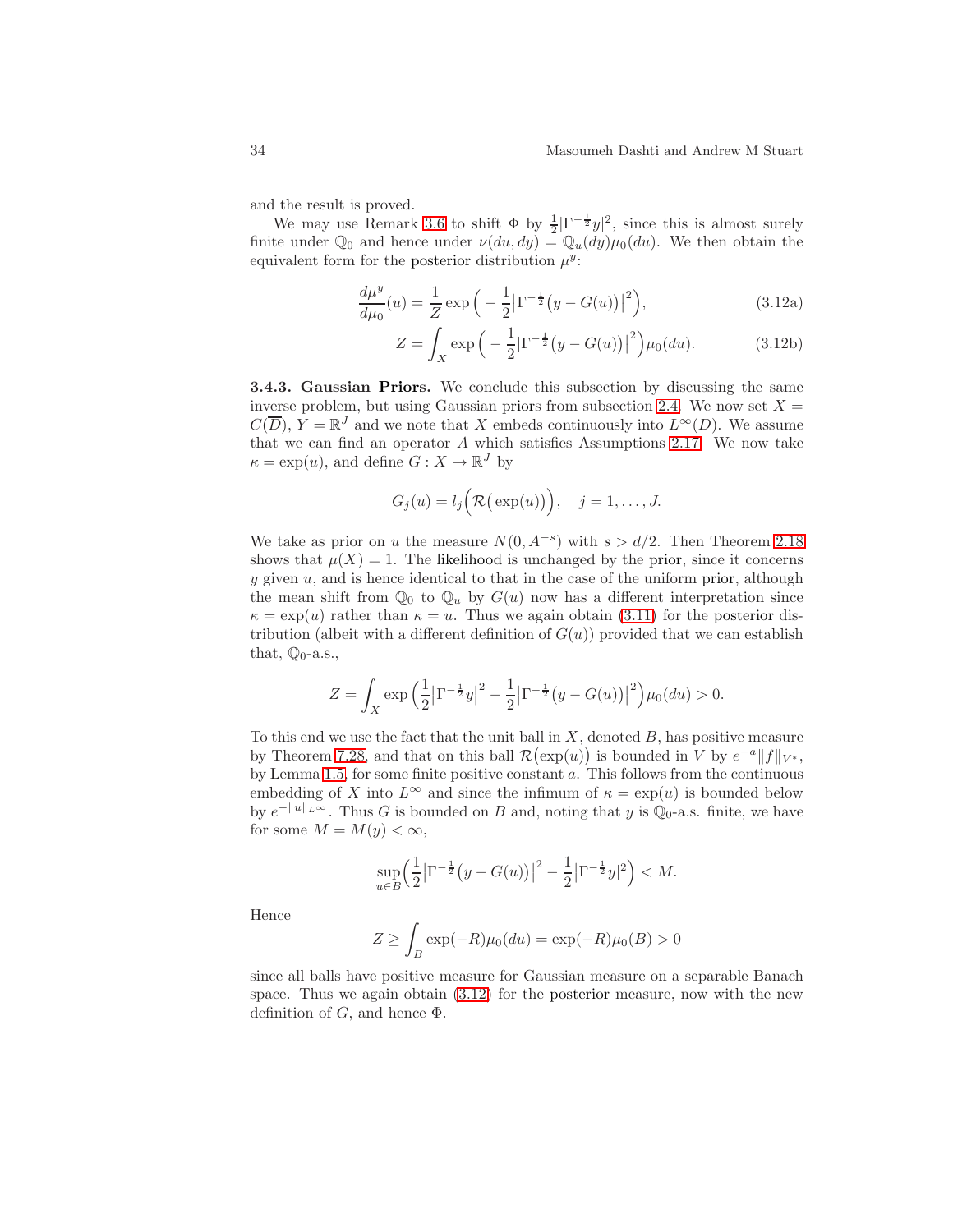#### 3.5. Bibliographic Notes.

- Subsection [3.1.](#page-26-1) Theorem [3.1](#page-27-0) is taken from [\[44\]](#page-103-7) where it is used to compute expressions for the measure induced by various conditionings applied to SDEs. The existence of regular conditional probability distributions is discussed in [\[55\]](#page-103-6), Theorem 6.3. The Example [3.2,](#page-27-2) concerning end-point conditioning of measures defined via a density with respect to Wiener measure, finds application to problems from molecular dynamics in [\[83,](#page-105-5) [84\]](#page-105-6). Further material concerning the equivalence of posterior with respect to the prior may be found in [\[93,](#page-105-0) Chapters 3 and 6], [\[3\]](#page-101-1), [\[4\]](#page-101-2). The equivalence of Gaus-sian measures is studied via the Feldman-Hájeki theorem; see [\[29\]](#page-102-8) and the Appendix. A proof of Lemma [3.3](#page-27-1) can be found in [\[89,](#page-105-7) Chapter 1, Theorem 1.12]. See also [\[55,](#page-103-6) Lemma 1.5].
- Subsection [3.2.](#page-28-0) General development of Bayes' Theorem for inverse problems on function space, along the lines described here, may be found in [\[18,](#page-101-9) [93\]](#page-105-0). The reader is also directed to the papers [\[62,](#page-104-6) [63\]](#page-104-7) for earlier related material, and to [\[64,](#page-104-8) [65,](#page-104-9) [66\]](#page-104-10) for recent developments.
- Subsection [3.3.](#page-29-0) The inverse problem for the heat equation was one of the first infinite dimensional inverse problems to receive Bayesian treatment; see [\[37\]](#page-102-1), leading to further developments in [\[72,](#page-104-1) [69\]](#page-104-2). The problem is worked through in detail in [\[93\]](#page-105-0). To fully understand the details the reader will need to study the Cameron-Martin theorem (concerning shifts in the mean of Gaussian measures) and the Feldman-Hajek theorem (concerning equivalence of Gaussian measures); both of these may be found in [\[29,](#page-102-8) [68,](#page-104-5) [14\]](#page-101-6) and are also discussed in [\[93\]](#page-105-0).
- Subsection [3.4.](#page-30-0) The elliptic inverse problem with the uniform prior is studied in [\[91\]](#page-105-4). A Gaussian prior is adopted in [\[26\]](#page-102-3), and a Besov prior in [\[25\]](#page-102-4).

## <span id="page-34-0"></span>4. Common Structure

In this section we discuss various common features of the posterior distribution arising from the Bayesian approach to inverse problems. We start, in subsection [4.1,](#page-35-0) by studying the continuity properties of the posterior with respect to changes in data, proving a form of well-posedness; indeed we show that the posterior is Lipschitz in the data with respect to the Hellinger metric. In subsection [4.2](#page-38-0) we use similar ideas to study the effect of approximation on the posterior distribution, showing that small changes in the potential Φ lead to small changes in the posterior distribution, again in the Hellinger metric; this work may be used to translate error analysis pertaining to the forward problem into estimates on errors in the posterior distribution. In the final subsection [4.3](#page-42-0) we study an important link between the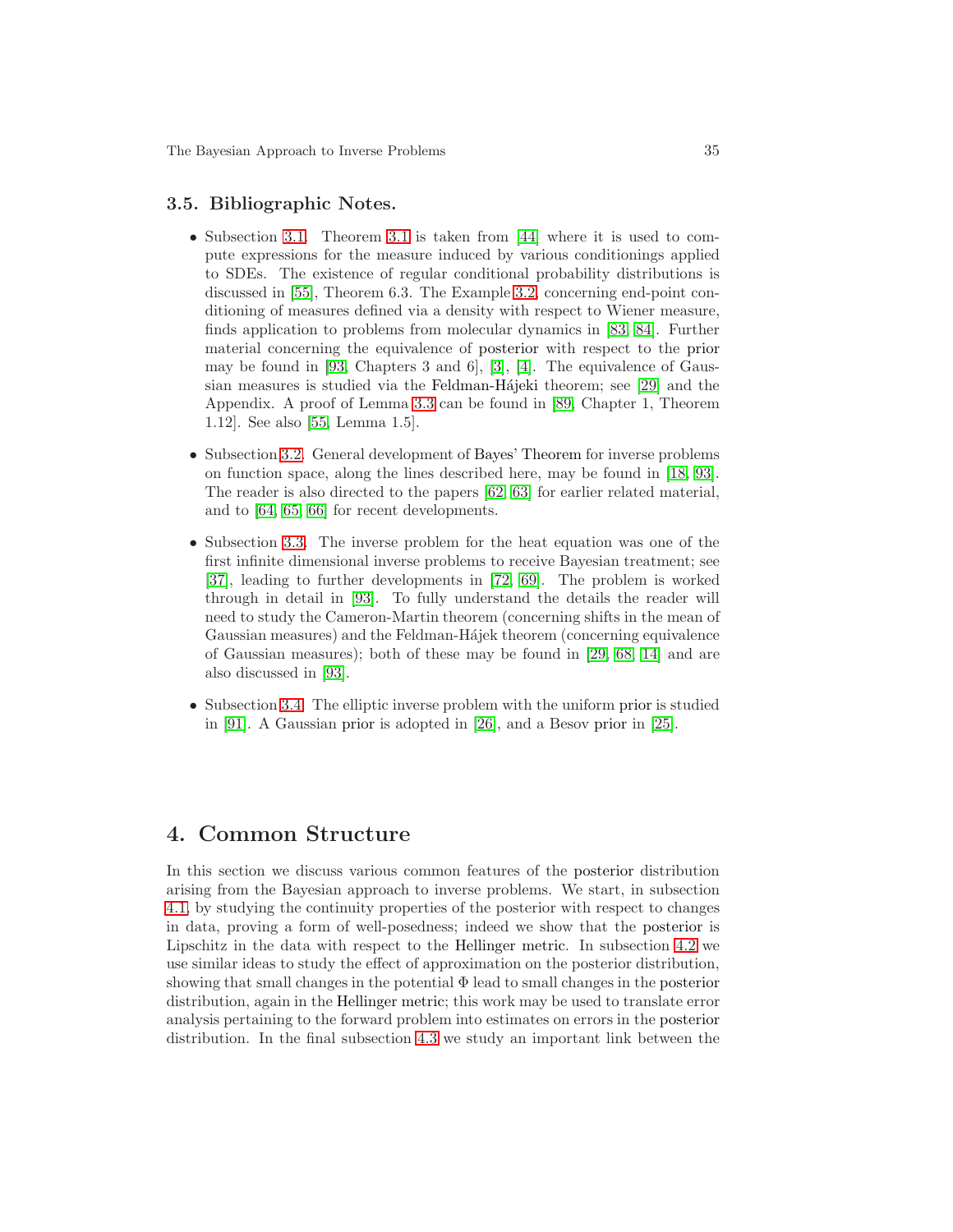Bayesian approach to inverse problems and classical regularization techniques for inverse problems; specifically we link the Bayesian MAP estimator to a Tikhonov-Phillips regularized least squares problem. The first two subsections work with general priors, whilst the final one is concerned with Gaussians only.

<span id="page-35-0"></span>4.1. Well-Posedness. In many classical inverse problems small changes in the data can induce arbitrarily large changes in the solution, and some form of regularization is needed to counteract this ill-posedness. We illustrate this effect with the inverse heat equation example. We then proceed to show that the Bayesian approach to inversion has the property that small changes in the data lead to small changes in the posterior distribution. Thus working with probability measures on the solution space, and adopting suitable priors, provides a form of regularization.

Example 4.1. Consider the heat equation introduced in subsection [1.2](#page-4-1) and both perfect data  $y = e^{-A}u$ , derived from the forward model with no noise, and noisy data  $y' = e^{-A}u + \eta$ . Consider the case where  $\eta = \epsilon \varphi_j$  with  $\epsilon$  small and  $\varphi_j$  a normalized eigenfuction of A. Thus  $\|\eta\| = \epsilon$ . Obviously application of the inverse of  $e^{-A}$  to y returns the point u which gave rise to the perfect data. It is natural to apply the inverse of  $e^{-A}$  to both y and to y' to understand the effect of the noise. Doing so yields the identity

$$
||e^A y - e^A y'|| = ||e^A (y - y')|| = ||e^A \eta|| = \epsilon ||e^A \varphi_j|| = \epsilon e^{\alpha_j}.
$$

Recall Assumption [1.3](#page-4-0) which gives  $\alpha_j \approx j^{2/d}$ . Now fix any  $a > 0$  and choose j large enough to ensure that  $\alpha_j = (a+1) \log(\epsilon^{-1})$ . It then follows that  $||y - \epsilon||$  $y'$  =  $\mathcal{O}(\epsilon)$  whilst  $||e^A y - e^A y'|| = \mathcal{O}(\epsilon^{-a})$ . This is a manifestation of ill-posedness. Furthermore, since  $a > 0$  is arbitrary, the ill-posedness can be made arbitrarily bad by considering  $a \to \infty$ .  $\Box$ 

Our aim in this section is to show that this ill-posedness effect does not occur in the Bayesian posterior distribution: small changes in the data  $y$  lead to small changes in the measure  $\mu^y$ . Let X, Y be separable Banach spaces, equipped with the Borel  $\sigma$ -algebra, and  $\mu_0$  a measure on X. We will work under assumptions which enable us to make sense of the following measure  $\mu^y \ll \mu_0$  defined, for some  $\Phi: X \times Y \to \mathbb{R}$ , by

$$
\frac{d\mu^y}{d\mu_0}(u) = \frac{1}{Z(y)} \exp\left(-\Phi(u; y)\right),\tag{4.1a}
$$

$$
Z(y) = \int_X \exp\left(-\Phi(u; y)\right) \mu_0(du). \tag{4.1b}
$$

We make the following assumptions concerning  $\Phi$ :

**Assumptions 4.2.** Let  $X' \subseteq X$  and assume that  $\Phi \in C(X' \times Y; \mathbb{R})$ . Assume further that there are functions  $M_i : \mathbb{R}^+ \times \mathbb{R}^+ \to \mathbb{R}^+, i = 1, 2$ , monotonic nondecreasing separately in each argument, and with  $M_2$  strictly positive, such that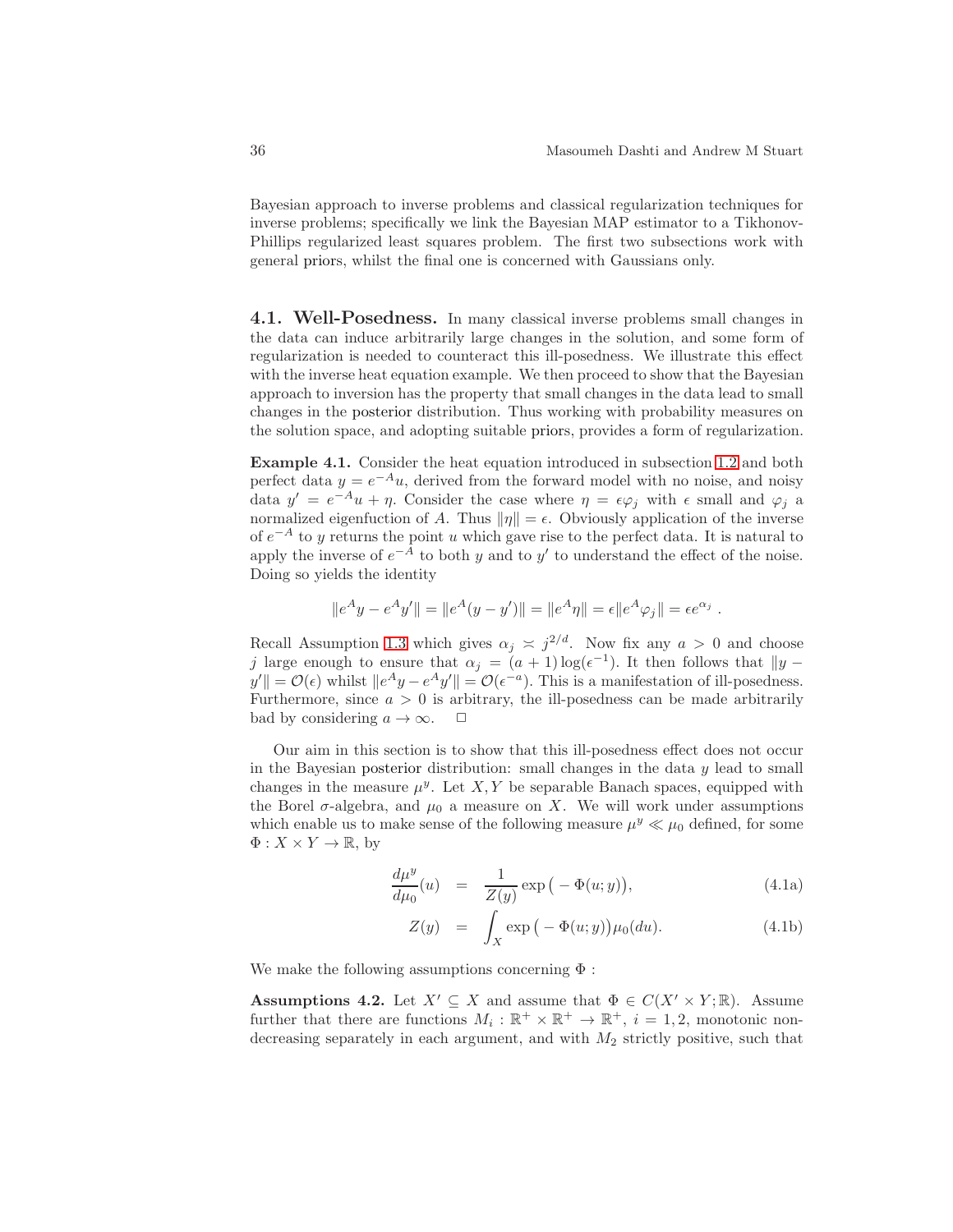for all  $u \in X'$ ,  $y, y_1, y_2 \in B_Y(0, r)$ ,

$$
\Phi(u; y) \ge -M_1(r, \|u\|_X),
$$
  

$$
|\Phi(u; y_1) - \Phi(u; y_2)| \le M_2(r, \|u\|_X) \|y_1 - y_2\|_Y. \quad \Box
$$

<span id="page-36-1"></span>In order to measure the effect of changes in y on the measure  $\mu^y$  we need a metric on measures. We use the Hellinger metric defined in subsection [7.2.4.](#page-84-0)

**Theorem 4.3.** Let Assumptions [4.2](#page-35-0) hold. Assume that  $\mu_0(X') = 1$  and that  $\mu_0(X' \cap B) > 0$  for some bounded set B in X. Assume additionally that, for every fixed  $r > 0$ ,

$$
\exp\big(M_1(r,\|u\|_X)\big)\in L^1_{\mu_0}(X; \mathbb{R}).
$$

Then, for every  $y \in Y$ ,  $Z(y)$  given by  $(4.1b)$  is positive and finite and the probability measure  $\mu^y$  given by [\(4.1\)](#page-35-2) is well-defined.

**Proof.** The boundedness of  $Z(y)$  follows directly from the lower bound on  $\Phi$  in Assumptions [4.2,](#page-35-0) together with the assumed integrability condition in the theorem. Since  $u \sim \mu_0$  satisfies  $u \in X'$  a.s., we have

$$
Z(y) = \int_{X'} \exp\big(-\Phi(u; y)\big)\mu_0(du).
$$

Note that  $B' = X' \cap B$  is bounded in X. Define

$$
R_1 := \sup_{u \in B'} \|u\|_X < \infty.
$$

Since  $\Phi: X' \times Y \to \mathbb{R}$  is continuous it is finite at every point in  $B' \times \{y\}$ . Thus, by the continuity of  $\Phi(\cdot;\cdot)$  implied by Assumptions [4.2,](#page-35-0) we see that

$$
\sup_{(u,y)\in B'\times B_Y(0,r)} \Phi(u;y) = R_2 < \infty.
$$

Hence

<span id="page-36-0"></span>
$$
Z(y) \ge \int_{B'} \exp(-R_2)\mu_0(du) = \exp(-R_2)\mu_0(B') > 0.
$$
 (4.2)

Since  $\mu_0(B')$  is assumed positive and  $R_2$  is finite we deduce that  $Z(y) > 0$ .

Remarks 4.4. The following remarks apply to the preceding and following theorem.

- In the preceding theorem we are not explicitly working in a Bayesian setting: we are showing that, under the stated conditions on  $\Phi$ , the measure is well-defined and normalizable. In Theorem [3.4](#page-28-0) we did not need to check normalizability because  $\mu^y$  was defined as a regular conditional probability, via Theorem [3.1,](#page-27-0) and therefore automatically normalizable.
- The lower bound  $(4.2)$  is used repeatedly in what follows, without comment.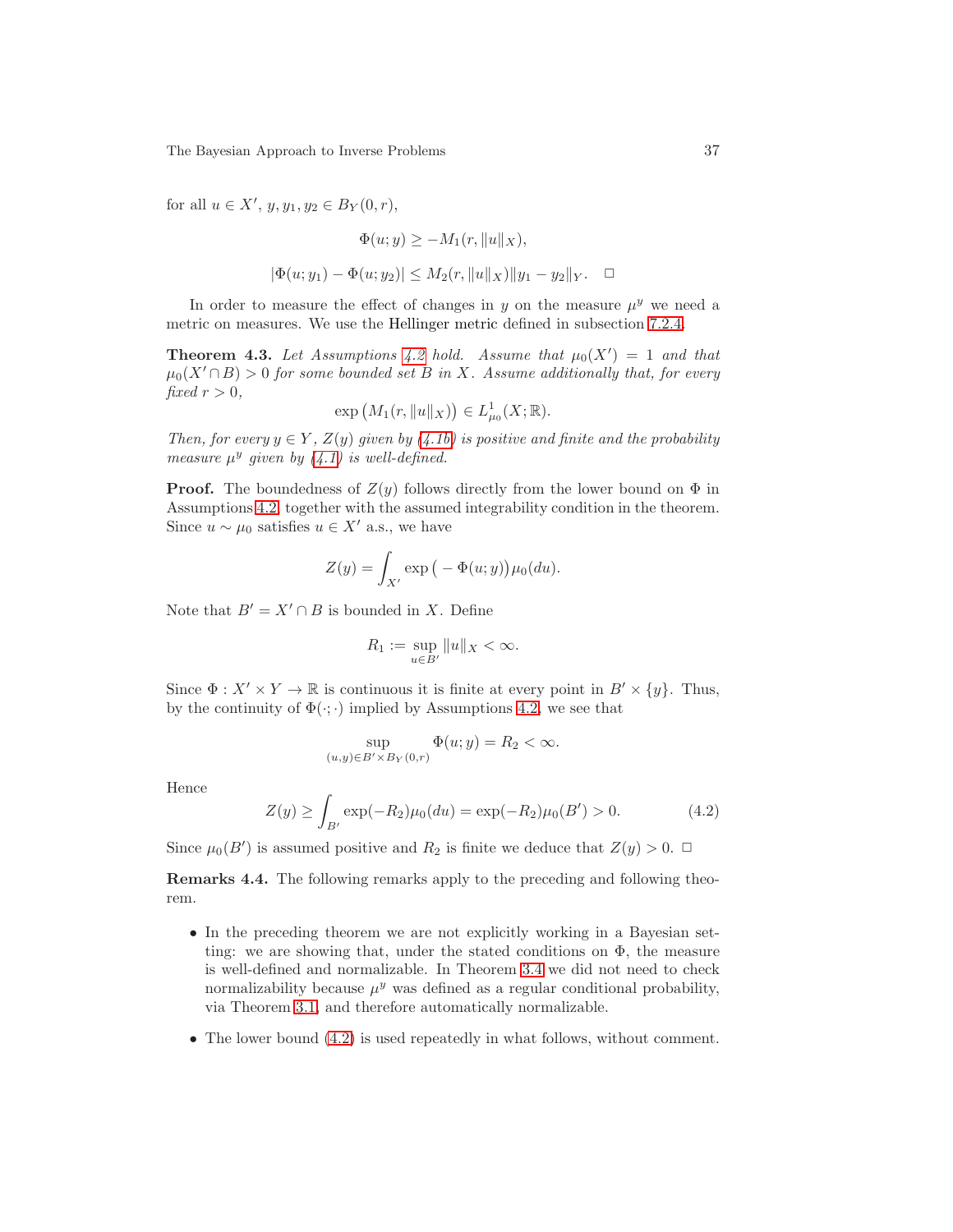• Establishing the integrability conditions for both the preceding and following theorem is often achieved for Gaussian  $\mu_0$  by appealing to the Fernique theorem.

<span id="page-37-2"></span>**Theorem 4.5.** Let Assumptions [4.2](#page-35-0) hold. Assume that  $\mu_0(X') = 1$  and that  $\mu_0(X' \cap B) > 0$  for some bounded set B in X. Assume additionally that, for every fixed  $r > 0$ ,

$$
\exp\left(M_1(r, \|u\|_X)\right)\left(1 + M_2(r, \|u\|_X)^2\right) \in L^1_{\mu_0}(X; \mathbb{R}).
$$

Then there is  $C = C(r) > 0$  such that, for all  $y, y' \in B_Y(0, r)$ 

<span id="page-37-1"></span><span id="page-37-0"></span>
$$
d_{\rm HeII}(\mu^y, \mu^{y'}) \leq C \|y - y'\|_Y.
$$

**Proof.** Throughout this proof we use C to denote a constant independent of  $u$ , but possibly depending on the fixed value of  $r$ ; it may change from occurence to occurence. We use the fact that, since  $M_2(r, \cdot)$  is monotonic non-decreasing and strictly positive on  $[0, \infty)$ ,

$$
\exp\left(M_1(r, \|u\|_X)\right)M_2(r, \|u\|_X) \le \exp\left(M_1(r, \|u\|_X)\right)\left(1 + M_2(r, \|u\|_X)^2\right), \tag{4.3a}
$$

$$
\exp\left(M_1(r, \|u\|_X)\right) \le \exp\left(M_1(r, \|u\|_X)\right)\left(1 + M_2(r, \|u\|_X)^2\right). \tag{4.3b}
$$

Let  $Z = Z(y)$  and  $Z' = Z(y')$  denote the normalization constants for  $\mu^y$  and  $\mu^{y'}$ so that, by Theorem [4.3,](#page-36-1)

$$
Z = \int_{X'} \exp(-\Phi(u; y)) \mu_0(du) > 0,
$$
  

$$
Z' = \int_{X'} \exp(-\Phi(u; y')) \mu_0(du) > 0.
$$

Then, using the local Lipschitz property of the exponential and the assumed Lipschitz continuity of  $\Phi(u; \cdot)$ , together with [\(4.3a\)](#page-37-0), we have

$$
|Z - Z'| \leq \int_{X'} |\exp(-\Phi(u; y)) - \exp(-\Phi(u; y'))| \mu_0(du)
$$
  
\n
$$
\leq \int_{X'} \exp(M_1(r, \|u\|_X)) |\Phi(u; y) - \Phi(u; y')| \mu_0(du)
$$
  
\n
$$
\leq \left( \int_{X'} \exp(M_1(r, \|u\|_X)) M_2(r, \|u\|_X) \mu_0(du) \right) \|y - y'\|_Y
$$
  
\n
$$
\leq \left( \int_{X'} \exp(M_1(r, \|u\|_X)) (1 + M_2(r, \|u\|_X)^2) \mu_0(du) \right) \|y - y'\|_Y
$$
  
\n
$$
\leq C \|y - y'\|_Y.
$$

The last line follows because the integrand is in  $L_{\mu_0}^1$  by assumption. From the definition of Hellinger distance we have

$$
\left(d_{\text{Hell}}(\mu^y, \mu^{y'})\right)^2 \leq I_1 + I_2,
$$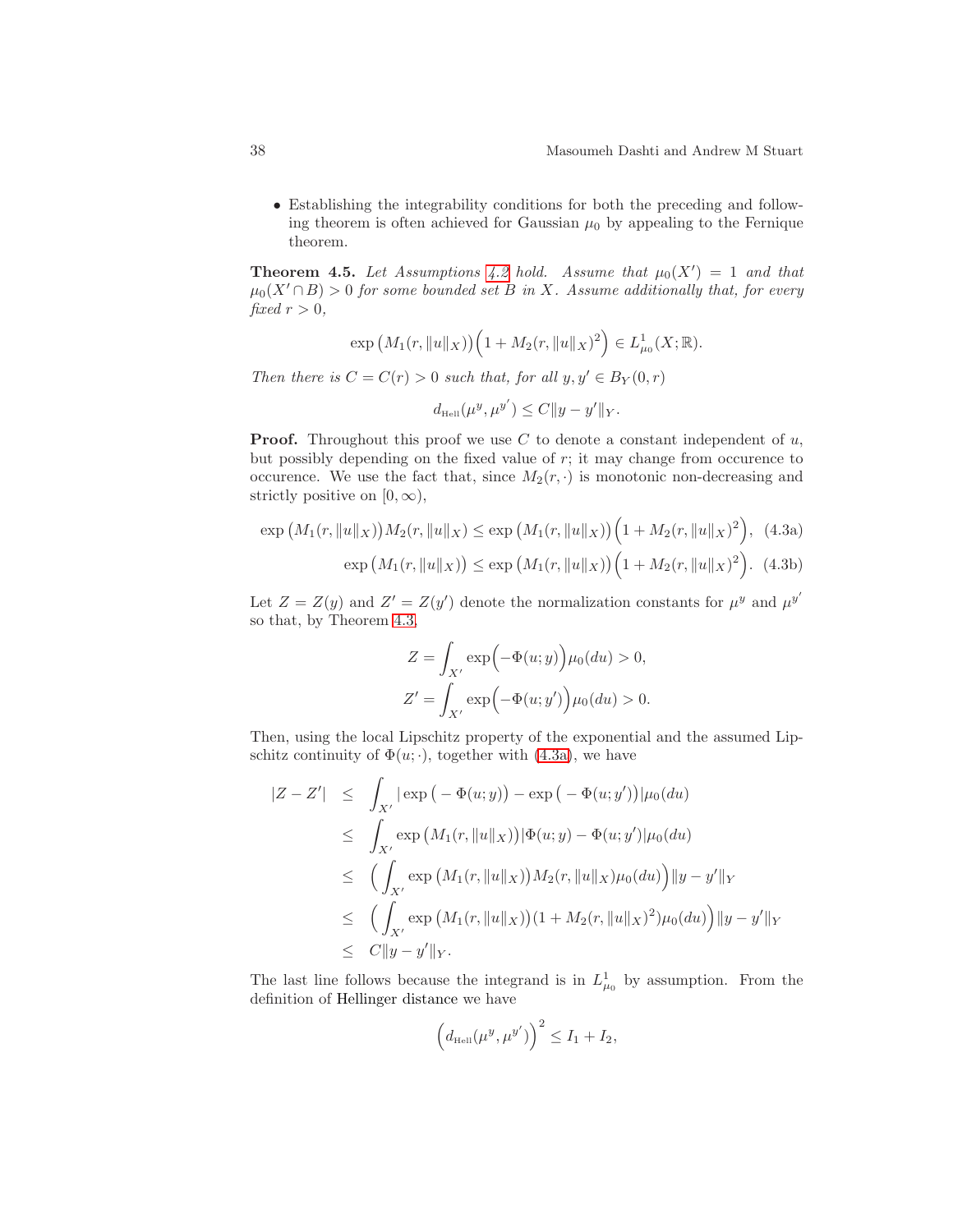where

$$
I_1 = \frac{1}{Z} \int_{X'} \left( \exp\left(-\frac{1}{2}\Phi(u;y)\right) - \exp\left(-\frac{1}{2}\Phi(u;y')\right) \right)^2 \mu_0(du),
$$
  
\n
$$
I_2 = |Z^{-\frac{1}{2}} - (Z')^{-\frac{1}{2}}|^2 \int_{X'} \exp(-\Phi(u;y')) \mu_0(du).
$$

Note that, again using similar Lipschitz calculations to those above, using the fact that  $Z > 0$  and Assumptions [4.2,](#page-35-0)

$$
I_1 \leq \frac{1}{4Z} \int_{X'} \exp(M_1(r, \|u\|_X)) |\Phi(u; y) - \Phi(u; y')|^2 \mu_0(du)
$$
  
\n
$$
\leq \frac{1}{Z} \Big( \int_{X'} \exp(M_1(r, \|u\|_X)) M_2(r, \|u\|_X)^2 \mu_0(du) \Big) \|y - y'\|_Y^2
$$
  
\n
$$
\leq C \|y - y'\|_Y^2.
$$

Also, using Assumptions [4.2,](#page-35-0) together with [\(4.3b\)](#page-37-1),

$$
\int_{X'} \exp\left(-\Phi(u; y')\right) \mu_0(du) \le \int_{X'} \exp\left(M_1(r, \|u\|_X)\right) \mu_0(du)
$$
  
<  $\infty.$ 

Hence

$$
I_2 \leq C \big( Z^{-3} \vee (Z')^{-3} \big) |Z - Z'|^2 \leq C ||y - y'||_Y^2.
$$

<span id="page-38-0"></span>The result is complete.  $\Box$ 

Remark 4.6. The Hellinger metric has the very desirable property that it translates directly into bounds on expectations. For functions f which are in  $L^2_{\mu^y}(X;\mathbb{R})$ and  $L^2_{\mu^{y'}}(X;\mathbb{R})$  the closeness of the Hellinger metric implies closeness of expectations of f. To be precise, for  $y, y' \in B_Y(0, r)$  we have

$$
|\mathbb{E}^{\mu^y} f(u) - \mathbb{E}^{\mu^{y'}} f(u)| \leq C d_{\text{Heil}}(\mu^y, \mu^{y'})
$$

where constant C depends on r and on the expectations of  $|f|^2$  under  $\mu^y$  and  $\mu^{y'}$ . It follows that ′

$$
|\mathbb{E}^{\mu^y} f(u) - \mathbb{E}^{\mu^{y'}} f(u)| \le C \|y - y'\|,
$$

for a possibly different constant  $C$  which also depends on  $r$  and on the expectations of  $|f|^2$  under  $\mu^y$  and  $\mu^{y'}$ .

<span id="page-38-1"></span>4.2. Approximation. In this section we concentrate on continuity properties of the posterior measure with respect to approximation of the potential Φ. The methods used are very similar to those in the previous subsection, and we establish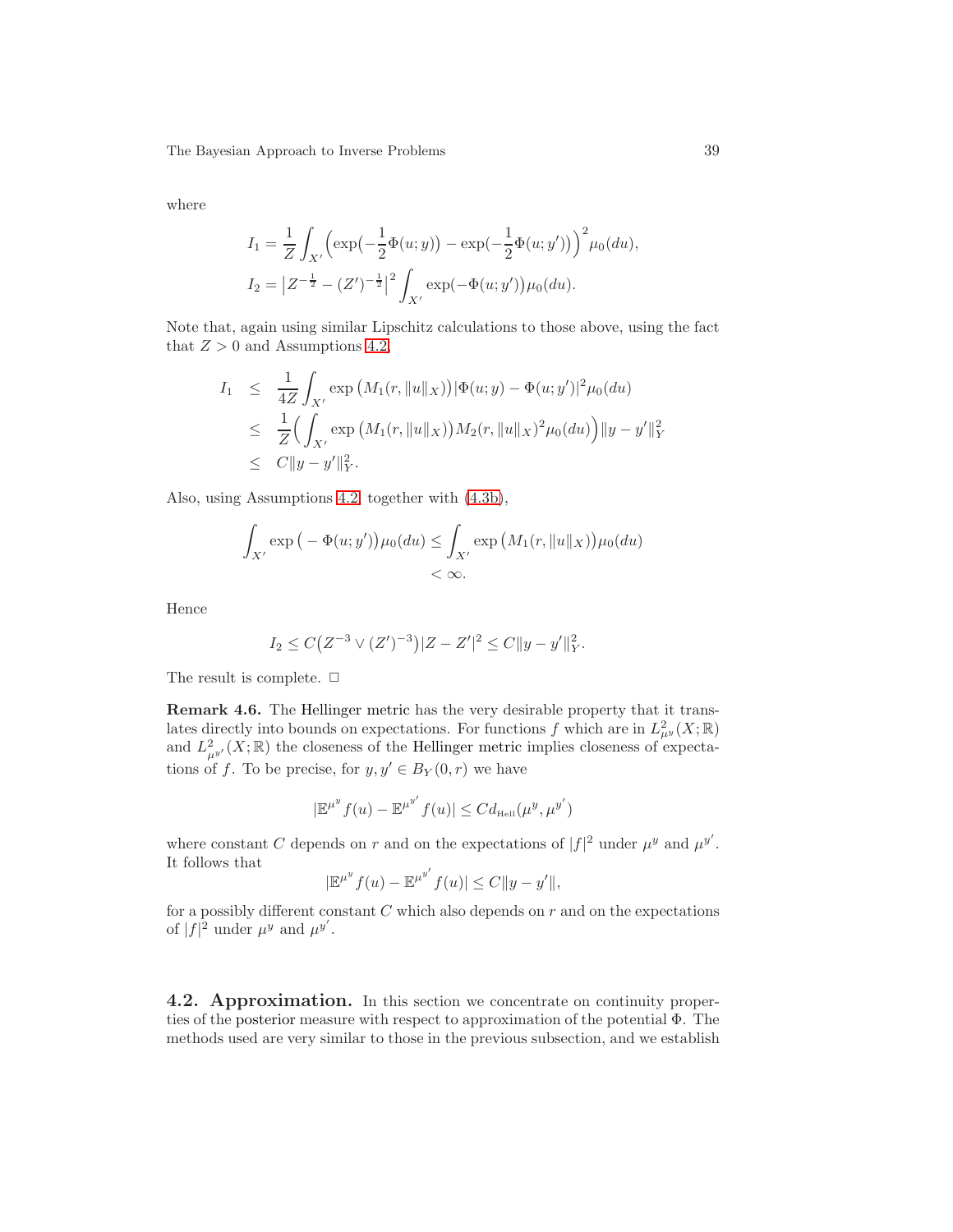a continuity property of the posterior distribution, in the Hellinger metric, with respect to small changes in the potential Φ.

Because the data  $y$  plays no explicit role in this discussion, we drop explicit reference to it. Let X be a Banach space and  $\mu_0$  a measure on X. Assume that  $\mu$ and  $\mu^N$  are both absolutely continuous with respect to  $\mu_0$  and given by

<span id="page-39-1"></span>
$$
\frac{d\mu}{d\mu_0}(u) = \frac{1}{Z} \exp\left(-\Phi(u)\right),\tag{4.4a}
$$

<span id="page-39-2"></span>
$$
Z = \int_X \exp\left(-\Phi(u)\right) \mu_0(du) \tag{4.4b}
$$

<span id="page-39-5"></span>and

<span id="page-39-3"></span>
$$
\frac{d\mu^N}{d\mu_0}(u) = \frac{1}{Z^N} \exp\left(-\Phi^N(u)\right),\tag{4.5a}
$$

$$
Z^N = \int_X \exp\left(-\Phi^N(u)\right) \mu_0(du) \tag{4.5b}
$$

respectively. The measure  $\mu^N$  might arise, for example, through an approximation of the forward map  $G$  underlying an inverse problem of the form  $(3.2)$ . It is natural to ask whether closeness of the forward map and its approximation imply closeness of the posterior measures. We now address this question.

<span id="page-39-0"></span>**Assumptions 4.7.** Let  $X' \subseteq X$  and assume that  $\Phi \in C(X'; \mathbb{R})$ . Assume further that there are functions  $M_i : \mathbb{R}^+ \to \mathbb{R}^+, i = 1, 2$ , independent of N and monotonic non-decreasing separately in each argument, and with  $M_2$  strictly positive, such that for all  $u \in X'$ ,

$$
\Phi(u) \ge -M_1(||u||_X),
$$
  
\n
$$
\Phi^N(u) \ge -M_1(||u||_X),
$$
  
\n
$$
|\Phi(u) - \Phi^N(u)| \le M_2(||u||_X)\psi(N),
$$

where  $\psi(N) \to 0$  as  $N \to \infty$ .  $\Box$ 

The following two theorems are very similar to Theorems [4.3,](#page-36-1) [4.5](#page-37-2) and the proofs are adapted to estimate changes in the posterior caused by changes in the potential  $\Phi$ , rather than the data y.

<span id="page-39-4"></span>**Theorem 4.8.** Let Assumptions [4.7](#page-39-0) hold. Assume that  $\mu_0(X') = 1$  and that  $\mu_0(X' \cap B) > 0$  for some bounded set B in X. Assume additionally that, for every fixed  $r > 0$ ,

$$
\exp\big(M_1(r,\|u\|_X)\big)\in L^1_{\mu_0}(X;\mathbb{R}).
$$

Then  $Z, Z^N$  given by [\(4.1b\)](#page-35-1), [\(4.4b\)](#page-39-1) are positive and finite and the probability measures  $\mu$  and  $\mu^N$  given by [\(4.1\)](#page-35-2), [\(4.4\)](#page-39-2) are well-defined. Furthermore, for sufficiently large N,  $Z^N$  given by  $(4.5b)$  is bounded below by a positive constant independent of N.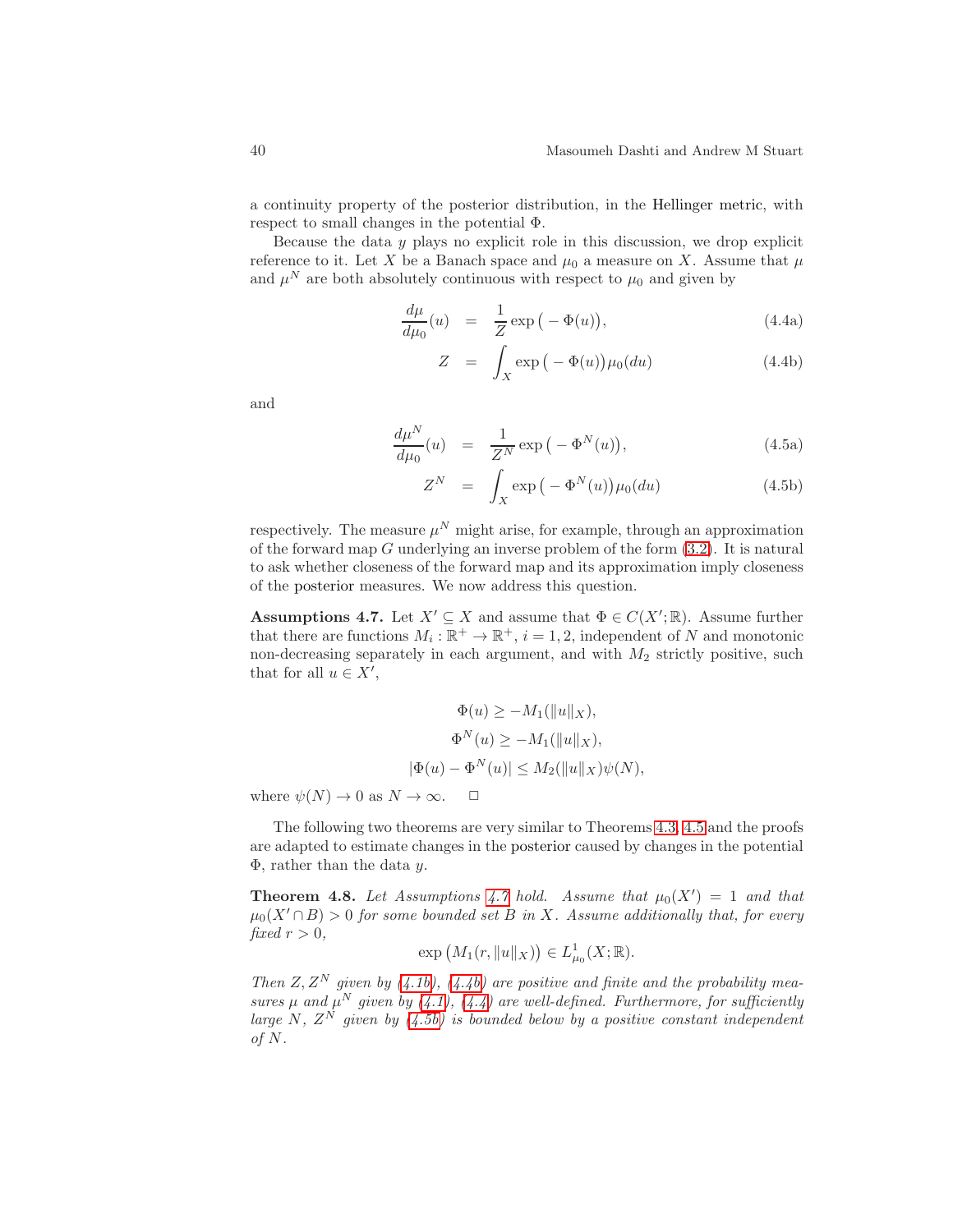**Proof.** Finiteness of the normalization constants Z and  $Z<sup>N</sup>$  follows from the lower bounds on  $\Phi$  and  $\Phi^N$  given in Assumptions [4.7,](#page-39-0) together with the integrability condition in the theorem. Since  $u \sim \mu_0$  satisfies  $u \in X'$  a.s., we have

$$
Z = \int_{X'} \exp\big(-\Phi(u)\big)\mu_0(du).
$$

Note that  $B' = X' \cap B$  is bounded in X. Thus

$$
R_1 := \sup_{u \in B'} \|u\|_X < \infty.
$$

Since  $\Phi: X' \to \mathbb{R}$  is continuous it is finite at every point in B'. Thus, by the properties of  $|\Phi(\cdot) - \Phi^N(\cdot)|$  implied by Assumptions [4.7,](#page-39-0) we see that

$$
\sup_{u \in B'} \Phi(u) = R_2 < \infty.
$$

Hence

$$
Z \ge \int_{B'} \exp(-R_2)\mu_0(du) = \exp(-R_2)\mu_0(B').
$$

Since  $\mu_0(B')$  is assumed positive and  $R_2$  is finite we deduce that  $Z > 0$ . By Assumptions [4.7](#page-39-0) we may choose  $N$  large enough so that

$$
\sup_{u \in B'} |\Phi(u) - \Phi^N(u)| \le R_2
$$

so that

$$
\sup_{u \in B'} \Phi^N(u) \le 2R_2 < \infty.
$$

Hence

$$
Z^{N} \ge \int_{B'} \exp(-2R_2)\mu_0(du) = \exp(-2R_2)\mu_0(B').
$$

<span id="page-40-2"></span>Since  $\mu_0(B')$  is assumed positive and  $R_2$  is finite we deduce that  $Z^N > 0$ . Furthermore, the lower bound is independent of N, as required.  $\Box$ 

**Theorem 4.9.** Let Assumptions [4.7](#page-39-0) hold. Assume that  $\mu_0(X') = 1$  and that  $\mu_0(X' \cap B) > 0$  for some bounded set B in X. Assume additionally that

$$
\exp\left(M_1(\|u\|_X)\right)\left(1+M_2(\|u\|_X)^2\right)\in L^1_{\mu_0}(X;\mathbb{R}).
$$

Then there is  $C > 0$  such that, for all N sufficiently large,

<span id="page-40-1"></span><span id="page-40-0"></span>
$$
d_{\text{Hell}}(\mu, \mu^N) \le C\psi(N).
$$

**Proof.** Throughout this proof we use  $C$  to denote a constant independent of  $u$ , and  $N$ ; it may change from occurrence to occurrence. We use the fact that, since  $M_2(\cdot)$  is monotonic non-decreasing and since it is strictly positive on  $[0, \infty)$ ,

$$
\exp\big(M_1(\|u\|_X)\big)M_2(\|u\|_X)\leq \exp\big(M_1(\|u\|_X)\big)\Big(1+M_2(\|u\|_X)^2\Big),\tag{4.6a}
$$

$$
\exp\big(M_1(\|u\|_X)\big) \le \exp\big(M_1(\|u\|_X)\big)\Big(1 + M_2(\|u\|_X)^2\Big). \tag{4.6b}
$$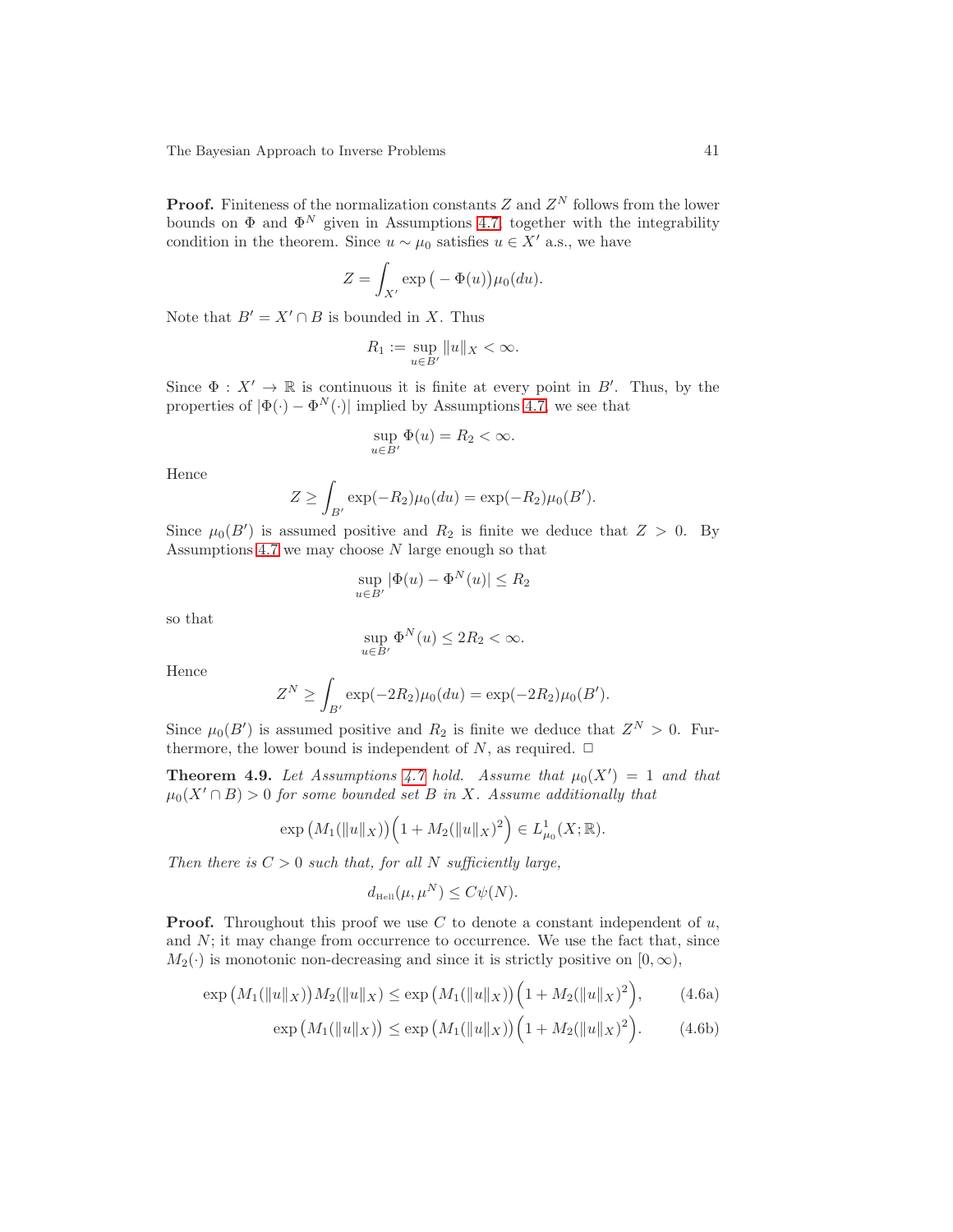Let Z and  $Z^N$  denote the normalization constants for  $\mu$  and  $\mu^N$  so that for all N sufficiently large, by Theorem [4.8,](#page-39-4)

$$
Z = \int_{X'} \exp(-\Phi(u)) \mu_0(du) > 0,
$$
  

$$
Z^N = \int_{X'} \exp(-\Phi^N(u)) \mu_0(du) > 0,
$$

with positive lower bounds independent of  $N$ . Then, using the local Lipschitz property of the exponential and the approximation property of  $\Phi^N(\cdot)$  from Assumptions [4.7,](#page-39-0) together with [\(4.6a\)](#page-40-0), we have

$$
|Z - Z^N| \leq \int_{X'} |\exp(-\Phi(u)) - \exp(-\Phi^N(u))| \mu_0(du)
$$
  
\n
$$
\leq \int_{X'} \exp(M_1(||u||_X)) |\Phi(u) - \Phi^N(u)| \mu_0(du)
$$
  
\n
$$
\leq \left( \int_{X'} \exp(M_1(||u||_X)) M_2(||u||_X) \mu_0(du)) \right) \psi(N)
$$
  
\n
$$
\leq \left( \int_{X'} \exp(M_1(||u||_X)) (1 + M_2(||u||_X)^2) \mu_0(du)) \right) \psi(N)
$$
  
\n
$$
\leq C\psi(N).
$$

The last line follows because the integrand is in  $L_{\mu_0}^1$  by assumption. From the definition of Hellinger distance we have

$$
\left(d_{\text{Heil}}(\mu^y, \mu^{y'})\right)^2 \le I_1 + I_2,
$$

where

$$
I_1 = \frac{1}{Z} \int_{X'} \left( \exp\left(-\frac{1}{2}\Phi(u)\right) - \exp\left(-\frac{1}{2}\Phi^N(u)\right) \right)^2 \mu_0(du),
$$
  
\n
$$
I_2 = |Z^{-\frac{1}{2}} - (Z^N)^{-\frac{1}{2}}|^2 \int_{X'} \exp(-\Phi^N(u)) \mu_0(du).
$$

Note that, again by means of similar Lipschitz calculations to those above, using the fact that  $Z, Z^N > 0$  uniformly for N sufficiently large by Theorem [4.8,](#page-39-4) and Assumptions [4.7,](#page-39-0)

$$
I_1 \leq \frac{1}{4Z} \int_{X'} \exp(M_1(\|u\|_X) |\Phi(u) - \Phi^N(u)|^2 \mu_0(du)
$$
  
\n
$$
\leq \frac{1}{Z} \Big( \int_{X'} \exp(M_1(\|u\|_X)) M_2(\|u\|_X)^2 \mu_0(du) \Big) \psi(N)^2
$$
  
\n
$$
\leq C \psi(N)^2.
$$

Also, using Assumptions [4.7,](#page-39-0) together with [\(4.6b\)](#page-40-1),

$$
\int_{X'} \exp\left(-\Phi^N(u)\right) \mu_0(du) \le \int_{X'} \exp\left(M_1(\|u\|_X)\right) \mu_0(du)
$$
  
<  $\infty$ ,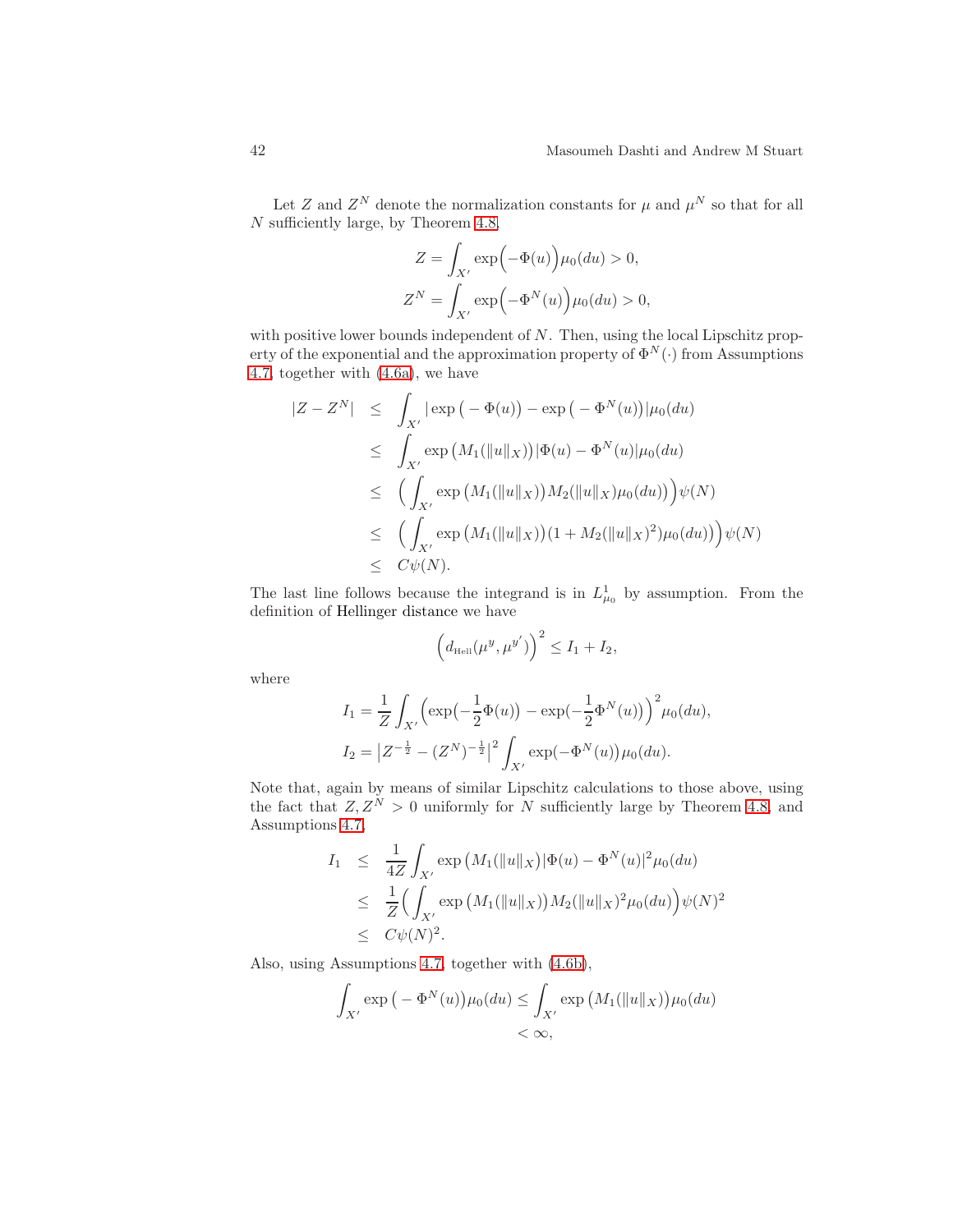and the upper bound is independent of N. Hence

$$
I_2 \le C(Z^{-3} \vee (Z^N)^{-3}) |Z - Z^N|^2 \le C\psi(N)^2.
$$

<span id="page-42-2"></span>The result is complete.  $\Box$ 

Remarks 4.10. The following two remarks are relevant to establishing the conditions of the preceding two theorems, and to applying them.

- As mentioned in the previous susbection concerning well-posedness, the Fernique Theorem can frequently be used to establish integrability conditions, such as those in the two preceding theorems when  $\mu_0$  is Gaussian.
- Using the ideas underlying Remark [4.6,](#page-38-0) the preceding theorem enables us to translate errors arising from approximation of the forward problem into errors in the Bayesian solution of the inverse problem. Furthermore, the errors in the forward and inverse problems scale the same way with respect to N. For functions f which are in  $L^2_{\mu}$  and  $L^2_{\mu}$ , uniformly with respect to N, the closeness of the Hellinger metric implies closeness of expectations of f:

$$
|\mathbb{E}^{\mu}f(u)-\mathbb{E}^{\mu^N}f(u)|\leq C\psi(N).
$$

<span id="page-42-3"></span>4.3. MAP Estimators and Tikhonov Regularization. The aim of this section is to connect the probabilistic approach to inverse problems with the classical method of Tikhonov regularization. We consider the setting in which the prior measure is a Gaussian. We then show that MAP estimators, points of maximal probability, coincide with minimizers of a Tikhonov-Phillips regularized least-squares function, with regularization being with respect to the Cameron-Martin norm of the Gaussian prior. The data y plays no explicit role in our developments here and so we work in the setting of equation [\(4.4\)](#page-39-2). Recall, however, that in the context of inverse problems, a classical methodology is to simply try and minimize (subject to some regularization)  $\Phi(u)$ . Indeed for finite data and Gaussian observational noise with Gaussian distribution  $N(0, \Gamma)$  we have

$$
\Phi(u) = \frac{1}{2} |\Gamma^{-\frac{1}{2}}(y - G(u))|^2.
$$

Thus  $\Phi$  is simply a covariance weighted model-data misfit least squares function.

In this section we show that maximizing probability under  $\mu$  (in a sense that we will make precise in what follows) is equivalent to minimizing

<span id="page-42-1"></span>
$$
I(u) = \begin{cases} \Phi(u) + \frac{1}{2} ||u||_E^2 & \text{if } u \in E, \text{ and} \\ +\infty & \text{else.} \end{cases}
$$
(4.7)

<span id="page-42-0"></span>Here  $(E, \|\cdot\|_E)$  denotes the Cameron-Martin space associated to  $\mu$ . We view  $\mu$  as a Gaussian probability measure on a separable Banach space  $(X, \|\cdot\|_X)$  so that  $\mu_0(X) = 1$ . We make the following assumptions about the function  $\Phi$ :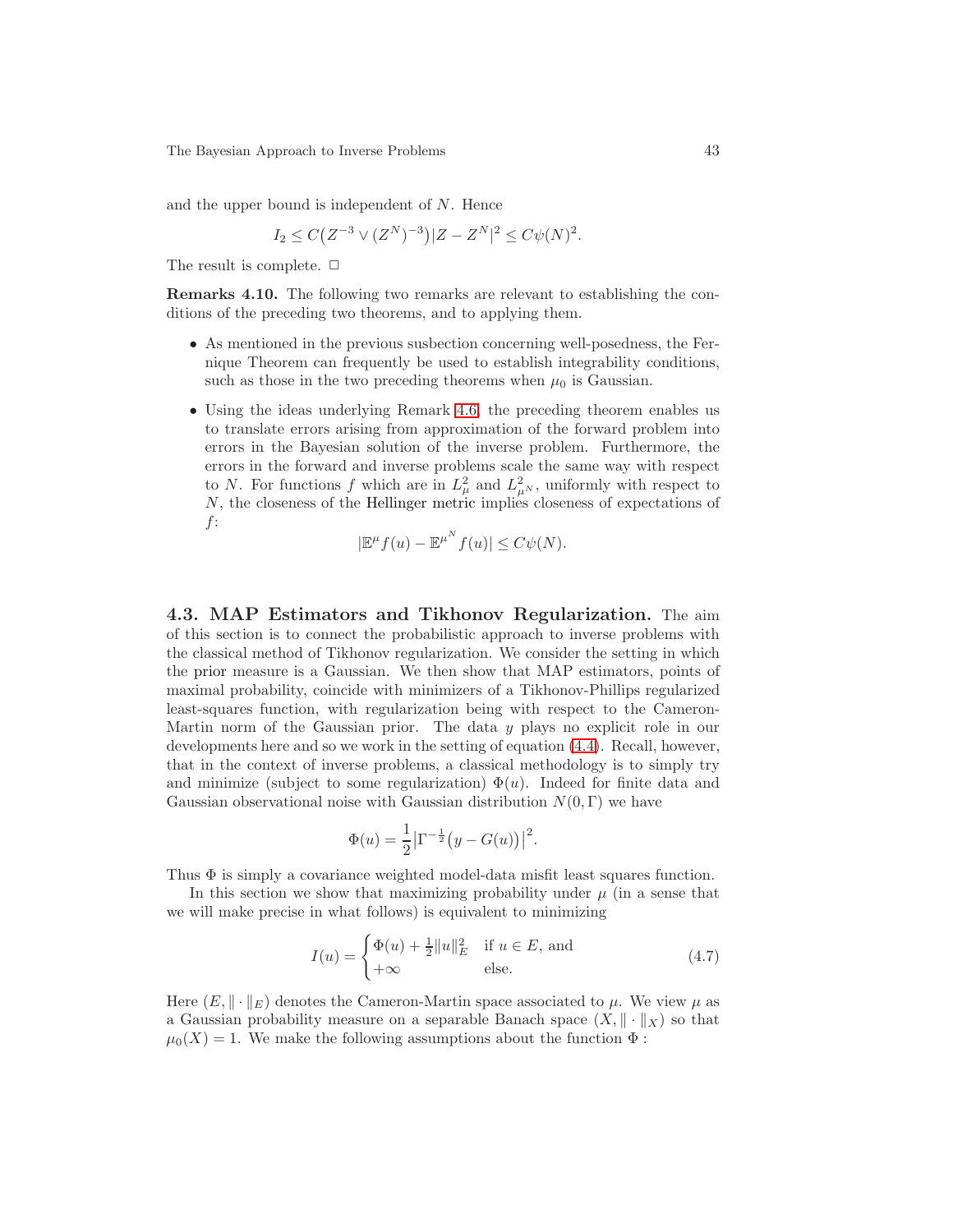**Assumption 4.11.** The function  $\Phi: X \to \mathbb{R}$  satisfies the following conditions:

(i) For every  $\epsilon > 0$  there is an  $M = M(\epsilon) \in \mathbb{R}$ , such that for all  $u \in X$ ,

$$
\Phi(u) \ge M - \epsilon \|u\|_X^2.
$$

(ii)  $\Phi$  is locally bounded from above, *i.e.* for every  $r > 0$  there exists  $K = K(r) >$ 0 such that, for all  $u \in X$  with  $||u||_X < r$  we have

$$
\Phi(u) \leq K.
$$

(iii)  $\Phi$  is locally Lipschitz continuous, *i.e.* for every  $r > 0$  there exists  $L = L(r) >$ 0 such that for all  $u_1, u_2 \in X$  with  $||u_1||_X, ||u_2||_X < r$  we have

$$
|\Phi(u_1) - \Phi(u_2)| \le L \|u_1 - u_2\|_X.
$$

In finite dimensions, for measures which have a continuous density with respect to Lebesgue measure, there is an obvious notion of most likely point $(s)$ : simply the point(s) at which the Lebesgue density is maximized. This way of thinking does not translate into the infinite dimensional context, but there is a way of restating it which does. Fix a small radius  $\delta > 0$  and identify centres of balls of radius  $\delta$  which have maximal probability. Letting  $\delta \to 0$  then recovers the preceding definition, when there is a continuous Lebesgue density. We adopt this small ball approach in the infinite dimensional setting.

For  $z \in E$ , let  $B^{\delta}(z) \subset X$  be the open ball centred at  $z \in X$  with radius  $\delta$ in X. Let

$$
J^{\delta}(z) = \mu(B^{\delta}(z))
$$

be the mass of the ball  $B^{\delta}(z)$  under the measure  $\mu$ . Similarly we define

$$
J_0^{\delta}(z) = \mu_0\big(B^{\delta}(z)\big)
$$

the mass of the ball  $B^{\delta}(z)$  under the Gaussian prior. Recall that all balls in a separable Banach space have positive Gaussian measure, by Theorem [7.28;](#page-93-0) it thus follows that  $J_0^{\delta}(z)$  is finite and positive for any  $z \in E$ . By Assumptions [4.11\(](#page-42-0)i),(ii) together with the Fernique Theorem [2.13](#page-20-0) the same is true for  $J^{\delta}(z)$ . Our first theorem encapsulates the idea that probability is maximized where  $I$  is minimized. To see this, fix any point  $z_2$  in the Cameron-Martin space E and notice that the probability of the small ball at  $z_1$  is maximized, asymptotically as the radius of the ball tends to zero, at minimizers of I.

**Theorem 4.12.** Let Assumptions [4.11](#page-42-0) hold and assume that  $\mu_0(X) = 1$ . Then the function I defined by [\(4.7\)](#page-42-1) satisfies, for any  $z_1, z_2 \in E$ ,

$$
\lim_{\delta \to 0} \frac{J^{\delta}(z_1)}{J^{\delta}(z_2)} = \exp(I(z_2) - I(z_1)).
$$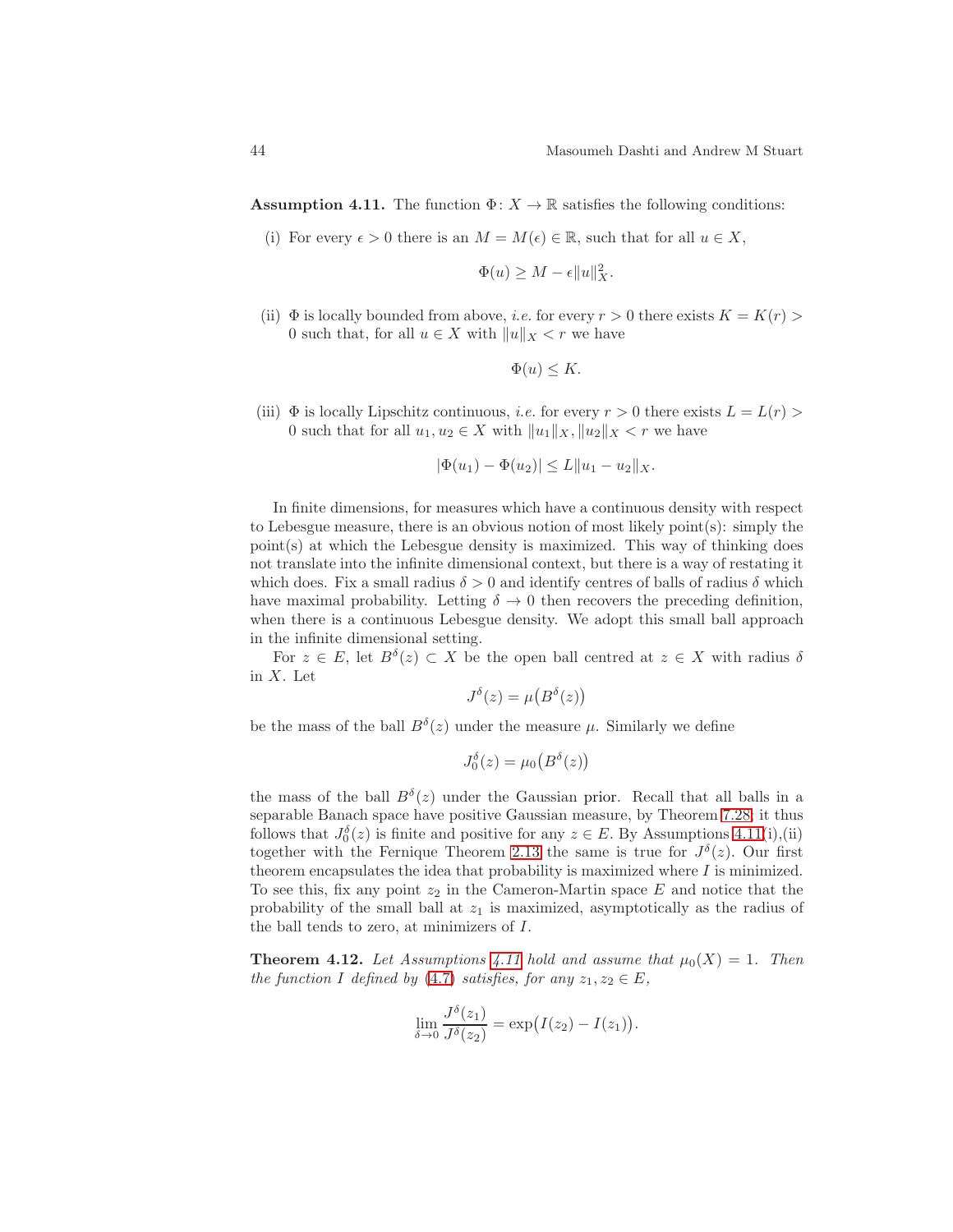*Proof.* Since  $J^{\delta}(z)$  is finite and positive for any  $z \in E$  the ratio of interest is finite and positive. The key estimate in the proof is given in Theorem [7.30:](#page-93-1)

<span id="page-44-0"></span>
$$
\lim_{\delta \to 0} \frac{J_0^{\delta}(z_1)}{J_0^{\delta}(z_2)} = \exp\left(\frac{1}{2} \|z_2\|_E^2 - \frac{1}{2} \|z_1\|_E^2\right). \tag{4.8}
$$

This estimate transfers questions about probability, naturally asked on the space X of full measure under  $\mu_0$ , into statements concerning the Cameron-Martin norm of  $\mu_0$ ; note that under this norm a random variable distributed as  $\mu_0$  is almost surely infinite so the result is non-trivial.

We have

$$
\frac{J^{\delta}(z_1)}{J^{\delta}(z_2)} = \frac{\int_{B^{\delta}(z_1)} \exp(-\Phi(u)) \mu_0(\mathrm{d}u)}{\int_{B^{\delta}(z_2)} \exp(-\Phi(v)) \mu_0(\mathrm{d}v)} \n= \frac{\int_{B^{\delta}(z_1)} \exp(-\Phi(u) + \Phi(z_1)) \exp(-\Phi(z_1)) \mu_0(\mathrm{d}u)}{\int_{B^{\delta}(z_2)} \exp(-\Phi(v) + \Phi(z_2)) \exp(-\Phi(z_2)) \mu_0(\mathrm{d}v)}.
$$

By Assumption [4.11](#page-42-0) (iii) there is  $L = L(r)$  such that, for all  $u, v \in X$  with  $\max\{\|u\|_X, \|v\|_X\} < r,$ 

$$
-L \|u - v\|_X \le \Phi(u) - \Phi(v) \le L \|u - v\|_X.
$$

If we define  $L_1 = L(||z_1||_X + \delta)$  and  $L_2 = L(||z_2||_X + \delta)$  then we have

$$
\frac{J^{\delta}(z_1)}{J^{\delta}(z_2)} \le e^{\delta(L_1 + L_2)} \frac{\int_{B^{\delta}(z_1)} \exp(-\Phi(z_1)) \mu_0(\mathrm{d}u)}{\int_{B^{\delta}(z_2)} \exp(-\Phi(z_2)) \mu_0(\mathrm{d}v)}
$$

$$
= e^{\delta(L_1 + L_2)} e^{-\Phi(z_1) + \Phi(z_2)} \frac{\int_{B^{\delta}(z_1)} \mu_0(\mathrm{d}u)}{\int_{B^{\delta}(z_2)} \mu_0(\mathrm{d}v)}.
$$

Now, by [\(4.8\)](#page-44-0), we have

$$
\frac{J^{\delta}(z_1)}{J^{\delta}(z_2)} \le r_1(\delta) e^{\delta(L_2 + L_1)} e^{-I(z_1) + I(z_2)}
$$

with  $r_1(\delta) \to 1$  as  $\delta \to 0$ . Thus

<span id="page-44-1"></span>
$$
\limsup_{\delta \to 0} \frac{J^{\delta}(z_1)}{J^{\delta}(z_2)} \le e^{-I(z_1) + I(z_2)}.
$$
\n(4.9)

Similarly we obtain

$$
\frac{J^{\delta}(z_1)}{J^{\delta}(z_2)} \ge \frac{1}{r_2(\delta)} e^{-\delta(L_2 + L_1)} e^{-I(z_1) + I(z_2)}
$$

with  $r_2(\delta) \rightarrow 1$  as  $\delta \rightarrow 0$  and deduce that

<span id="page-44-2"></span>
$$
\liminf_{\delta \to 0} \frac{J^{\delta}(z_1)}{J^{\delta}(z_2)} \ge e^{-I(z_1) + I(z_2)} \tag{4.10}
$$

Inequalities [\(4.9\)](#page-44-1) and [\(4.10\)](#page-44-2) give the desired result.

□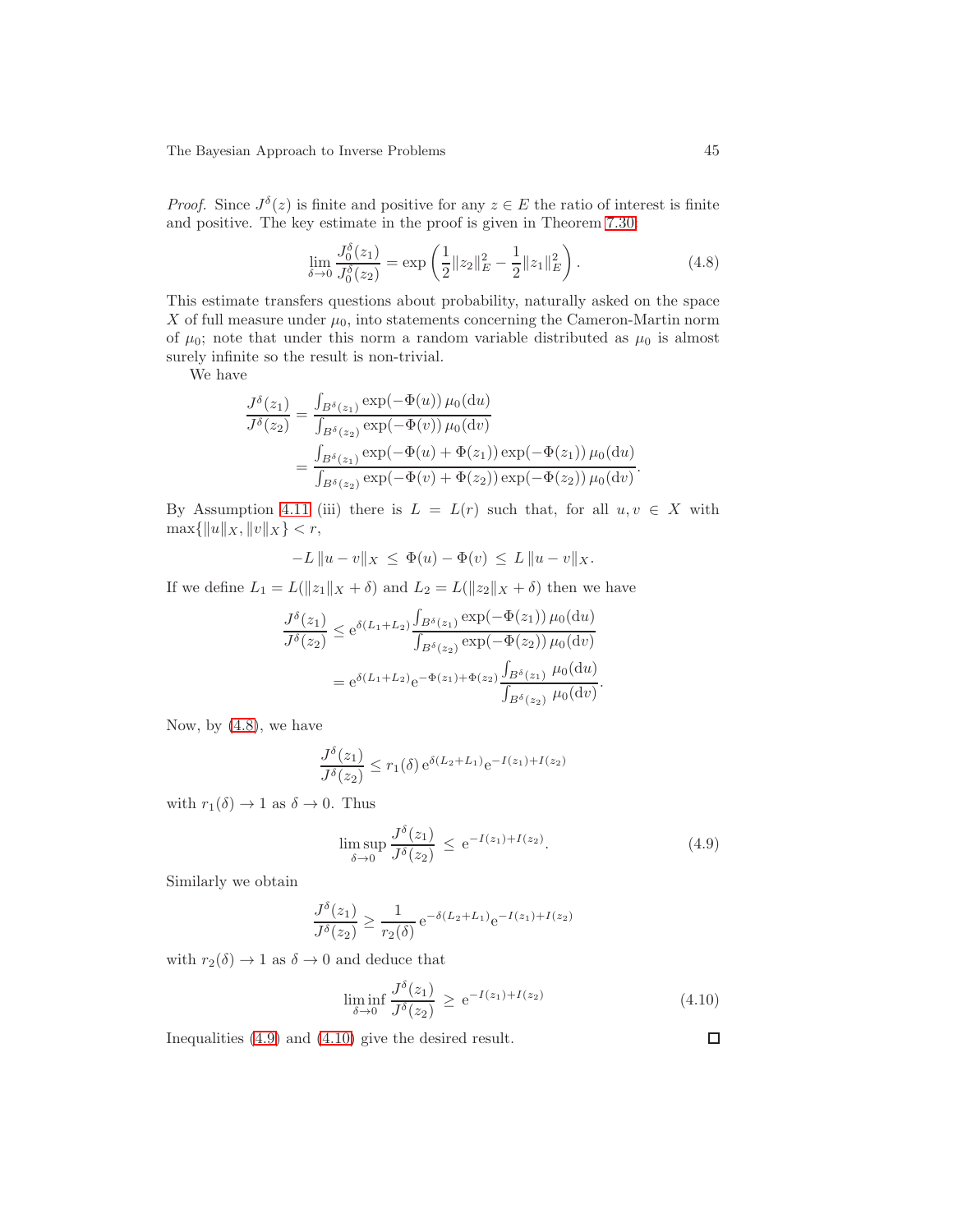We have thus linked the Bayesian approach to inverse problems with a classical regularization technique. We conclude the subsection by showing that, under the prevailing Assumptions [4.11,](#page-42-0) the minimization problem for  $I$  is well-defined. We first recall a basic definition and lemma from the calculus of variations.

**Definition 4.13.** The function  $I: E \to \mathbb{R}$  is weakly lower semicontinuous if

$$
\liminf_{n \to \infty} I(u_n) \ge I(u)
$$

whenever  $u_n \rightharpoonup u$  in E. The function  $I : E \to \mathbb{R}$  is weakly continuous if

$$
\lim_{n \to \infty} I(u_n) = I(u)
$$

whenever  $u_n \rightharpoonup u$  in E.  $\Box$ 

<span id="page-45-0"></span>Clearly weak continuity implies weak lower semicontinuity.

**Lemma 4.14.** If  $(E, \langle \cdot, \cdot \rangle_E)$  is a Hilbert space with induced norm  $\|\cdot\|_E$  then the quadratic form  $J(u) := \frac{1}{2} ||u||_E^2$  is weakly lower semicontinuous.

Proof. The result follows from the fact that

$$
J(u_n) - J(u) = \frac{1}{2} ||u_n||_E^2 - \frac{1}{2} ||u||_E^2
$$
  
=  $\frac{1}{2} \langle u_n - u, u_n + u \rangle_E$   
=  $\frac{1}{2} \langle u_n - u, 2u \rangle_E + \frac{1}{2} ||u_n - u||_E^2$   
 $\geq \frac{1}{2} \langle u_n - u, 2u \rangle_E.$ 

But the right hand side tends to zero since  $u_n \rightharpoonup u$  in E. Hence the result follows.  $\Box$ 

<span id="page-45-1"></span>**Theorem 4.15.** Suppose that Assumptions [4.11](#page-42-0) hold and let  $E$  be a Hilbert space compactly embedded in X. Then there exists  $\overline{u} \in E$  such that

$$
I(\overline{u}) = I := \inf\{I(u) : u \in E\}.
$$

Furthermore, if  $\{u_n\}$  is a minimizing sequence satisfying  $I(u_n) \to I(\overline{u})$  then there is a subsequence  $\{u_{n'}\}$  that converges strongly to  $\overline{u}$  in E.

*Proof.* Compactness of  $E$  in  $X$  implies that, for some universal constant  $C$ ,

$$
||u||_X^2 \le C||u||_E^2.
$$

Hence, by Assumption [4.11\(](#page-42-0)i), it follows that, for any  $\epsilon > 0$ , there is  $M(\epsilon) \in \mathbb{R}$ such that

$$
\left(\frac{1}{2} - C\epsilon\right) \|u\|_E^2 + M(\epsilon) \le I(u).
$$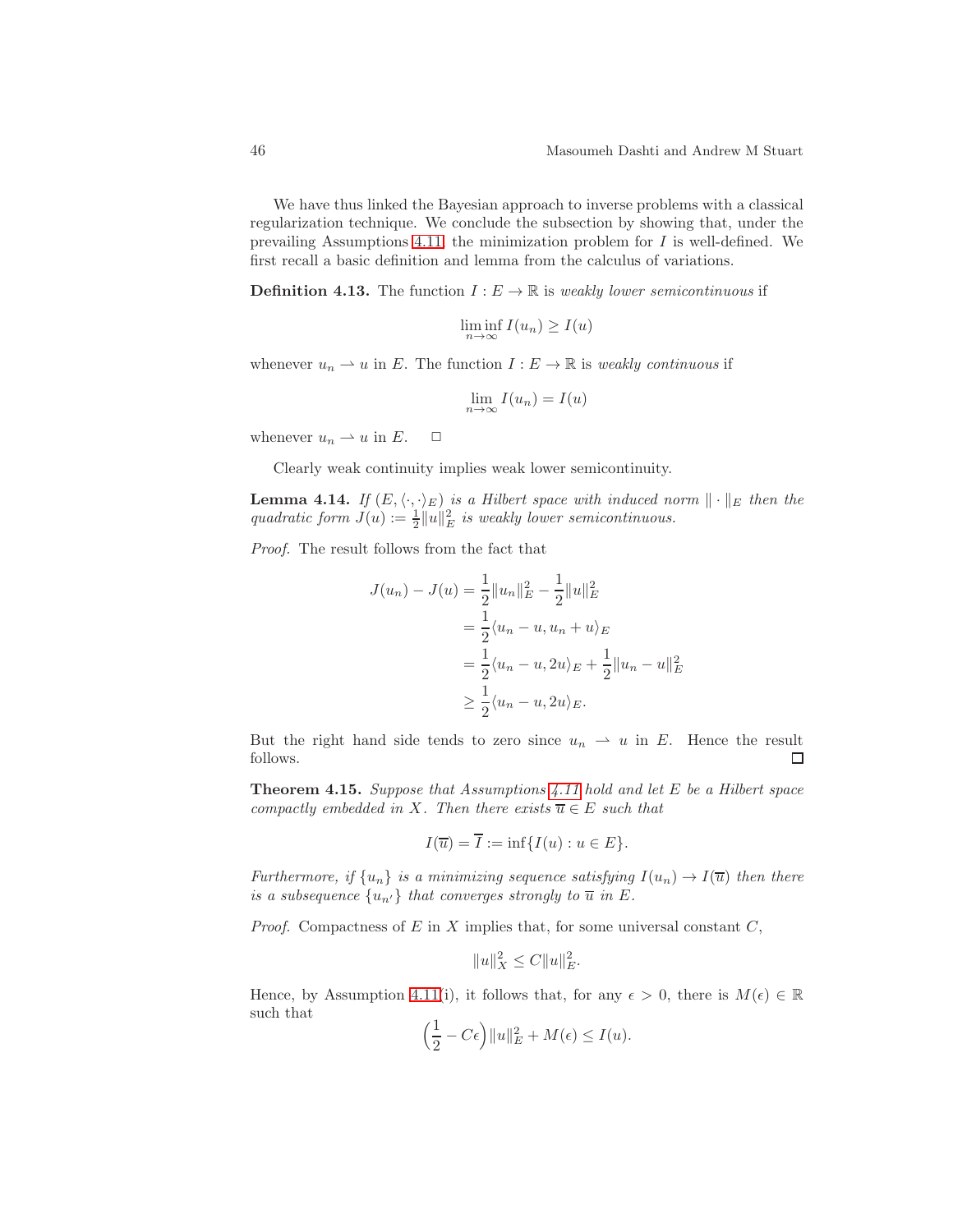By choosing  $\epsilon$  sufficiently small, we deduce that there is  $M \in \mathbb{R}$  such that, for all  $u \in E$ ,

<span id="page-46-0"></span>
$$
\frac{1}{4}||u||_E^2 + M \le I(u). \tag{4.11}
$$

Let  $u_n$  be an infimizing sequence satisfying  $I(u_n) \to \overline{I}$  as  $n \to \infty$ . For any  $\delta > 0$  there is  $N = N_1(\delta)$ :

<span id="page-46-1"></span>
$$
\overline{I} \le I(u_n) \le \overline{I} + \delta, \quad \forall n \ge N_1. \tag{4.12}
$$

Using [\(4.11\)](#page-46-0) we deduce that the sequence  $\{u_n\}$  is bounded in E and, since E is a Hilbert space, there exists  $\overline{u} \in E$  such that  $u_n \rightharpoonup \overline{u}$  in E. By the compact embedding of E in X we deduce that  $u_n \to \overline{u}$ , strongly in X. By the Lipschitz continuity of  $\Phi$  in X (Assumption [4.11\(](#page-42-0)iii)) we deduce that  $\Phi(u_n) \to \Phi(\overline{u})$ . Thus  $\Phi$  is weakly continuous on E. The functional  $J(u) := \frac{1}{2} ||u||_E^2$  is weakly lower semicontinuous on E by Lemma [4.14.](#page-45-0) Hence  $I(u) = J(u) + \Phi(u)$  is weakly lower semicontinuous on E. Using this fact in [\(4.12\)](#page-46-1) it follows that, for any  $\delta > 0$ ,

$$
\overline{I} \leq I(\overline{u}) \leq \overline{I} + \delta.
$$

Since  $\delta$  is arbitrary the first result follows.

By passing to a further subsequence, and for  $n, \ell \geq N_2(\delta)$ ,

$$
\frac{1}{4}||u_n - u_{\ell}||_E^2 = \frac{1}{2}||u_n||_E^2 + \frac{1}{2}||u_{\ell}||_E^2 - \frac{1}{4}||u_n + u_{\ell}||_E^2
$$
\n
$$
= I(u_n) + I(u_{\ell}) - 2I\left(\frac{1}{2}(u_n + u_{\ell})\right) - \Phi(u_n) - \Phi(u_{\ell}) + 2\Phi\left(\frac{1}{2}(u_n + u_{\ell})\right)
$$
\n
$$
\leq 2(\overline{I} + \delta) - 2\overline{I} - \Phi(u_n) - \Phi(u_{\ell}) + 2\Phi\left(\frac{1}{2}(u_n + u_{\ell})\right)
$$
\n
$$
\leq 2\delta - \Phi(u_n) - \Phi(u_{\ell}) + 2\Phi\left(\frac{1}{2}(u_n + u_{\ell})\right).
$$

But  $u_n, u_\ell$  and  $\frac{1}{2}(u_n + u_\ell)$  all converge strongly to  $\overline{u}$  in X. Thus, by continuity of  $Φ$ , we deduce that for all  $n, l \geq N_3(δ)$ ,

$$
\frac{1}{4}||u_n - u_\ell||_E^2 \le 3\delta.
$$

Hence the sequence is Cauchy in  $E$  and converges strongly and the proof is complete. □

Corollary 4.16. Suppose that Assumptions [4.11](#page-42-0) hold and the Gaussian measure  $\mu_0$  with Cameron-Martin space space E satisfies  $\mu_0(X) = 1$ . Then there exists  $\overline{u} \in E$  such that

$$
I(\overline{u}) = \overline{I} := \inf\{I(u) : u \in E\}.
$$

Furthermore, if  $\{u_n\}$  is a minimizing sequence satisfying  $I(u_n) \to I(\overline{u})$  then there is a subsequence  $\{u_{n'}\}$  that converges strongly to  $\overline{u}$  in E.

*Proof.* By Theorem [7.29,](#page-93-2)  $E$  is compactly embedded in  $X$ . Hence the result follows by Theorem [4.15.](#page-45-1)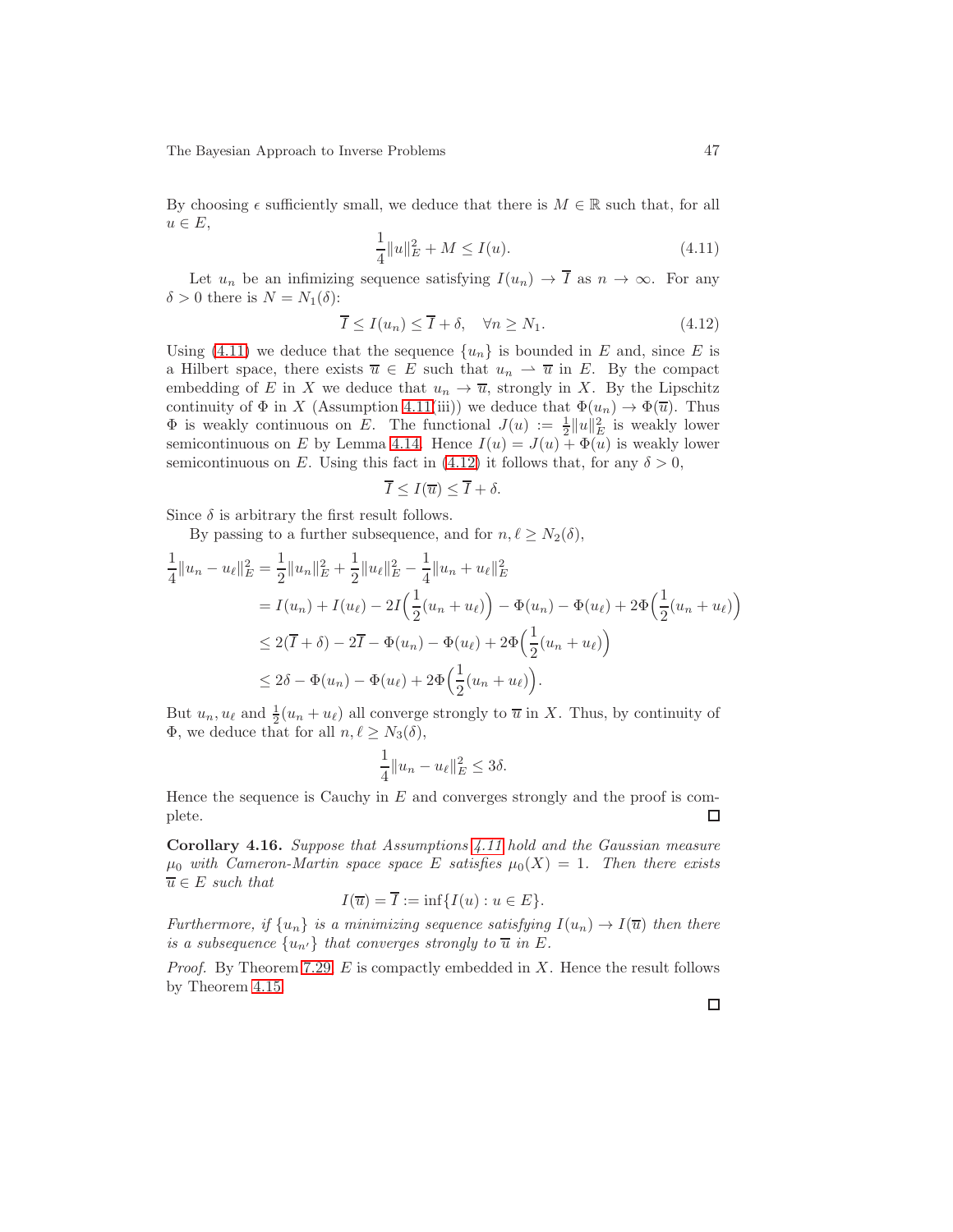## 4.4. Bibliographic Notes.

- Subsection [4.1.](#page-35-3) The well-posedness theory described here was introduced in the papers [\[18\]](#page-101-0) and [\[93\]](#page-105-0). Relationships between the Hellinger dostance on probability measures, and the Total Variation distance and Kullback-Leibler divergence may be found in [\[39\]](#page-102-0), [\[82\]](#page-105-1), as well as in [\[93\]](#page-105-0).
- Subsection [4.2.](#page-38-1) Generalization of the well-posedness theory to study the effect of numerical approximation of the forward model on the inverse problem may be found in [\[21\]](#page-102-1). The relationship between expectations and Hellinger distance, as used in Remark [4.10,](#page-42-2) is demonstrated in [\[93\]](#page-105-0).
- Subsection [4.3.](#page-42-3) The connection between Tikhonov-Phillips regularization and MAP estimators is widely appreciated in computational Bayesian inverse problems; see [\[54\]](#page-103-0). Making the connection rigorous in the separable Banach space setting is the subject of the paper [\[31\]](#page-102-2); further references to the historical development of the subject may be found therein. Related to Lemma [4.14](#page-45-0) see also [\[24,](#page-102-3) Chapter 3].

## 5. Measure Preserving Dynamics

The aim of this section is to study Markov processes, in continuous time, and Markov chains, in discrete time, which preserve the measure  $\mu$  given by [\(4.4\)](#page-39-2). The overall setting is described in subsection [5.1,](#page-48-0) and introduces the role of detailed balance and reversibility in constructing measure-preserving Markov chains/processes. Subsection [5.2](#page-50-0) concerns Markov chain-Monte Carlo (MCMC) methods; these are Markov chains which are invariant with respect to  $\mu$ . Metropolis-Hastings methods are introduced and the role of detailed balance in their construction is explained. The benefits of conceiving MCMC methods which are defined on the infinite dimensional space is emphasized. In particular, the idea of using proposals which preserve the prior, more specificallty which are prior reversible, is introduced as an example. In subsection [5.3](#page-54-0) we show how sequential Monte Carlo (SMC) methods can be used to construct approximate samples from the measure  $\mu$  given by [\(4.4\)](#page-39-2). Again our perspective is to construct algorithms which are provably well-defined on the infinite dimensional space and in fact we find an upper bound for the approximation error of the SMC method which proves its convergence on an infinite dimensional space. The MCMC methods from the previous section play an important role in the construction of these SMC methods. Subsections [5.4–](#page-61-0)[5.6](#page-65-0) concern continuous time  $\mu$ -reversible processes. In particular they concern derivation and study of a Langevin equation which is invariant with respect to the measure  $\mu$ . (Note that this is called the overdamped Langevin equation for a physicist, the plain Langevin equation for a statistician.) In continuous time we work entirely in the case of Gaussian prior measure  $\mu_0$  on Hilbert space H with inner-product and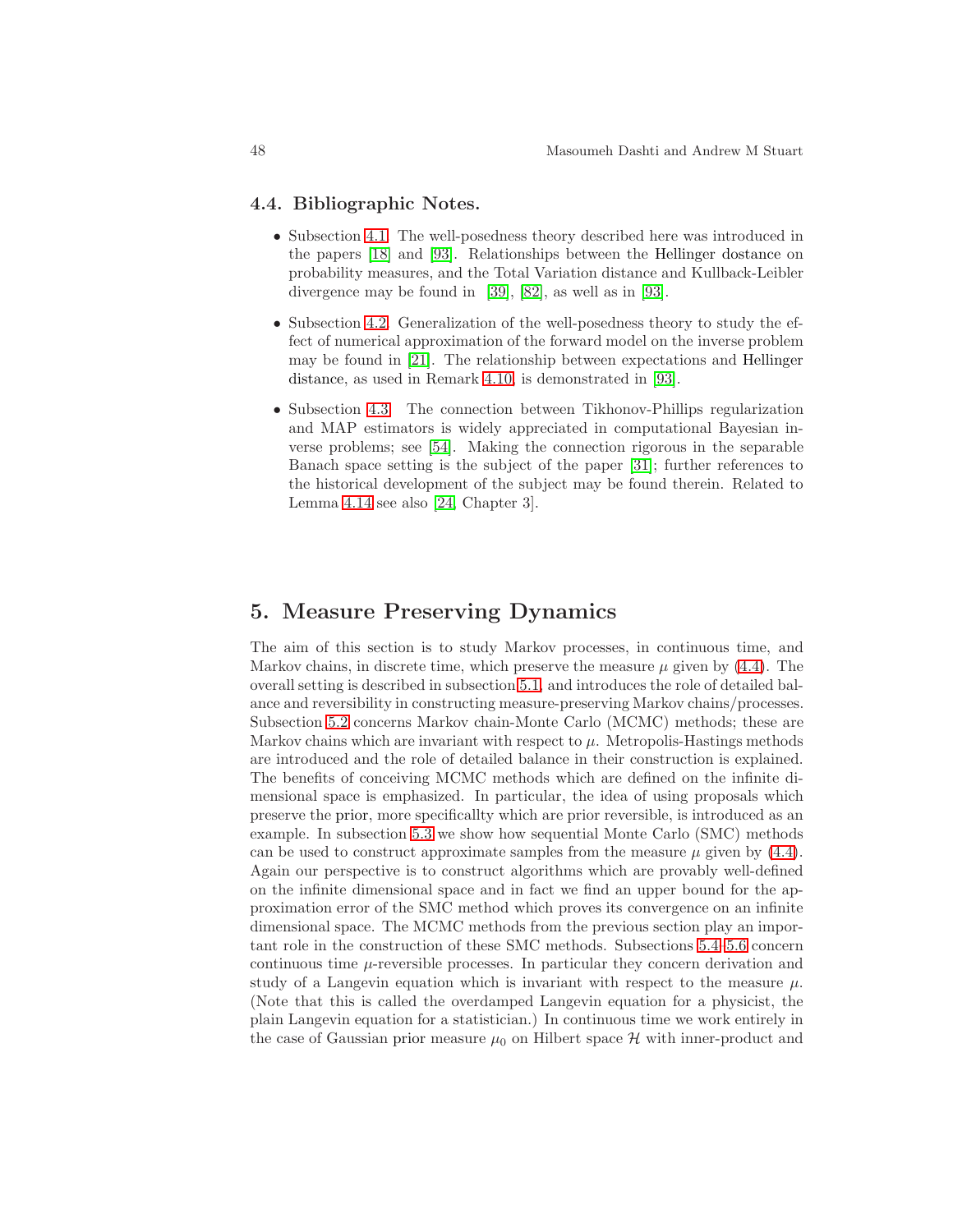norm denoted by  $\langle \cdot, \cdot \rangle$  and  $\| \cdot \|$  respectively; however in discrete time our analysis is more general, applying on a separable Banach space  $(X, \|\cdot\|)$  and for quite general prior measure.

<span id="page-48-0"></span>5.1. General Setting. This section is devoted to Banach space valued Markov chains or processes which are invariant with respect to the posterior measure  $\mu^y$ constructed in subsection [3.2.](#page-28-2) Within this section, the data  $y$  arising in the inverse problems plays no explicit role; indeed the theory applies to a wide range of measures  $\mu$  on separable Banach space X. Thus the discussion in this chapter includes, but is not limited to, Bayesian inverse problems. All of the Markov chains we construct will exploit structure in a reference measure  $\mu_0$  with respect to which the measure  $\mu$  is absolutely continuous; thus  $\mu$  has a density with respect to  $\mu_0$ . In continuous time we will explicitly use the Gaussianity of  $\mu_0$ , but in discrete time we will be more general.

Let  $\mu_0$  be a reference measure on the separable Banach space X equipped with the Borel  $\sigma$ -algebra B(X). We assume that  $\mu \ll \mu_0$  is given by

$$
\frac{d\mu}{d\mu_0}(u) = \frac{1}{Z} \exp\left(-\Phi(u)\right),\tag{5.1a}
$$

<span id="page-48-1"></span>
$$
Z = \int_X \exp(-\Phi(u)) \mu_0(du), \qquad (5.1b)
$$

where  $Z \in (0,\infty)$ . In the following we let  $P(u, dv)$  denote a Markov transition kernel so that  $P(u, \cdot)$  is a probability measure on  $(X, \mathsf{B}(X))$  for each  $u \in X$ . Our interest is in probability kernels which preserve  $\mu$ .

<span id="page-48-2"></span>**Definition 5.1.** The Markov chain with transition kernel  $P$  is *invariant* with respect to  $\mu$  if

$$
\int_X \mu(du) P(u, \cdot) = \mu(\cdot)
$$

as measures on  $(X, B(X))$ . The Markov kernel is said to satisfy *detailed balance* with respect to  $\mu$  if

$$
\mu(du)P(u, dv) = \mu(dv)P(v, du)
$$

as measures on  $(X \times X, \mathsf{B}(X) \otimes \mathsf{B}(X))$ . The resulting Markov chain is then said to be *reversible* with respect to  $\mu$ .  $\Box$ 

It is straightforward to see, by integrating the detailed balance condition with respect to u and using the fact that  $P(v, du)$  is a Markov kernel, the following:

**Lemma 5.2.** A Markov chain which is reversible with respect to  $\mu$  is also invariant with respect to  $\mu$ .

Reversible Markov chains and processes arise naturally in many physical systems which are in statistical equilibrium. They are also important, however, as a means of constructing Markov chains which are invariant with respect to a given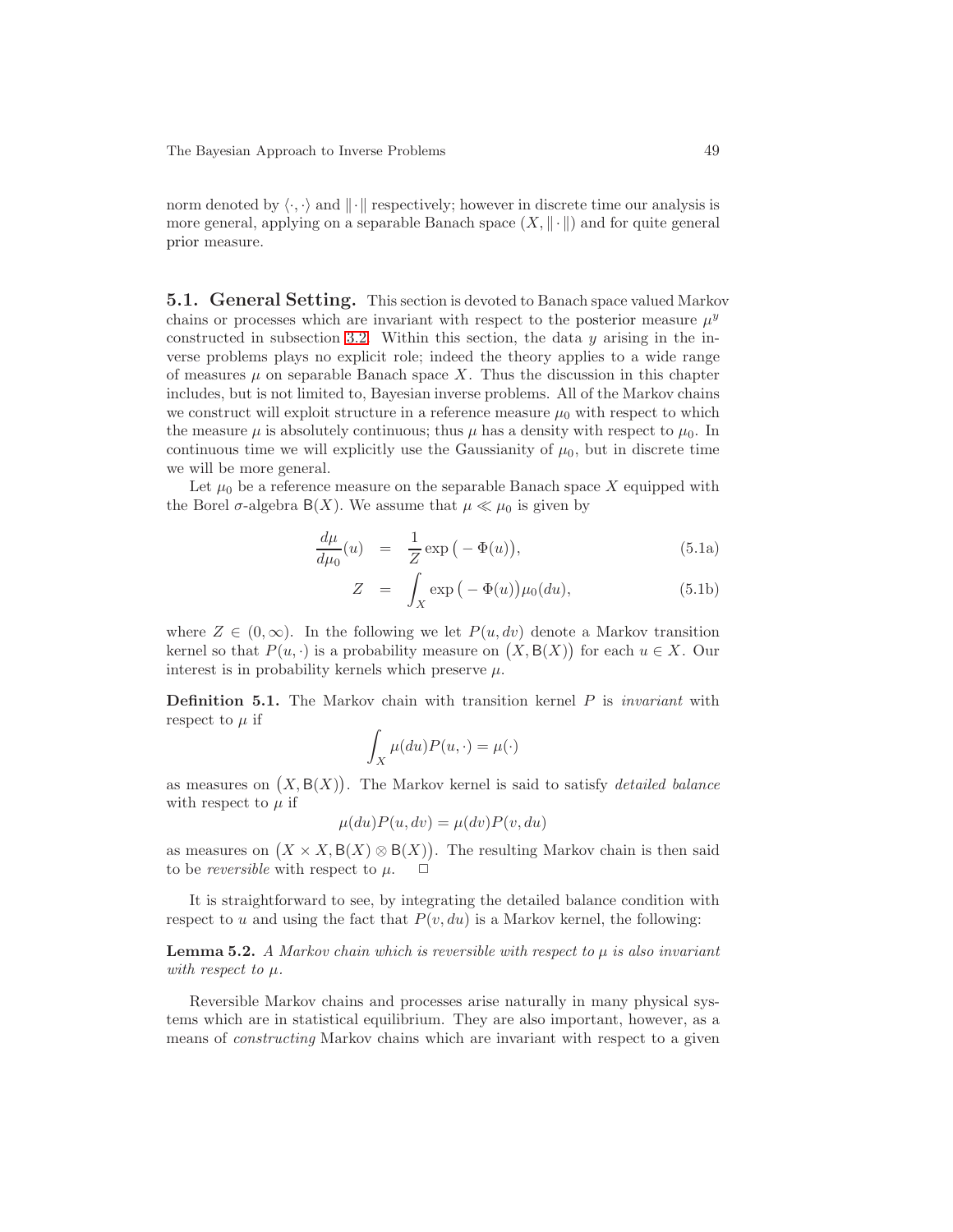probability measure. We demonstrate this in subsection [5.2](#page-50-0) where we consider the Metropolis-Hastings variant of MCMC methods. Then, in subsections [5.4,](#page-61-0) [5.5](#page-62-0) and [5.6,](#page-65-0) we move to continuous time Markov processes. In particular we show that the equation

<span id="page-49-3"></span>
$$
\frac{du}{dt} = -u - CD\Phi(u) + \sqrt{2}\frac{dW}{dt}, \ \ u(0) = u_0,\tag{5.2}
$$

preserves the measure  $\mu$ , where W is a C-Wiener process, defined below in subsec-tion [7.4.](#page-96-0) Precisely we show that if  $u_0 \sim \mu$ , independently of the driving Wiener process, then  $\mathbb{E}\varphi(u(t)) = \mathbb{E}\varphi(u_0)$  for all  $t > 0$  for continuous bounded  $\varphi$  defined on an appropriately chosen subspaces, under boundedness conditions on  $\Phi$  and its derivatives.

<span id="page-49-1"></span>**Example 5.3.** Consider the (measurable) Hilbert space  $(\mathcal{H}, \mathsf{B}(\mathcal{H}))$  equipped, as usual, with the Borel  $\sigma$ -algebra. Let  $\mu$  denote the Gaussian measure  $N(0, C)$  on H and, for fixed u, let  $P(u, dv)$  denote the Gaussian measure  $N((1 - \beta^2)^{\frac{1}{2}}u, \beta^2 C)$ , also viewed as a probability measure on H. Thus  $v \sim P(u, dv)$  can be expressed as  $v = (1 - \beta^2)^{\frac{1}{2}}u + \beta \xi$  where  $\xi \sim N(0, C)$  is independent of u. We show that P is reversible, and hence invariant, with respect to  $\mu$ . To see this we note that  $\mu(du)P(u, dv)$  is a centred Gaussian measure on  $\mathcal{H} \times \mathcal{H}$ , equipped with the  $\sigma$ algebra  $B(\mathcal{H}) \otimes B(\mathcal{H})$ . The covariance of the jointly varying random variable is characterized by the identities

<span id="page-49-0"></span>
$$
\mathbb{E}u \otimes u = C, \ \mathbb{E}v \otimes v = C, \ \mathbb{E}u \otimes v = (1 - \beta^2)^{\frac{1}{2}}C. \tag{5.3}
$$

Indeed, letting  $\nu(du, dv) := \mu(du)P(u, dv)$ , and with  $\langle \cdot, \cdot \rangle$  and  $\|\cdot\|$  the inner product and norm on  $H$  respectively, we can write, using  $(7.17)$ ,

$$
\hat{\nu}(d\xi, d\eta) = \int_{\mathcal{H}\times\mathcal{H}} e^{i\langle u,\xi\rangle + i\langle v,\eta\rangle} \mu(du) P(u, dv)
$$
\n
$$
= \int_{\mathcal{H}} e^{i\langle u,\xi\rangle} \int_{\mathcal{H}} e^{i\langle v,\eta\rangle} P(u, dv) \mu(du)
$$
\n
$$
= \int_{\mathcal{H}} e^{i\langle u,\xi\rangle} e^{i\sqrt{1-\beta^2}\langle u,\eta\rangle - \frac{1}{2}||\beta C^{\frac{1}{2}}\eta||^2} \mu(du)
$$
\n
$$
= e^{-\frac{\beta^2}{2}||C^{\frac{1}{2}}\eta||^2} \int_{\mathcal{H}} e^{i\langle u,\sqrt{1-\beta^2}\eta+\xi\rangle} \mu(du)
$$
\n
$$
= e^{-\frac{\beta^2}{2}||C^{\frac{1}{2}}\eta||^2} e^{-\frac{1}{2}||C^{\frac{1}{2}}(\sqrt{1-\beta^2}\eta+\xi)||^2}
$$
\n
$$
= \exp\left(-\frac{1}{2}||C^{\frac{1}{2}}\eta||^2 - \frac{1}{2}||C^{\frac{1}{2}}\xi||^2 - (1-\beta^2)^{\frac{1}{2}}\langle C^{\frac{1}{2}}\xi, C^{\frac{1}{2}}\eta\rangle\right).
$$

<span id="page-49-2"></span>Hence, by Lemma [7.9](#page-84-2) and equation [\(7.17\)](#page-84-1),  $\mu(du)P(u, dv)$  is a centred Gaussian measure with the covariance operator given by [\(5.3\)](#page-49-0). Since the expression in the last line of the above equation is symmetric in  $\xi$  and  $\eta$ ,  $\mu(dv)P(v, du)$  is a centred Gaussian measure with the same covariance as  $\mu(du)P(u, dv)$  and so the reversibility is proved.  $\Box$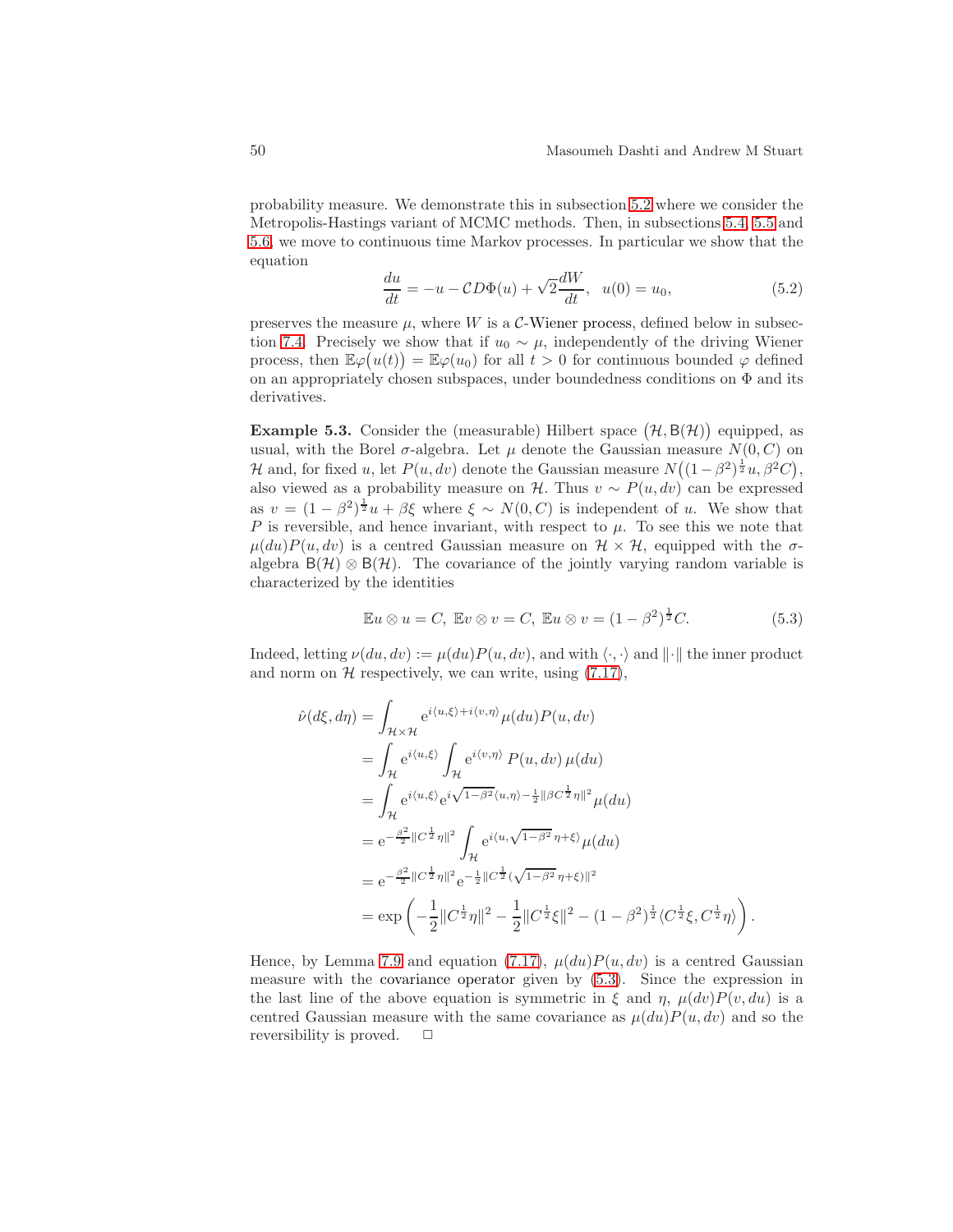Example 5.4. Consider the equation

<span id="page-50-3"></span>
$$
\frac{du}{dt} = -u + \sqrt{2}\frac{dW}{dt}, \ u(0) = u_0,
$$
\n(5.4)

where  $W$  is a  $C$ -Wiener process (defined in subsection [7.4](#page-96-0) below). Then

$$
u(t) = e^{-t}u_0 + \sqrt{2} \int_0^t e^{-(t-s)} dW(s).
$$

Use of the Itô isometry demonstrates that  $u(t)$  is distributed according to the Gaussian  $N(e^{-t}u_0, (1-e^{-2t})\mathcal{C})$ . Setting  $\beta^2 = 1 - e^{-2t}$  and employing the previous example shows that the Markov process is reversible since, for every  $t > 0$ , the transition kernel of the process is reversible.  $\Box$ 

<span id="page-50-0"></span>5.2. Metropolis-Hastings Methods. In this section we study Metropolis-Hastings methods designed to sample from the probability measure  $\mu$  given by [\(5.1\)](#page-48-1). The perspective that we have described on inverse problems, specifically the formulation of Bayesian inversion on function space, leads to new sampling methods which are specifically tailored to the high dimensional problems which arise from discretization of the infinite dimensional setting. In particular it leads naturally to the philosophy that it is advantageous to design algorithms which, in principle, make sense in infinite dimensions; it is these methods which will perform well under refinement of finite dimensional approximations. Most Metropolis-Hastings methods which are defined in finite dimensions will not make sense in the infinite dimensional limit. This is because the acceptance probability for Metropolis-Hastings methods is defined as the Radon-Nikodym derivative between two measures describing the behaviour of the Markov chain in stationarity. Since measures in infinite dimensions have a tendency to be mutually singular, only carefully designed methods will have interpretations in infinite dimensions. To simplify the presentation we work with the following assumptions throughout:

<span id="page-50-1"></span>**Assumptions 5.5.** The function  $\Phi: X \to \mathbb{R}$  is bounded on bounded subsets of  $X \subset \Box$  $X$ .

We now consider the following prototype Metropolis-Hastings method which accept-rejects proposals from a Markov kernel Q to produce a Markov chain with kernel P which is reversible with respect to  $\mu$ .

<span id="page-50-2"></span>**Algorithm 5.6.** Given  $a: X \times X \rightarrow [0,1]$  generate  $\{u^{(k)}\}_{k \geq 0}$  as follows:

- 1 Set  $k = 0$  and pick  $u^{(0)} \in X$ .
- 2 Propose  $v^{(k)} \sim Q(u^{(k)}, dv)$ .
- 3 Set  $u^{(k+1)} = v^{(k)}$  with probability  $a(u^{(k)}, v^{(k)})$ , independently of  $(u^{(k)}, v^{(k)})$ .
- 4 Set  $u^{(k+1)} = u^{(k)}$  otherwise.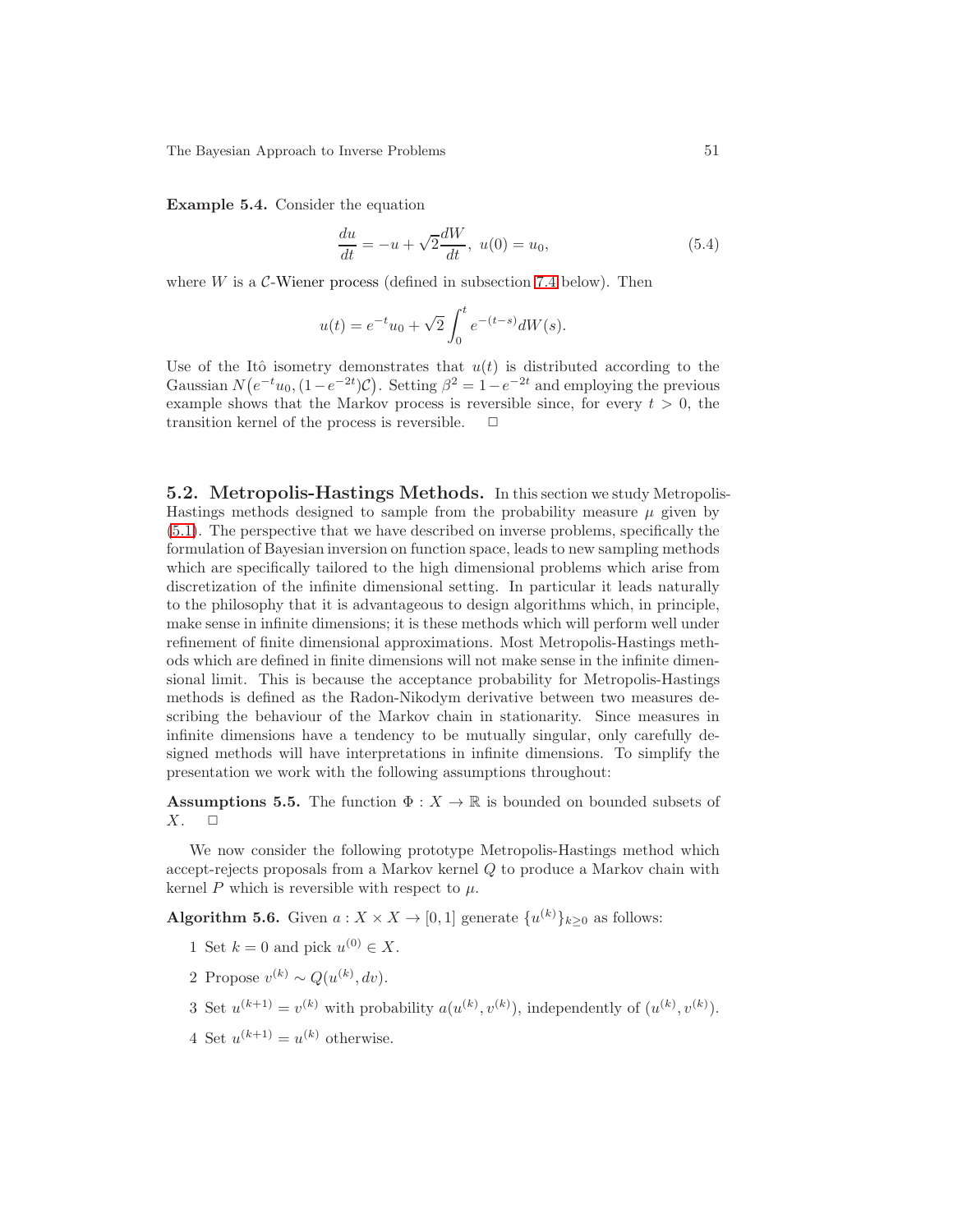5  $k \to k+1$  and return to 2.

 $\Box$ 

Given a proposal kernel  $Q$ , a key question in the design of MCMC methods is the question of how to choose  $a(u, v)$  to ensure that  $P(u, dv)$  satisfies detailed balance with respect to  $\mu$ . If the resulting Markov chain is ergodic this then yields an algorithm which, asymptotically, samples from  $\mu$ , and can be used to estimate expectations against  $\mu$ .

To determine conditions on  $a$  which are necessary and sufficient for detailed balance we first note that the Markov kernel which arises from accepting/rejecting proposals from Q is given by

<span id="page-51-1"></span>
$$
P(u, dv) = Q(u, dv)a(u, v) + \delta_u(dv) \int_X (1 - a(u, w))Q(u, dw).
$$
 (5.5)

Notice that

$$
\int_X P(u,dv)=1
$$

as required. Substituting the expression for  $P$  into the detailed balance condition from Definition [5.1](#page-48-2) we obtain

$$
\mu(du)Q(u, dv)a(u, v) + \mu(du)\delta_u(dv)\int_X (1 - a(u, w))Q(u, dw)
$$
  
= 
$$
\mu(dv)Q(v, du)a(v, u) + \mu(dv)\delta_v(du)\int_X (1 - a(v, w))Q(v, dw).
$$

We now note that the measure  $\mu(du)\delta_u(dv)$  is in fact symmetric in the pair  $(u, v)$ and that  $u = v$  almost surely under it. As a consequence the identity reduces to

<span id="page-51-0"></span>
$$
\mu(du)Q(u, dv)a(u, v) = \mu(dv)Q(v, du)a(v, u).
$$
\n(5.6)

Our aim now is to identify choices of  $\alpha$  which ensure that  $(5.6)$  is satisfied. This will then ensure that the prototype algorithm does indeed lead to a Markov chain for which  $\mu$  is invariant. To this end we define the measures

$$
\nu(du, dv) = \mu(du)Q(u, dv)
$$

and

$$
\nu^{\mathsf{T}}(du, dv) = \mu(dv)Q(v, du)
$$

on  $(X \times X, \mathsf{B}(X) \otimes \mathsf{B}(X))$ . The following theorem determines a necessary and sufficient condition for the choice of a to make the algorithm  $\mu$  reversible, and identifies the canonical Metropolis-Hastings choice.

<span id="page-51-3"></span>**Theorem 5.7.** Assume that  $\nu$  and  $\nu^T$  are equivalent as measures on  $X \times X$ , equipped with the  $\sigma$ -algebra  $B(X) \otimes B(X)$ , and that  $\nu(du, dv) = r(u, v)\nu^{\mathsf{T}}(du, dv)$ . Then the probability kernel [\(5.5\)](#page-51-1) satisfies detailed balance if and only if

<span id="page-51-2"></span>
$$
r(u, v)a(u, v) = a(v, u), \quad \nu-a.s.
$$
\n(5.7)

In particular the choice  $\alpha_{\rm mh}(u, v) = \min\{1, r(v, u)\}\$  will imply detailed balance.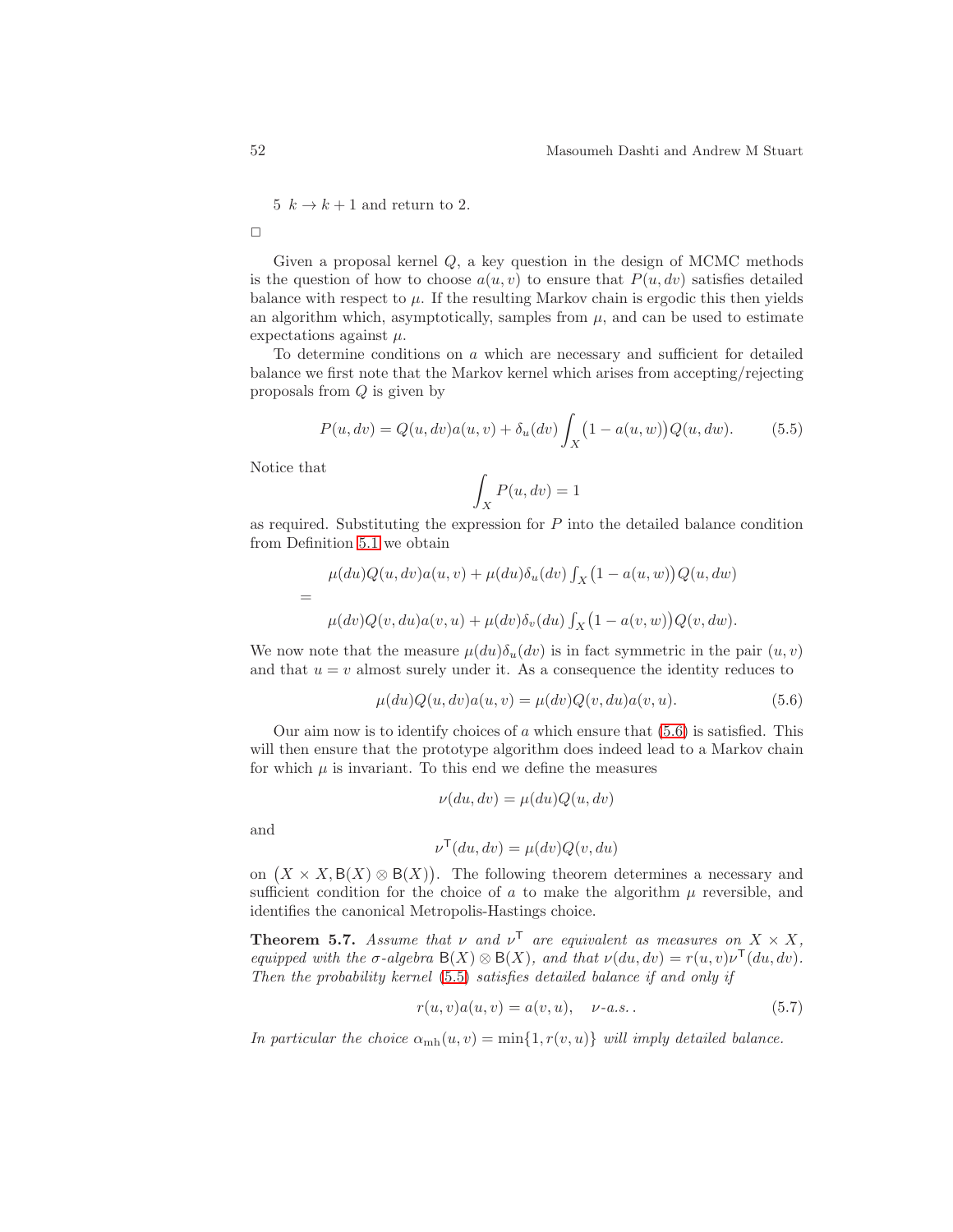*Proof.* Since  $\nu$  and  $\nu^{\mathsf{T}}$  are equivalent [\(5.6\)](#page-51-0) holds if and only if

$$
\frac{d\nu}{d\nu^{\mathsf{T}}}(u,v)a(u,v) = a(v,u).
$$

This is precisely [\(5.7\)](#page-51-2). Now note that  $\nu(du, dv) = r(u, v)\nu^{\mathsf{T}}(du, dv)$  and  $\nu^{\mathsf{T}}(du, dv) =$  $r(v, u)\nu(du, dv)$  since  $\nu$  and  $\nu^{\mathsf{T}}$  are equivalent. Thus  $r(u, v)r(v, u) = 1$ . It follows that

$$
r(u, v)\alpha_{\rm mh}(u, v) = \min\{r(u, v), r(u, v)r(v, u)\}
$$
  
=  $\min\{r(u, v), 1\}$   
=  $\alpha_{\rm mh}(v, u)$ 

as required.

A good example of the resulting methodology arises in the case where  $Q(u, dv)$ is reversible with respect to  $\mu_0$ :

Theorem 5.8. Let Assumption [5.5](#page-50-1) hold. Consider Algorithm [5.6](#page-50-2) applied to [\(5.1\)](#page-48-1) in the case where the proposal kernel Q is reversible with respect to the prior  $\mu_0$ . Then the resulting Markov kernel P given by  $(5.5)$  is reversible with respect to  $\mu$ if  $a(u, v) = \min\{1, \exp(\Phi(u) - \Phi(v))\}.$ 

Proof. Prior reversibility implies that

$$
\mu_0(du)Q(u, dv) = \mu_0(dv)Q(v, du).
$$

Multiplying both sides by  $\exp(-\Phi(u))$  gives

$$
\mu(du)Q(u,dv)=\exp\bigl(-\Phi(u)\bigr)\mu_0(dv)Q(v,du)
$$

and then multiplication by  $\exp(-\Phi(v))$  gives

$$
\exp(-\Phi(v))\mu(du)Q(u,dv) = \exp(-\Phi(u))\mu(dv)Q(v,du).
$$

This is the statement that

$$
\exp(-\Phi(v))\nu(du, dv) = \exp(-\Phi(u))\nu^{\mathsf{T}}(du, dv).
$$

Since  $\Phi$  is bounded on bounded sets by Assumption [5.5](#page-50-1) we deduce that

$$
\frac{d\nu}{d\nu^{\mathsf{T}}}(u,v) = r(u,v) = \exp(\Phi(v) - \Phi(u)).
$$

Theorem [5.7](#page-51-3) gives the desired result.

We provide two examples of prior reversible proposals, the first applying in the general Banach space setting, and the second when the prior is a Gaussian measure.

 $\Box$ 

 $\Box$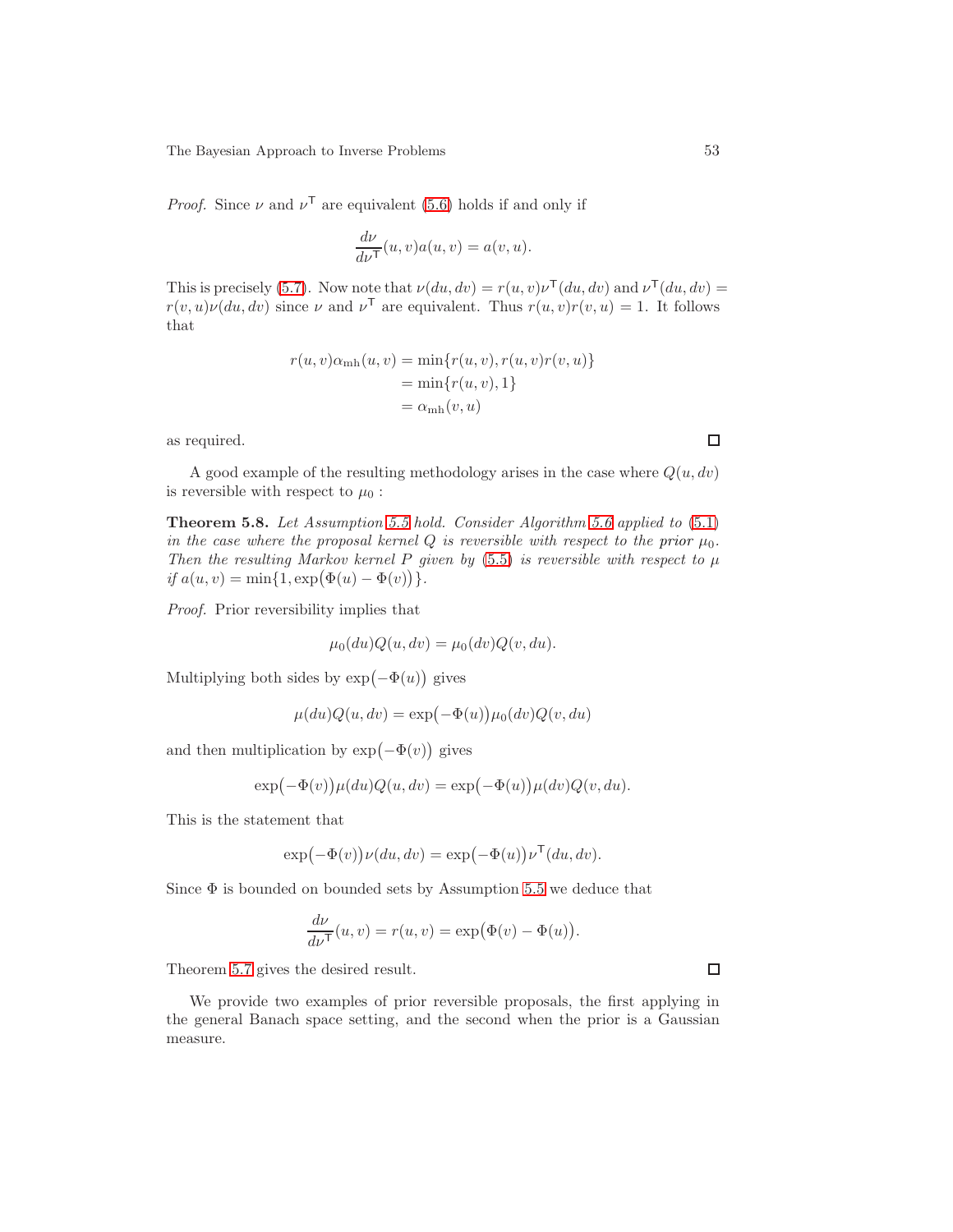Algorithm 5.9. Independence Sampler The independence sampler arises when  $Q(u, dv) = \mu_0(dv)$  so that proposals are independent draws from the prior. Clearly prior reversibility is satisfied. The following algorithm results: Define

$$
a(u,v)=\min\{1,\exp\bigl(\Phi(u)-\Phi(v)\bigr)\}
$$

and generate  $\{u^{(0)}\}_{k\geq 0}$  as follows:

- 1. Set  $k = 0$  and pick  $u^{(0)} \in X$ .
- 2. Propose  $v^{(k)} \sim \mu_0$  independently of  $u^{(k)}$ .
- 3. Set  $u^{(k+1)} = v^{(k)}$  with probability  $a(u^{(k)}, v^{(k)})$ , independently of  $(u^{(k)}, v^{(k)})$ .
- 4. Set  $u^{(k+1)} = u^{(k)}$  otherwise.
- 5.  $k \to k+1$  and return to 2.

 $\Box$ 

The preceding algorithm works well when the likelihood is not *too* informative; however when the information in the likelihood is substantial, and  $\Phi(\cdot)$  varies significantly depending on where it is evaluated, the independence sampler will not work well. In such a situation it is typically the case that *local* proposals are needed, with a parameter controlling the degree of locality; this parameter can then be optimized by choosing it as large as possible, consistent with achieving a reasonable acceptance probability. The following algorithm is an example of this concept, with parameter  $\beta$  playing the role of the locality parameter. The algorithm may be viewed as the natural generalization of the random Walk Metropolis method, for targets defined by density with respect to Lebesgue measure, to the situation where the targets are defined by density with respect to Gaussian measure. The name pCN is used because of the original derivation of the algorithm via a Crank-Nicolson discretization of the Hilbert space valued SDE [\(5.4\)](#page-50-3).

Algorithm 5.10. pCN Method Assume that X is a Hilbert space  $(\mathcal{H}, \mathsf{B}(\mathcal{H}))$ and that  $\mu_0 = N(0, C)$  is a Gaussian prior on H. Now define  $Q(u, dv)$  to be the Gaussian measure  $N((1 - \beta^2)^{\frac{1}{2}}u, \beta^2C)$ , also on H. Example [5.3](#page-49-1) shows that Q is  $\mu_0$  reversible. The following algorithm results:

Define

$$
a(u,v)=\min\{1,\exp\bigl(\Phi(u)-\Phi(v)\bigr)\}
$$

and generate  $\{u^{(0)}\}_{k\geq 0}$  as follows:

- 1. Set  $k = 0$  and pick  $u^{(0)} \in X$ .
- 2. Propose  $v^{(k)} = \sqrt{(1 \beta^2)} u^{(k)} + \beta \xi^{(k)}, \xi^{(k)} \sim N(0, C).$
- 3. Set  $u^{(k+1)} = v^{(k)}$  with probability  $a(u^{(k)}, v^{(k)})$ , independently of  $(u^{(k)}, \xi^{(k)})$ .
- 4. Set  $u^{(k+1)} = u^{(k)}$  otherwise.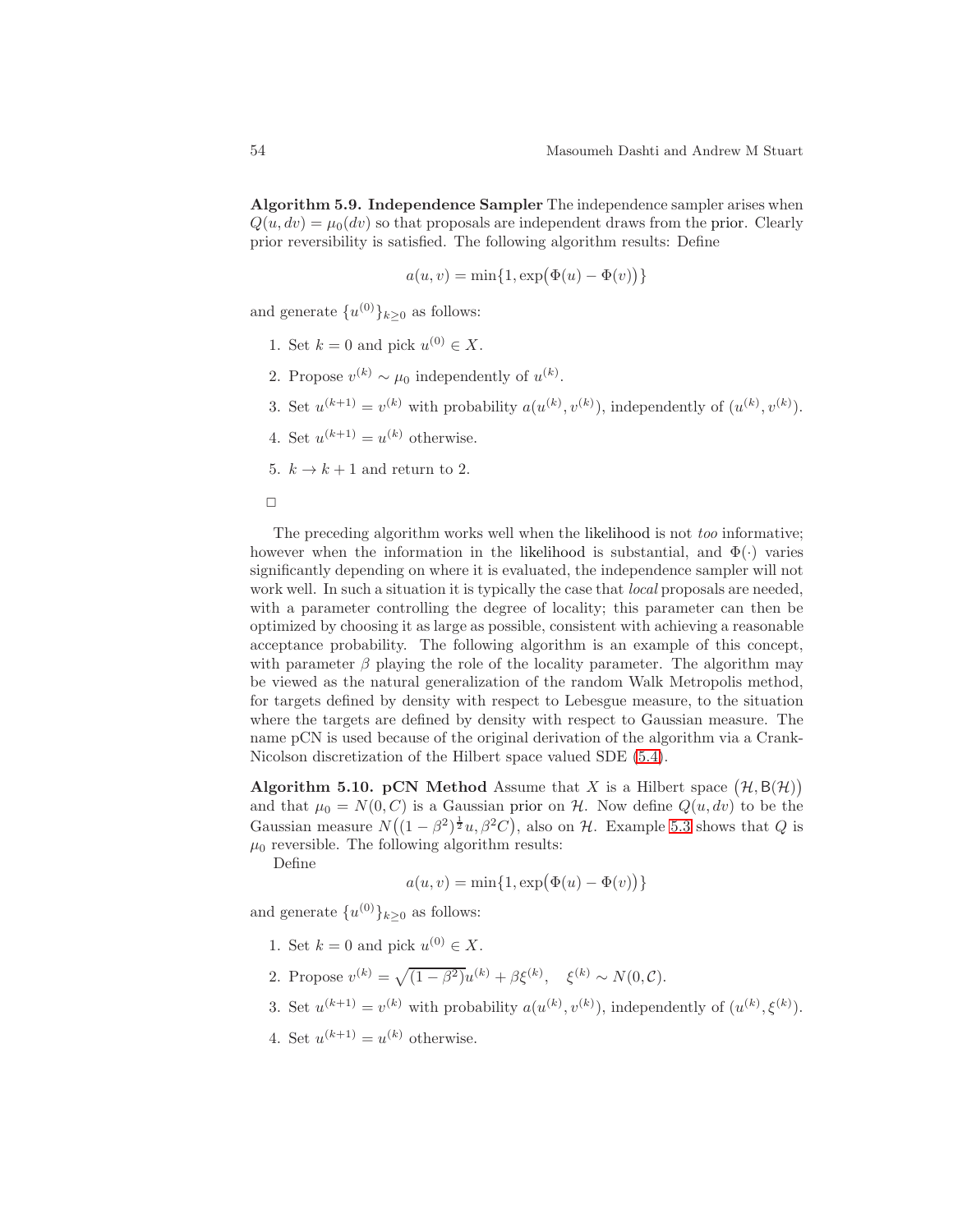5.  $k \to k+1$  and return to 2.

 $\Box$ 

Example 5.11. Example [5.4](#page-49-2) shows that using the proposal from Example [5.3](#page-49-1) within a Metropolis-Hastings context may be viewed as using a proposal based on the  $\mu$ -measure-preserving equation [\(5.2\)](#page-49-3), but with the  $D\Phi$  term dropped. The accept-reject mechanism of Algorithm 5.10, which is based on differences of  $\Phi$ , then compensates for the missing DΦ term.

<span id="page-54-0"></span>5.3. Sequential Monte Carlo Methods. In this section we introduce sequential Monte Carlo methods and show how these may be viewed as a generic tool for sampling the posterior distribution arising in Bayesian inverse problems. These methods have their origin in filtering of dynamical systems but, as we will demonstrate, have the potential as algorithms for probing a very wide class of probability measures. The key idea is to introduce a sequence of measures which evolve the prior distribution into the posterior distribution. Particle filtering methods are then applied to this sequence of measures in order to evolve a set of particles that are prior distributed into a set of particles that are approximately posterior distributed. From a practical perspective, a key step in the construction of these methods is the use of MCMC methods which preserve the measure of interest, and other measures closely related to it; furthermore, our interest is in designing SMC methods which, in principle, are well-defined on the infinite dimensional space; for these two reasons the MCMC methods from the previous subsection play a central role in what follows.

Given integer J, let  $h = J^{-1}$  and for non-negative integer  $j \leq J$  define the sequence of measures  $\mu_j \ll \mu_0$  by

$$
\frac{d\mu_j}{d\mu_0}(u) = \frac{1}{Z_j} \exp\left(-jh\Phi(u)\right),\tag{5.8a}
$$

$$
Z_j = \int_{\mathcal{H}} \exp\left(-jh\Phi(u)\right) \mu_0(du). \tag{5.8b}
$$

Then  $\mu_J = \mu$  given by [\(5.1\)](#page-48-1); thus our interest is in approximating  $\mu_J$  and we will achieve this by approximating the sequence of measures  $\{\mu_j\}_{j=0}^J$ , using information about  $\mu_j$  to inform approximation of  $\mu_{j+1}$ . To simplify the analysis we assume that  $\Phi$  is bounded above and below on X so that there is  $\phi^{\pm} \in \mathbb{R}$  such that

<span id="page-54-1"></span>
$$
\phi^- \le \Phi(u) \le \phi^+ \quad \forall u \in X. \tag{5.9}
$$

Without loss of generality we assume that  $\phi^- \leq 0$  and that  $\phi^+ \geq 0$ , which may be achieved by normalization. Note that then the family of measures  $\{\mu_j\}_{j=0}^J$  are mutually absolutely continuous and, furthermore,

$$
\frac{d\mu_{j+1}}{d\mu_j}(u) = \frac{Z_j}{Z_{j+1}} \exp(-h\Phi(u)).
$$
\n(5.10)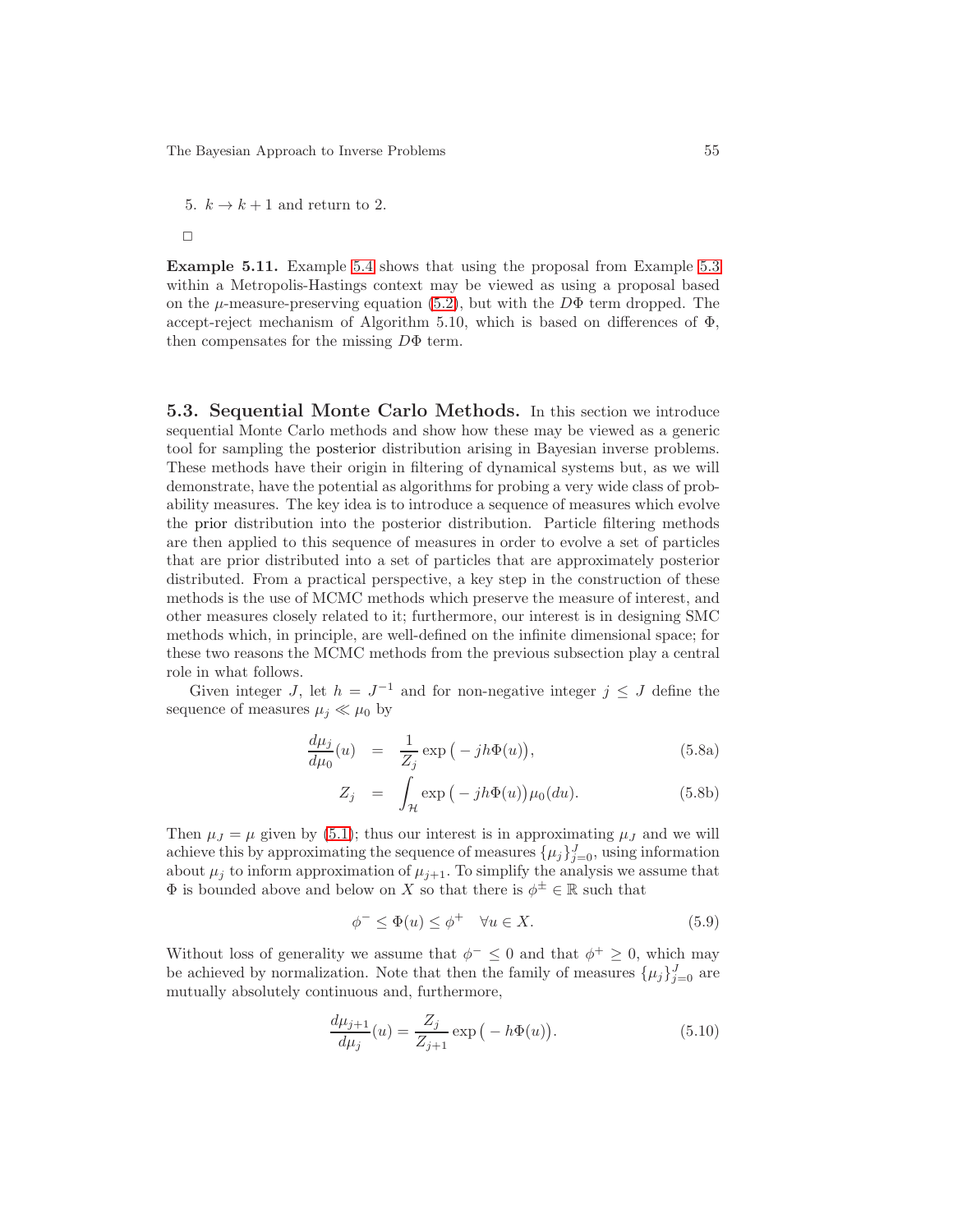An important idea here is that, whilst  $\mu_0$  and  $\mu$  may be quite far apart as measures, the pair of measures  $\mu_i, \mu_{i+1}$  can be quite close, for sufficiently small h. This fact can be used to incrementally evolve samples from  $\mu_0$  into approximate samples of  $\mu_J$ .

Let L denote the operator on probability measures which corresponds to application of Bayes' theorem with likelihood proportional to  $\exp(-h\Phi(u))$  and let  $P_i$  denote any Markov kernel which preserves the measure  $\mu_i$ ; such kernels arise, for example, from the MCMC methods of the previous subsection. These considerations imply that

<span id="page-55-0"></span>
$$
\mu_{j+1} = \mathsf{L}P_j \mu_j. \tag{5.11}
$$

Sequential Monte Carlo methods proceed by approximating the sequence  $\{\mu_i\}$  by a set of Dirac measures, as we now describe. It is useful to break up the iteration [\(5.11\)](#page-55-0) and write it as

<span id="page-55-3"></span><span id="page-55-2"></span><span id="page-55-1"></span>
$$
\widehat{\mu}_{j+1} = P_j \mu_j,\tag{5.12a}
$$

$$
\mu_{j+1} = \mathsf{L}\widehat{\mu}_{j+1}.\tag{5.12b}
$$

We approximate each of the two steps in [\(5.12\)](#page-55-1) separately. To this end it helps to note that, since  $P_j$  preserves  $\mu_j$ ,

<span id="page-55-4"></span>
$$
\frac{d\mu_{j+1}}{d\hat{\mu}_{j+1}}(u) = \frac{Z_j}{Z_{j+1}} \exp\left(-h\Phi(u)\right).
$$
 (5.13)

To define the method, we write an N-particle Dirac measure approximation of the form

<span id="page-55-6"></span>
$$
\mu_j \approx \mu_j^N := \sum_{n=1}^N w_j^{(n)} \delta(v_j - v_j^{(n)}).
$$
\n(5.14)

The approximate distribution is completely defined by particle positions  $v_j^{(n)}$  and weights  $w_j^{(n)}$  respectively. Thus the objective of the method is to find an update rule for  $\{v_j^{(n)}, w_j^{(n)}\}_{n=1}^N \mapsto \{v_{j+1}^{(n)}, w_{j+1}^{(n)}\}_{n=1}^N$ . The weights must sum to one. To do this we proceed as follows. First each particle  $v_j^{(n)}$  is updated by proposing a new candidate particle  $\hat{v}_{j+1}^{(n)}$  according to the Markov kernel  $P_j$ ; this corresponds to [\(5.12a\)](#page-55-2) and creates an approximation to  $\hat{\mu}_{j+1}$ . (See the last two parts of Remark [5.14](#page-58-0) for a discussion on the role of  $P_j$  in the algorithm.) We can think of this approximation as a prior distribution for application of Bayes' rule in the form [\(5.12b\)](#page-55-3), or equivalently [\(5.13\)](#page-55-4). Secondly, each new particle is re-weighted according to the desired distribution  $\mu_{i+1}$  given by [\(5.13\)](#page-55-4). The required calculations are very straightforward because of the assumed form of the measures as sums of Dirac's, as we now explain.

The first step of the algorithm has made the approximation

<span id="page-55-5"></span>
$$
\widehat{\mu}_{j+1} \approx \widehat{\mu}_{j+1}^N = \sum_{n=1}^N w_j^{(n)} \delta(v_{j+1} - \widehat{v}_{j+1}^{(n)}).
$$
\n(5.15)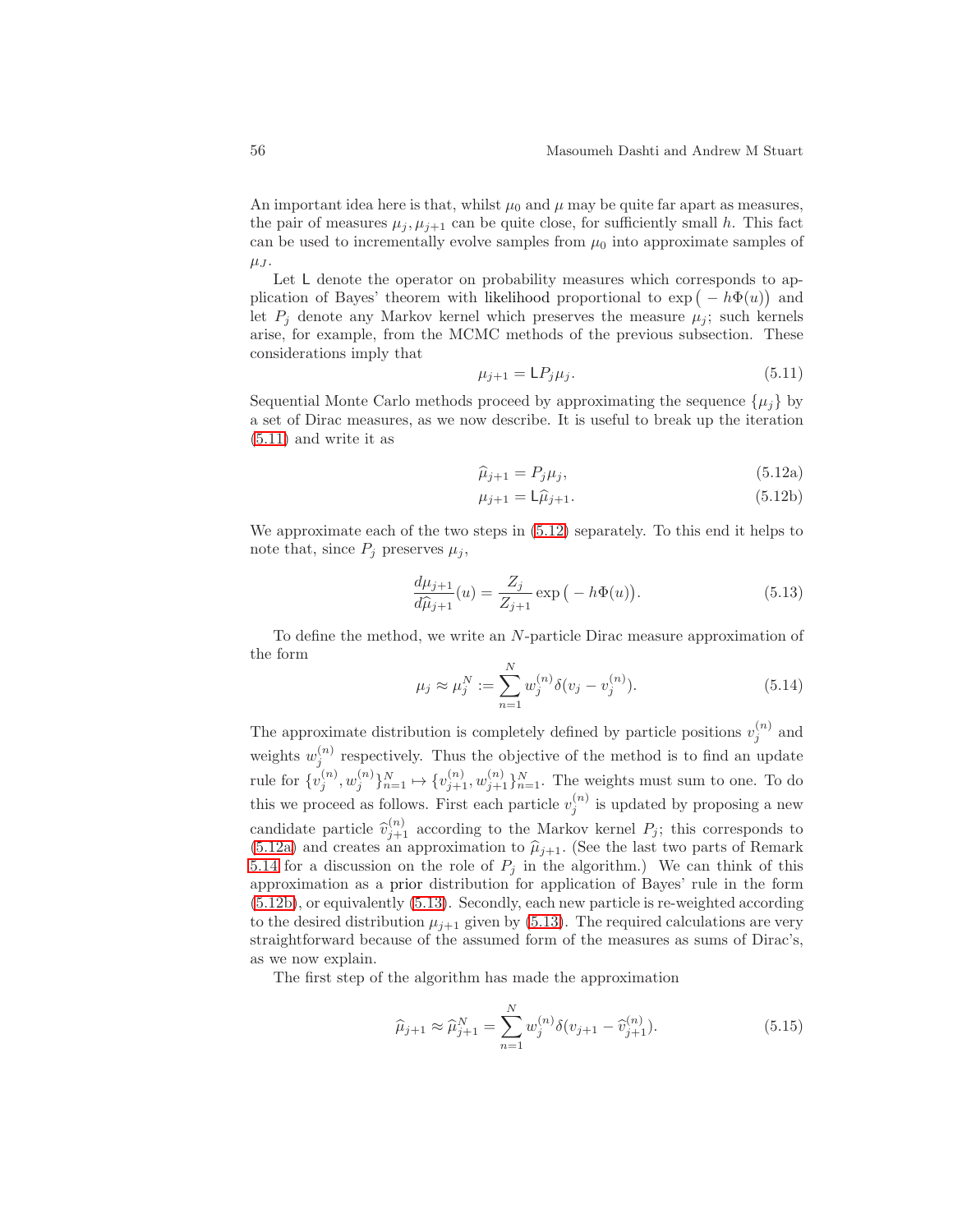We now apply Bayes' formula in the form [\(5.13\)](#page-55-4). Using an approximation propor-tional to [\(5.15\)](#page-55-5) for  $\hat{\mu}_{i+1}$  we obtain

<span id="page-56-0"></span>
$$
\mu_{j+1} \approx \mu_{j+1}^N := \sum_{n=1}^N w_{j+1}^{(n)} \delta(v_{j+1} - \widehat{v}_{j+1}^{(n)}).
$$
\n(5.16)

where

<span id="page-56-1"></span>
$$
\widehat{w}_{j+1}^{(n)} = \exp(-h\Phi(\widehat{v}_{j+1}^{(n)}))w_j^{(n)}
$$
\n(5.17)

and normalization requires

<span id="page-56-2"></span>
$$
w_{j+1}^{(n)} = \widehat{w}_{j+1}^{(n)}/\left(\sum_{n=1}^{N} \widehat{w}_{j+1}^{(n)}\right). \tag{5.18}
$$

Practical experience shows that some weights become very small and for this reason it is desirable to add a *resampling step* to determine the  $\{v_{j+1}^{(n)}\}$  by drawing from [\(5.16\)](#page-56-0); this has the effect of removing particles with very low weights and replacing them with multiple copies of the particles with higher weights. Because the initial measure  $\mathbb{P}(v_0)$  is not in Dirac form it is convenient to place this resampling step at the start of each iteration, rather than at the end as we have presented here, as this naturally introduces a particle approximation of the initial measure. This reordering makes no difference to the iteration we have described and results in the following algorithm.

**Algorithm 5.12.** 1. Let  $\mu_0^N = \mu_0$  and set  $j = 0$ .

- 2. Draw  $v_j^{(n)} \sim \mu_j^N$ ,  $n = 1, ..., N$ .
- 3. Set  $w_j^{(n)} = 1/N$ ,  $n = 1, ..., N$  and define  $\mu_j^N$  by [\(5.14\)](#page-55-6).
- 4. Draw  $\hat{v}_{j+1}^{(n)} \sim P_j(v_j^{(n)})$  $j^{(n)}, \cdot$ ).
- 5. Define  $w_{j+1}^{(n)}$  by [\(5.17\)](#page-56-1), [\(5.18\)](#page-56-2) and  $\mu_{j+1}^{N}$  by [\(5.16\)](#page-56-0).
- 6.  $j + 1 \rightarrow j$  and return to 2.

We define  $S<sup>N</sup>$  to be the mapping between probability measures defined by sampling  $N$  i.i.d. points from a measure and approximating that measure by an equally weighted sum of Dirac's at the sample points. Then the preceding algorithm may be written as

$$
\mu_{j+1}^N = \mathsf{L}S^N P_j \mu_j^N. \tag{5.19}
$$

Although we have written the sampling step  $S<sup>N</sup>$  after application of  $P_j$ , some reflection shows that this is well-justified: applying  $P_j$  followed by  $S^N$  can be shown, by first conditioning on the initial point and sampling with respect to  $P_i$ , and then sampling over the distribution of the initial point, to be the algorithm as defined. The sequence of distributions that we wish to approximate simply satisfies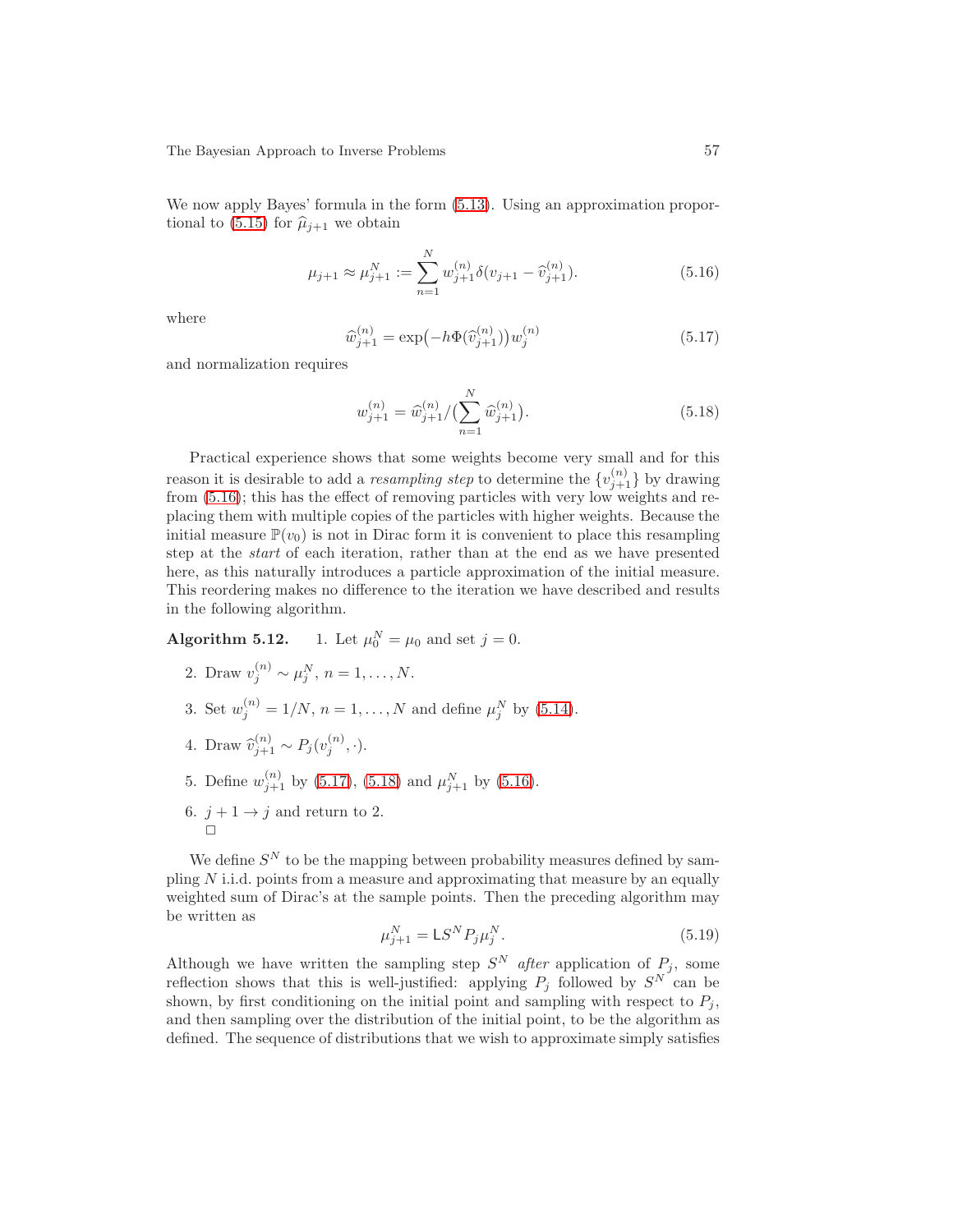the iteration [\(5.11\)](#page-55-0). Thus analyzing the particle filter requires estimation of the error induced by application of  $S<sup>N</sup>$  (the resampling error) together with estimation of the rate of accumulation of this error in time.

The operators  $\mathsf{L}, P_j$  and  $S^N$  map the space  $\mathsf{P}(X)$  of probability measures on X into itself according to the following:

$$
(\mathsf{L}\mu)(dv) = \frac{\exp(-h\Phi(v))\mu(dv)}{\int_X \exp(-h\Phi(v))\mu(dv)},
$$
  
\n
$$
(P_j\mu)(dv) = \int_X P_j(v', dv)\mu(dv'),
$$
  
\n
$$
(S^N\mu)(dv) = \frac{1}{N}\sum_{n=1}^N \delta(v - v^{(n)})dv, \quad v^{(n)} \sim \mu \quad \text{i.i.d.}.
$$

where  $P_i$  is the kernel associated with the  $\mu_i$ -invariant Markov chain.

Let  $\mu = \mu^{(\omega)}$  denote, for each  $\omega$ , an element of P(X). If we assume that  $\omega$  is a random variable, and let  $\mathbb{E}^{\omega}$  denote expectation over  $\omega$ , then we may define a distance  $d(\cdot, \cdot)$  between two random probability measures  $\mu^{(\omega)}, \nu^{(\omega)}$ , as follows:

$$
d(\mu, \nu) = \sup_{|f|_{\infty} \le 1} \sqrt{\mathbb{E}^{\omega} |\mu(f) - \nu(f)|^2},
$$

with  $|f|_{\infty} := \sup_{v \in X} |f(v)|$ , and where we have used the convention that  $\mu(f) =$  $\int_X f(v) \mu(dv)$  for measurable  $f: X \to \mathbb{R}$ , and similar for  $\nu$ . This distance does indeed generate a metric and, in particular, satisfies the triangle inequality. In fact it is simply the total variation distance in the case of measures which are not random.

With respect to this distance between random probability measures we may prove that the SMC method generates a good approximation of the true measure  $\mu$ , in the limit  $N \to \infty$ . We use the fact that, under [\(5.9\)](#page-54-1), we have

$$
\exp(-h\phi^+) < \exp(-h\Phi(v)) < \exp(-h\phi^-).
$$

Since  $\phi^- \leq 0$  and  $\phi^+ \geq 0$  we deduce that there exists  $\kappa \in (0,1)$  such that for all  $v \in X$ 

$$
\kappa < \exp(-h\Phi(v)) < \kappa^{-1}.
$$

<span id="page-57-0"></span>This constant  $\kappa$  appears in the following.

Theorem 5.13. We assume in the following that [\(5.9\)](#page-54-1) holds. Then

$$
d(\mu^N_J, \mu_J) \le \sum_{j=1}^J (2\kappa^{-2})^j \frac{1}{\sqrt{N}}.
$$

Proof. The desired result is a consequence of the following three facts, whose proof we postpone to three lemmas at the end of the subsection:

$$
\sup_{\mu \in \mathcal{P}(X)} d(S^N \mu, \mu) \le \frac{1}{\sqrt{N}},
$$
  
\n
$$
d(P_j \nu, P_j \mu) \le d(\nu, \mu),
$$
  
\n
$$
d(\mathsf{L}\nu, \mathsf{L}\mu) \le 2\kappa^{-2}d(\nu, \mu).
$$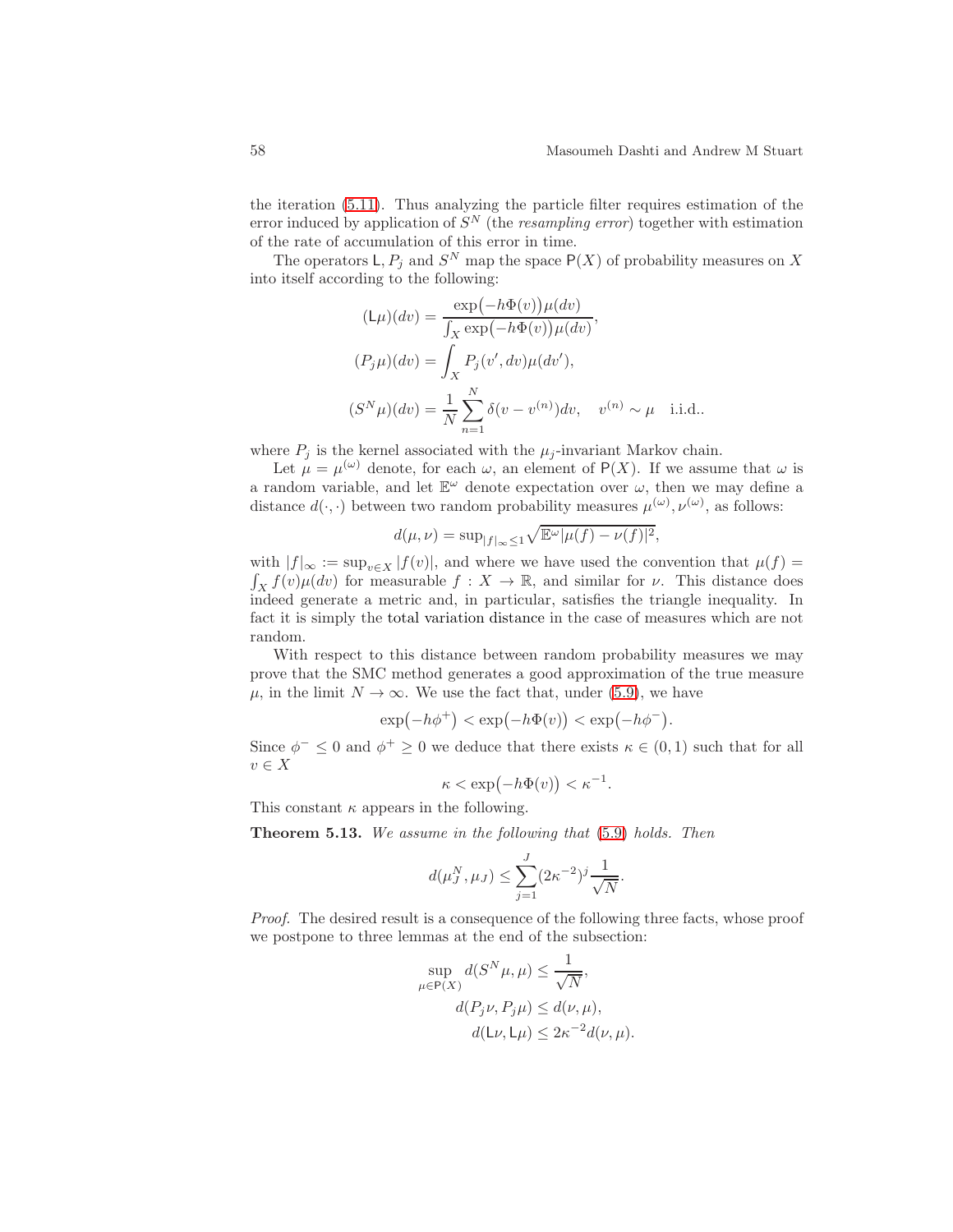By the triangle inequality we have, for  $\nu_j^N = P \mu_j^N$ ,

$$
d(\mu_{j+1}^N, \mu_{j+1}) = d(\mathsf{L}S^N P_j \mu_j^N, \mathsf{L}P_j \mu_j)
$$
  
\n
$$
\leq d(\mathsf{L}P_j \mu_j^N, \mathsf{L}P_j \mu_j) + d(\mathsf{L}S^N P_j \mu_j^N, \mathsf{L}P_j \mu_j^N)
$$
  
\n
$$
\leq 2\kappa^{-2} \Big( d(\mu_j^N, \mu_j) + d(S^N \nu_j^N, \nu_j^N) \Big)
$$
  
\n
$$
\leq 2\kappa^{-2} \Big( d(\mu_j^N, \mu_j) + \frac{1}{\sqrt{N}} \Big).
$$

<span id="page-58-0"></span>Iterating, after noting that  $\mu_0^N = \mu_0$ , gives the desired result.

Remarks 5.14. This theorem shows that the sequential particle filter actually reproduces the true posterior distribution  $\mu = \mu_J$ , in the limit  $N \to \infty$ . We make some comments about this.

- The measure  $\mu = \mu_J$  is well-approximated by  $\mu_j^N$  in the sense that, as the number of particles  $N \to \infty$ , the approximating measure converges to the true measure. The result holds in the infinite dimensional setting. As a consequence the algorithm as stated is robust to finite dimensional approximation.
- Note that  $\kappa = \kappa(J)$  and that  $\kappa \to 1$  as  $J \to \infty$ . Using this fact shows that the error constant in Theorem [5.13](#page-57-0) behaves as  $\sum_{j=1}^{J} (2\kappa^{-2})^j \asymp J 2^J$ . Optimizing this upper bound does not give a useful rule-of-thumb for choosing  $J$ , and in fact suggests choosing  $J = 1$ . In any case in applications  $\Phi$  is not bounded from above, or even below in general, and a more refined analysis is then required.
- In principle the theory applies even if the Markov kernel  $P_j$  is simply the identity mapping on probability measures. However, moving the particles according to a non-trivial  $\mu_i$ -invariant measure is absolutely essential for the methodology to work in practice. This can be seen by noting that if  $P_i$  is indeed taken to be the identity map on measures then the particle positions will be unchanged as j changes, meaning that the measure  $\mu = \mu_J$ is approximated by weighted samples from the prior, clearly undesirable in general.
- In fact, if the Markov kernel  $P_j$  is ergodic then it is sometimes possible to obtain bounds which are uniform in J.

We now prove the three lemmas which underly the convergence proof.

Lemma 5.15. The sampling operator satisfies

$$
\sup_{\mu \in \mathsf{P}(X)} d(S^N \mu, \mu) \le \frac{1}{\sqrt{N}}.
$$

□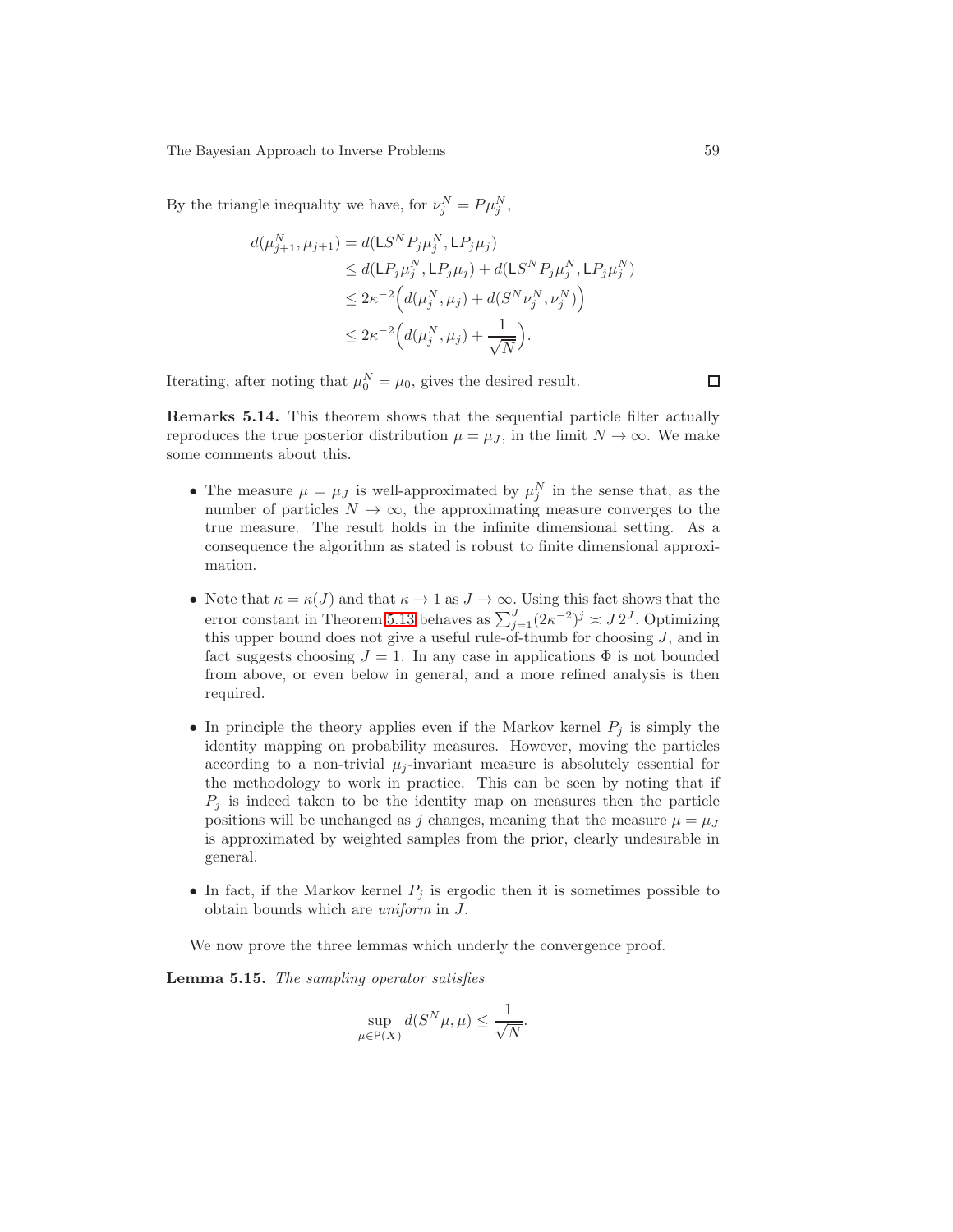*Proof.* Let  $\nu$  be an element of P(X) and  $\{v^{(k)}\}_{k=1}^N$  a set of i.i.d. samples with  $v^{(1)} \sim$  $\nu$ ; the randomness entering the probability measures is through these samples, expectation with respect to which we denote by  $\mathbb{E}^{\omega}$  in what follows. Then

$$
S^{N} \nu(f) = \frac{1}{N} \sum_{k=1}^{N} f(v^{(k)})
$$

and, defining  $\overline{f} = f - \nu(f)$ , we deduce that

$$
S^{N} \nu(f) - \nu(f) = \frac{1}{N} \sum_{k=1}^{N} \overline{f}(v^{(k)}).
$$

It is straightforward to see that

$$
\mathbb{E}^{\omega}\overline{f}(v^{(k)})\overline{f}(v^{(l)}) = \delta_{kl}\mathbb{E}^{\omega}|\overline{f}(v^{(k)})|^2.
$$

Furthermore, for  $|f|_{\infty} \leq 1$ ,

$$
\mathbb{E}^{\omega} |\overline{f}(v^{(1)})|^2 = \mathbb{E}^{\omega} |f(v^{(1)})|^2 - |\mathbb{E}^{\omega} f(v^{(1)})|^2 \le 1.
$$

It follows that, for  $|f|_{\infty} \leq 1$ ,

$$
\mathbb{E}^{\omega}|\nu(f) - S^{N}\nu(f)|^{2} = \frac{1}{N^{2}}\sum_{k=1}^{N}\mathbb{E}^{\omega}|\overline{f}(v^{(k)})|^{2} \le \frac{1}{N}.
$$

Since the result is independent of  $\nu$  we may take the supremum over all probability measures and obtain the desired result.  $\Box$ 

**Lemma 5.16.** Since  $P_j$  is a Markov kernel we have

$$
d(P_j \nu, P_j \nu') \leq d(\nu, \nu').
$$

*Proof.* The result is generic for any Markov kernel  $P$ , so we drop the index  $j$  on  $P_j$  for the duration of the proof. Define

$$
q(v') = \int_X P(v', dv) f(v),
$$

that is the expected value of  $f$  under one-step of the Markov chain started from  $v'$ . Clearly, since

$$
|q(v')| \le \left(\int_X P(v', dv)\right) \sup_v |f(v)| = \sup_v |f(v)|
$$

it follows that

$$
\sup_v |q(v)| \le \sup_v |f(v)|.
$$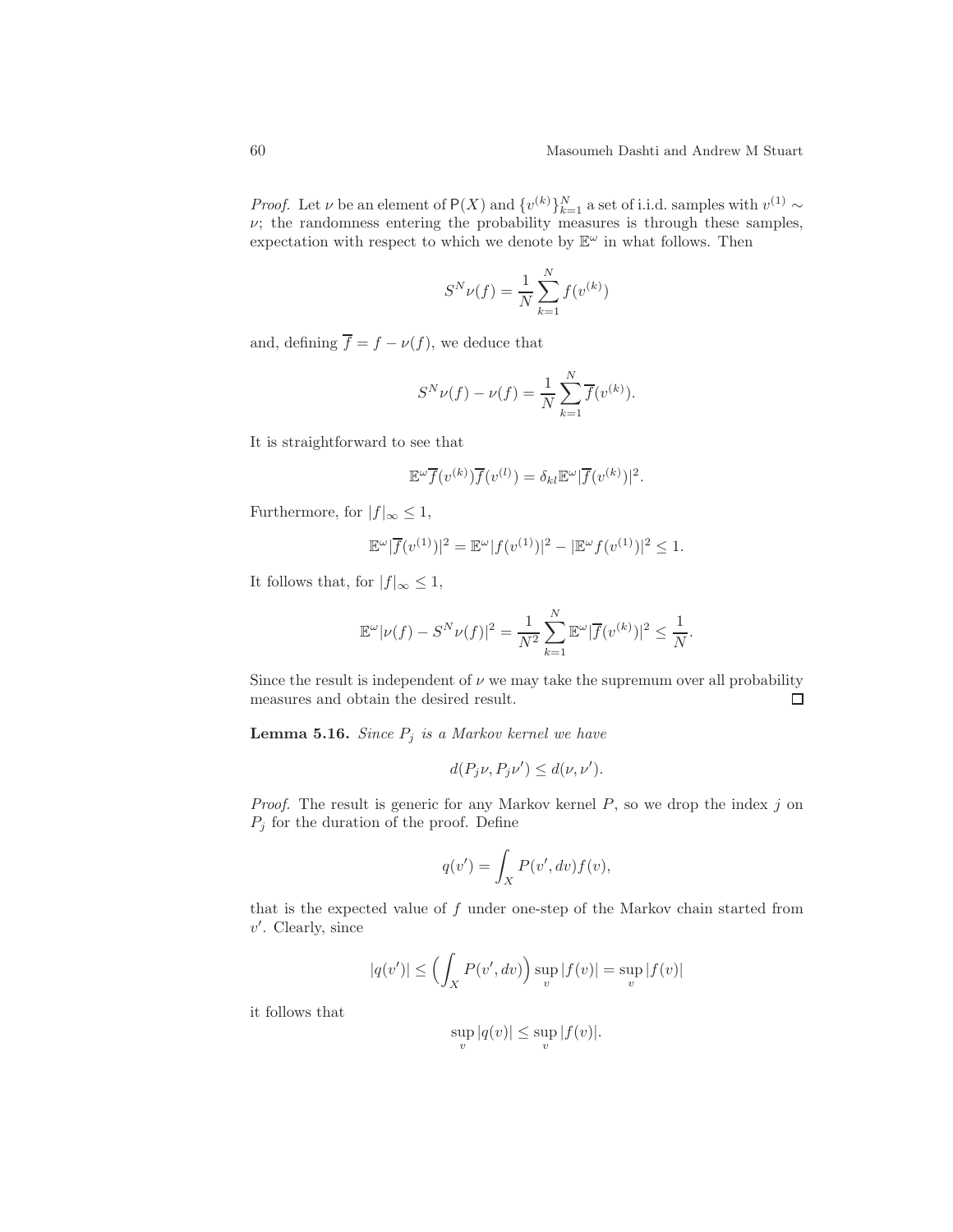Also, since

$$
P\nu(f) = \int_X f(v) \Bigl( \int_X P(v', dv) \nu(dv') \Bigr),
$$

exchanging the order of integration shows that

$$
|P\nu(f) - P\nu'(f)| = |\nu(q) - \nu'(q)|.
$$

Thus

$$
d(P\nu, P\nu') = \sup_{|f|_{\infty} \le 1} \left( \mathbb{E}^{\omega} |P\nu(f) - P\nu'(f)|^2 \right)^{\frac{1}{2}}
$$
  

$$
\le \sup_{|q|_{\infty} \le 1} \left( \mathbb{E}^{\omega} |\nu(q) - \nu'(q)|^2 \right)^{\frac{1}{2}}
$$
  

$$
= d(\nu, \nu')
$$

as required.

Lemma 5.17. Under the Assumptions of Theorem [5.13](#page-57-0) we have

$$
d(\mathsf{L}\nu,\mathsf{L}\mu) \leq 2\kappa^{-2}d(\nu,\mu).
$$

*Proof.* Define  $g(v) = \exp(-h\Phi(v))$ . Notice that for  $|f|_{\infty} < \infty$  we can rewrite

$$
(\mathsf{L}\nu)(f) - (\mathsf{L}\mu)(f) = \frac{\nu(fg)}{\nu(g)} - \frac{\mu(fg)}{\mu(g)} \n= \frac{\nu(fg)}{\nu(g)} - \frac{\mu(fg)}{\nu(g)} + \frac{\mu(fg)}{\nu(g)} - \frac{\mu(fg)}{\mu(g)} \n= \frac{\kappa^{-1}}{\nu(g)} [\nu(\kappa fg) - \mu(\kappa fg)] + \frac{\mu(fg)}{\mu(g)} \frac{\kappa^{-1}}{\nu(g)} [\mu(\kappa g) - \nu(\kappa g)].
$$

Now notice that  $\nu(g)^{-1} \leq \kappa^{-1}$  and that, for  $|f|_{\infty} \leq 1$ ,  $\mu(fg)/\mu(g) \leq 1$  since the expression corresponds to an expectation with respect to measure found from  $\mu$ by reweighting with likelihood proportional to  $g$ . Thus

$$
|(L\nu)(f) - (L\mu)(f)| \le \kappa^{-2} |\nu(\kappa fg) - \mu(\kappa fg)| + \kappa^{-2} |\nu(\kappa g) - \mu(\kappa g)|.
$$

Since  $|\kappa g| \leq 1$  it follows that

$$
\mathbb{E}^{\omega} |(\mathsf{L}\nu)(f) - (\mathsf{L}\mu)(f)|^2 \le 4\kappa^{-4} \sup_{|f|_{\infty} \le 1} \mathbb{E}^{\omega} |\nu(f) - \mu(f)|^2
$$

and the desired result follows.

 $\Box$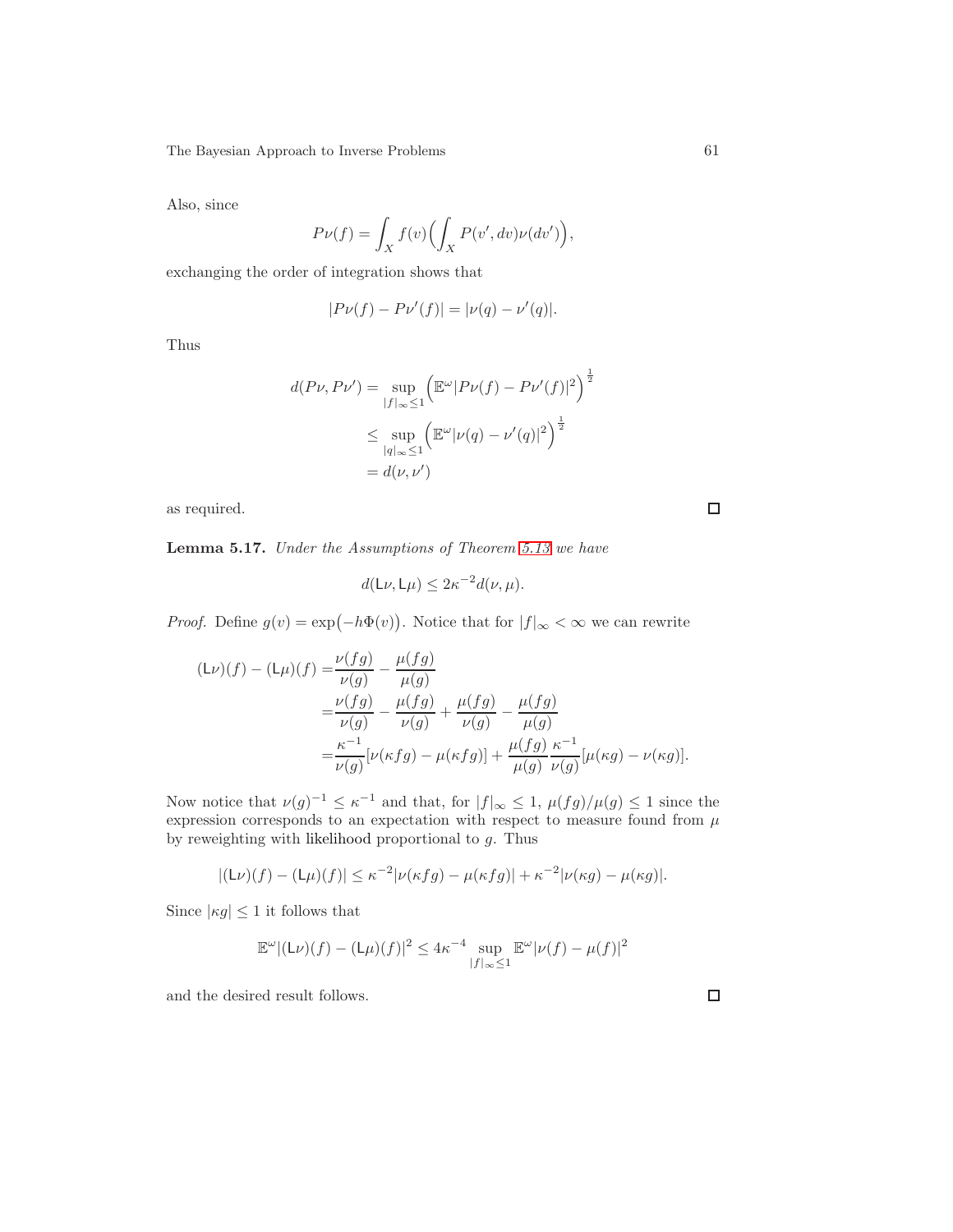<span id="page-61-0"></span>5.4. Continuous Time Markov Processes. In the remainder of this section we shift our attention to continuous time processes which preserve  $\mu$ ; these are important in the construction of proposals for MCMC methods, and also as diffusion limits for MCMC. Our main goal is to show that the equation [\(5.2\)](#page-49-3) preserves  $\mu$ . Our setting is to work in the separable Hilbert space  $\mathcal{H}$  with innerproduct and norm denoted by  $\langle \cdot, \cdot \rangle$  and  $\| \cdot \|$  respectively. We assume that the prior  $\mu_0$  is a Gaussian on H and, furthermore, we specify the space  $X \subset \mathcal{H}$  that will play a central role in this continuous time setting. This choice of space  $X$  will link the properties of the reference measure  $\mu_0$  and the potential  $\Phi$ . We assume that C has eigendecomposition

$$
\mathcal{C}\phi_j = \gamma_j^2 \phi_j \tag{5.23}
$$

where  $\{\phi_j\}_{j=1}^{\infty}$  forms an orthonormal basis for  $\mathcal{H}$ , and where  $\gamma_j \asymp j^{-s}$ . Necessarily  $s > \frac{1}{2}$  since C must be trace-class to be a covariance on H. We define the following scale of Hilbert subspaces, defined for  $r > 0$ , by

$$
\mathcal{X}^r = \left\{ u \in \mathcal{H} \, \Big| \, \sum_{j=1}^{\infty} j^{2r} |\langle u, \phi_j \rangle|^2 < \infty \right\}
$$

and then extend to superspaces  $r < 0$  by duality. We use  $\|\cdot\|_r$  to denote the norm induced by the inner-product

$$
\langle u, v \rangle_r = \sum_{j=1}^\infty j^{2r} u_j v_j
$$

for  $u_j = \langle u, \phi_j \rangle$  and  $v_j = \langle v, \phi_j \rangle$ . Application of Theorem [2.6](#page-13-0) with  $d = 1$  and  $q = 2$ shows that  $\mu_0(\mathcal{X}^r) = 1$  for all  $r \in [0, s - \frac{1}{2})$ . In what follows we will take  $X = \mathcal{X}^t$ for some fixed  $t \in [0, s - \frac{1}{2})$ .

Notice that we have not assumed that the underlying Hilbert space is comprised of  $L^2$  functions mapping  $D \subset \mathbb{R}^d$  into  $\mathbb{R}$ , and hence we have not introduced the dimension d of an underlying physical space  $\mathbb{R}^d$  into either the decay assumptions on the  $\gamma_j$  or the spaces  $\mathcal{X}^r$ . However, note that the spaces  $\mathcal{H}^t$  introduced in subsection [2.4](#page-17-0) are, in the case where  $\mathcal{H} = L^2(D;\mathbb{R})$ , the same as the spaces  $\mathcal{X}^{t/d}$ .

We now break our developments into introductory discussion of the finite dimensional setting, in subsection [5.5,](#page-62-0) and into the Hilbert space setting in subsection [5.6.](#page-65-0) In subsection [5.5.1](#page-62-1) we introduce a family of Langevin equations which are invariant with respect to a given measure with smooth Lebesgue density. Using this, in subsection [5.5.2,](#page-64-0) we motivate equation [\(5.2\)](#page-49-3) showing that, in finite dimensions, it corresponds to a particular choice of Langevin equation. In subsection [5.6.1,](#page-65-1) for the infinite-dimensional setting, we describe the precise assumptions under which we will prove invariance of measure  $\mu$  under the dynamics [\(5.2\)](#page-49-3). Subsection [5.6.2](#page-66-0) describes the elements of the finite dimensional approximation of [\(5.2\)](#page-49-3) which will underly our proof of invariance. Finally, subsection [5.6.3](#page-68-0) contains statement of the measure invariance result as Theorem [5.28,](#page-70-0) together with its proof; this is preceded by Theorem [5.26](#page-68-1) which establishes existence and uniqueness of a solution to [\(5.2\)](#page-49-3), as well as continuous dependence of the solution on the initial condition and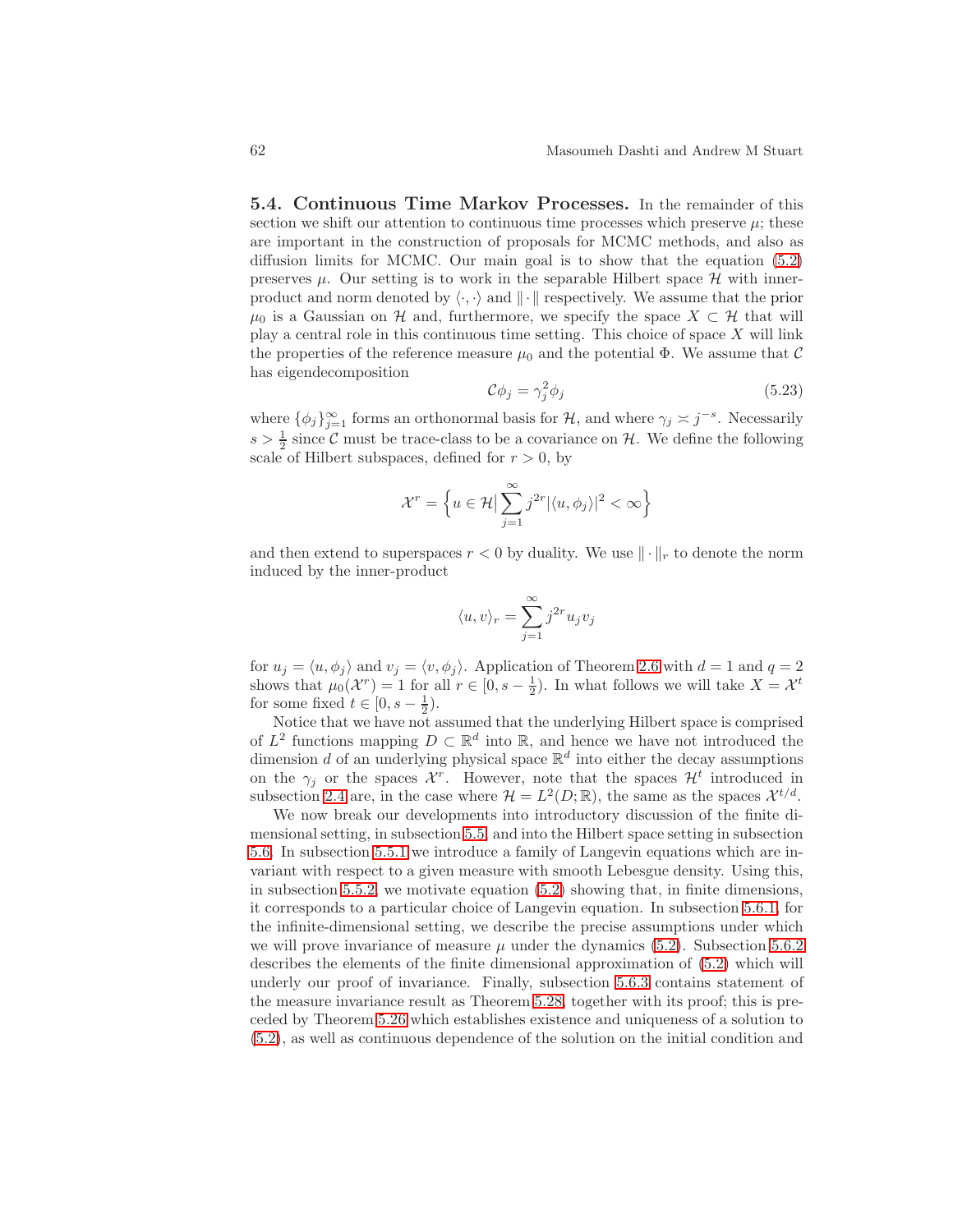Brownian forcing. Theorems [5.20](#page-63-0) and [5.18](#page-62-2) are the finite dimensional analogues of Theorems [5.28](#page-70-0) and [5.26](#page-68-1) respectively and play a useful role in motivating the infinite dimensional theory.

## <span id="page-62-1"></span><span id="page-62-0"></span>5.5. Finite Dimensional Langevin Equation.

5.5.1. Background Theory. Before setting up the (rather involved) technical assumptions required for our proof of measure invariance, we give some finitedimensional intuition. Recall that  $|\cdot|$  denotes the Euclidean norm on  $\mathbb{R}^n$  and we also use this notation for the induced matrix norm on  $\mathbb{R}^n$ . We assume that

$$
I \in C^2(\mathbb{R}^n, \mathbb{R}^+), \quad \int_{\mathbb{R}^n} e^{-I(u)} du = 1.
$$

Thus  $\rho(u) = e^{-I(u)}$  is the Lebesgue density corresponding to a random variable on  $\mathbb{R}^n$ . Let  $\mu$  be the corresponding measure.

Let W denote standard Wiener measure on  $\mathbb{R}^n$ . Thus  $B \sim \mathbb{W}$  is a standard Brownian motion in  $C([0,\infty);\mathbb{R}^n)$ . Let  $u \in C([0,\infty);\mathbb{R}^n)$  satisfy the SDE

<span id="page-62-3"></span>
$$
\frac{du}{dt} = -A DI(u) + \sqrt{2A} \frac{dB}{dt}, \ u(0) = u_0 \tag{5.24}
$$

where  $A \in \mathbb{R}^{n \times n}$  is symmetric and strictly positive definite and  $DI \in C^1(\mathbb{R}^n, \mathbb{R}^n)$ is the gradient of *I*. Assume that  $\exists M > 0 : \forall u \in \mathbb{R}^n$ , the Hessian of *I* satisfies

$$
|D^2I(u)| \le M.
$$

We refer to equations of the form  $(5.24)$  as *Langevin equations* (as mentioned earlier they correspond to overdamped Langevin equations in the physics literature, and to Langevin equations in the statistics literature), and the matrix  $A$  as a preconditioner.

<span id="page-62-2"></span>**Theorem 5.18.** For every  $u_0 \in \mathbb{R}^n$  and W-a.s., equation [\(5.24\)](#page-62-3) has a unique global in time solution  $u \in C([0,\infty);\mathbb{R}^n)$ .

Proof. A solution of the SDE is a solution of the integral equation

<span id="page-62-4"></span>
$$
u(t) = u_0 - \int_0^t ADI(u(s))ds + \sqrt{2AB}(t).
$$
 (5.25)

Define  $X = C([0, T]; \mathbb{R}^n)$  and  $\mathcal{F}: X \to X$  by

$$
(\mathcal{F}v)(t) = u_0 - \int_0^t A \, DI(v(s)) \, ds + \sqrt{2A} B(t). \tag{5.26}
$$

Thus  $u \in X$  solving [\(5.25\)](#page-62-4) is a fixed point of F. We show that F has a unique fixed point, for T sufficiently small. To this end we study a contraction property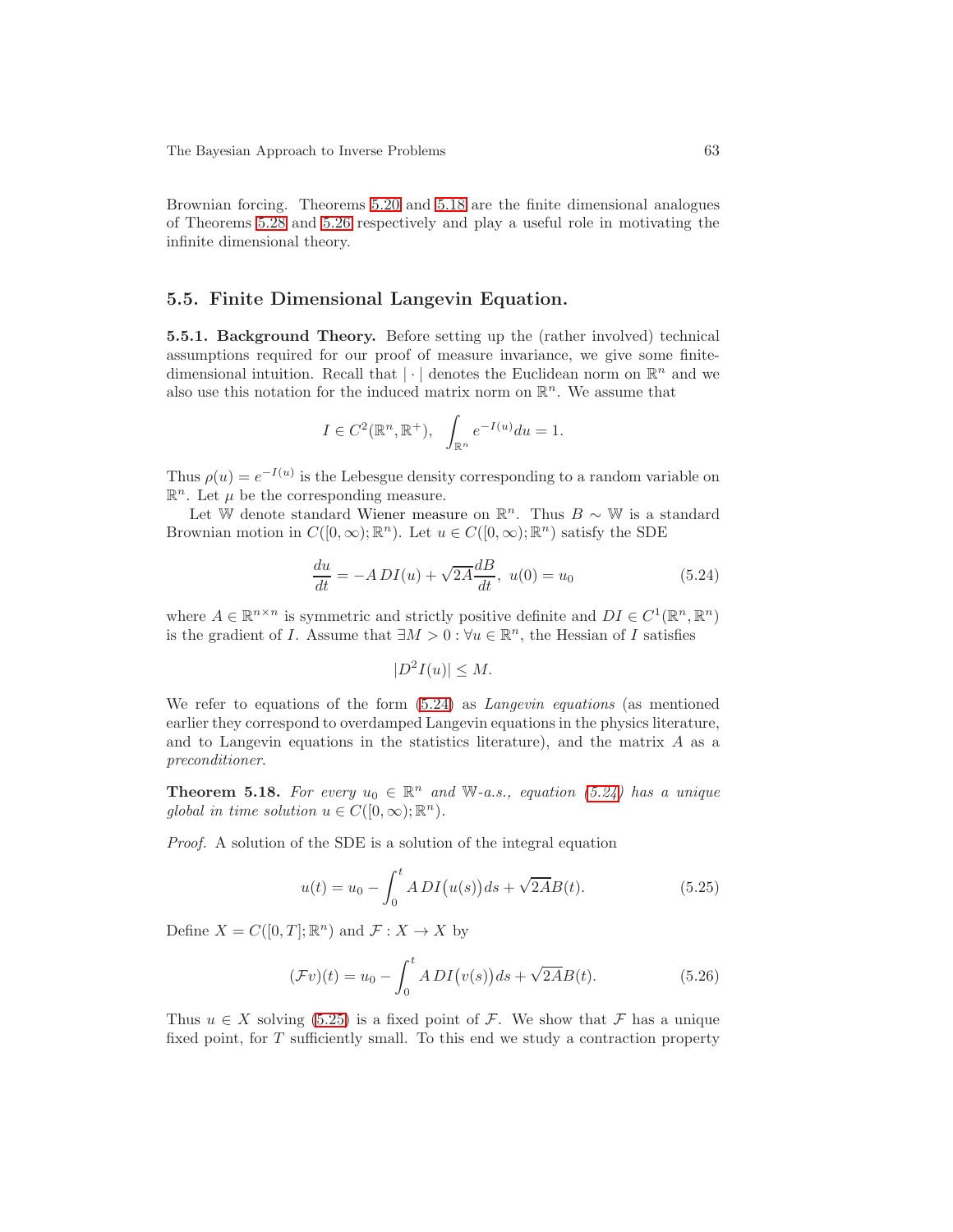of F:

$$
\begin{array}{rcl} ||(\mathcal{F}v_1) - (\mathcal{F}v_2)||_X & = & \sup_{0 \le t \le T} \Big| \int_0^t \Big( A \, DI\big(v_1(s)\big) - A \, DI\big(v_2(s)\big) \Big) ds \Big| \\ & \le \int_0^T \Big| A \, DI\big(v_1(s)\big) - A \, DI\big(v_2(s)\big) \Big| ds \\ & \le \int_0^T |A| M |v_1(s) - v_2(s)| ds \\ & \le T |A| M \|v_1 - v_2\|_X. \end{array}
$$

Choosing  $T: T |A|M < 1$  shows that  $\mathcal F$  is a contraction on X. This argument may be repeated on successive intervals  $[T, 2T]$ ,  $[2T, 3T]$ , ... to obtain a unique global solution in  $C([0,\infty);\mathbb{R}^n)$ .  $\Box$ 

**Remark 5.19.** Note that, since  $A$  is positive-definite symmetric, its eigenvectors  $e_j$  form an orthonormal basis for  $\mathbb{R}^n$ . We write  $Ae_j = \alpha_j^2 e_j$ . Thus

$$
B(t) = \sum_{j=1}^{n} \beta_j(t)e_j
$$

where the  $\{\beta_j\}_{j=1}^n$  are an i.i.d. collection of standard unit Brownian motions on R. Thus we obtain

$$
\sqrt{A}B(t) = \sum_{j=1}^{n} \alpha_j \beta_j e_j =: W(t).
$$

We refer to W as an A-Wiener process. Such a process is Gaussian with mean zero and covariance structure

$$
\mathbb{E}W(t)\otimes W(s)=A(t\wedge s).
$$

The equation [\(5.24\)](#page-62-3) may be written as

$$
\frac{du}{dt} = -ADI(u) + \sqrt{2}\frac{dW}{dt}, \ u(0) = u_0.
$$
\n(5.27)

<span id="page-63-0"></span>**Theorem 5.20.** Let  $u(t)$  solve [\(5.24\)](#page-62-3). If  $u_0 \sim \mu$  then  $u(t) \sim \mu$  for all  $t > 0$ . More precisely, for all  $\varphi : \mathbb{R}^n \to \mathbb{R}^+$  bounded and continuous,  $u_0 \sim \mu$  implies

$$
\mathbb{E}\varphi(u(t))=\mathbb{E}\varphi(u_0),\ \forall t>0.
$$

Proof. Consider the additive noise SDE, for additive noise with strictly positivedefinite diffusion matrix  $\Sigma$ ,

$$
\frac{du}{dt} = f(u) + \sqrt{2\Sigma} \frac{dB}{dt}, \ u(0) = u_0 \sim \nu_0.
$$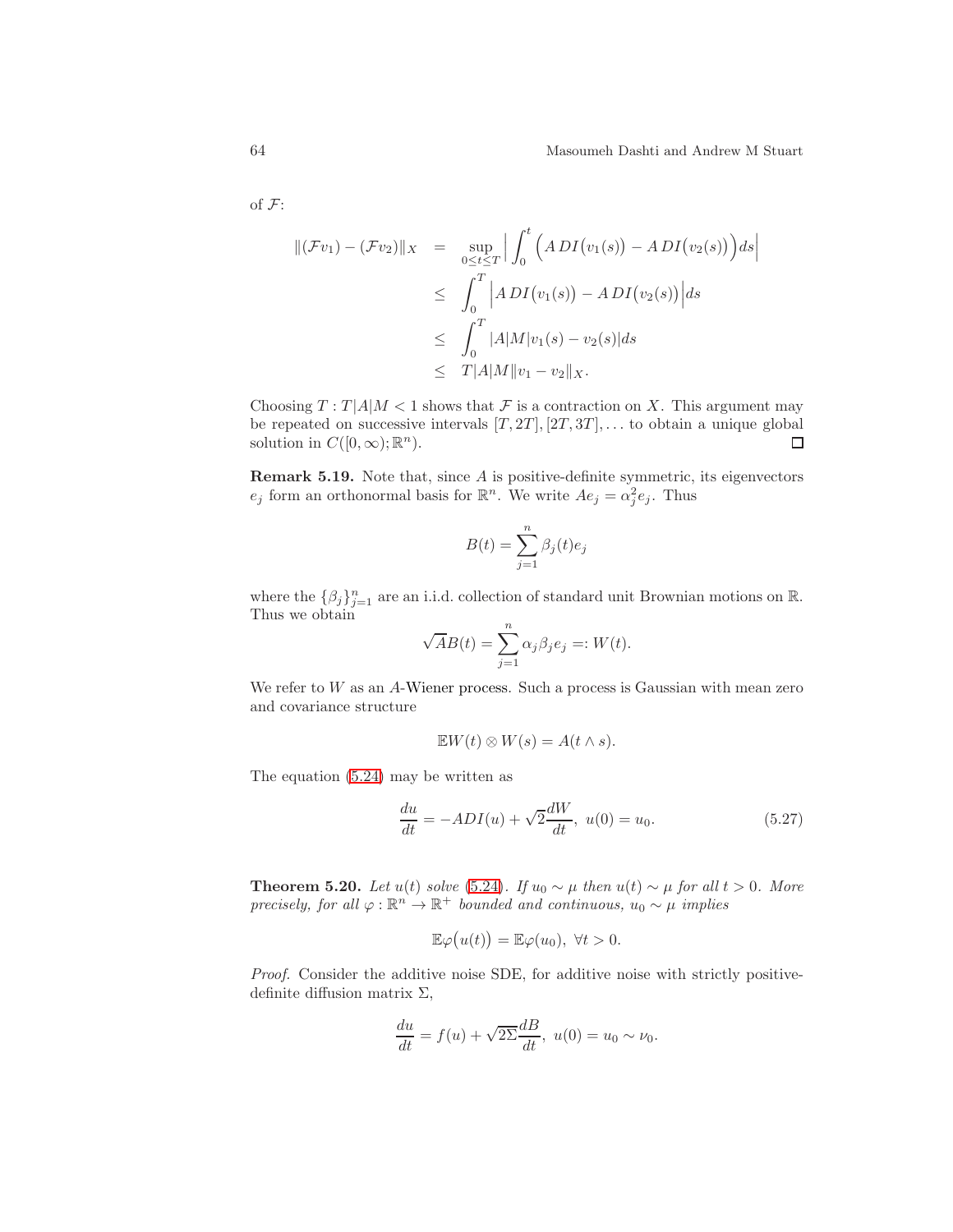If  $\nu_0$  has pdf  $\rho_0$ , then the Fokker-Planck equation for this SDE is

$$
\frac{\partial \overline{\rho}}{\partial t} = \nabla \cdot (-f\overline{\rho} + \Sigma \nabla \overline{\rho}), (u, t) \in \mathbb{R}^n \times \mathbb{R}^+,
$$
  
\n
$$
\overline{\rho}|_{t=0} = \rho_0.
$$

At time  $t > 0$  the solution of the SDE is distributed according to measure  $\nu(t)$ with density  $\overline{\rho}(u, t)$  solving the Fokker-Planck equation. Thus the initial measure  $\nu_0$  is preserved if

$$
\nabla \cdot (-f\rho_0 + \Sigma \nabla \rho_0) = 0
$$

and then  $\overline{\rho}(\cdot,t) = \rho_0, \forall t \geq 0.$ 

We apply this Fokker-Planck equation to show that  $\mu$  is invariant for equation [\(5.25\)](#page-62-4). We need to show that

$$
\nabla \cdot \big( ADI(u)\rho + A \,\nabla \rho \big) = 0
$$

if  $\rho = e^{-I(u)}$ . With this choice of  $\rho$  we have

$$
\nabla \rho = -DI(u)e^{-I(u)} = -DI(u)\rho.
$$

Thus

$$
A DI(u)\rho + A \nabla \rho = ADI(u)\rho - ADI(u)\rho = 0,
$$

so that

$$
\nabla \cdot (ADI(u)\rho + A \nabla \rho) = \nabla \cdot (0) = 0.
$$

Hence the proof is complete.

<span id="page-64-0"></span>5.5.2. Motivation for Equation [\(5.2\)](#page-49-3). Using the preceding finite dimensional development, we now motivate the form of equation [\(5.2\)](#page-49-3). For [\(5.1\)](#page-48-1) we have, if  $\mathcal H$ is  $\mathbb{R}^n$ ,

$$
\mu(du) = \exp(-I(u)) du
$$
,  $I(u) = \frac{1}{2}|\mathcal{C}^{-\frac{1}{2}}u|^2 + \Phi(u) + \ln Z$ .

Thus

$$
DI(u) = \mathcal{C}^{-1}u + D\Phi(u)
$$

and equation [\(5.24\)](#page-62-3), which preserves  $\mu$ , is

$$
\frac{du}{dt} = -A(C^{-1}u + D\Phi(u)) + \sqrt{2A}\frac{dB}{dt}.
$$

Choosing the preconditioner  $A = C$  gives

$$
\frac{du}{dt} = -u - CD\Phi(u) + \sqrt{2C} \frac{dB}{dt}.
$$

This is exactly [\(5.2\)](#page-49-3) provided  $W = \sqrt{C}B$ , where B is a Brownian motion with covariance  $\mathcal I$ . Then  $W$  is a Brownian motion with covariance  $\mathcal C$ . This is the finite dimensional analogue of the construction of a C-Wiener process in the Appendix. We are now in a position to prove Theorems [5.26](#page-68-1) and [5.28](#page-70-0) which are the infinite dimensional analogues of Theorems [5.18](#page-62-2) and [5.20.](#page-63-0)

 $\Box$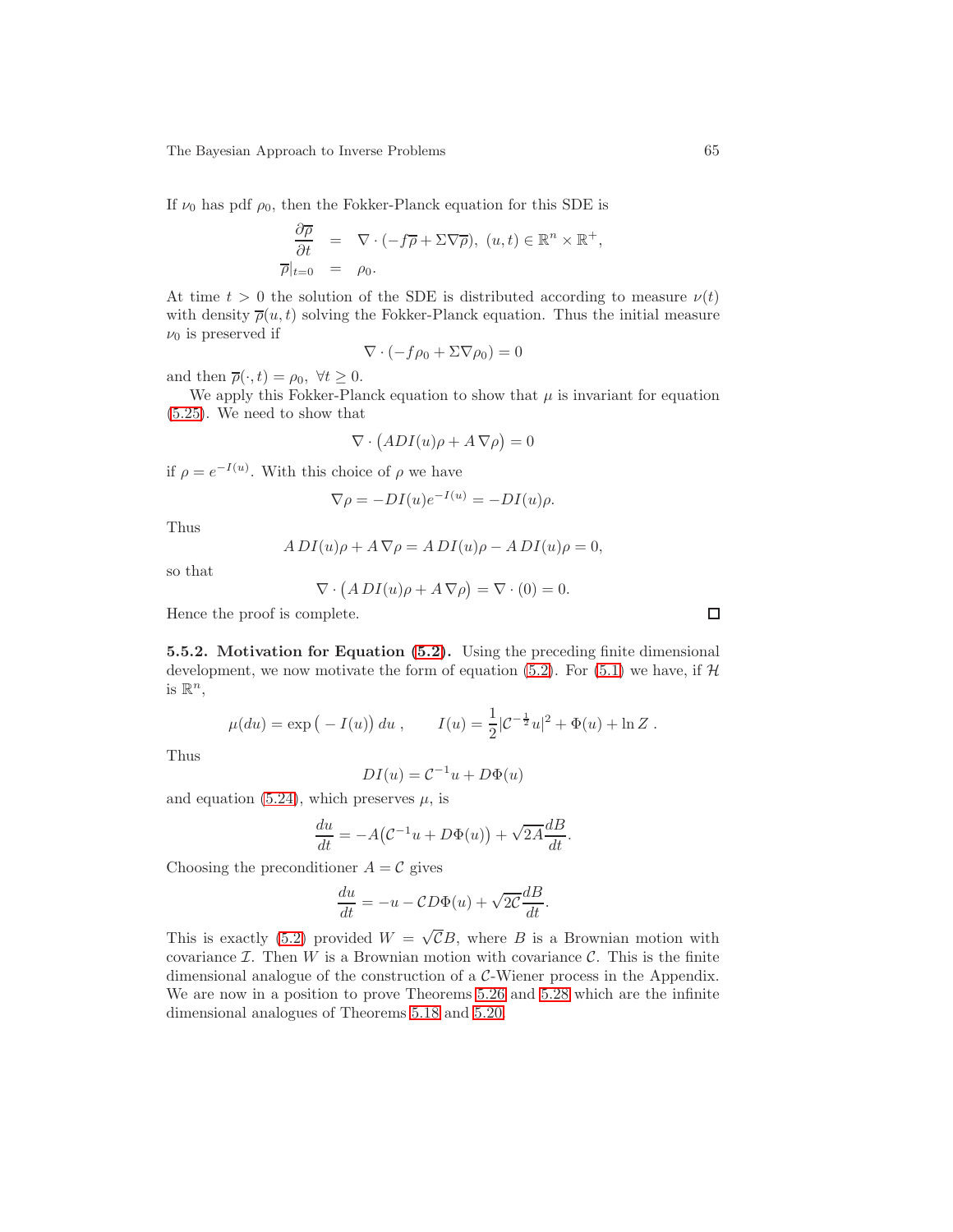## <span id="page-65-0"></span>5.6. Infinite Dimensional Langevin Equation.

<span id="page-65-1"></span>**5.6.1.** Assumptions on Change of Measure. Recall that  $\mu_0(\mathcal{X}^r) = 1$  for all  $r \in [0, s - \frac{1}{2})$ . The functional  $\Phi(\cdot)$  is assumed to be defined on  $\mathcal{X}^t$  for some  $t \in [0, s - \frac{1}{2})$ , and indeed we will assume appropriate bounds on the first and second derivatives, building on this assumption. (Thus, in this subsection [5.6.1,](#page-65-1) t does not denote time; instead we use  $\tau$  to denote the generic time-argument.) These regularity assumptions on  $\Phi(\cdot)$  ensure that the probability distribution  $\mu$  is not too different from  $\mu_0$ , when projected into directions associated with  $\phi_i$  for j large.

For each  $u \in \mathcal{X}^t$  the derivative  $D\Phi(u)$  is an element of the dual  $(\mathcal{X}^t)^*$  of  $\mathcal{X}^t$ comprising continuous linear functionals on  $\mathcal{X}^t$ . However, we may identify  $(\mathcal{X}^t)^*$ with  $\mathcal{X}^{-t}$  and view  $D\Phi(u)$  as an element of  $\mathcal{X}^{-t}$  for each  $u \in \mathcal{X}^{t}$ . With this identification, the following identity holds

$$
||D\Phi(u)||_{\mathcal{L}(\mathcal{X}^t,\mathbb{R})} = ||D\Phi(u)||_{-t}
$$

and the second derivative  $D^2\Phi(u)$  can be identified as an element of  $\mathcal{L}(\mathcal{X}^t, \mathcal{X}^{-t})$ . To avoid technicalities we assume that  $\Phi(\cdot)$  is quadratically bounded, with first derivative linearly bounded and second derivative globally bounded. Weaker assumptions could be dealt with by use of stopping time arguments.

<span id="page-65-2"></span>Assumptions 5.21. There exist constants  $M_i \in \mathbb{R}^+, i \leq 4$  and  $t \in [0, s - 1/2)$ such that, for all  $u \in \mathcal{X}^t$ , the functional  $\Phi: \mathcal{X}^t \to \mathbb{R}$  satisfies

$$
-M_1 \leq \Phi(u) \leq M_2 \left(1 + \|u\|_t^2\right);
$$
  

$$
\|D\Phi(u)\|_{-t} \leq M_3 \left(1 + \|u\|_t\right);
$$
  

$$
\|D^2\Phi(u)\|_{\mathcal{L}(\mathcal{X}^t, \mathcal{X}^{-t})} \leq M_4.
$$

 $\Box$ 

**Example 5.22.** The functional  $\Phi(u) = \frac{1}{2} ||u||_t^2$  satisfies Assumptions [5.21.](#page-65-2) To see this note that we may write  $\Phi(u) = \frac{1}{2} \langle u, \overline{k}u \rangle$  where

$$
\mathcal{K} = \frac{1}{2} \sum_{j=1}^{\infty} j^{2t} \phi_j \phi_j^*.
$$

The functional  $\Phi : \mathcal{X}^t \to \mathbb{R}^+$  is clearly well-defined by definition. Its derivative at  $u \in \mathcal{X}^t$  is given by  $\mathcal{K}u = D\Phi(u) = \sum_{j\geq 1} j^{2t} u_j \phi_j$ , where  $u_j = \langle \phi_j, u \rangle$ . Furthermore  $D\Phi(u) \in \mathcal{X}^{-t}$  with  $||D\Phi(u)||_{-t} = ||u||_{t}$ . The second derivative  $D^2\Phi(u) \in \mathcal{L}(\mathcal{X}^t, \mathcal{X}^{-t})$  is the linear operator K, that is the operator that maps  $u \in \mathcal{X}^t$  to  $\sum_{j\geq 1} j^{2t} \langle u, \phi_j \rangle \phi_j \in \mathcal{X}^t$ : its norm satisfies  $||D^2 \Phi(u)||_{\mathcal{L}(\mathcal{X}^t, \mathcal{X}^{-t})} = 1$  for any  $u \in \mathcal{X}^t$ .  $\Box$ 

Since the eigenvalues  $\gamma_j^2$  of C decrease as  $\gamma_j \approx j^{-s}$ , the operator C has a smoothing effect:  $C^{\alpha}h$  gains  $2\alpha s$  orders of regularity in the sense that the  $\mathcal{X}^{\beta}$ -norm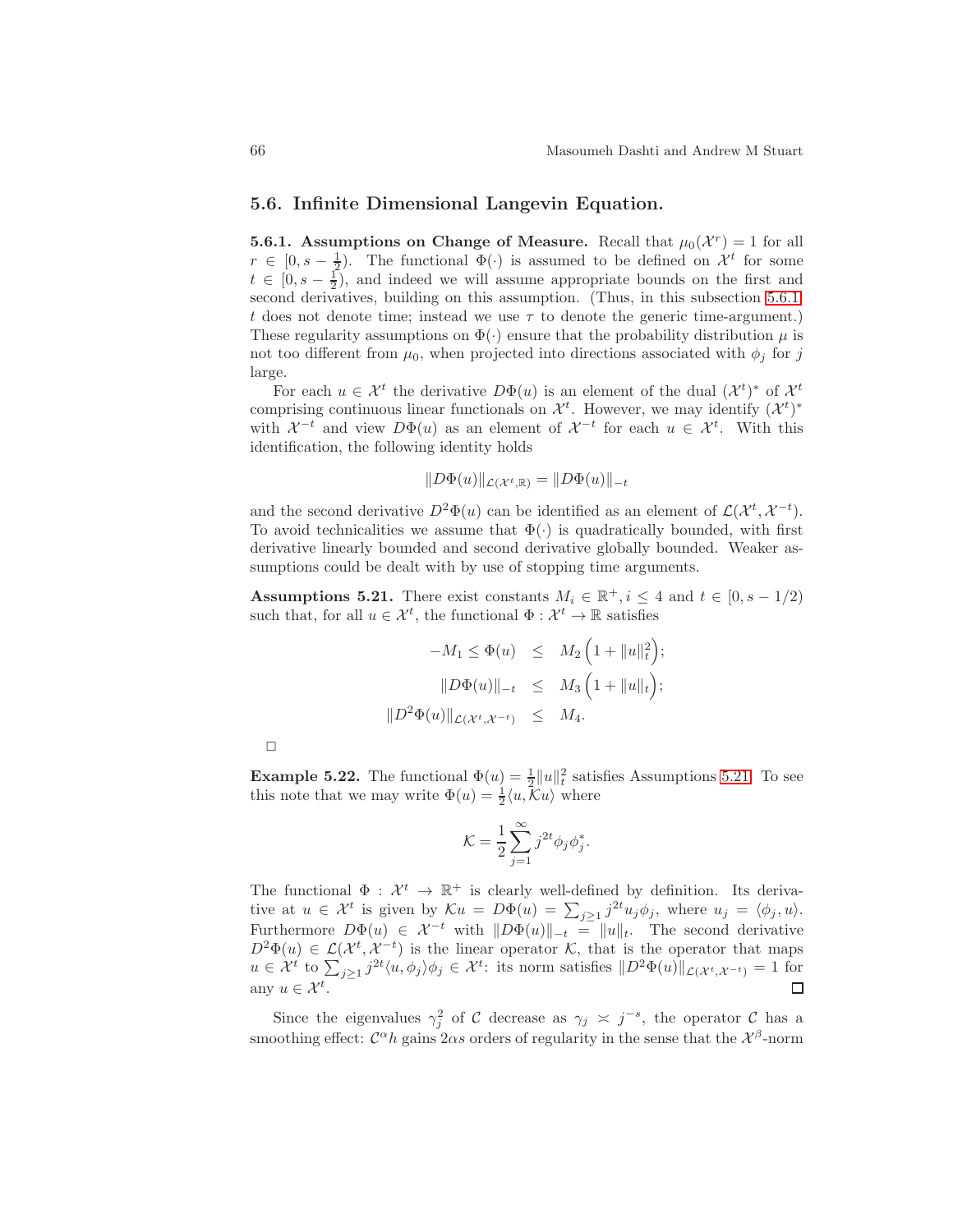<span id="page-66-2"></span>of  $C^{\alpha}h$  is controlled by the  $\mathcal{X}^{\beta-2\alpha s}$ -norm of  $h \in \mathcal{H}$ . Indeed it is straightforward to show the following:

Lemma 5.23. Under Assumptions [5.21,](#page-65-2) the following estimates hold:

1. The operator  $\mathcal C$  satisfies

$$
\|\mathcal{C}^\alpha h\|_\beta\asymp \|h\|_{\beta-2\alpha s}.
$$

2. The function  $CD\Phi : \mathcal{X}^t \to \mathcal{X}^t$  is globally Lipschitz on  $\mathcal{X}^t$ : there exists a  $constant M_5 > 0$  such that

$$
\|\mathcal{C}D\Phi(u) - \mathcal{C}D\Phi(v)\|_{t} \le M_5 \|u - v\|_{t} \qquad \forall u, v \in \mathcal{X}^t. \tag{5.28}
$$

3. The function  $F: \mathcal{X}^t \to \mathcal{X}^t$  defined by

<span id="page-66-1"></span>
$$
F(u) = -u - CD\Phi(u)
$$
\n(5.29)

is globally Lipschitz on  $\mathcal{X}^t$ .

4. The functional  $\Phi(\cdot): \mathcal{X}^t \to \mathbb{R}$  satisfies a second order Taylor formula (for which we extend  $\langle \cdot, \cdot \rangle$  from an inner-product on X to the dual pairing between  $\mathcal{X}^{-t}$  and  $\mathcal{X}^{t}$ .) There exists a constant  $M_6 > 0$  such that

$$
\Phi(v) - \left(\Phi(u) + \langle D\Phi(u), v - u \rangle\right) \le M_6 \|u - v\|_t^2 \quad \forall u, v \in \mathcal{X}^t. \tag{5.30}
$$

<span id="page-66-0"></span>5.6.2. Finite Dimensional Approximation. Our analysis now proceeds as follows. First we introduce an approximation of the measure  $\mu$ , denoted by  $\mu^N$ . To this end we let  $P^N$  denote orthogonal projection in  $\mathcal{H}$  onto  $X^N := \text{span}\{\phi_1, \cdots, \phi_N\}$ and denote by  $Q^N$  orthogonal projection in  $\mathcal H$  onto  $X^{\perp} := \text{span}\{\phi_{N+1}, \phi_{N+2}, \cdots\}.$ Thus  $Q^N = I - P^N$ . Then define the measure  $\mu^N$  by

$$
\frac{d\mu^N}{d\mu_0}(u) = \frac{1}{Z^N} \exp\left(-\Phi(P^N u)\right),\tag{5.31a}
$$

$$
Z^N = \int_{X'} \exp\left(-\Phi(P^N u)\right) \mu_0(du). \tag{5.31b}
$$

This is a specific example of the approximating family in [\(4.5\)](#page-39-5) if we define

<span id="page-66-3"></span>
$$
\Phi^N := \Phi \circ P^N. \tag{5.32}
$$

Indeed if we take  $X = \mathcal{X}^{\tau}$  for any  $\tau \in (t, s - \frac{1}{2})$  we see that  $||P^N||_{\mathcal{L}(X,X)} = 1$  and that, for any  $u \in X$ ,

$$
\|\Phi(u) - \Phi^N(u)\| = \|\Phi(u) - \Phi(P^N u)\|
$$
  
\n
$$
\leq M_3(1 + \|u\|_t) \|(I - P^N)u\|_t
$$
  
\n
$$
\leq CM_3(1 + \|u\|_\tau) \|u\|_\tau N^{-(\tau - t)}.
$$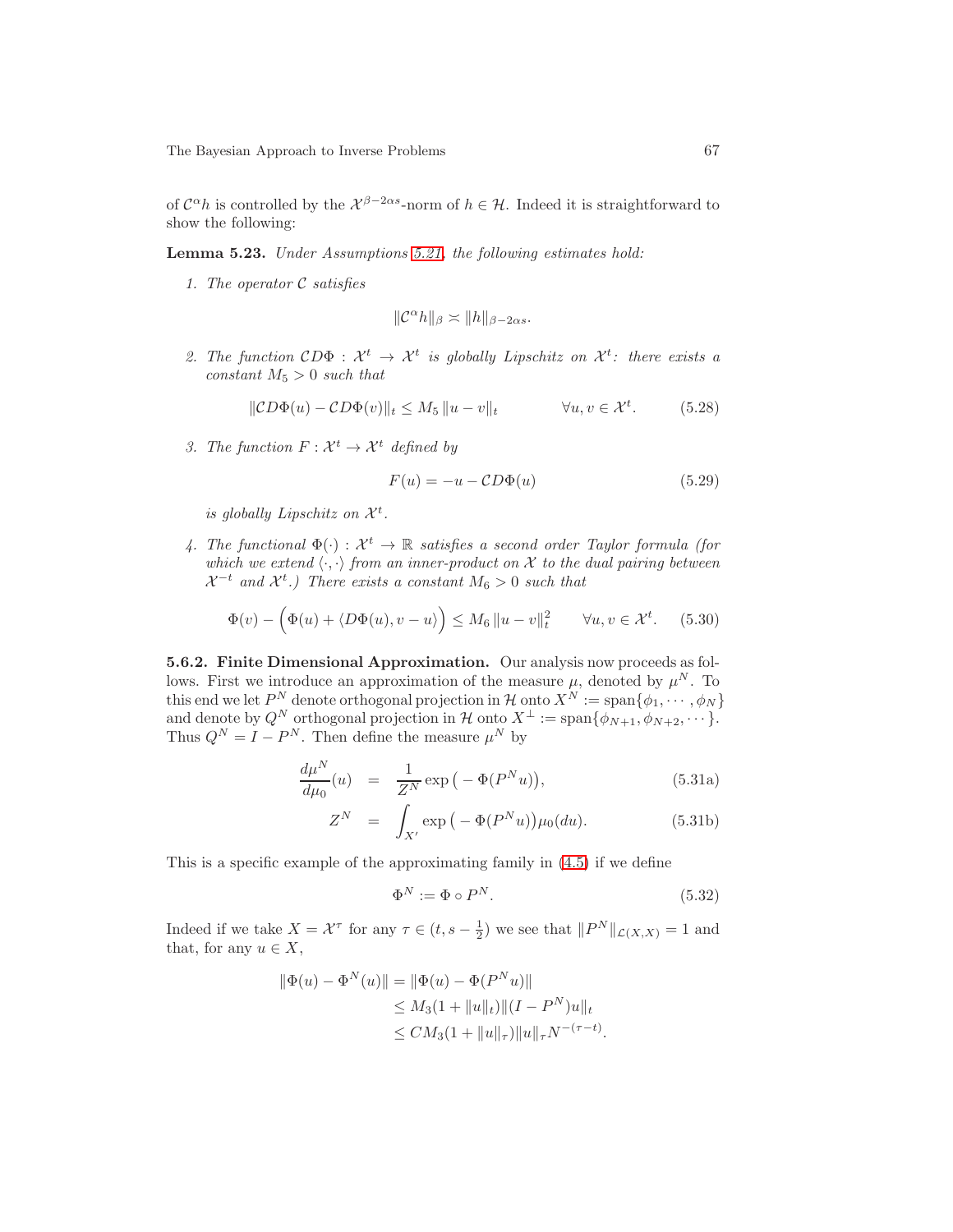Since  $\Phi$ , and hence  $\Phi^N$ , are bounded below by  $-M_1$ , and since the function 1 +  $||u||_{\tau}^2$  is integrable by the Fernique Theorem [2.13,](#page-20-0) the approximation Theorem [4.9](#page-40-2) applies. We deduce that the Hellinger distance between  $\mu$  and  $\mu^N$  is bounded above by  $\mathcal{O}(N^{-r})$  for any  $r < s - \frac{1}{2} - t$  since  $\tau - t \in (0, s - \frac{1}{2} - t)$ .

We will not use this explicit convergence rate in what follows, but we will use the idea that  $\mu^N$  converges to  $\mu$  in order to prove invariance of the measure  $\mu$  under the SDE [\(5.2\)](#page-49-3). The measure  $\mu^N$  has a product structure that we will exploit in the following. We note that any element  $u \in \mathcal{H}$  is uniquely decomposed as  $u = p + q$ where  $p \in X^N$  and  $q \in X^{\perp}$ . Thus we will write  $\mu^N(du) = \mu^N(dp, dq)$ , and similar expressions for  $\mu_0$  and so forth, in what follows.

<span id="page-67-2"></span>**Lemma 5.24.** Define  $C^N = P^N CP^N$  and  $C^{\perp} = Q^N C Q^N$ . Then  $\mu_0$  factors as the product of measures  $\mu_{0,P} = N(0, \mathcal{C}^N)$  and  $\mu_{0,Q} = N(0, \mathcal{C}^{\perp})$  on  $X^N$  and  $X^{\perp}$ respectively. Furthermore  $\mu^N$  itself also factors as a product measure on  $X^N \oplus X^{\perp}$ :  $\mu^N(dp,dq) = \mu_P(dp)\mu_Q(dq)$  with  $\mu_Q = \mu_{0,Q}$  and

$$
\frac{d\mu_P}{d\mu_{0,P}}(u) \propto \exp\big(-\Phi(p)\big).
$$

*Proof.* Because  $P^N$  and  $Q^N$  commute with C, and because  $P^N Q^N = Q^N P^N = 0$ , the factorization of the reference measure  $\mu_0$  follows automatically. The factorization of the measure  $\mu$  follows from the fact that  $\Phi^{N}(u) = \Phi(p)$  and hence does not depend on q.  $\Box$ 

To facilitate the proof of the desired measure preservation property, we introduce the equation

<span id="page-67-0"></span>
$$
\frac{du^N}{dt} = -u^N - \mathcal{C}P^N D\Phi^N(u^N) + \sqrt{2}\frac{dW}{dt}.\tag{5.33}
$$

By using well-known properties of finite dimensional SDEs, we will show that, if  $u^N(0) \sim \mu^N$ , then  $u^N(t) \sim \mu^N$  for any  $t > 0$ . By passing to the limit  $N = \infty$  we will deduce that for [\(5.2\)](#page-49-3), if  $u(0) \sim \mu$ , then  $u(t) \sim \mu$  for any  $t > 0$ .

The next lemma gathers various regularity estimates on the functional  $\Phi^N(\cdot)$ that are repeatedly used in the sequel; they follow from the analogous properties of  $\Phi$  by using the structure  $\Phi^N = \Phi \circ P^N$ .

<span id="page-67-1"></span>Lemma 5.25. Under Assumptions [5.21,](#page-65-2) the following estimates hold with all constants uniform in N

- 1. The estimates of Assumptions [5.21](#page-65-2) hold with  $\Phi$  replaced by  $\Phi^N$ .
- 2. The function  $CD\Phi^N: \mathcal{X}^t \to \mathcal{X}^t$  is globally Lipschitz on  $\mathcal{X}^t$ : there exists a  $constant M_5 > 0$  such that

$$
\|\mathcal{C}D\Phi^N(u) - \mathcal{C}D\Phi^N(v)\|_t \le M_5 \|u - v\|_t \qquad \forall u, v \in \mathcal{X}^t.
$$

3. The function  $F^N: \mathcal{X}^t \to \mathcal{X}^t$  defined by

$$
F^{N}(u) = -u - \mathcal{C}P^{N}D\Phi^{N}(u)
$$
\n(5.34)

is globally Lipschitz on  $\mathcal{X}^t$ .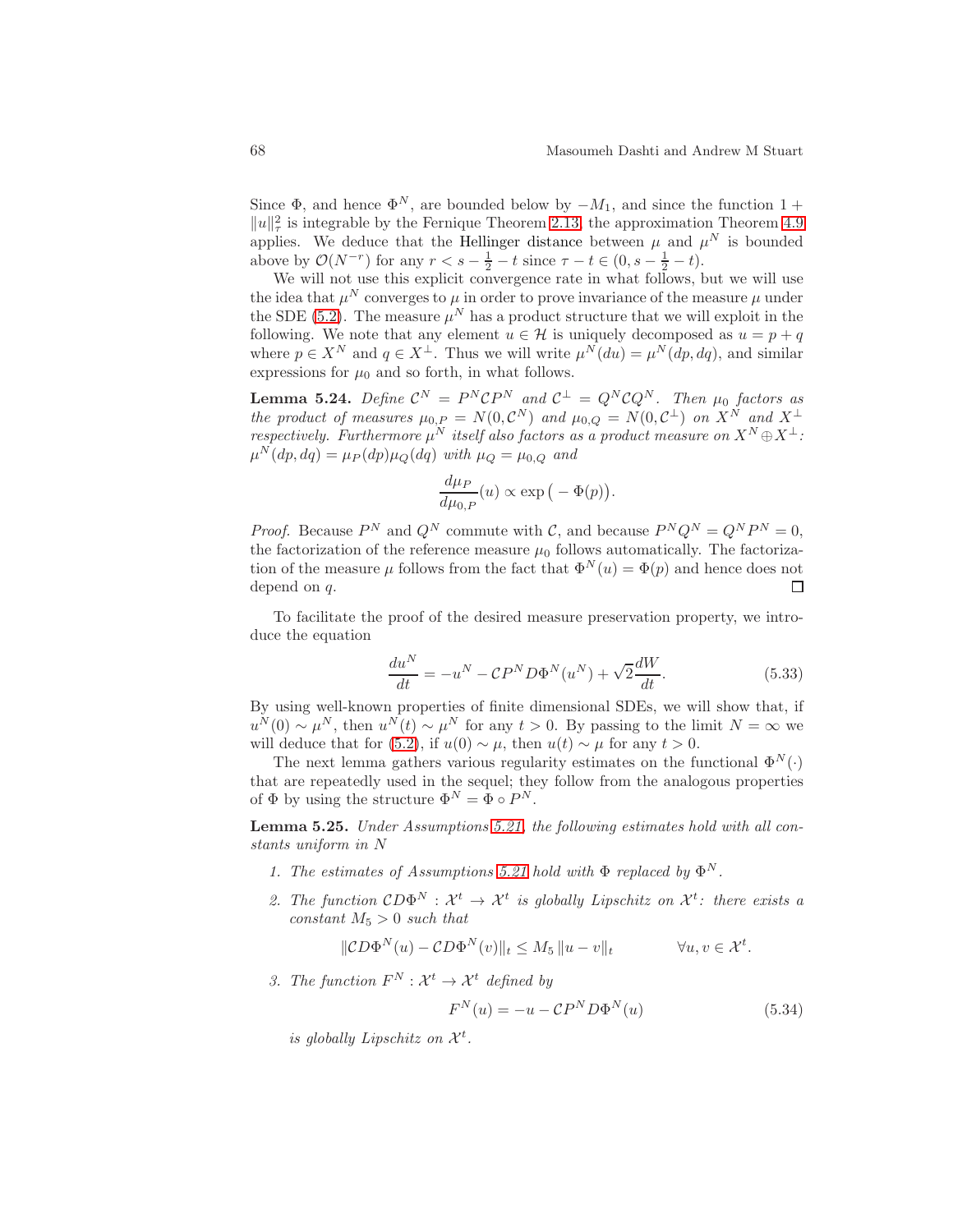4. The functional  $\Phi^N(\cdot): \mathcal{X}^t \to \mathbb{R}$  satisfies a second order Taylor formula (for which we extend  $\langle \cdot, \cdot \rangle$  from an inner-product on X to the dual pairing between  $\mathcal{X}^{-t}$  and  $\mathcal{X}^{t}$ .) There exists a constant  $M_6 > 0$  such that

$$
\Phi^N(v) - \left(\Phi^N(u) + \langle D\Phi^N(u), v - u \rangle\right) \le M_6 \|u - v\|_t^2 \quad \forall u, v \in \mathcal{X}^t. \tag{5.35}
$$

<span id="page-68-0"></span>**5.6.3.** Main Theorem and Proof. Fix a function  $W \in C([0, T]; \mathcal{X}^t)$ . Recalling F defined by [\(5.29\)](#page-66-1), we define a solution of [\(5.2\)](#page-49-3) to be a function  $u \in C([0, T]; \mathcal{X}^t)$ satisfying the integral equation

<span id="page-68-2"></span>
$$
u(\tau) = u_0 + \int_0^{\tau} F(u(s)) ds + \sqrt{2} W(\tau) \qquad \forall \tau \in [0, T].
$$
 (5.36)

The solution is said to be global if  $T > 0$  is arbitrary. For us, W will be a C-Wiener process and hence random; we look for existence of a global solution, almost surely with respect to the Wiener measure, Similarly a solution of [\(5.33\)](#page-67-0) is a function  $u^N \in C([0,T]; \mathcal{X}^t)$  satisfying the integral equation

<span id="page-68-3"></span>
$$
u^{N}(\tau) = u_{0} + \int_{0}^{\tau} F^{N}(u^{N}(s)) ds + \sqrt{2} W(\tau) \qquad \forall t \in [0, T]. \qquad (5.37)
$$

Again, the solution is random because  $W$  is a  $\mathcal{C}\text{-}\mathsf{Wiener}$  process. Note that the solution to this equation is not confined to  $X^N$ , because both  $u_0$  and W have nontrivial components in  $X^{\perp}$ . However within  $X^{\perp}$  the behaviour is purely Gaussian and within  $X^N$  it is finite dimensional. We will exploit these two facts.

<span id="page-68-1"></span>The following establishes basic existence, uniqueness, continuity and approximation properties of the solutions of [\(5.36\)](#page-68-2) and [\(5.37\)](#page-68-3).

**Theorem 5.26.** For every  $u_0 \in \mathcal{X}^t$  and for almost every C-Wiener process W, equation  $(5.36)$  (respectively  $(5.37)$ ) has a unique global solution. For any pair  $(u_0, W) \in \mathcal{X}^t \times C([0, T]; \mathcal{X}^t)$  we define the Itô map

$$
\Theta \colon \mathcal{X}^t \times C([0,T]; \mathcal{X}^t) \to C([0,T]; \mathcal{X}^t)
$$

which maps  $(u_0, W)$  to the unique solution u (resp.  $u^N$  for  $(5.37)$ ) of the integral equation [\(5.36\)](#page-68-2) (resp.  $\Theta^N$  for [\(5.37\)](#page-68-3)). The map  $\Theta$  (resp.  $\Theta^N$ ) is globally Lipschitz continuous. Finally we have that  $\Theta^N(u_0, W) \to \Theta(u_0, W)$  strongly in  $C([0, T]; \mathcal{X}^t)$ for every pair  $(u_0, W) \in \mathcal{X}^t \times C([0, T]; \mathcal{X}^t)$ .

Proof. The existence and uniqueness of local solutions to the integral equation [\(5.36\)](#page-68-2) is a simple application of the contraction mapping principle, following arguments similar to those employed in the proof of Theorem [5.18.](#page-62-2) Extension to a global solution may be achieved by repeating the local argument on successive intervals.

Now let  $u^{(i)}$  solve

$$
u^{(i)} = u_0^{(i)} + \int_0^{\tau} F(u^{(i)})(s)ds + \sqrt{2}W^{(i)}(\tau), \quad \tau \in [0, T],
$$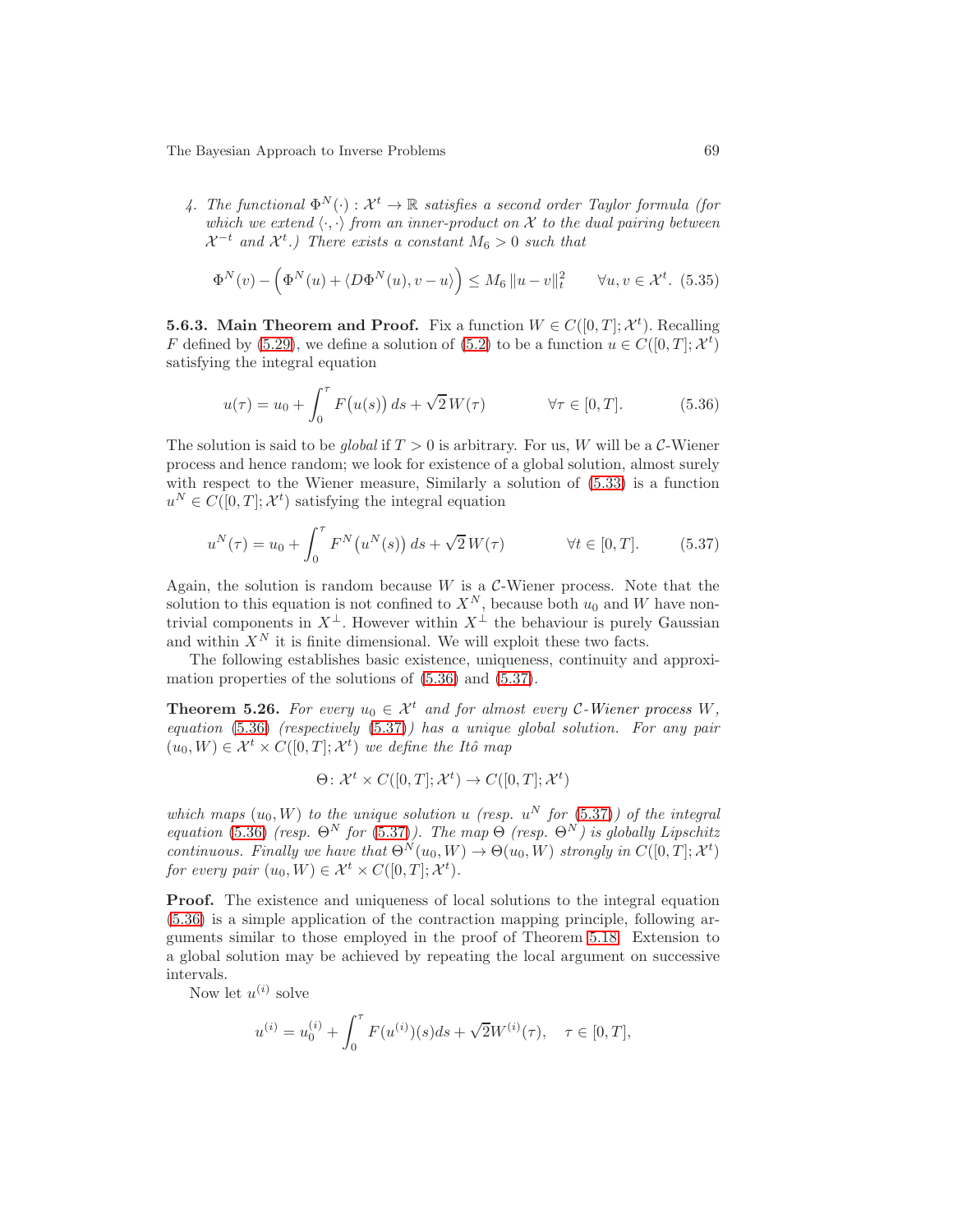for  $i = 1, 2$ . Subtracting and using the Lipschitz property of F shows that  $e =$  $u^{(1)} - u^{(2)}$  satisfies

$$
||e(\tau)||_t \le ||u_0^{(1)} - u_0^{(2)}||_t + L \int_0^{\tau} ||e(s)||_t ds + \sqrt{2}||W^{(1)}(\tau) - W^{(2)}(\tau)||_t
$$
  

$$
\le ||u_0^{(1)} - u_0^{(2)}||_t + L \int_0^{\tau} ||e(s)||_t ds + \sqrt{2} \sup_{0 \le s \le T} ||W^{(1)}(s) - W^{(2)}(s)||_t.
$$

By application of the Gronwall inequality we find that

$$
\sup_{0 \le \tau \le T} \|e(\tau)\|_{t} \le C(T) \left( \|u_0^{(1)} - u_0^{(2)}\|_{t} + \sup_{0 \le s \le T} \|W^{(1)}(s) - W^{(2)}(s)\|_{t} \right)
$$

and the desired continuity is established.

Now we prove pointwise convergence of  $\Theta^N$  to  $\Theta$ . Let  $e = u - u^N$  where u and  $u^N$  solve [\(5.36\)](#page-68-2), [\(5.37\)](#page-68-3) respectively. The pointwise convergence of  $\Theta^N$  to  $\Theta$  is established by proving that  $e \to 0$  in  $C([0, T]; \mathcal{X}^t)$ . Note that

$$
F(u) - FN(uN) = (FN(u) - FN(uN)) + (F(u) - FN(u)).
$$

Also, by Lemma [5.25,](#page-67-1)  $||F^N(u) - F^N(u^N)||_t \leq L||e||_t$ . Thus we have

$$
||e||_t \le L \int_0^{\tau} ||e(s)||_t ds + \int_0^{\tau} ||F(u(s)) - F^N(u(s))||_t ds.
$$

Thus, by Gronwall, it suffices to show that

δ

$$
S^N := \sup_{0 \le s \le T} ||F(u(s)) - F^N(u(s))||_t
$$

tends to zero as  $N \to \infty$ . Note that

$$
F(u) - FN(u) = CD\Phi(u) - CPND\Phi(PNu)
$$
  
= 
$$
(I - PN)CD\Phi(u) + PN(CD\Phi(u) - CD\Phi(PNu)).
$$

Thus, since  $CD\Phi$  is globally Lipschitz on  $\mathcal{X}^t$ , by Lemma [5.23,](#page-66-2) and  $P^N$  has norm one as a mapping from  $\mathcal{X}^t$  into itself,

$$
||F(u) - F^{N}(u)||_{t} \le ||(I - P^{N})CD\Phi(u)||_{t} + C||(I - P^{N})u||_{t}.
$$

By dominated convergence  $||(I - P_N)a||_t \to 0$  for any fixed element  $a \in \mathcal{X}^t$ . Thus, because  $CD\Phi$  is globally Lipschitz, by Lemma [5.23,](#page-66-2) and as  $u \in C([0, T]; \mathcal{X}^t)$ , we deduce that it suffices to bound  $\sup_{0\leq s\leq T} ||u(s)||_t$ . But such a bound is a consequence of the existence theory outlined at the start of the proof, based on the proof of Theorem [5.18.](#page-62-2)  $\Box$ 

<span id="page-69-0"></span>The following is a straightforward corollary of the preceding theorem:

**Corollary 5.27.** For any pair  $(u_0, W) \in \mathcal{X}^t \times C([0,T]; \mathcal{X}^t)$  we define the point Itô map

$$
\Theta_{\tau} \colon \mathcal{X}^{t} \times C([0, T]; \mathcal{X}^{t}) \to \mathcal{X}^{t}
$$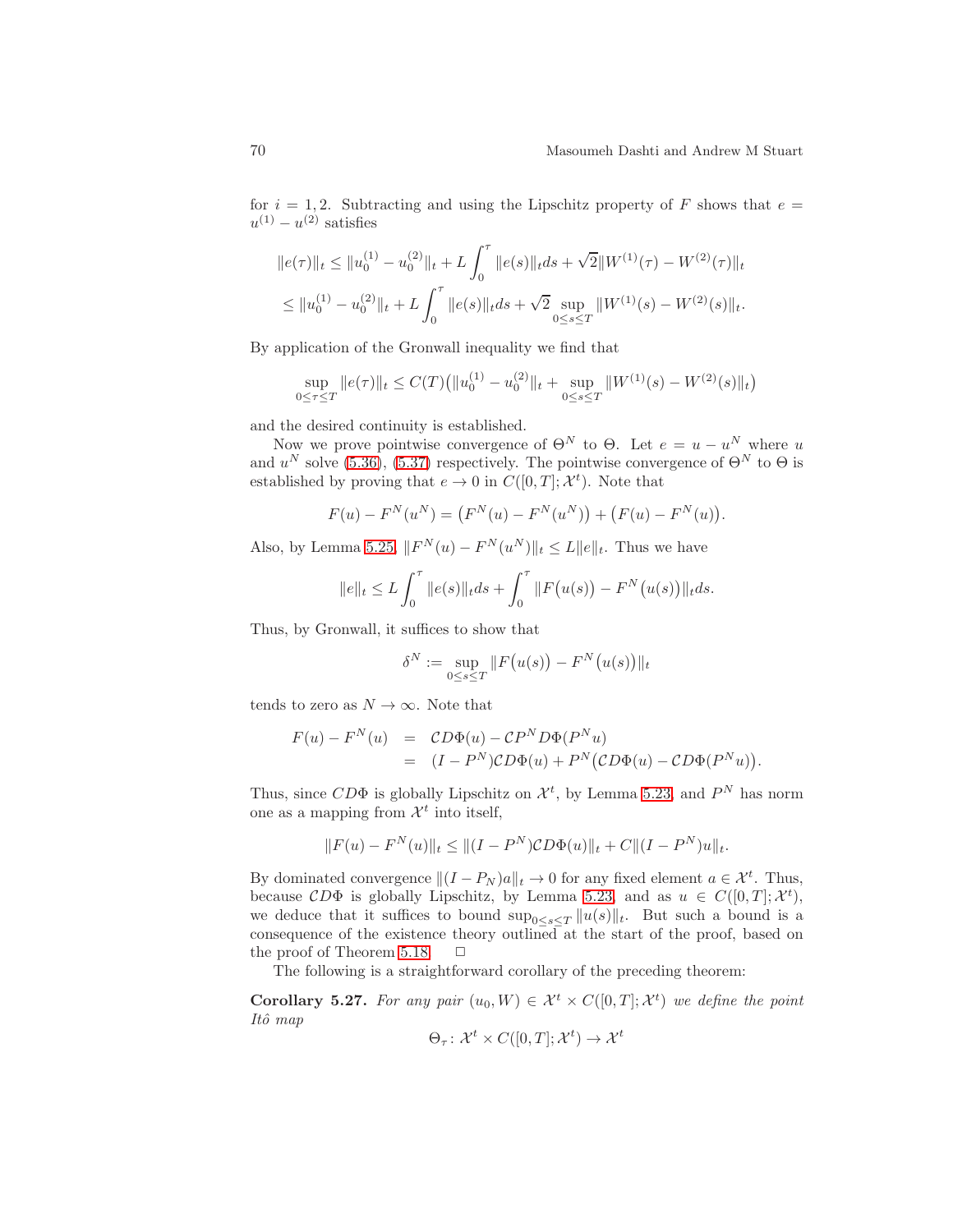(resp.  $\Theta_{\tau}^{N}$  for [\(5.37\)](#page-68-3)) which maps  $(u_0, W)$  to the unique solution  $u(\tau)$  of the inte-gral equation [\(5.36\)](#page-68-2) (resp.  $u^N(\tau)$  for [\(5.37\)](#page-68-3)) at time  $\tau$  . The map  $\Theta_{\tau}$  (resp.  $\Theta_{\tau}^N$ ) is globally Lipschitz continuous. Finally we have that  $\Theta_{\tau}^{N}(u_0, W) \to \Theta_{\tau}(u_0, W)$ for every pair  $(u_0, W) \in \mathcal{X}^t \times C([0, T]; \mathcal{X}^t)$ .

<span id="page-70-0"></span>**Theorem 5.28.** Let Assumptions [5.21](#page-65-2) hold. Then the measure  $\mu$  given by [\(4.4\)](#page-39-2) is invariant for [\(5.2\)](#page-49-3): for all continuous bounded functions  $\varphi : \mathcal{X}^t \to \mathbb{R}$  it follows that, if  $E$  denotes expectation with respect to the product measure found from initial condition  $u_0 \sim \mu$  and  $W \sim \mathbb{W}$ , the C-Wiener measure on  $\mathcal{X}^t$ , then  $\mathbb{E}\varphi(u(\tau)) =$  $\mathbb{E}\varphi(u_0)$ .

Proof. We have that

$$
\mathbb{E}\varphi(u(\tau)) = \int \varphi(\Theta_{\tau}(u_0, W)) \mu(du_0) \mathbb{W}(dW), \tag{5.38}
$$

$$
\mathbb{E}\varphi(u_0) = \int \varphi(u_0)\mu(du_0). \tag{5.39}
$$

If we solve equation [\(5.33\)](#page-67-0) with  $u_0 \sim \mu^N$  then, using  $\mathbb{E}^N$  with the obvious notation,

<span id="page-70-3"></span>
$$
\mathbb{E}^N \varphi(u^N(\tau)) = \int \varphi(\Theta^N_\tau(u_0, W)) \mu^N(du_0) \mathbb{W}(dW), \tag{5.40}
$$

$$
\mathbb{E}^N \varphi(u_0) = \int \varphi(u_0) \mu^N(du_0).
$$
 (5.41)

Lemma [5.29](#page-71-0) below shows that, in fact,

$$
\mathbb{E}^N \varphi\big(u^N(\tau)\big) = \mathbb{E}^N \varphi(u_0).
$$

Thus it suffices to show that

<span id="page-70-2"></span>
$$
\mathbb{E}^N \varphi(u^N(\tau)) \to \mathbb{E} \varphi(u(\tau))
$$
\n(5.42)

and

<span id="page-70-1"></span>
$$
\mathbb{E}^N \varphi(u_0) \to \mathbb{E}\varphi(u_0). \tag{5.43}
$$

Both of these facts follow from the dominated convergence theorem as we now show. First note that

$$
\mathbb{E}^N \varphi(u_0) = \int \varphi(u_0) e^{-\Phi(P^N u_0)} \mu_0(du_0).
$$

Since  $\varphi(\cdot)e^{-\Phi \circ P^N}$  is bounded independently of N, by  $(\sup \varphi)e^{M_1}$ , and since  $(\Phi \circ$  $P^{N}(u)$  converges pointwise to  $\Phi(u)$  on  $\mathcal{X}^{t}$ , we deduce that

$$
\mathbb{E}^N \varphi(u_0) \to \int \varphi(u_0) e^{-\Phi(u_0)} \mu_0(du_0) = \mathbb{E} \varphi(u_0)
$$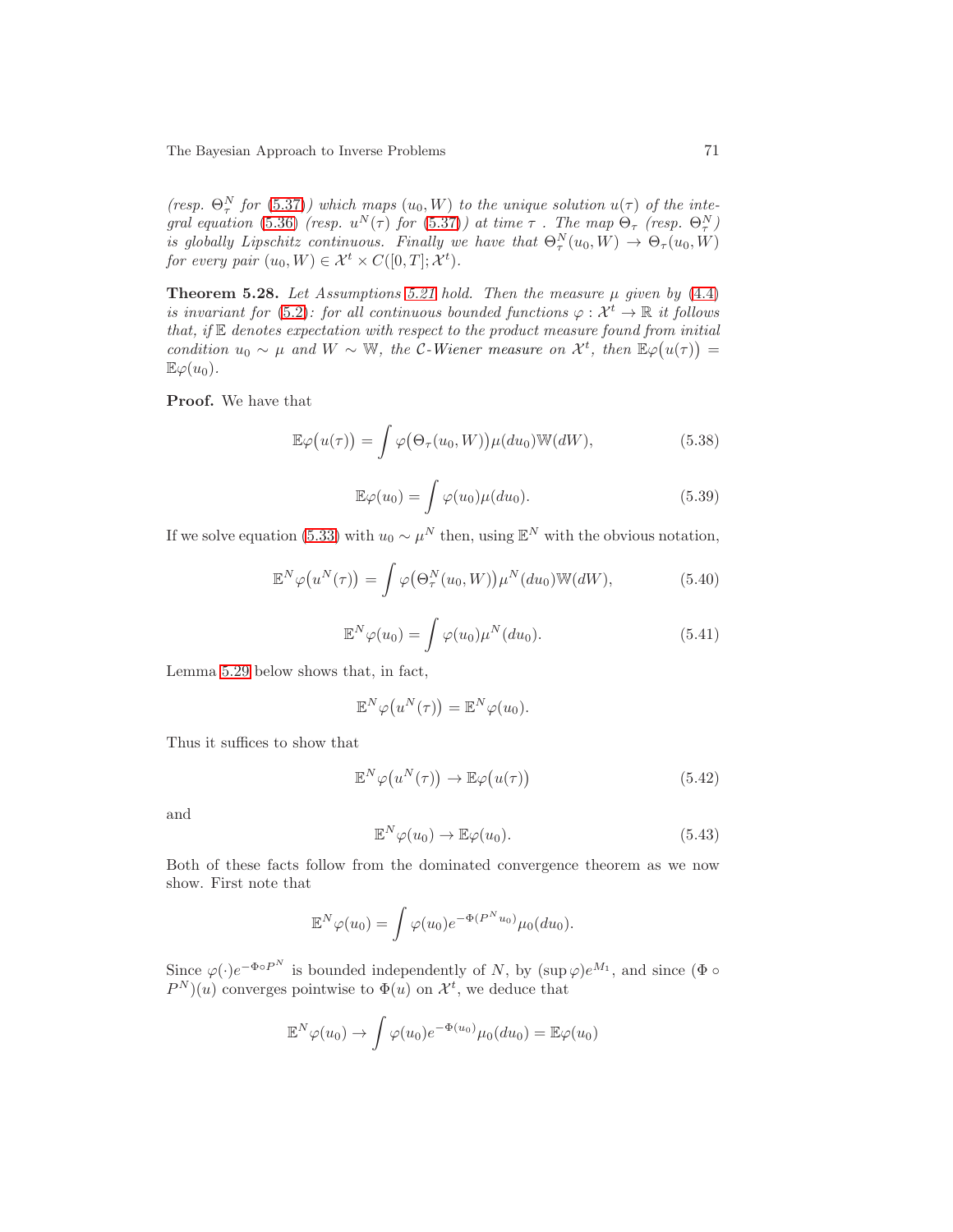so that [\(5.43\)](#page-70-1) holds. The convergence in [\(5.42\)](#page-70-2) holds by a similar argument. From  $(5.40)$  we have

$$
\mathbb{E}^N \varphi(u^N(\tau)) = \int \varphi(\Theta^N_\tau(u_0, W)) e^{-\Phi(P^N u_0)} \mu_0(du_0) \mathbb{W}(dW).
$$
 (5.44)

The integrand is again dominated by  $(\sup \varphi) e^{M_1}$ . Using the pointwise convergence of  $\Theta_{\tau}^{N}$  to  $\Theta_{\tau}$  on  $\mathcal{X}^{t} \times C([0,T]; \mathcal{X}^{t})$ , as proved in Corollary [5.27,](#page-69-0) as well as the pointwise convergence of  $(\Phi \circ P^N)(u)$  to  $\Phi(u)$ , the desired result follows from dominated convergence: we find that

$$
\mathbb{E}^N \varphi(u^N(\tau)) \to \int \varphi(\Theta_\tau(u_0, W)) e^{-\Phi(u_0)} \mu_0(du_0) \mathbb{W}(dW) = \mathbb{E} \varphi(u(\tau)).
$$

<span id="page-71-0"></span>The desired result follows.  $\Box$ 

**Lemma 5.29.** Let Assumptions [5.21](#page-65-2) hold. Then the measure  $\mu^N$  given by [\(5.31\)](#page-66-3) is invariant for [\(5.33\)](#page-67-0): for all continuous bounded functions  $\varphi : \mathcal{X}^t \to \mathbb{R}$  it follows that, if  $\mathbb{E}^N$  denotes expectation with respect to the product measure found from initial condition  $u_0 \sim \mu^N$  and  $W \sim \mathbb{W}$ , the C-Wiener measure on  $\mathcal{X}^t$ , then  $\mathbb{E}^N \varphi(u^N(\tau)) = \mathbb{E}^N \varphi(u_0).$ 

**Proof.** Recall from Lemma [5.24](#page-67-2) that measure  $\mu^N$  given by [\(5.31\)](#page-66-3) factors as the independent product of two measures on  $\mu_P$  on  $X^N$  and  $\mu_Q$  on  $X^{\perp}$ . On  $X^{\perp}$  the measure is simply the Gaussian  $\mu_Q = \mathcal{N}(0, C^{\perp})$ , whilst  $X^N$  the measure  $\mu_P$  is finite dimensional with density proportional to

<span id="page-71-3"></span>
$$
\exp\left(-\Phi(p) - \frac{1}{2} \| (C^N)^{-\frac{1}{2}} p \|^2\right). \tag{5.45}
$$

The equation [\(5.33\)](#page-67-0) also decouples on the spaces  $X^N$  and  $X^{\perp}$ . On  $X^{\perp}$  it gives the integral equation

<span id="page-71-1"></span>
$$
q(\tau) = -\int_0^{\tau} q(s) + \sqrt{2}Q^N W(\tau)
$$
\n(5.46)

whilst on  $X^N$  it gives the integral equation

<span id="page-71-2"></span>
$$
p(\tau) = -\int_0^{\tau} \left( p(s) + C^N D\Phi(p(s)) \right) ds + \sqrt{2} P^N W(\tau). \tag{5.47}
$$

Measure  $\mu_Q$  is preserved by [\(5.46\)](#page-71-1), because (5.46) simply gives an (integral equation formulation of) the Ornstein-Uhlenbeck process with desired Gaussian invariant measure. On the other hand, equation [\(5.47\)](#page-71-2) is simply (an integral equation formulation of) the Langevin equation for measure on  $\mathbb{R}^N$  with density [\(5.45\)](#page-71-3) and a calculation with the Fokker-Planck equation, as in Theorem [5.20,](#page-63-0) demonstrates the required invariance of  $\mu_P$ .  $\Box$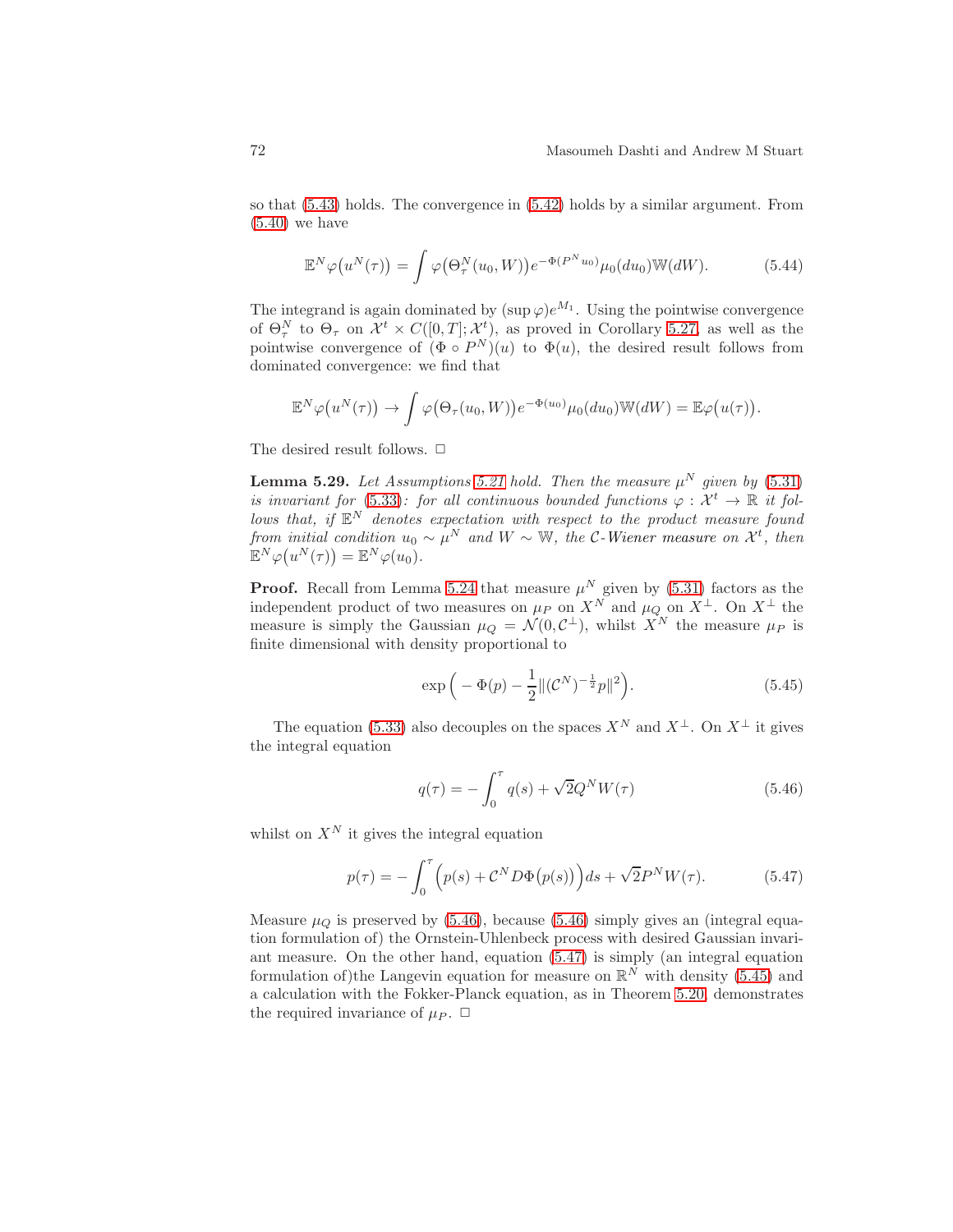#### 5.7. Bibliographic Notes.

- Subsection [5.1](#page-48-0) describes general background on Markov processes and invariant measures. The book [\[79\]](#page-105-0) is a good starting point in this area. The book [\[76\]](#page-104-0) provides a good overview of this subject area, from an applied and computational statistics perspective. For continuous time Markov chains see [\[102\]](#page-106-0).
- Subsection [5.2](#page-50-0) concerns MCMC methods. The standard RWM was introduced in [\[74\]](#page-104-1) and led, via the paper [\[47\]](#page-103-0), to the development of the more general class of Metropolis-Hastings methods. The paper [\[95\]](#page-105-1) is a key reference which provides a framework for the study of Metropolis-Hastings methods on general state spaces. The subject of MCMC methods which are invariant with respect to the target measure  $\mu$  on infinite dimensional spaces is overviewed in the paper [\[22\]](#page-102-0). The specific idea behind the Algorithm [5.10](#page-53-0) is contained in [\[77,](#page-104-2) equation (15)], in the finite dimensional setting. It is possible to show that, in the limit  $\beta \to 0$ , suitably interpolated output of Algorithm [5.10](#page-53-0) converges to solution of the equation [\(5.2\)](#page-49-0): see [\[84\]](#page-105-2). Furthermore it is also possible to compute a spectral gap for the Algorithm [5.10](#page-53-0) in the infinite dimensional setting [\[100\]](#page-106-1). This implies the existence of a dimension independent spectral gap when finite dimensional approximation is used; in contrast standard Metropolis-Hastings methods, such as Random Walk Metropolis, have a dimension-dependent spectral gap which shrinks with increasing dimension  $[100]$ .
- Subsection [5.3](#page-54-0) concerns SMC methods and the foundational work in this area is overviewed in the book [\[27\]](#page-102-1). The application of those ideas to the solution of PDE inverse problems was first demonstrated in [\[51\]](#page-103-1), where the inverse problem is to determine the initial condition of the Navier-Stokes equations from observations. The method is applied to the elliptic inverse problem, with uniform priors, in [\[10\]](#page-101-0). The proof of Theorem [5.13](#page-57-0) follows the very clear exposition given in [\[85\]](#page-105-3) in the context of filtering for hidden Markov models.
- Subsections [5.4–](#page-61-0)[5.6](#page-65-0) concern measure preserving continuous time dynamics. The finite dimensional aspects of this subsection, which we introduce for motivation, are covered in the texts [\[80\]](#page-105-4) and [\[38\]](#page-102-2); the first of these books is an excellent introduction to the basic existence and uniqueness theory, outlined in a simple case in Theorem [5.18,](#page-62-0) whilst the second provides an in depth treatment of the subject from the viewpoint of the Fokker-Planck equation, as used in Theorem [5.20.](#page-63-0) This subject has a long history which is overviewed in the paper [\[42\]](#page-103-2) where the idea is applied to finding SPDEs which are invariant with respect to the measure generated by a conditioned diffusion process. This idea is generalized to certain conditioned hypoelliptic diffusions in [\[43\]](#page-103-3). It is also possible to study deterministic Hamiltonian dynamics which preserves the same measure. This idea is described in [\[9\]](#page-101-1) in the same set-up as employed here; that paper also contains references to the wider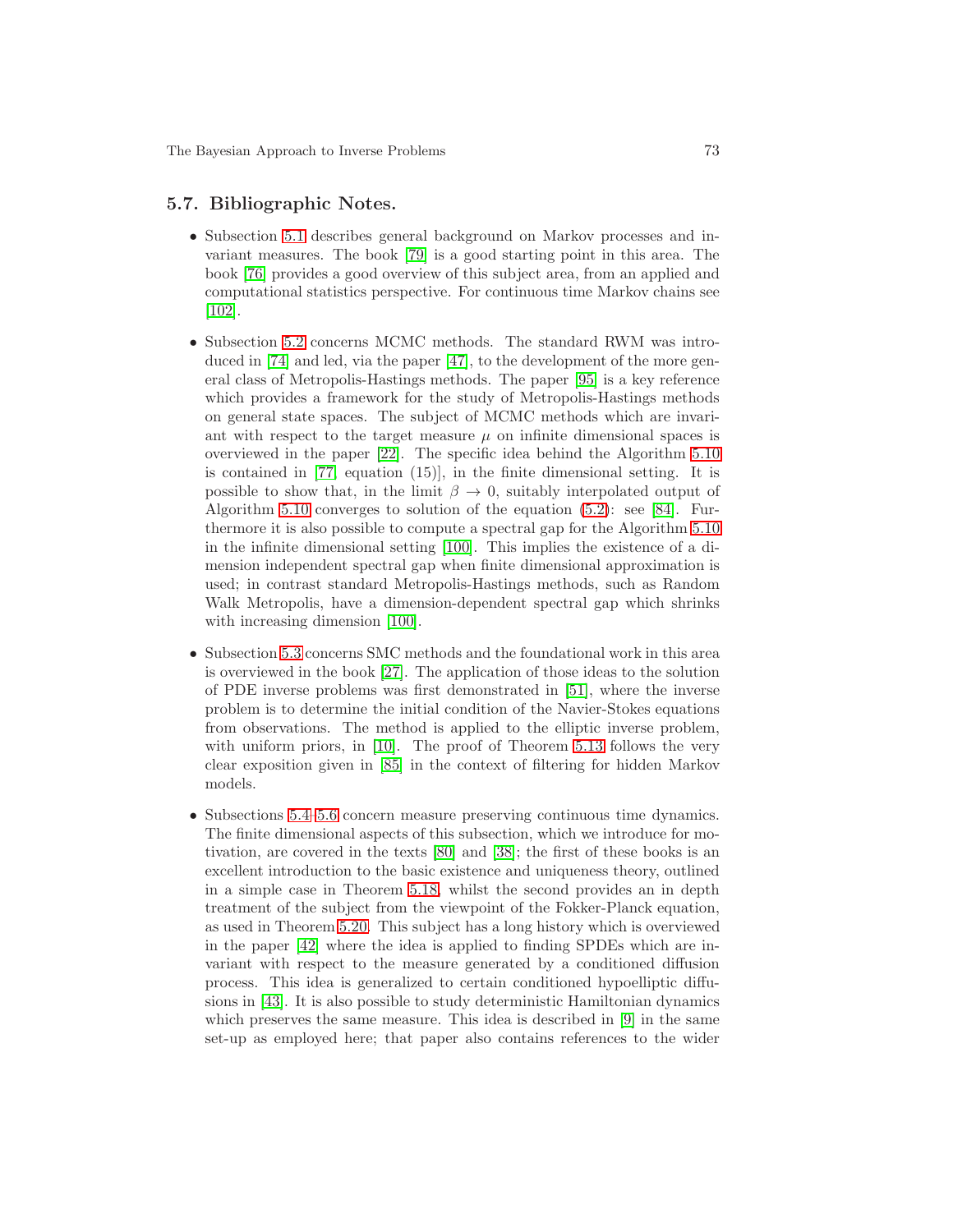literature. Lemma [5.23](#page-66-0) is proved in [\[73\]](#page-104-3) and Lemma [5.25](#page-67-0) in [\[84\]](#page-105-2) Lemma [5.29](#page-71-0) requires knowledge of the invariance of Ornstein-Uhlenbeck processes together with invariance of finite dimensional first order Langevin equations with the form of gradient dynamics subject to additive noise. The invariance of the Ornstein-Uhlenbeck process is covered in [\[30\]](#page-102-3) and invariance of finite dimensional SDEs using the Fokker-Planck equation is discussed in [\[38\]](#page-102-2). The C-Wiener process, and its properties, are described in [\[29\]](#page-102-4).

• The primary focus of this section has been on the theory of measure-preserving dynamics, and its relations to algorithms. The SPDEs are of interest in their own right as a theoretical object, but have particular importance in the construction of MCMC methods, and in understanding the limiting behaviour of MCMC methods. It is also important to appreciate that MCMC and SMC methods are by no means the only tools available to study the Bayesian inverse problem. In this context we note that computing the expectation with respect to the posterior can be reformulated as computing the ratio of two expectations with respect to the prior, the denominator being the normalization constant. effectively in some such high dimensional integration problems; [\[60\]](#page-104-4) and [\[78\]](#page-105-5) are general references on the QMC methodology. The paper [\[58\]](#page-103-4) is a survey on the theory of QMC for bounded integration domains and is relevant for uniform priors. The paper [\[61\]](#page-104-5) contains theoretical results for unbounded integration domains and is relevant to, for example, Gaussian priors. The use of QMC in plain uncertainty quantification (calculating the pushforward of a measure through a map) is studied for elliptic PDEs with random coefficients in [\[59\]](#page-103-5) (uniform) and [\[40\]](#page-102-5) (Gaussian). More sophisticated integration tools can be employed, using polynomial chaos representations of the prior measure, and computing posterior expectations in a manner which exploits sparsity in the map from unknown random coefficients to measured data; see [\[91,](#page-105-6) [90\]](#page-105-7). Much of this work, viewing uncertainty quantification from the point of high dimensional integration, has its roots in early papers concerning plain uncertainty quantification in elliptic PDEs with random coefficients; the paper [\[7\]](#page-101-2) was foundational in this area.

### 6. Conclusions

We have highlighted a theoretical treatment for Bayesian inversion over infinite dimensional spaces. The resulting framework is appropriate for the mathematical analysis of inverse problems, as well as the development of algorithms. For example, on the analysis side, the idea of MAP estimators, which links the Bayesian approach with classical regularization, developed for Gaussian priors in [\[31\]](#page-102-6), has recently been extended to other prior models in [\[48\]](#page-103-6); the study of contraction of the posterior distribution to a Dirac measure on the truth underlying the data is undertaken in [\[3,](#page-101-3) [4,](#page-101-4) [100\]](#page-106-1). On the algorithmic side algorithms for Bayesian inversion in geophysical applications are formulated in [\[16,](#page-101-5) [17\]](#page-101-6), and on the computational statistics side methods for optimal experimental design are formulated in [\[5,](#page-101-7) [6\]](#page-101-8). All of these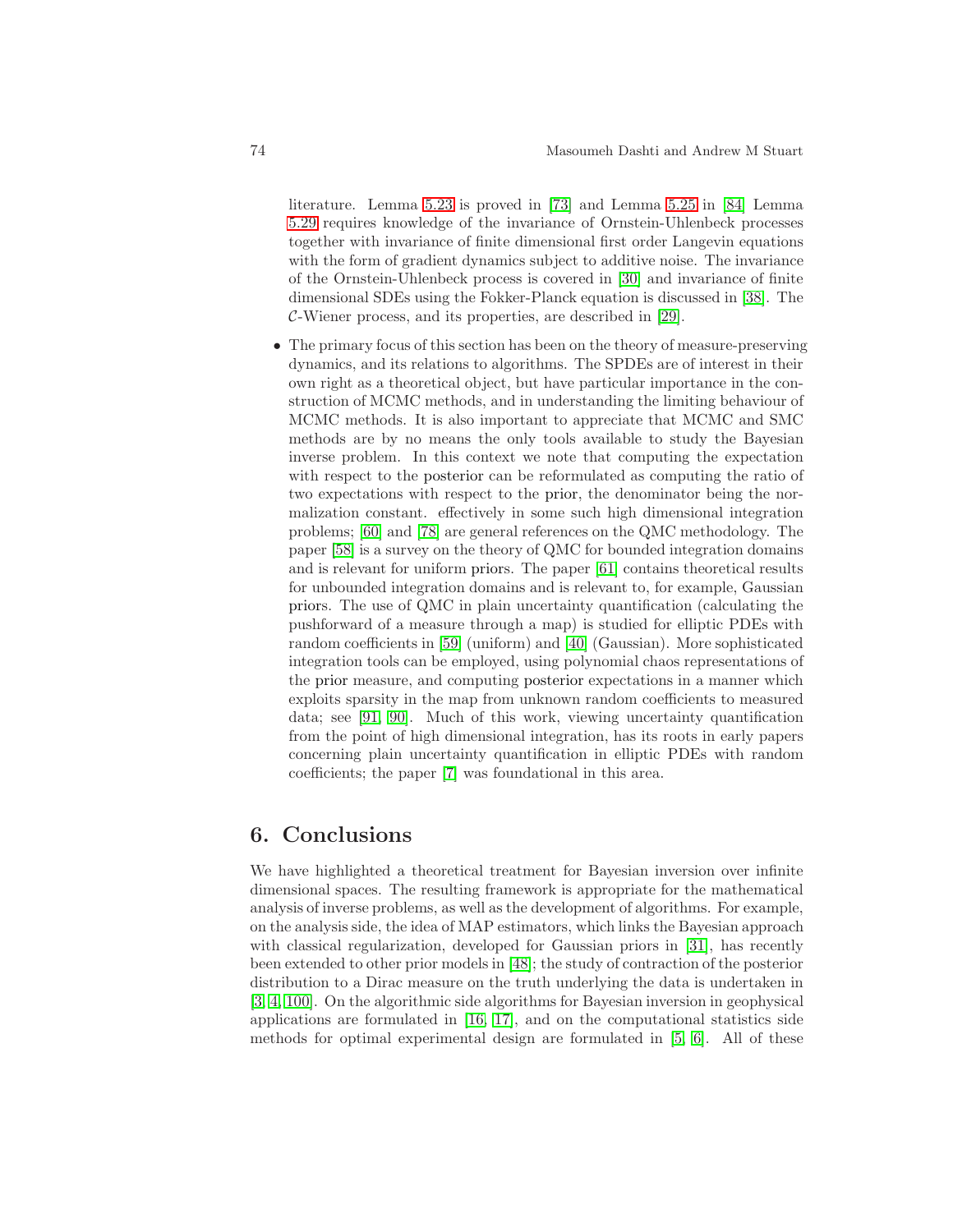cited papers build on the framework developed in detail here, and first outlined in [\[93\]](#page-105-8). It is thus anticipated that the framework herein will form the bedrock of other, related, developments of both the theory and computational practice of Bayesian inverse problems.

# 7. Appendix

<span id="page-74-0"></span>7.1. Function Spaces. In this subsection we briefly define the Hilbert and Banach spaces that will be important in our developments of probability and integration in infinite dimensional spaces. As a consequence we pay particular attention to the issue of separability (the existence of a countable dense subset) which we require in that context. We primarily restrict our discussion to  $\mathbb R$  or  $\mathbb{C}\text{-valued}$  functions, but the reader will easily be able to extend to  $\mathbb{R}^n$ -valued or  $\mathbb{R}^{n \times n}$ -valued situations, and we discuss Banach-space valued functions at the end of the subsection.

<span id="page-74-1"></span>7.1.1.  $\ell^p$  and  $L^p$  Spaces. Consider real-valued sequences  $u = \{u_j\}_{j=1}^{\infty} \in \mathbb{R}^{\infty}$ . Let  $w \in \mathbb{R}^{\infty}$  denote a positive sequence so that  $w_j > 0$  for each  $j \in \mathbb{N}$ . For every  $p \in [1,\infty)$  we define

$$
\ell^p_w=\ell^p_w(\mathbb{N};\mathbb{R})=\Big\{u\in\mathbb{R}\Big|\sum_{j=1}^\infty w_j|u_j|^p<\infty\Big\}.
$$

Then  $\ell^p_w$  is a Banach space when equipped with the norm

$$
||u||_{\ell^p_w}=\Bigl(\sum_{j=1}^\infty w_j|u_j|^p\Bigr)^{\frac{1}{p}}.
$$

In the case  $p = 2$  the resulting spaces are Hilbert spaces when equipped with the inner-product

$$
\langle u, v \rangle = \sum_{j=1}^{\infty} w_j u_j v_j.
$$

These  $\ell^p$  spaces, with  $p \in [1,\infty)$ , are separable. Throughout we simply write  $\ell^p$  for the spaces  $\ell_w^p$  with  $w_j \equiv 1$ . In the case  $w_j \equiv 1$  we extend the definition of Banach spaces to the case  $p = \infty$  by defining

$$
\ell^\infty=\ell^\infty(\mathbb{N};\mathbb{R})=\left\{u\in\mathbb{R}\Big|\text{sup}_{j\in\mathbb{N}}(|u_j|)<\infty\right\}
$$

and

$$
||u||_{\ell^{\infty}} = \sup_{j \in \mathbb{N}} (|u_j|).
$$

The space  $\ell^{\infty}$  of bounded sequences is not separable. Each element of the sequence  $u_i$  is real-valued, but the definitions may be readily extended to complex-valued,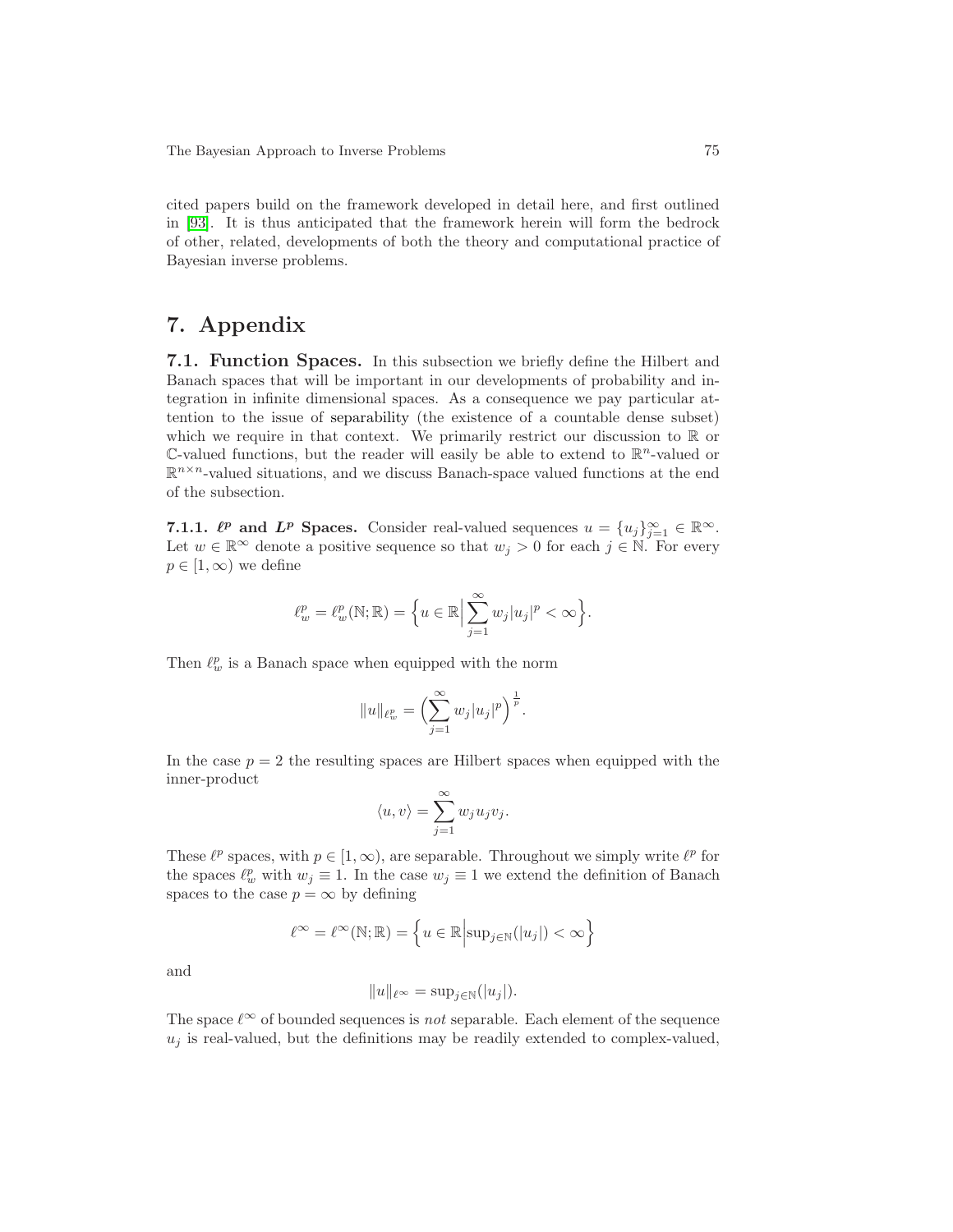$\mathbb{R}^n$ -valued and  $\mathbb{R}^{n \times n}$ -valued sequences, replacing  $|\cdot|$  by the complex modulus, the vector  $\ell^p$  norm and the operator  $\ell^p$  norm on matrices respectively.

We now extend the idea of  $p$ -summability to functions, and to  $p$ -integrability. Let D be a bounded open set in  $\mathbb{R}^d$  with Lipschitz boundary and define the space  $L^p = L^p(D; \mathbb{R})$  of Lebesgue measurable functions  $f: D \to \mathbb{R}$  with norm  $\|\cdot\|_{L^p(D)}$ defined by

$$
\|f\|_{L^p(D)}:=\left\{\begin{array}{cc} \left(\int_D|f|^p\,dx\right)^{\frac{1}{p}}&\text{for}\ 1\leq p<\infty\\ \text{ess\,sup}_D|f|&\text{for}\ p=\infty.\end{array}\right.
$$

In the above definition we have used the notation

$$
\operatorname*{ess\,sup}_D|f|=\inf\left\{C:|f|\leq C\text{ a.e. on }D\right\}.
$$

Here a.e. is with respect to Lebesgue measure and the integral is, of course, the Lebesgue integral. Sometimes we drop explicit reference to the set  $D$  in the norm and simply write  $\|\cdot\|_{L^p}$ . For Lebesgue measurable functions  $f: D \to \mathbb{R}^n$  the norm is readily extended replacing  $|f|$  under the integral by the vector p-norm on  $\mathbb{R}^n$ . Likewise we may consider Lebegue measurable  $f: D \to \mathbb{R}^{n \times n}$ , using the operator p-norm on  $\mathbb{R}^{n \times n}$ . In all these cases we write  $L^p(D)$  as shorthand for  $L^p(D;X)$  where  $X = \mathbb{R}, \mathbb{R}^n$  or  $\mathbb{R}^{n \times n}$ . Then  $L^p(D)$  is the vector space of all (equivalence classes of) measurable functions  $f: D \to \mathbb{R}$  for which  $||f||_{L^p(D)} < \infty$ . The space  $L^p(D)$  is separable for  $p \in [1,\infty)$  whilst  $L^{\infty}(D)$  is not separable. We define periodic versions of  $L^p(D)$ , denoted by  $L^p_{\text{per}}(D)$ , in the case where D is a unit cube; these spaces are defined as the completion of  $C^{\infty}$  periodic functions on the unit cube, with respect to the  $L^p$ -norm. If we define  $\mathbb{T}^d$  to be the *d*-dimensional unit torus then we write  $L_{\text{per}}^p([0,1]^d) = L^p(\mathbb{T}^d)$ . Again these spaces are separable for  $1 \leq p < \infty$ , but not for  $p = \infty$ .

<span id="page-75-1"></span>7.1.2. Continuous and Hölder Continuous Functions. Let  $D$  be an open and bounded set in  $\mathbb{R}^d$  with Lipschitz boundary. We will denote by  $C(\overline{D}, \mathbb{R})$ , or simply  $C(\overline{D})$ , the space of continuous functions  $f : \overline{D} \to \mathbb{R}$ . When equipped with the supremum norm,

$$
||f||_{C(\overline{D})} = \sup_{x \in \overline{D}} |f(x)|,
$$

 $C(\overline{D})$  is a Banach spaces. Building on this we define the space  $C^{0,\gamma}(\overline{D})$  to be the space of functions in  $C(\overline{D})$  which are Hölder with any exponent  $\gamma \in (0,1]$  with norm

<span id="page-75-0"></span>
$$
||f||_{C^{0,\gamma}(\overline{D})} = \sup_{x \in \overline{D}} |f(x)| + \sup_{x,y \in \overline{D}} \left( \frac{|f(x) - f(y)|}{|x - y|^{\gamma}} \right).
$$
 (7.1)

The case  $\gamma = 1$  corresponds to Lipschitz functions.

We remark that  $C(\overline{D})$  is separable since  $\overline{D} \subset \mathbb{R}^d$  is compact here. The space of Hölder functions  $C^{0,\gamma}(\overline{D};\mathbb{R})$  is, however, not separable. Separability can be recovered by working in the subset of  $C^{0,\gamma}(\overline{D};\mathbb{R})$  where, in addition to [\(7.1\)](#page-75-0) being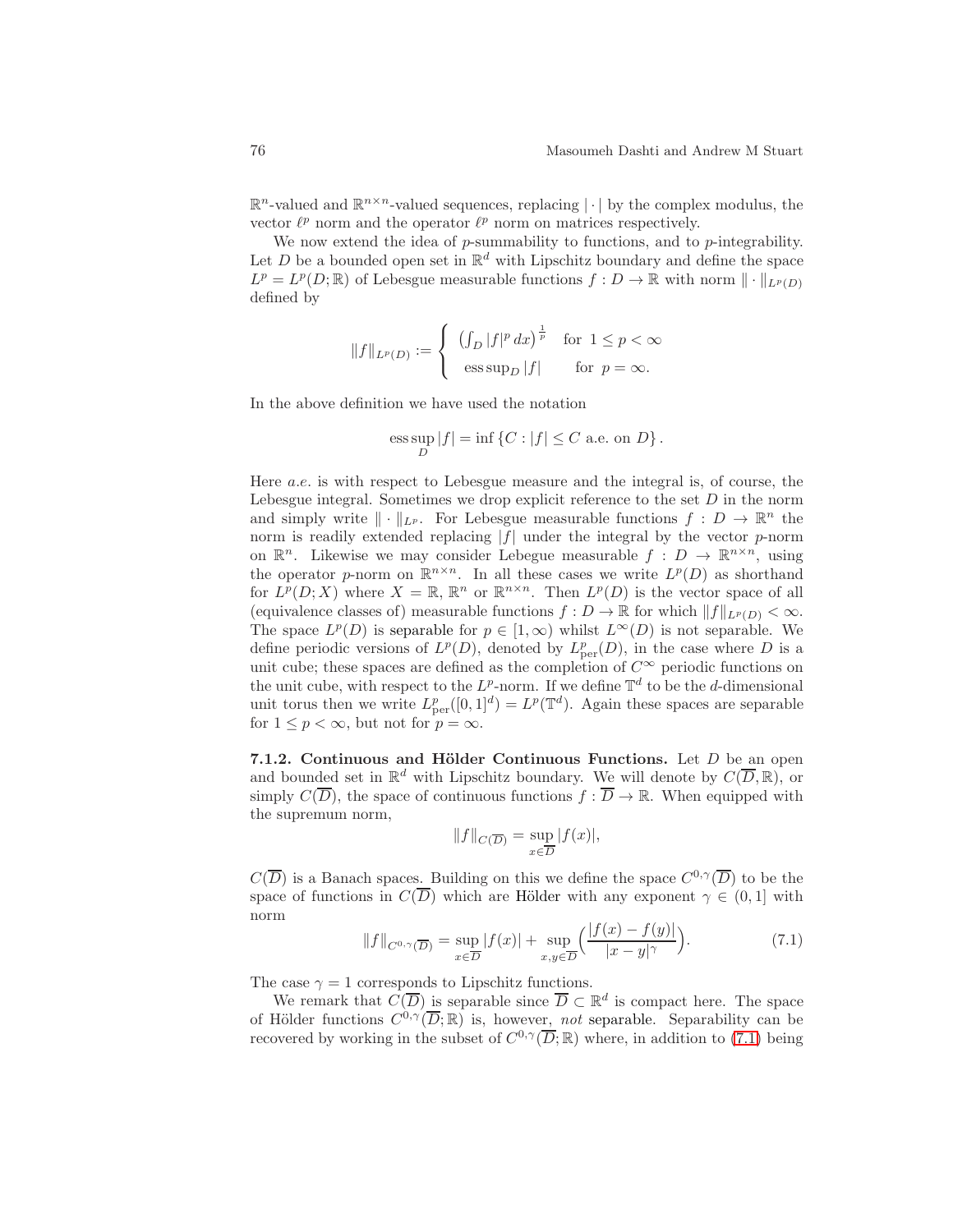finite,

$$
\lim_{y \to x} \frac{|f(x) - f(y)|}{|x - y|^{\gamma}} = 0,
$$

uniformly in x; we denote the resulting separable space by  $C_0^{0,\gamma}(\overline{D}, \mathbb{R})$ . This is analogous to the fact that the space of bounded measurable functions is not separable, while the space of continuous functions on a compact domain is. Furthermore it may be shown that  $C^{0,\gamma'} \subset C_0^{0,\gamma}$  for every  $\gamma' > \gamma$ . All of the preceding spaces can be generalized to functions  $C^{0,\gamma}(\overline{D}, \mathbb{R}^n)$  and  $C_0^{0,\gamma}(\overline{D}, \mathbb{R}^n)$ ; they may also be extended to periodic functions on the unit torus  $\mathbb{T}^d$  found by identifying opposite faces of the unit cube  $[0,1]^d$ . The same separability issues arise for these generalizations.

<span id="page-76-2"></span>7.1.3. Sobolev Spaces. We define Sobolev spaces of functions with integer number of derivatives, extend to fractional and negative derivatives, and make the connection with Hilbert scales. Here D is a bounded open set in  $\mathbb{R}^d$  with Lipschitz boundary. In the context of a function  $u \in L^2(D)$  we will use the notation  $\frac{\partial u}{\partial x_i}$  to denote the weak derivative with respect to  $x_i$  and the notation  $\nabla u$  for the weak gradient.

The Sobolev space  $W^{r,p}(D)$  consists of all  $L^p$ -integrable functions  $u: D \to \mathbb{R}$ whose  $\alpha^{th}$  order weak derivatives exist and are  $L^p$ -integrable for all  $|\alpha| \leq r$ :

<span id="page-76-1"></span>
$$
W^{r,p}(D) = \left\{ u \middle| D^{\alpha}u \in L^p(D) \text{ for } |\alpha| \le r \right\}
$$
 (7.2)

with norm

<span id="page-76-0"></span>
$$
||u||_{W^{r,p}(D)} = \begin{cases} \left(\sum_{|\alpha| \le r} ||D^{\alpha}u||_{L^p(D)}^p\right)^{\frac{1}{p}} & \text{for } 1 \le p < \infty, \\ \sum_{|\alpha| \le r} ||D^{\alpha}u||_{L^{\infty}(D)} & \text{for } p = \infty. \end{cases}
$$
(7.3)

We denote  $W^{r,2}(D)$  by  $H^r(D)$ . We define periodic versions of  $H^s(D)$ , denoted by  $H_{\text{per}}^{s}(D)$ , in the case where D is a unit cube  $[0,1]^{d}$ ; these spaces are defined as the completion of  $C^{\infty}$  periodic functions on the unit cube, with respect to the  $H^s$ -norm. If we define  $\mathbb{T}^d$  to be d-dimensional unit torus, we then write  $H^s(\mathbb{T}^d)$  =  $H_{\text{per}}^{s}([0,1]^{d}).$ 

The spaces  $H^s(D)$  with D a bounded open set in  $\mathbb{R}^d$ , and  $H^s_{\text{per}}([0,1]^d)$ , are separable Hilbert spaces. In particular if we define the inner-product  $(\cdot, \cdot)_{L^2(D)}$  on  $L^2(D)$  by

$$
(u,v)_{L^2(D)}:=\int_D u(x)v(x)dx
$$

and define the resulting norm  $\|\cdot\|_{L^2(D)}$  by the identity

$$
||u||_{L^2(D)}^2 = (u, u)_{L^2(D)}
$$

then the space  $H^1(D)$  is a separable Hilbert space with inner product

$$
\langle u, v \rangle_{H^1(D)} = (u, v)_{L^2(D)} + (\nabla u, \nabla v)_{L^2(D)}
$$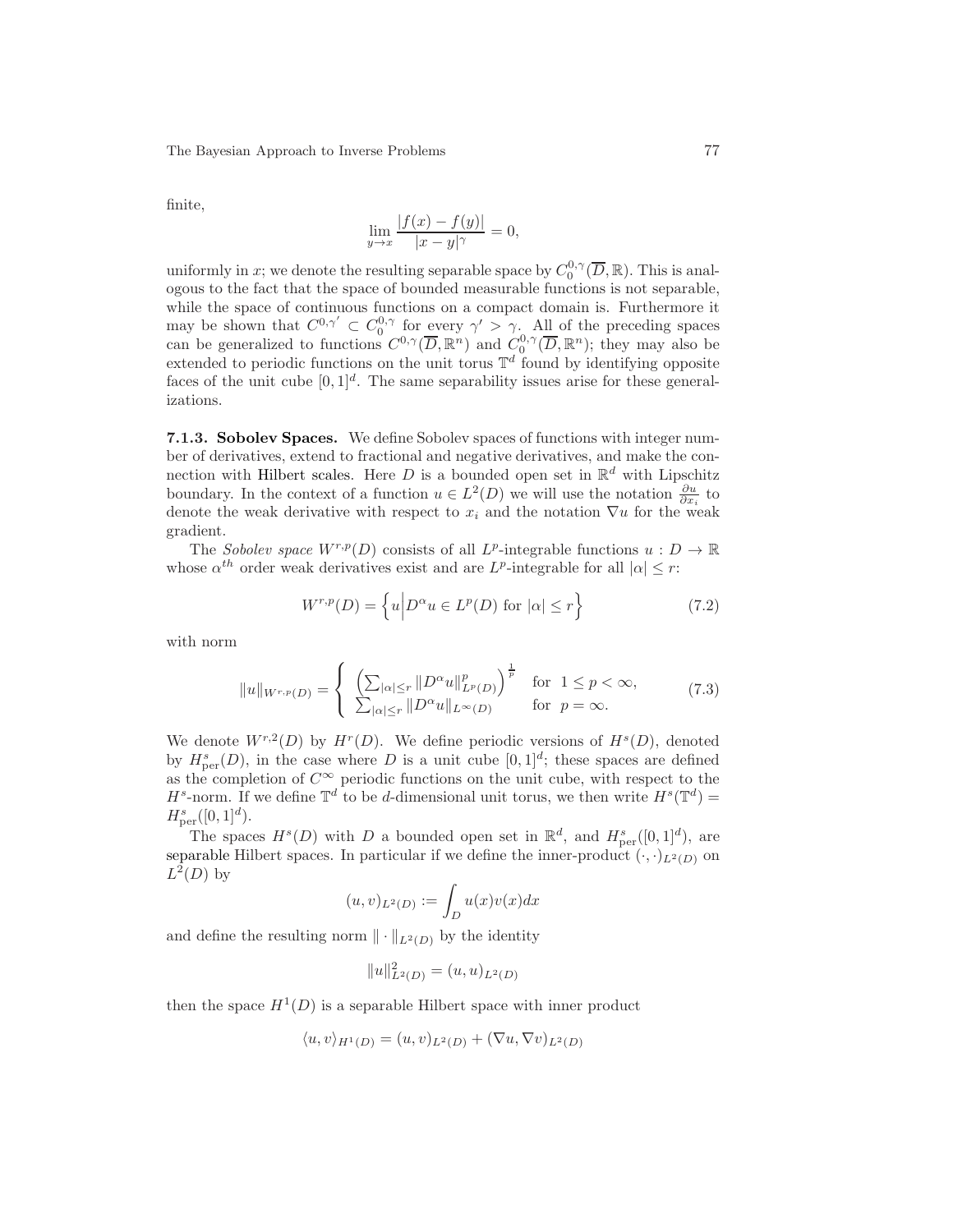and norm [\(7.3\)](#page-76-0) with  $p = 2$ . Likewise the space  $H_0^1(D)$  is a separable Hilbert space with inner product

$$
\langle u, v \rangle_{H_0^1(D)} = (\nabla u, \nabla v)_{L^2(D)}
$$

and norm

$$
||u||_{H_0^1(D)} = ||\nabla u||_{L^2(D)}.
$$
\n(7.4)

As defined above, Sobolev spaces concern integer numbers of derivatives. However the concept can be extended to fractional derivatives and there is then a natural connection to Hilbert scales of functions. To explain this we start our development in the periodic setting. Recall that, given an element u in  $L^2(\mathbb{T}^d)$ , we can decompose it as a Fourier series:

$$
u(x) = \sum_{k \in \mathbb{Z}^d} u_k e^{2\pi i \langle k, x \rangle}
$$

where the identity holds for (Lebesgue) almost every  $x \in \mathbb{T}^d$ . Furthermore, the  $L^2$ norm of u is given by Parseval's identity  $||u||_{L^2}^2 = \sum |u_k|^2$ . The fractional Sobolev space  $H^s(\mathbb{T}^d)$  for  $s \geq 0$  is given by the subspace of functions  $u \in L^2(\mathbb{T}^d)$  such that

<span id="page-77-0"></span>
$$
||u||_{H^s}^2 := \sum_{k \in \mathbb{Z}^d} (1 + 4\pi^2 |k|^2)^s |u_k|^2 < \infty \,. \tag{7.5}
$$

,

Note that this is a separable Hilbert space by virtue of  $\ell_w^2$  being separable. Note also that  $H^0(\mathbb{T}^d) = L^2(\mathbb{T}^d)$  and that, for positive integer s, the definition agrees with the definition  $H^s(\mathbb{T}^d) = W^{s,2}(\mathbb{T}^d)$  obtained from [\(7.2\)](#page-76-1) with the obvious generalization from D to  $\mathbb{T}^d$ . For  $s < 0$ , we define  $H^s(\mathbb{T}^d)$  as the closure of  $L^2$  under the norm [\(7.5\)](#page-77-0). The spaces  $H^s(\mathbb{T}^d)$  for  $s < 0$  may also be defined via duality. The resulting spaces  $H^s$  are separable for all  $s \in \mathbb{R}$ .

We now link the spaces  $H^s(\mathbb{T}^d)$  to a specific Hilbert scale of spaces. Hilbert scales are families of spaces defined by  $\mathcal{D}(A^{s/2})$  for A a positive, unbounded, selfadjoint operator on a Hilbert space. To view the fractional Sobolev spaces from this perspective let  $A = I - \Delta$  with domain  $H^2(\mathbb{T}^d)$ , noting that the eigenvalues of A are simply  $1 + 4\pi^2 |k|^2$  for  $k \in \mathbb{Z}^d$ . We thus see that, by the spectral decomposition theorem,  $H^s = \mathcal{D}(A^{s/2})$ , and we have  $||u||_{H^s} = ||A^{s/2}u||_{L^2}$ . Note that we may work in the space of real-valued functions where the eigenfunctions of A,  $\{\varphi_j\}_{j=1}^{\infty}$ , comprise sine and cosine functions; the eigenvalues of A, when ordered on a onedimensional lattice, then satisfy  $\alpha_j \approx j^{2/d}$ . This is relevant to the more general perpsective of Hilbert scales that we now introduce.

We can now generalize the previous construction of fractional Sobolev spaces to more general domains than the torus. The resulting spaces do not, in general, coincide with Sobolev spaces, because of the effect of the boundary conditions of the operator A used in the construction. On an arbitrary bounded open set  $D \subset \mathbb{R}^d$  with Lipschitz boundary we consider a positive self-adjoint operator A satisfying Assumption [1.3](#page-4-0) so that its eigenvalues satisfy  $\alpha_j \approx j^{2/d}$ ; then we define the spaces  $\mathcal{H}^s = \mathcal{D}(A^{s/2})$  for  $s > 0$ . Given a Hilbert space  $(H, \langle \cdot, \cdot \rangle, \|\cdot\|)$  of realvalued functions on a bounded open set D in  $\mathbb{R}^d$ , we recall from Assumption [1.3](#page-4-0)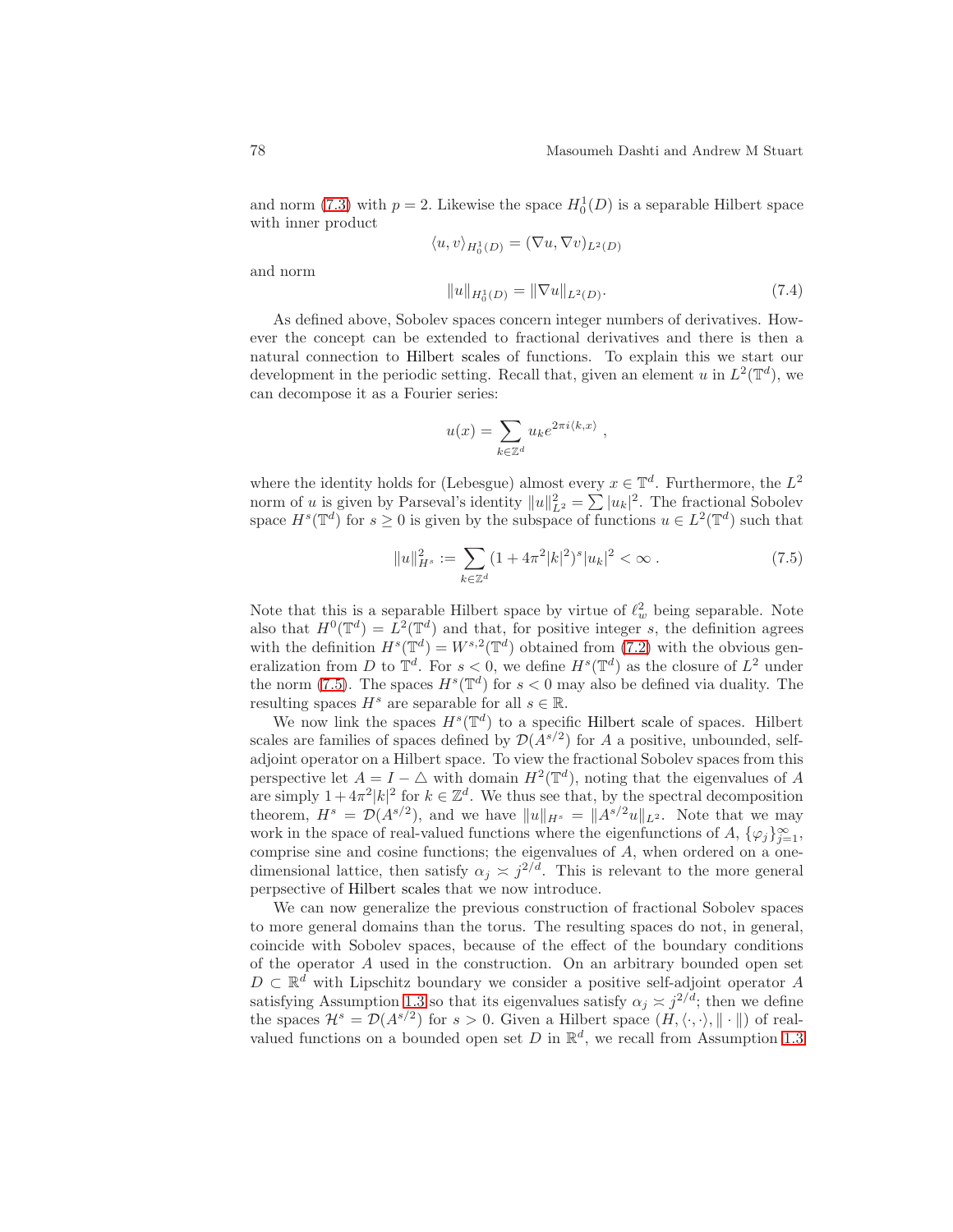the orthonormal basis for H denoted by  $\{\varphi_j\}_{j=1}^{\infty}$ . Any  $u \in H$  can be written as

$$
u = \sum_{j=1}^{\infty} \langle u, \varphi_j \rangle \varphi_j.
$$

Thus

<span id="page-78-0"></span>
$$
\mathcal{H}^s = \left\{ u : D \to \mathbb{R} \middle| \|w\|_{\mathcal{H}^s}^2 < \infty \right\} \tag{7.6}
$$

where, for  $u_i = \langle u, \varphi_i \rangle$ ,

$$
||u||_{\mathcal{H}^s}^2 = \sum_{j=1}^{\infty} j^{\frac{2s}{d}} |u_j|^2.
$$

In fact  $\mathcal{H}^s$  is a Hilbert space: for  $v_j = \langle v, \varphi_j \rangle$  we may define the inner-product

$$
\langle u, v \rangle_{\mathcal{H}^s} = \sum_{j=1}^{\infty} j^{\frac{2s}{d}} u_j v_j.
$$

For any  $s > 0$ , the Hilbert space  $(\mathcal{H}^s, \langle \cdot, \cdot \rangle_{\mathcal{H}^t}, \| \cdot \|_{\mathcal{H}^t})$  is a subset of the original Hilbert space  $H$ ; for  $s < 0$  the spaces are defined by duality and are supersets of H. Note also that we have Parseval-like identities showing that the  $\mathcal{H}^s$  norm on a function u is equivalent to the  $\ell_w^2$  norm on the sequence  $\{u_j\}_{j=1}^{\infty}$  with the choice  $w_j = j^{2s/d}$ . The spaces  $\mathcal{H}^s$  are separable Hilbert spaces for any  $s \in \mathbb{R}$ .

<span id="page-78-1"></span>7.1.4. Other Useful Function Spaces. As mentioned in passing, all of the preceding function spaces can be extended to functions taking values in  $\mathbb{R}^n, \mathbb{R}^{n \times n}$ ; thus we may then write  $C(D;\mathbb{R}^n)$ ,  $L^p(D;\mathbb{R}^n)$ ,  $H^s(D;\mathbb{R}^n)$ , for example. More generally we may wish to consider functions taking values in a separable Banach space E. For example when we are interested in solutions of time-dependent PDEs then these may be formulated as ordinary differential equations taking values in a separable Banach space E, with norm  $\|\cdot\|_E$ . It is then natural to consider Banach spaces such as  $L^2((0,T); E)$  and  $C([0,T]; E)$  with norms

$$
||u||_{L^{2}((0,T);E)} = \sqrt{\left(\int_{0}^{T} ||u(\cdot,t)||_{E}^{2} dt\right)}, \quad ||u||_{C([0,T];E)} = \sup_{t \in [0,T]} ||u(\cdot,t)||_{E}.
$$

These norms can be generalized in a variety of ways, by generalizing the norm on the time variable.

The preceding idea of defining Banach space-valued  $L^p$  spaces defined on an interval  $(0, T)$  can be taken further to define Banach space-valued  $L^p$  spaces defined on a measure space. Let  $(M, \nu)$  any countably generated measure space, like for example any Polish space (a separable completely metrizable topological space) equipped with a positive Radon measure  $\nu$ . Again let E denote a separable Banach space. Then  $L^p_\nu(\mathcal{M};E)$  is the space of functions  $u : \mathcal{M} \to E$  with norm (in this defintion of norm we use Bochner integration, defined in the next subsection)

$$
||u||_{L^p_\nu(\mathcal{M};E)} = \Bigl(\int_{\mathcal{M}} ||u(x)||_E^p \nu(dx)\Bigr)^{\frac{1}{p}}.
$$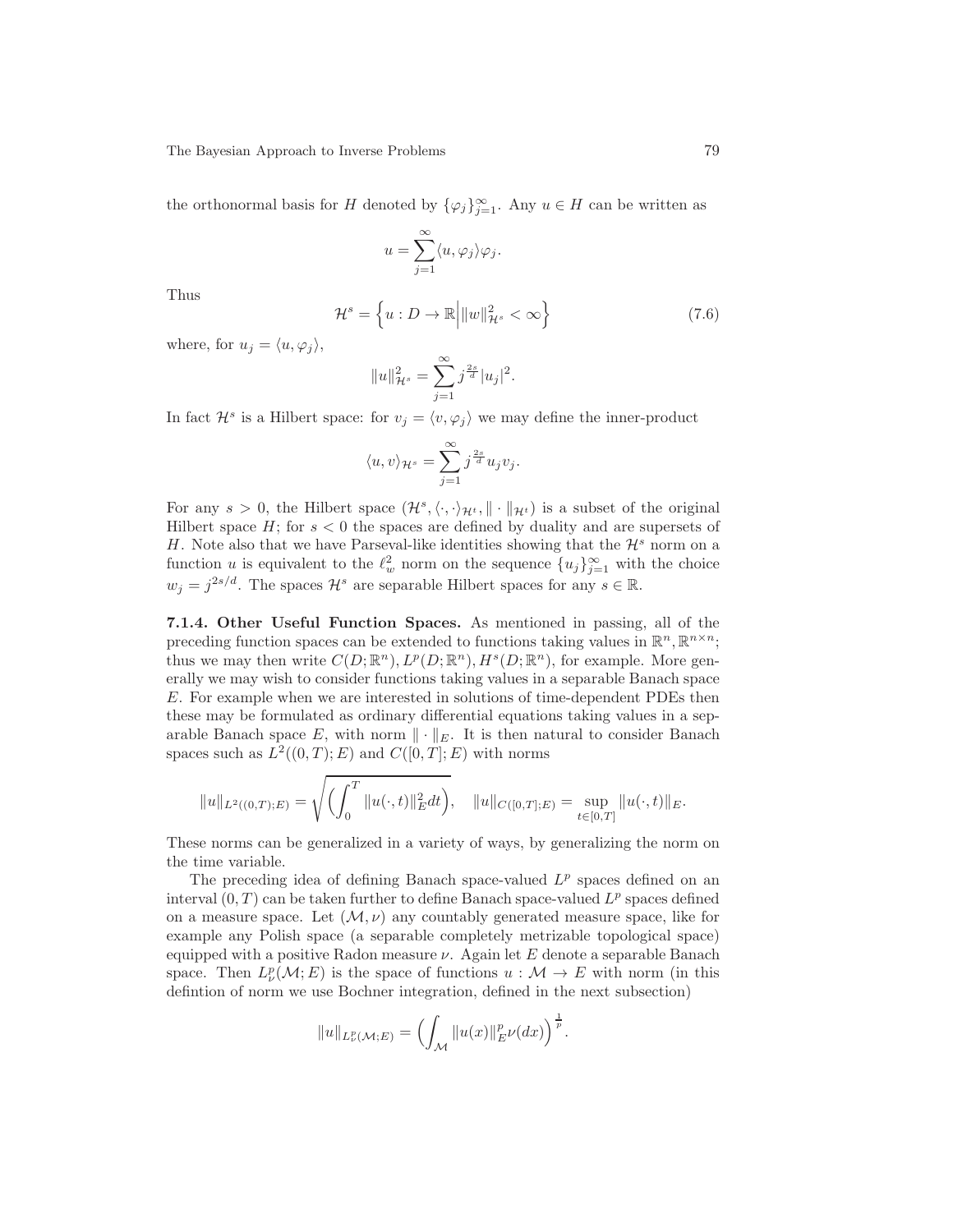For  $p \in (1,\infty)$  these spaces are separable. However, separability fails to hold for  $p = \infty$ . We will use these Banach spaces in the case where  $\nu$  is a probability measure  $\mathbb{P}$ , with corresponding expectation  $\mathbb{E}$ , and we then have

$$
||u||_{L^p_{\mathbb{P}}(\mathcal{M};E)} = \left(\mathbb{E}\big(||u||_E^p\big)\right)^{\frac{1}{p}}.
$$

<span id="page-79-2"></span>7.1.5. Interpolation Inequalities and Sobolev Embeddings. Here we state some useful interpolation inequalities, and use them to prove a Sobolev embedding result, all in the context of fractional Sobolev spaces, in the generalized sense defined through a Hilbert scale of functions.

Let  $p, q \in [1, \infty]$  be a pair of conjugate exponents so that  $p^{-1} + q^{-1} = 1$ . Then for any positive real  $a, b$  we have the Young inequality

$$
ab \leq \frac{a^p}{p} + \frac{b^q}{q}
$$

.

As a corollary of this elementary bound, we obtain the following Hölder inequality Let  $(M, \mu)$  be a measure space and denote the norm  $\|\cdot\|_{L^p_{\nu}(\mathcal{M};\mathbb{R})}$  by  $\|\cdot\|_p$ . For  $p,q\in[1,\infty]$  as above and  $u,v\colon \mathcal{M}\to \mathbb{R}$  a pair of measurable functions we have

$$
\int_{\mathcal{M}} |u(x)v(x)| \,\mu(dx) \le ||u||_p \, ||v||_q. \tag{7.7}
$$

From this Hölder-like inequality the following interpolation bound results: let  $\alpha \in$  $[0, 1]$  and let L denote a (possibly unbounded) self-adjoint operator on the Hilbert space  $(H, \langle \cdot, \cdot \rangle, \| \cdot \|)$ . Then, the bound

<span id="page-79-0"></span>
$$
||L^{\alpha}u|| \le ||Lu||^{\alpha}||u||^{1-\alpha} \tag{7.8}
$$

holds for every  $u \in \mathcal{D}(L) \subset H$ .

Now assume that A is a self-adjoint unbounded operator on  $L^2(D)$  with  $D \subset$  $\mathbb{R}^d$  a bounded open set with Lipschitz boundary. Assume further that A has eigenvalues  $\alpha_j \approx j^{\frac{2}{d}}$  and define the Hilbert scale of spaces  $\mathcal{H}^t = \mathcal{D}(A^{\frac{t}{2}})$ . An immediate corollary of the bound [\(7.8\)](#page-79-0), obtained by choosing  $H = \mathcal{H}^s$ ,  $L = A^{\frac{t-s}{2}}$ , and  $\alpha = (r - s)/(t - s)$ , is:

<span id="page-79-3"></span>**Lemma 7.1.** Let Assumption [1.3](#page-4-0) hold. Then for any  $t > s$ , any  $r \in [s, t]$  and any  $u \in \mathcal{H}^t$  it follows that

$$
||u||_{\mathcal{H}^r}^{t-s} \le ||u||_{\mathcal{H}^t}^{r-s} ||u||_{\mathcal{H}^s}^{t-r}.
$$

<span id="page-79-1"></span>It is of interest to bound the  $L^p$  norm of a function in terms of one of the fractional Sobolev norms, or more generally in terms of norms from a Hilbert scale. To do this we need to not only make assumptions on the eigenvalues of the operator A which defines the Hilbert scale, but also on the behaviour of the corresponding orthonormal basis of eigenfunctions in  $L^{\infty}$ . To this end we let Assumption [2.17](#page-23-0) hold. It then turns out that bounding the  $L^{\infty}$  norm is rather straightforward and we start with this case.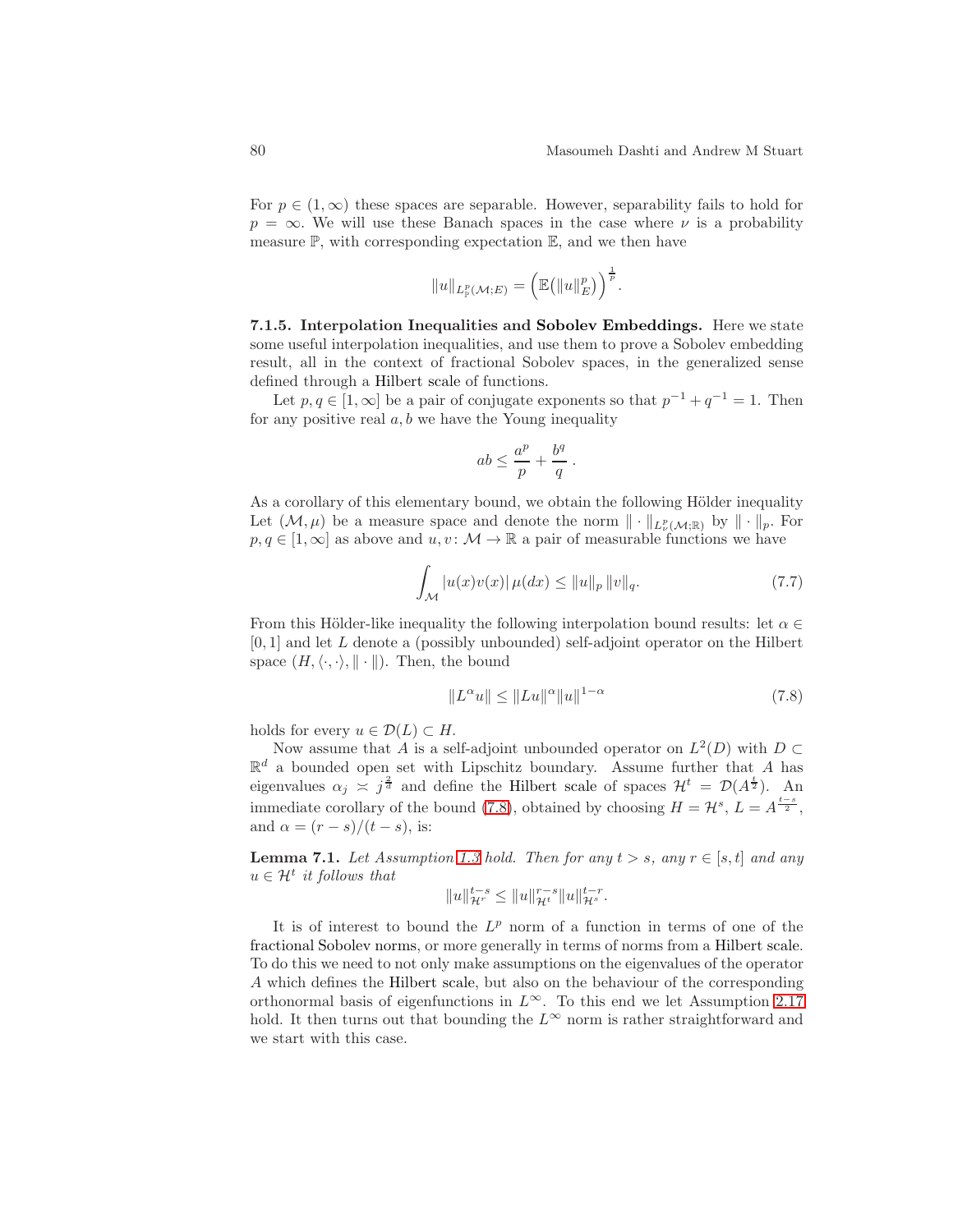Lemma 7.2. Let Assumption [2.17](#page-23-0) hold and define the resulting Hilbert scale of spaces  $\mathcal{H}^s$  by [\(7.6\)](#page-78-0). Then for every  $s > \frac{d}{2}$ , the space  $\mathcal{H}^s$  is contained in the space  $L^{\infty}(D)$  and there exists a constant  $K_1$  such that  $||u||_{L^{\infty}} \leq K_1 ||u||_{\mathcal{H}^s}$ .

Proof. It follows from Cauchy-Schwarz that

$$
\frac{1}{C}||u||_{L^{\infty}} \leq \sum_{k \in \mathbb{Z}^d} |u_k| \leq \left(\sum_{k \in \mathbb{Z}^d} (1+|k|^2)^s |u_k|^2\right)^{1/2} \left(\sum_{k \in \mathbb{Z}^d} (1+|k|^2)^{-s}\right)^{1/2}.
$$

Since the sum in the second factor converges if and only if  $s > \frac{d}{2}$ , the claim follows. П

<span id="page-80-1"></span>As a consequence of Lemma [7.2,](#page-79-1) we are able to obtain a more general Sobolev embedding for all  $L^p$  spaces:

Theorem 7.3 (Sobolev Embeddings). Let Assumption [2.17](#page-23-0) hold, define the resulting Hilbert scale of spaces  $\mathcal{H}^s$  by [\(7.6\)](#page-78-0) and assume that  $p \in [2,\infty]$ . Then, for every  $s > \frac{d}{2} - \frac{d}{p}$ , the space  $\mathcal{H}^s$  is contained in the space  $L^p(D)$  and there exists a constant  $K_2$  such that  $||u||_{L^p} \le K_2 ||u||_{\mathcal{H}^s}$ .

*Proof.* The case  $p = 2$  is obvious and the case  $p = \infty$  has already been shown, so it remains to show the claim for  $p \in (2,\infty)$ . The idea is to divide the space of eigenfunctions into "blocks" and to estimate separately the  $L^p$  norm of every block. More precisely, we define a sequence of functions  $u^{(n)}$  by

$$
u^{(-1)} = u_0 \varphi_0
$$
,  $u^{(n)} = \sum_{2^n \le j < 2^{n+1}} u_j \varphi_j$ ,

where the  $\varphi_j$  are an orthonormal basis of eigenfunctions for A, so that  $u =$  $\sum_{n\geq -1} u^{(n)}$ . For  $n \geq 0$  the Hölder inequality gives

<span id="page-80-0"></span>
$$
||u^{(n)}||_{L^p}^p \le ||u^{(n)}||_{L^2}^2 ||u^{(n)}||_{L^\infty}^{p-2} . \tag{7.9}
$$

Now set  $s' = \frac{d}{2} + \epsilon$  for some  $\epsilon > 0$  and note that the construction of  $u^{(n)}$ , together with Lemma  $\overline{7}$ .2, gives the bounds

$$
||u^{(n)}||_{L^{2}} \leq K2^{-ns/d}||u^{(n)}||_{\mathcal{H}^{s}} , \quad ||u^{(n)}||_{L^{\infty}} \leq K_{1}||u^{(n)}||_{\mathcal{H}^{s'}} \leq K2^{n(s'-s)/d}||u^{(n)}||_{\mathcal{H}^{s}} .
$$
\n(7.10)

Inserting this into  $(7.9)$ , we obtain (possibly for an enlarged K)

$$
||u^{(n)}||_{L^p} \le K||u^{(n)}||_{\mathcal{H}^s} 2^{n((s'-s)\frac{p-2}{p}-\frac{2s}{p})/d} = K||u^{(n)}||_{\mathcal{H}^s} 2^{n(\epsilon\frac{p-2}{p}+\frac{d}{2}-\frac{d}{p}-s)/d}
$$
  
\$\le K||u||\_{\mathcal{H}^s} 2^{n(\epsilon+\frac{d}{2}-\frac{d}{p}-s)/d} .

It follows that  $||u||_{L^p} \leq |u_0| + \sum_{n\geq 0} ||u^{(n)}||_{L^p} \leq K_2 ||u||_{\mathcal{H}^s}$ , provided that the exponent appearing in this expression is negative which, since  $\epsilon$  can be chosen arbitrarily small, is precisely the case whenever  $s > \frac{d}{2} - \frac{d}{p}$ . □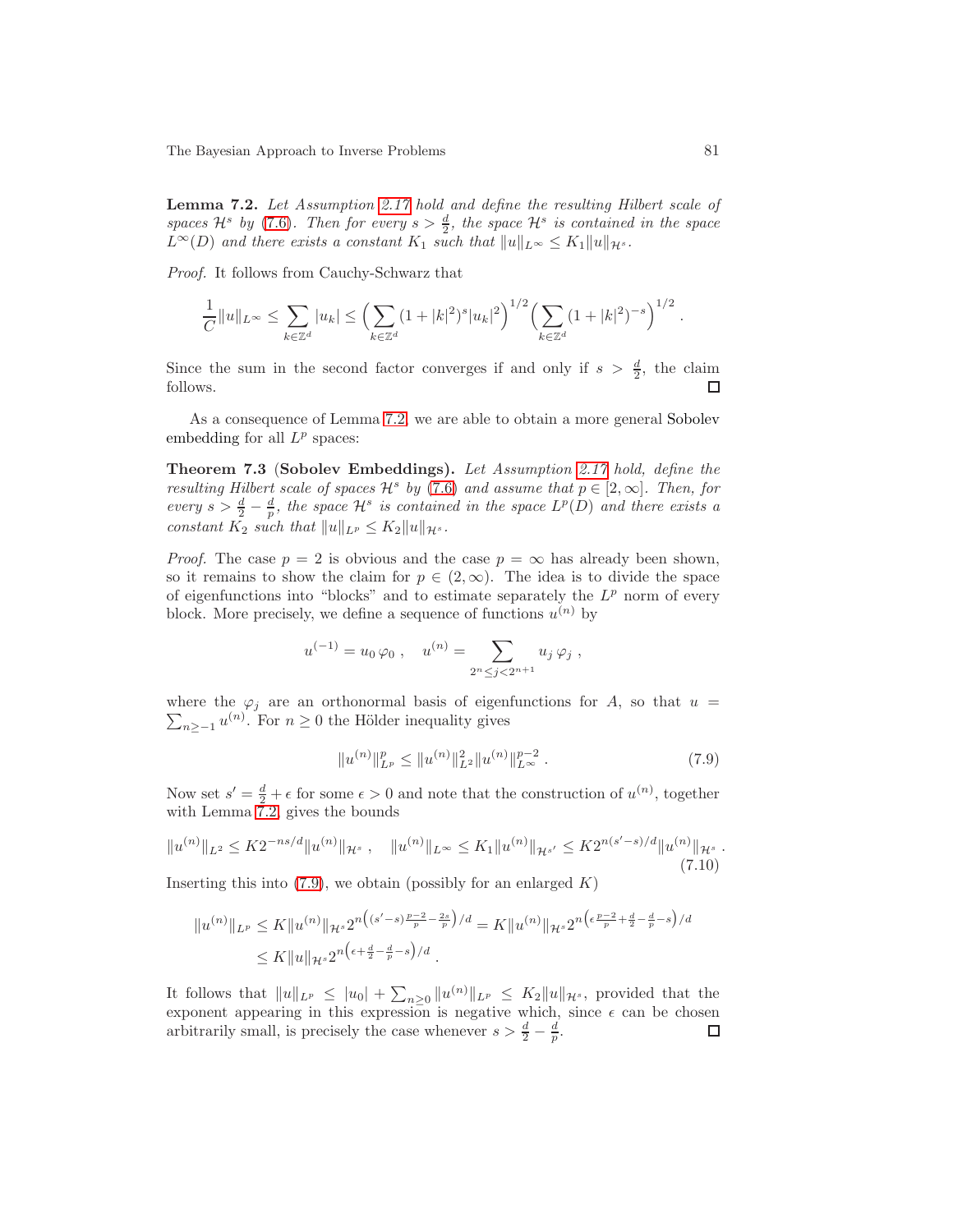#### <span id="page-81-2"></span><span id="page-81-1"></span>7.2. Probability and Integration In Infinite Dimensions.

7.2.1. Product Measure for i.i.d. Sequences. Perhaps the most straightforward setting in which probability measures in infinite dimensions are encountered is when studying i.i.d. sequences of real-valued random variables. Furthermore, this is our basic building block for the construction of random functions – see sub-section [2.1](#page-8-0) – so we briefly overview the subject. Let  $\mathbb{P}_0$  be a probability measure on R so that  $(\mathbb{R}, \mathsf{B}(\mathbb{R}), \mathbb{P}_0)$  is a probability space and consider the i.i.d. sequence  $\xi := {\xi_j}_{j=1}^{\infty}$  with  $\xi_1 \sim \mathbb{P}_0$ .

The construction of such a sequence can be formalised as follows. We consider  $\xi$  as a random variable taking values in the space<br>  $\mathbb{R}^\infty$  endowed with the product topology, i.e. the smallest topology for which the projection maps  $\ell_n : \xi \mapsto \xi_n$  are continuous for every  $n$ . This is a complete metric space; an example of a distance generating the product topology is given by

$$
d(x,y) = \sum_{n=1}^{\infty} 2^{-n} \frac{|x_n - y_n|}{1 + |x_n - y_n|}
$$

Since we are considering a *countable* product, the resulting  $\sigma$ -algebra  $B(\mathbb{R}^{\infty})$  coincides with the product  $\sigma$ -algebra, which is the smallest  $\sigma$ -algebra for which all  $\ell_n$ 's are measurable.

In what follows we need the notion of the pushforward of a probability measure under a measurable map. If  $f : B_1 \rightarrow B_2$  is a measurable map between two measurable spaces  $(B_i, \mathsf{B}(B_i))$   $i = 1, 2$  and  $\mu_1$  is a probability measure on  $B_1$ then  $\mu_2 = f^{\sharp} \mu_1$  denotes the pushforward probability measure on  $B_2$  defined by  $\mu_2(A) = \mu_1(f^{-1}(A))$  for all  $A \in B(B_2)$ . (The notation  $f^*\mu$  is sometimes used in place of  $f^{\sharp} \mu$ , but we reserve this notation for adjoints.) Recall that in section [2](#page-8-1) we construct random functions via the random series [\(2.1\)](#page-8-2) whose coefficients are constructed from an i.i.d sequence. Our interest is in studying the pushforward measure  $\mathcal{F}^{\sharp} \mathbb{P}_{0}$  where  $\mathcal{F} : \mathbb{R}^{\infty} \to X'$  is defined by

$$
\mathcal{F}\xi = m_0 + \sum_{j=1}^{\infty} \gamma_j \xi_j \phi_j.
$$
 (7.11)

.

In particular section [2](#page-8-1) is devoted to determing suitable separable Banach spaces  $X'$  on which to define the pushforward measure.

<span id="page-81-0"></span>With the pushforward notation at hand, we may also describe Kolmogorov's extension theorem which can be stated as follows.

**Theorem 7.4. (Kolmogorov Extension)** Let  $X$  be a Polish space and let I be an arbitrary set. Assume that, for any finite subset  $A \subset I$ , we are given a probability measure  $\mathbb{P}_A$  on the finite product space  $X^A$ . Assume furthermore that the family of measures  $\{ \mathbb{P}_A \}$  is consistent in the sense that if  $B \subset A$  and  $\Pi_{A,B} \colon X^A \to X^B$  denotes the natural projection map, then  $\Pi_{A,B}^{\sharp} \mathbb{P}_A = \mathbb{P}_B$ . Then, there exists a unique probability measure  $\mathbb P$  on  $X^I$  endowed with the product  $\sigma$ algebra with the property that  $\Pi_{I,A}^{\sharp} \mathbb{P} = \mathbb{P}_A$  for every finite subset  $A \subset I$ .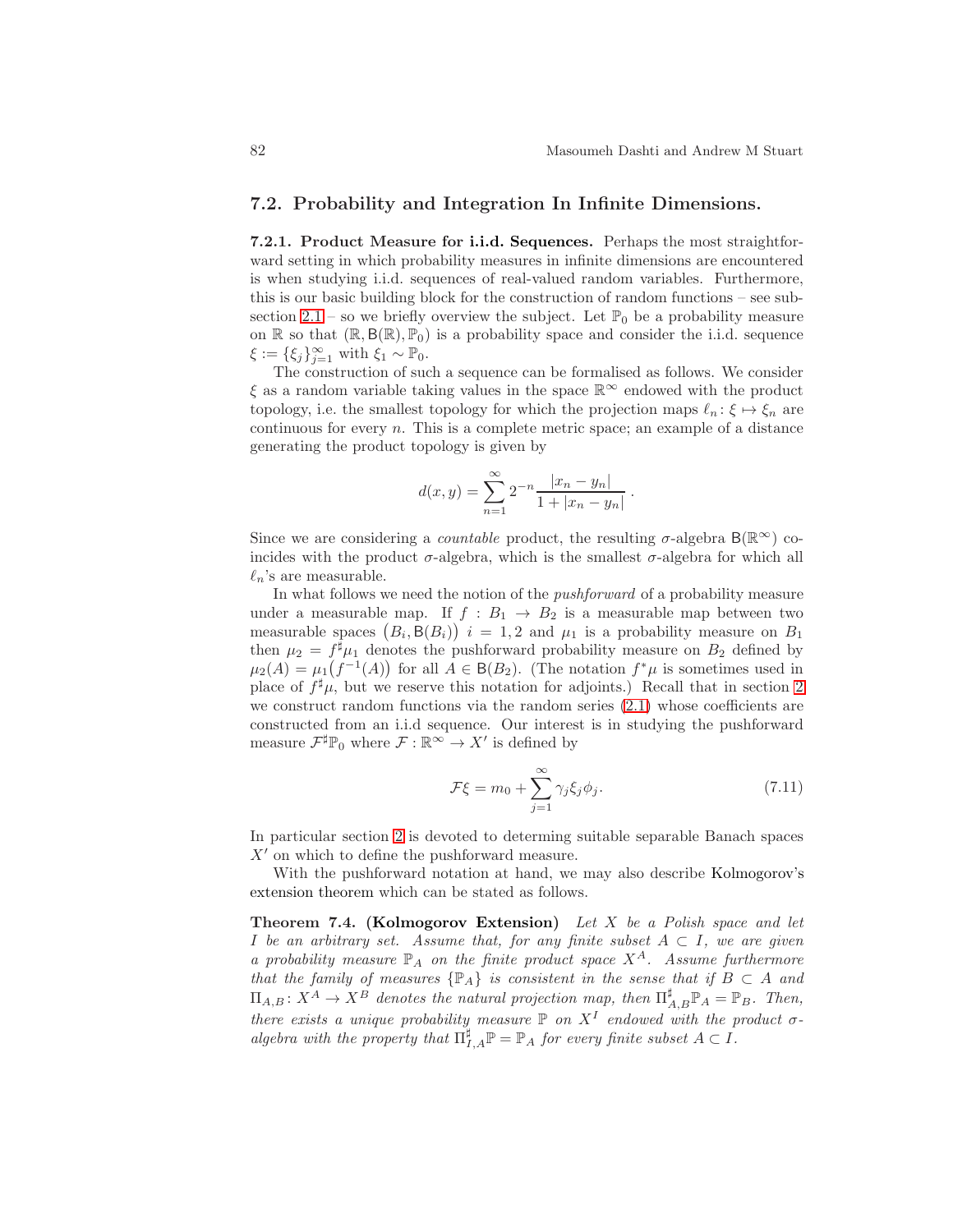Loosely speaking, one can interpret this theorem as stating that if one knows the law of any finite number of components of a random vector or function then this determines the law of the whole random vector or function; in particular in the case of the random function this comprises uncountably many components. This statement is thus highly non-trivial as soon as the set  $I$  is infinite since we have a priori defined  $\mathbb{P}_A$  only for finite subsets  $A \subset I$  and the theorem allows us to extend this uniquely also to infinite subsets.

As a simple application, we can use this theorem to define the infinite product measure  $\mathbb{P} = \bigotimes_{k=1}^{\infty} \mathbb{P}_0$  as the measure given by Kolmogorov's Extension Theorem [7.4](#page-81-0) if we take as our family of specifications  $\mathbb{P}_A = \bigotimes_{k \in A} \mathbb{P}_0$ . Our i.i.d. sequence  $\xi$  is then naturally defined as a random sample taken from the probability space  $(\mathbb{R}^{\infty}, \mathsf{B}(\mathbb{R}^{\infty}), \mathbb{P})$ . A more complicated example follows from making sense of the random field perspective on random functions as explained in subsection [2.5.](#page-21-0)

<span id="page-82-1"></span>7.2.2. Probability and Integration on Separable Banach Spaces. We now study probability and integration on separable Banach spaces  $B$ ; we let  $B^*$  denote the dual space of bounded linear functionals on  $B$ . The assumption of separability rules out some important function spaces like  $L^{\infty}(D;\mathbb{R})$ , but is required in order for the basic results of integration theory to hold. This is because, when considering a non-separable Banach space B, it is not clear what the "natural"  $\sigma$ -algebra on B is. One natural candidate is the Borel  $\sigma$ -algebra, denoted  $B(B)$ , namely the smallest  $\sigma$ -algebra containing all open sets; another is the cylindrical  $\sigma$ -algebra, namely the smallest  $\sigma$ -algebra for which all bounded linear functionals on B are measurable. For i.i.d. sequences, the analogues of these two  $\sigma$ -algebras can be identified whereas, in the general setting, the cylindrical  $\sigma$ -algebra can be strictly smaller than the Borel  $\sigma$ -algebra. In the case of separable Banach spaces however, both  $\sigma$ -algebras agree:

<span id="page-82-0"></span>**Lemma 7.5.** Let B be a separable Banach space and let  $\mu$  and  $\nu$  be two Borel probability measures on B. If  $\ell^{\sharp} \mu = \ell^{\sharp} \nu$  for every  $\ell \in B^*$ , then  $\mu = \nu$ .

Thus, as for i.i.d. sequences, there is therefore a canonical notion of measurability. Whenever we refer to (probability) measures on a separable Banach space B in the sequel, we really mean (probability) measures on  $(B, B(B))$ .

We now turn to the definition of integration with respect to probability measures on B. Given a (Borel) measurable function  $f: \Omega \to B$  where  $(\Omega, \mathcal{F}, \mathbb{P})$  is a standard probability space, we say that  $f$  is integrable with respect to  $\mathbb P$  if the map  $\omega \mapsto ||f(\omega)||$  belongs to  $L^1_{\mathbb{P}}(\Omega;\mathbb{R})$ . (Note that this map is certainly Borel measurable since the norm  $\|\cdot\|: B \to \mathbb{R}$  is a continuous, and therefore also Borel measurable, function.) Given such an integrable function  $f$ , we define its Bochner integral by

$$
\int f(\omega) \, \mathbb{P}(d\omega) = \lim_{n \to \infty} \int f_n(\omega) \, \mathbb{P}(d\omega) ,
$$

where  $f_n$  is a sequence of simple functions, for which the integral on the right-hand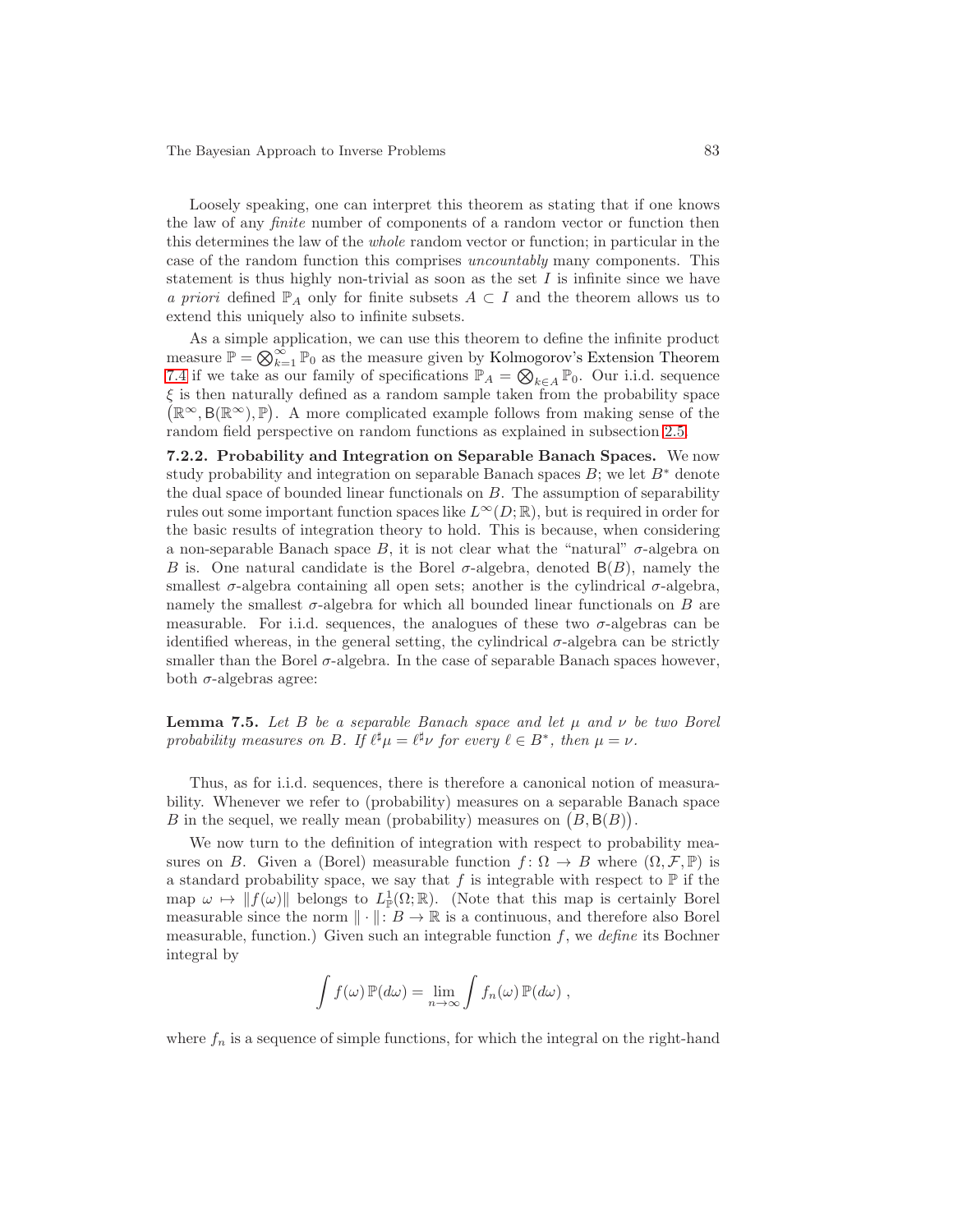side may be defined in the usual way, chosen such that

$$
\lim_{n \to \infty} \int ||f_n(\omega) - f(\omega)|| \, \mathbb{P}(d\omega) = 0.
$$

With this definition the value of the integral does not depend on the approximating sequence, it is linear in  $f$ , and

<span id="page-83-3"></span>
$$
\int \ell(f(\omega)) \mathbb{P}(d\omega) = \ell \bigg( \int f(\omega) \mathbb{P}(d\omega) \bigg) , \qquad (7.12)
$$

for every element  $\ell$  in the dual space  $B^*$ .

Given a probability measure  $\mu$  on a separable Banach space  $B$ , we now say that  $\mu$  has finite expectation if the identity function  $x \mapsto x$  is integrable with respect to  $\mu$ . If this is the case, we define the expectation of  $\mu$  as

$$
\int_B x \,\mu(dx) ,
$$

where the integral is interpreted as a Bochner integral.

Similarly, it is natural to say that  $\mu$  has *finite variance* if the map  $x \mapsto ||x||^2$  is integrable with respect to  $\mu$ . Regarding the covariance  $C_{\mu}$  of  $\mu$  itself, it is natural to define it as a bounded linear operator  $C_{\mu} : B^* \to B$  with the property that

<span id="page-83-2"></span>
$$
C_{\mu}\ell = \int_{B} x\ell(x)\,\mu(dx) , \qquad (7.13)
$$

for every  $\ell \in B^*$ . At this stage however, it is not clear whether such an operator  $C_{\mu}$  always exists solely under the assumption that  $\mu$  has finite variance. For any  $x \in B$ , we define the projection operator  $P_x : B^* \to B$  by

<span id="page-83-1"></span>
$$
P_x \ell = x \ell(x) \t{7.14}
$$

suggesting that we define

<span id="page-83-0"></span>
$$
C_{\mu} := \int_B P_x \,\mu(dx) \,. \tag{7.15}
$$

The problem with this definition is that if we view the map  $x \mapsto P_x$  as a map taking values in the space  $\mathcal{L}(B^*,B)$  of bounded linear operators from  $B^* \to B$ then, since this space is not separable in general, it is not clear a priori whether [\(7.15\)](#page-83-0) makes sense as a Bochner integral. This suggests to define the subspace  $B_{\star}(B) \subset \mathcal{L}(B^*,B)$  given by the closure (in the usual operator norm) of the linear span of operators of the type  $P_x$  given in [\(7.14\)](#page-83-1) for  $x \in B$ . We then have:

<span id="page-83-5"></span>**Lemma 7.6.** If B is separable, then  $B_{\star}(B)$  is also separable. Furthermore,  $B_{\star}(B)$ consists of compact operators.

<span id="page-83-4"></span>This leads to the following corollary:

**Corollary 7.7.** Assume that  $\mu$  has finite variance so that the map  $x \mapsto ||x||^2$  is integrable with respect to  $\mu$ . Then the covariance operator  $C_{\mu}$  defiend by [\(7.15\)](#page-83-0) exists as a Bochner integral in  $B_{\star}(B)$ .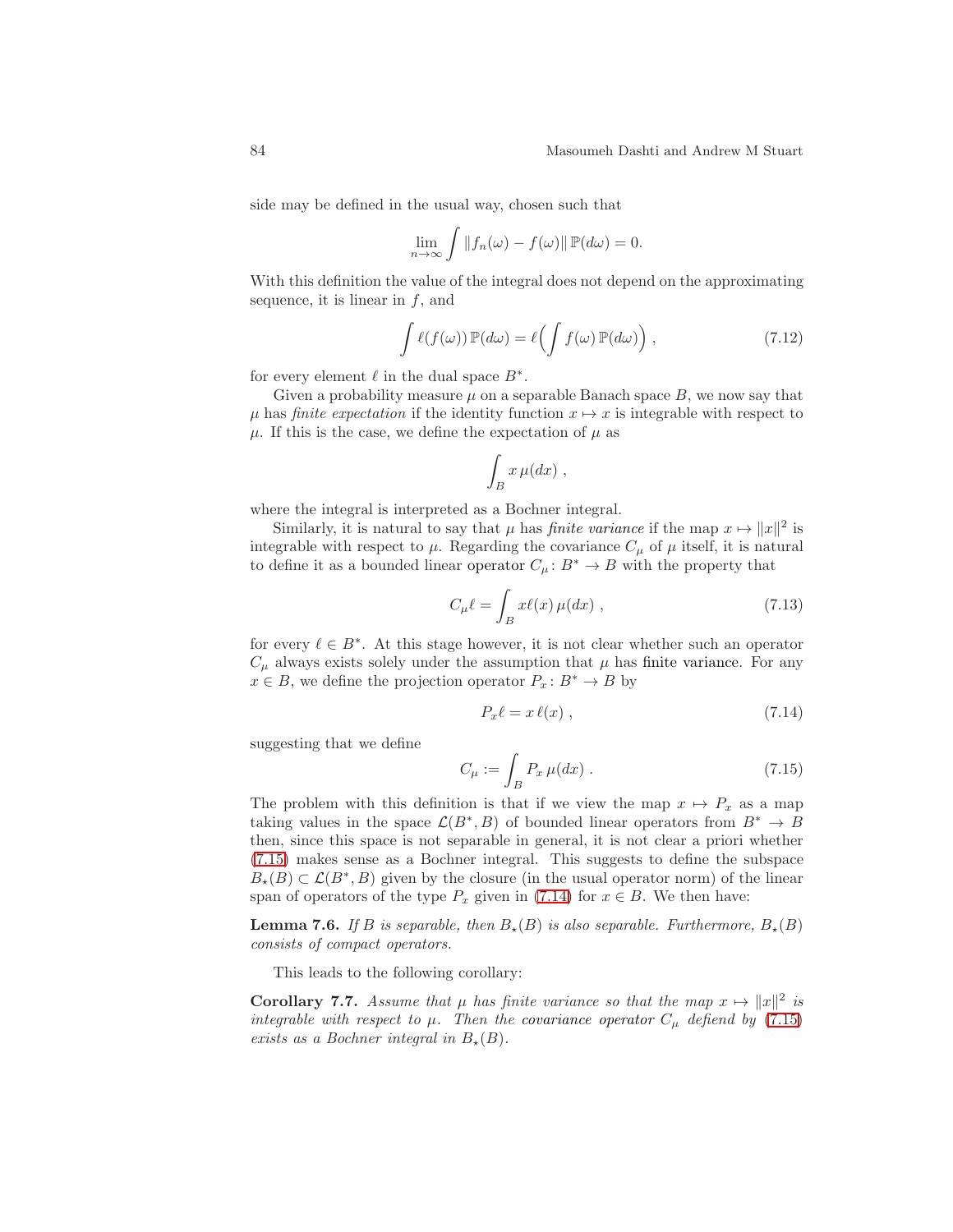Remark 7.8. Once the covariance is defined, the fact that [\(7.13\)](#page-83-2) holds is then an immediate consequence of [\(7.12\)](#page-83-3). In general, not every element  $C \in B_{\star}(B)$  can be realised as the covariance of some probability measure. This is the case even if we impose the positivity condition  $\ell(C\ell) \geq 0$ , which by [\(7.13\)](#page-83-2) is a condition satisfied by every covariance operator. For further insight into this issue, see Lemma [7.32](#page-94-0) which characteritzes precisely the covariance operators of a Gaussian measure in separable Hilbert space.  $\Box$ 

Given any probability measure  $\mu$  on B, we can define its Fourier transform  $\hat{\mu}: B^* \to \mathbb{C}$  by

$$
\hat{\mu}(\ell) := \int_B e^{i\ell(x)} \,\mu(dx) \,. \tag{7.16}
$$

For a Gaussian measure  $\mu_0$  on B with mean a and covariance operator C, it may be shown show that, for any  $\ell \in B^*$ , the characteristic function is given by

<span id="page-84-1"></span>
$$
\hat{\mu}_0(\ell) = e^{i\ell(a) - \frac{1}{2}\ell(C\ell)}.
$$
\n(7.17)

<span id="page-84-0"></span>As a consequence of Lemma [7.5,](#page-82-0) it is almost immediate that a measure is uniquely determined by its Fourier transform, and this is the content of the following result.

**Lemma 7.9.** Let  $\mu$  and  $\nu$  be any two probability measures on a separable Banach space B. If  $\hat{\mu}(\ell) = \hat{\nu}(\ell)$  for every  $\ell \in B^*$ , then  $\mu = \nu$ .

7.2.3. Probability and Integration on Separable Hilbert Spaces. We will frequently be interested in the case where  $B = H$  for  $(H, \langle \cdot, \cdot \rangle, \|\cdot\|)$  some separable Hilbert space. Bochner integration can then, of course, be defined as a special case of the preceding development on separable Banach spaces. We make use of the Riesz representation theorem to identify H with its dual and  $\mathcal{H} \otimes \mathcal{H}$  with a subspace of the space of linear operators on  $H$ . The covariance operator of a measure  $\mu$  on  $\mathcal H$  may then be viewed as a bounded linear operator from  $\mathcal H$  into itself. The definition [\(7.13\)](#page-83-2) of  $C_{\mu}$  becomes

$$
C_{\mu}\ell = \int_{\mathcal{H}} \langle \ell, x \rangle x \,\mu(dx) \;, \tag{7.18}
$$

for all  $\ell \in \mathcal{H}$  and [\(7.15\)](#page-83-0) becomes

$$
C_{\mu} = \int_{\mathcal{H}} x \otimes x \,\mu(dx) \,. \tag{7.19}
$$

Corollary [7.7](#page-83-4) shows that we can indeed make sense of the second formulation as a Bochner integral, provided that  $\mu$  has finite variance in  $\mathcal{H}$ .

<span id="page-84-2"></span>7.2.4. Metrics on Probability Measures. When discussing well-posedness and approximation theory for the posterior distribution, it is of interest to estimate the distance between two probability measures and thus we will be interested in metrics between probability measures. In this subsection we introduce two useful metrics on measures: the total variation distance and the Hellinger distance. We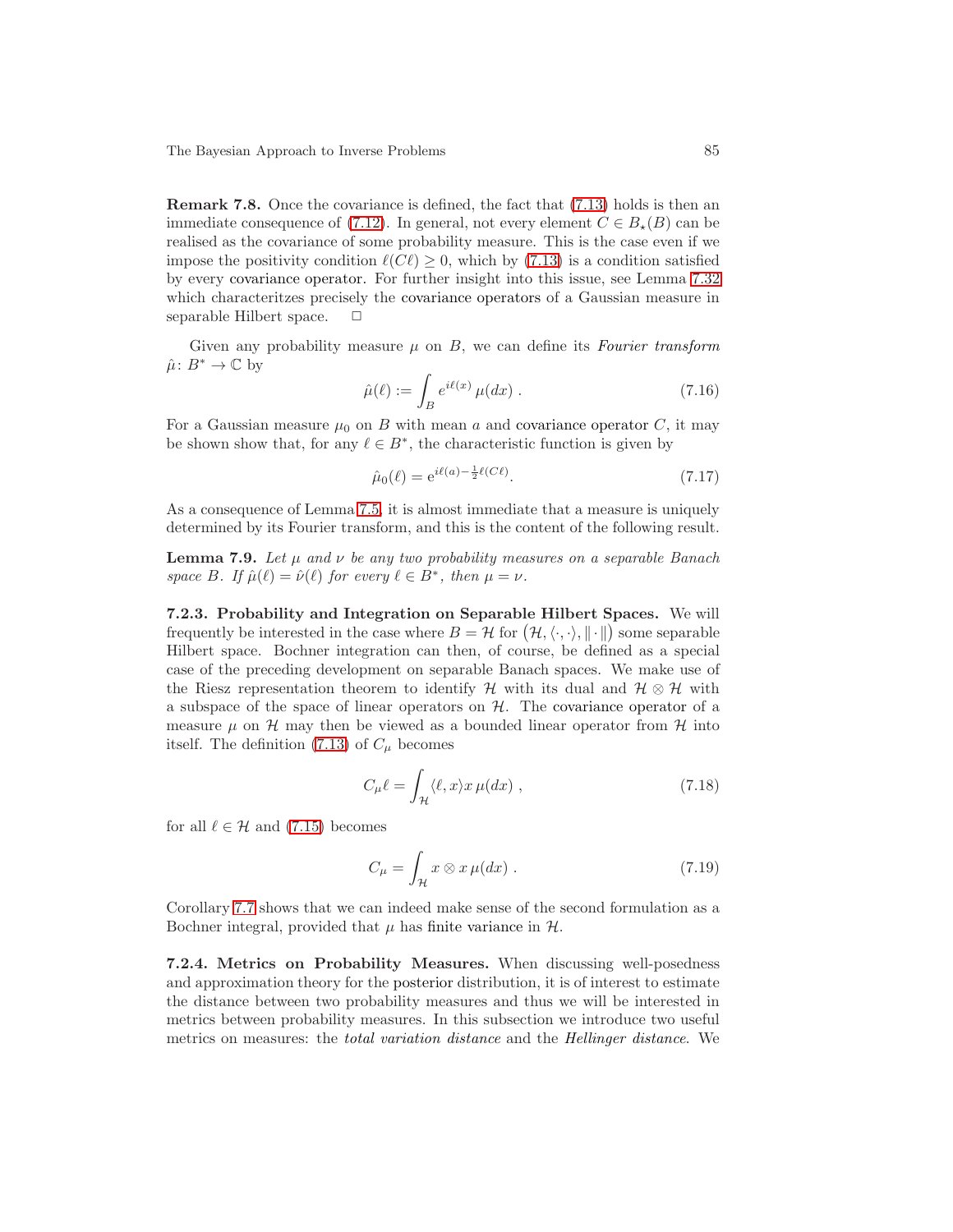discuss the relationships between the metrics and indicate how they may be used to estimate differences between expectations of random variables under two different measures. We also discuss the Kullback-Leibler divergence, a useful distance measure which does not satisfy the axioms of a metric, but which may be used to bound both the Hellinger and total variation distances, and which is also useful in defining algorithms for finding the best approximation to a given measure from within some restricted class of measures, such as Gaussians.

Assume that we have two probability measures  $\mu$  and  $\mu'$  on a separable Banach space denoted by B (actually the considerations here apply on a Polish space but we do not need this level of generality). Assume that  $\mu$  and  $\mu'$  are both absolutely continuous with respect to a common reference measure  $\nu$ , also defined on the same measure space. Such a measure always exists – take  $\nu = \frac{1}{2}(\mu + \mu')$  for example. In the following, all integrals of real-valued functions over  $\overline{B}$  are simply denoted by  $\int$ . The following define two concepts of distance between  $\mu$  and  $\mu'$ . The resulting metrics that we define are independent of the choice of this common reference measure.

**Definition 7.10.** The *total variation distance* between  $\mu$  and  $\mu'$  is

$$
d_{\text{TV}}(\mu, \mu') = \frac{1}{2} \int \left| \frac{d\mu}{d\nu} - \frac{d\mu'}{d\nu} \right| d\nu. \quad \Box
$$

In particular, if  $\mu'$  is absolutely continuous with respect to  $\mu$  then

$$
d_{\text{TV}}(\mu, \mu') = \frac{1}{2} \int \left| 1 - \frac{d\mu'}{d\mu} \right| d\mu. \tag{7.20}
$$

**Definition 7.11.** The *Hellinger distance* between  $\mu$  and  $\mu'$  is

$$
d_{\text{HeII}}(\mu, \mu') = \sqrt{\frac{1}{2} \int \left( \sqrt{\frac{d\mu}{d\nu}} - \sqrt{\frac{d\mu'}{d\nu}} \right)^2} d\nu. \quad \Box
$$

In particular, if  $\mu'$  is absolutely continuous with respect to  $\mu$  then

$$
d_{\text{HeII}}(\mu, \mu') = \sqrt{\frac{1}{2} \int \left(1 - \sqrt{\frac{d\mu'}{d\mu}}\right)^2 d\mu}.
$$
 (7.21)

Note that the numerical constant  $\frac{1}{2}$  appearing in both definitions is chosen in such a way as to ensure the bounds

$$
0 \le d_{\text{TV}}(\mu, \mu') \le 1
$$
,  $0 \le d_{\text{Heil}}(\mu, \mu') \le 1$ .

In the case of the total variation inequality this is an immediate consequence of the triangle inequality, combined with the fact that both  $\mu$  and  $\mu'$  are probability measures, so that  $\int \frac{d\mu}{d\nu} d\nu = 1$  and similarly for  $\mu'$ . In the case of the Hellinger distance, it follows by expanding the square and applying similar considerations.

<span id="page-85-0"></span>The Hellinger and total variation distances are related as follows, which shows in particular that they both generate the same topology: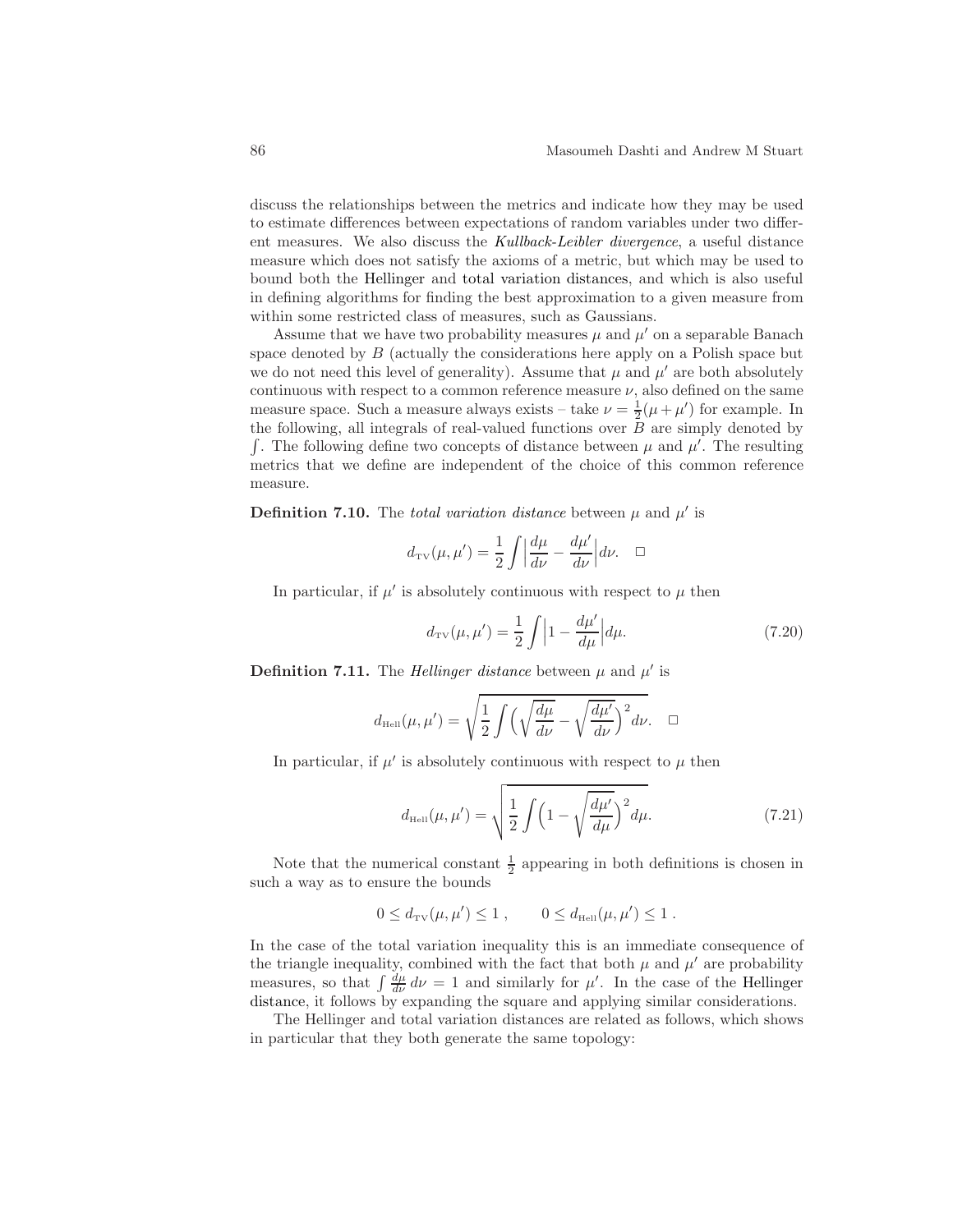Lemma 7.12. The total variation and Hellinger metrics are related by the inequalities

$$
\frac{1}{\sqrt{2}}d_{\text{TV}}(\mu, \mu') \leq d_{\text{Hel}}(\mu, \mu') \leq d_{\text{TV}}(\mu, \mu')^{\frac{1}{2}}.
$$

Proof. We have

$$
d_{\text{TV}}(\mu, \mu') = \frac{1}{2} \int \left| \sqrt{\frac{d\mu}{d\nu}} - \sqrt{\frac{d\mu'}{d\nu}} \right| \left| \sqrt{\frac{d\mu}{d\nu}} + \sqrt{\frac{d\mu'}{d\nu}} \right| d\nu
$$
  
\n
$$
\leq \sqrt{\left( \frac{1}{2} \int \left( \sqrt{\frac{d\mu}{d\nu}} - \sqrt{\frac{d\mu'}{d\nu}} \right)^2 d\nu \right)} \sqrt{\left( \frac{1}{2} \int \left( \sqrt{\frac{d\mu}{d\nu}} + \sqrt{\frac{d\mu'}{d\nu}} \right)^2 d\nu \right)}
$$
  
\n
$$
\leq \sqrt{\left( \frac{1}{2} \int \left( \sqrt{\frac{d\mu}{d\nu}} - \sqrt{\frac{d\mu'}{d\nu}} \right)^2 d\nu \right)} \sqrt{\left( \int \left( \frac{d\mu}{d\nu} + \frac{d\mu'}{d\nu} \right) d\nu \right)}
$$
  
\n
$$
= \sqrt{2} d_{\text{HeII}}(\mu, \mu')
$$

as required for the first bound.

For the second bound note that, for any positive  $a$  and  $b$ , one has the bound  $|\sqrt{a} - \sqrt{b}| \le \sqrt{a} + \sqrt{b}$ . As a consequence, we have the bound

$$
d_{\text{HeII}}(\mu, \mu')^2 \leq \frac{1}{2} \int \left| \sqrt{\frac{d\mu}{d\nu}} - \sqrt{\frac{d\mu'}{d\nu}} \right| \left| \sqrt{\frac{d\mu}{d\nu}} + \sqrt{\frac{d\mu'}{d\nu}} \right| d\nu
$$
  
=  $\frac{1}{2} \int \left| \frac{d\mu}{d\nu} - \frac{d\mu'}{d\nu} \right| d\nu$   
=  $d_{\text{TV}}(\mu, \mu')$ ,

as required.

**Example 7.13.** Consider two Gaussian densities on  $\mathbb{R}$ :  $N(m_1, \sigma_1^2)$  and  $N(m_2, \sigma_2^2)$ . The Hellinger distance between them is given by

$$
d_{\text{HeII}}(\mu, \mu')^2 = 1 - \sqrt{\exp\left(-\frac{(m_1 - m_2)^2}{2(\sigma_1^2 + \sigma_2^2)}\right) \frac{2\sigma_1 \sigma_2}{(\sigma_1^2 + \sigma_2^2)}}.
$$

To see this note that

$$
d_{\text{HeII}}(\mu, \mu')^2 = 1 - \frac{1}{(2\pi\sigma_1\sigma_2)^{\frac{1}{2}}} \int_{\mathbb{R}} \exp(-Q) dx
$$

where

$$
Q = \frac{1}{4\sigma_1^2}(x - m_1)^2 + \frac{1}{4\sigma_2^2}(x - m_2)^2.
$$

Define  $\sigma^2$  by

$$
\frac{1}{2\sigma^2} = \frac{1}{4\sigma_1^2} + \frac{1}{4\sigma_2^2}.
$$

 $\Box$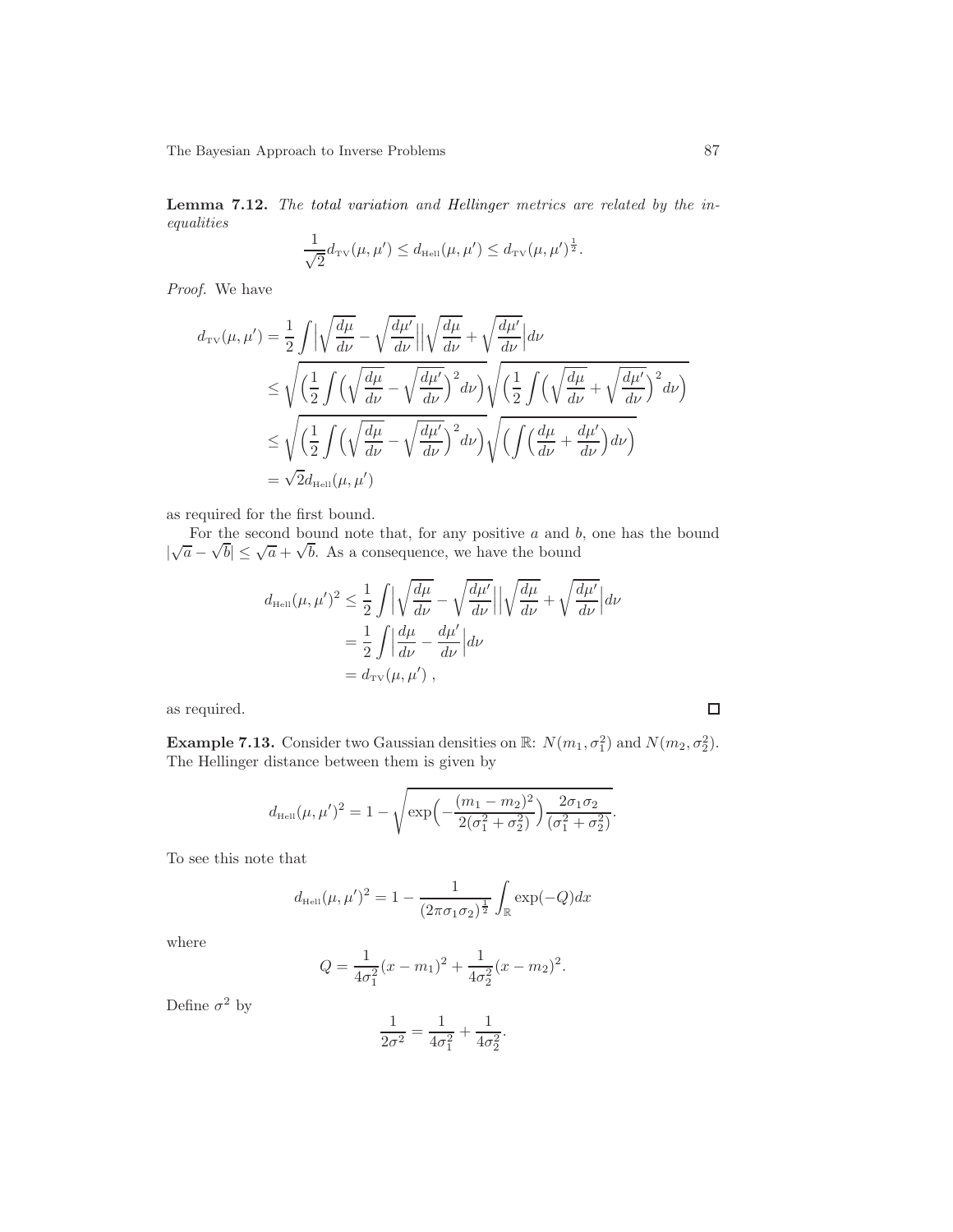We change variable under the integral to  $y$  given by

$$
y = x - \frac{m_1 + m_2}{2}
$$

and note that then, by completing the square,

$$
Q = \frac{1}{2\sigma^2}(y - m)^2 + \frac{1}{4(\sigma_1^2 + \sigma_2^2)}(m_2 - m_1)^2
$$

where  $m$  does not appear in what follows and so we do not detail it. Noting that the integral is then a multiple of a standard Gaussian  $N(m, \sigma^2)$  gives the desired result. In particular this calculation shows that the Hellinger distance between two Gaussians on R tends to zero if and only if the means and variances of the two Gaussians approach one another. Furthermore, by the previous lemma, the same is true for the total variation distance. □

The preceding example generalizes to higher dimension and shows that, for example, the total variation and Hellinger metrics cannot metrize weak convergence of probability measures (as one can also show that convergence in total variation metric implies strong convergence). They are nonetheless useful distance measures, for example between families of measures which are mutually absolutely continuous. Furthermore, the Hellinger distance is particularly useful for estimating the difference between expectation values of functions of random variables under different measures. This is encapsulated in the following lemma:

**Lemma 7.14.** Let  $\mu$  and  $\mu'$  be two probability measures on a separable Banach space X. Assume also that  $f: X \to E$ , where  $(E, \|\cdot\|)$  is a separable Banach space, is measurable and has second moments with respect to both  $\mu$  and  $\mu'$ . Then

$$
\|\mathbb{E}^{\mu} f - \mathbb{E}^{\mu'} f\| \le 2 \Big( \mathbb{E}^{\mu} \|f\|^{2} + \mathbb{E}^{\mu'} \|f\|^{2} \Big)^{\frac{1}{2}} d_{\text{Heil}}(\mu, \mu').
$$

Furthermore, if E is a separable Hilbert space and  $f: X \to E$  as before has fourth moments, then

$$
\|\mathbb{E}^{\mu}(f \otimes f) - \mathbb{E}^{\mu'}(f \otimes f)\| \leq 2 \Big(\mathbb{E}^{\mu} \|f\|^{4} + \mathbb{E}^{\mu'} \|f\|^{4}\Big)^{\frac{1}{2}} d_{\text{Heil}}(\mu, \mu').
$$

*Proof.* Let  $\nu$  be a reference probability measure as above. We then have the bound

$$
\|\mathbb{E}^{\mu} f - \mathbb{E}^{\mu'} f\| \leq \int \|f\| \left| \frac{d\mu}{d\nu} - \frac{d\mu'}{d\nu} \right| d\nu
$$
  
\n
$$
= \int \left( \frac{1}{\sqrt{2}} \left| \sqrt{\frac{d\mu}{d\nu}} - \sqrt{\frac{d\mu'}{d\nu}} \right| \right) \left( \sqrt{2} \|f\| \left| \sqrt{\frac{d\mu}{d\nu}} + \sqrt{\frac{d\mu'}{d\nu}} \right| \right) d\nu
$$
  
\n
$$
\leq \sqrt{\left( \frac{1}{2} \int \left( \sqrt{\frac{d\mu}{d\nu}} - \sqrt{\frac{d\mu'}{d\nu}} \right)^2 d\nu \right)} \sqrt{\left( 2 \int \|f\|^2 \left( \sqrt{\frac{d\mu}{d\nu}} + \sqrt{\frac{d\mu'}{d\nu}} \right)^2 d\nu \right)}
$$
  
\n
$$
\leq \sqrt{\left( \frac{1}{2} \int \left( \sqrt{\frac{d\mu}{d\nu}} - \sqrt{\frac{d\mu'}{d\nu}} \right)^2 d\nu \right)} \sqrt{\left( 4 \int \|f\|^2 \left( \frac{d\mu}{d\nu} + \frac{d\mu'}{d\nu} \right) d\nu \right)}
$$
  
\n
$$
= 2 \left( \mathbb{E}^{\mu} \|f\|^2 + \mathbb{E}^{\mu'} \|f\|^2 \right)^{\frac{1}{2}} d_{\text{Heil}}(\mu, \mu')
$$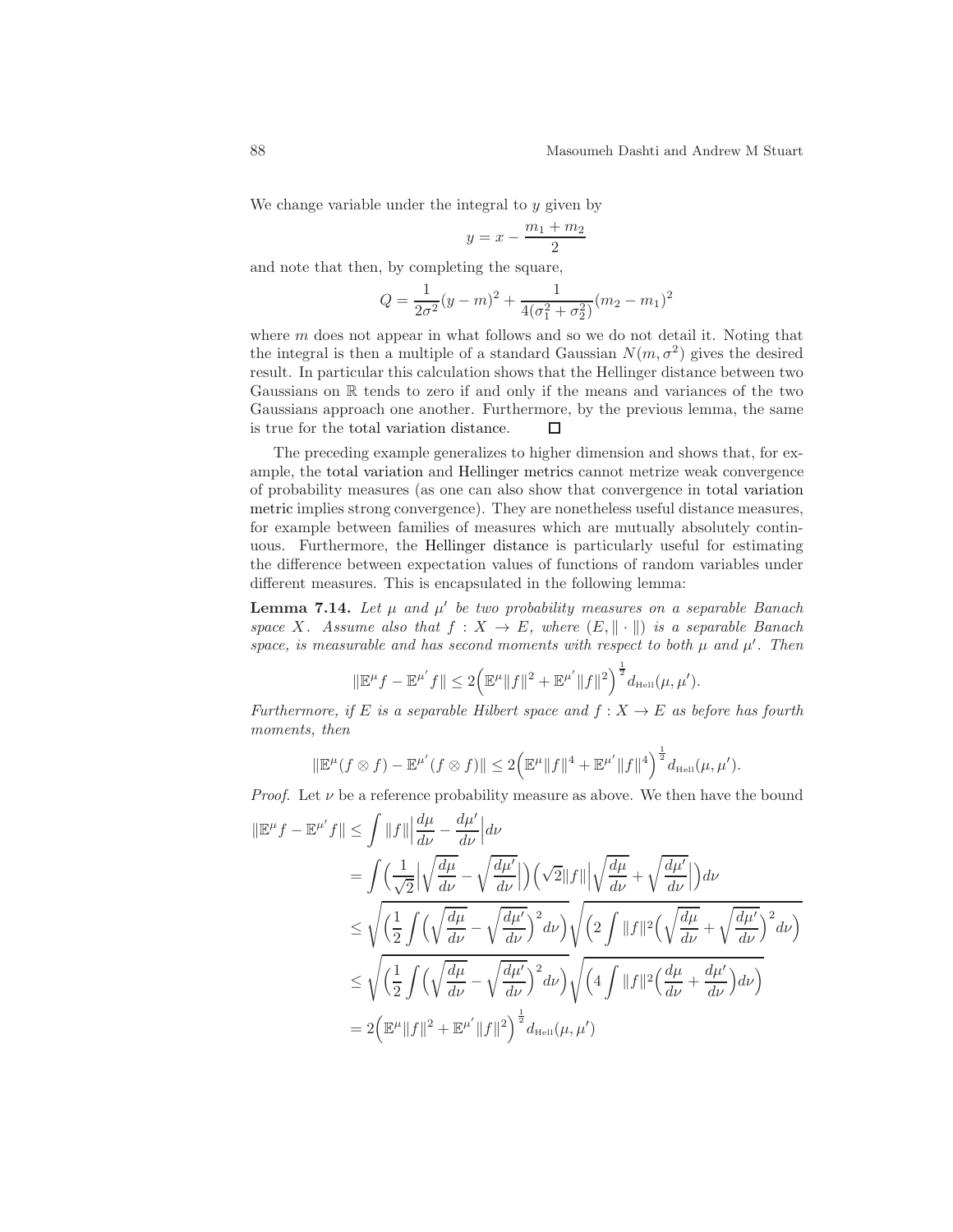as required.

The proof for  $f \otimes f$  follows from the bound

$$
\|\mathbb{E}^{\mu}(f \otimes f) - \mathbb{E}^{\mu'}(f \otimes f)\| = \sup_{\|h\|=1} \|\mathbb{E}^{\mu}\langle f, h \rangle f - \mathbb{E}^{\mu'}\langle f, h \rangle f\|
$$
  

$$
\leq \int \|f\|^{2} \left| \frac{d\mu}{d\nu} - \frac{d\mu'}{d\nu} \right| d\nu,
$$

and then arguing similarly to the first case but with  $||f||$  replaced by  $||f||^2$ .

**Remark 7.15.** Note, in particular, that choosing  $X = E$ , and with f chosen to be the identity mapping, we deduce that the differences between the mean (resp. covariance operator) of two measures are bounded above by their Hellinger distance, provided that one has some *a priori* control on the second (resp. fourth) moments.  $\Box$ 

We now define a third widely used distance concept for comparing two probability measures. Note, however, that it does not give rise to a metric in the strict sense, because it violates both symmetry and the triangle inequality.

**Definition 7.16.** The Kullback-Leibler divergence between two measures  $\mu'$  and  $\mu$ , with  $\mu'$  absolutely continuous with respect to  $\mu$ , is

$$
D_{\text{KL}}(\mu'||\mu) = \int \frac{d\mu'}{d\mu} \log \left(\frac{d\mu'}{d\mu}\right) d\mu. \quad \Box
$$

If  $\mu$  is also absolutely continuous with respect to  $\mu'$ , so that the two measures are equivalent, then

$$
D_{\text{KL}}(\mu'||\mu) = -\int \log \left(\frac{d\mu}{d\mu'}\right) d\mu'
$$

and the two definitions coincide.

**Example 7.17.** Consider two Gaussian densities on  $\mathbb{R}$ :  $N(m_1, \sigma_1^2)$  and  $N(m_2, \sigma_2^2)$ . The Kullback-Leibler divergence between them is given by

$$
D_{\text{KL}}(\mu_1||\mu_2) = \ln\left(\frac{\sigma_2}{\sigma_1}\right) + \frac{1}{2}\left(\frac{\sigma_1^2}{\sigma_2^2} - 1\right) + \frac{(m_2 - m_1)^2}{2\sigma_2^2}.
$$

To see this note that

$$
D_{\text{KL}}(\mu_1||\mu_2) = \mathbb{E}^{\mu_1} \Big( \ln \sqrt{\frac{\sigma_2^2}{\sigma_1^2}} + \frac{1}{2\sigma_2^2} |x - m_2|^2 - \frac{1}{2\sigma_1^2} |x - m_1|^2 \Big)
$$
  
\n
$$
= \ln \frac{\sigma_2}{\sigma_1} + \mathbb{E}^{\mu_1} \Big( \Big( \frac{1}{2\sigma_2^2} - \frac{1}{2\sigma_1^2} \Big) |x - m_1|^2 \Big) + \mathbb{E}^{\mu_1} \frac{1}{2\sigma_2^2} \Big( |x - m_2|^2 - |x - m_1|^2 \Big)
$$
  
\n
$$
= \ln \frac{\sigma_2}{\sigma_1} + \frac{1}{2} \Big( \frac{\sigma_1^2}{\sigma_2^2} - 1 \Big) + \frac{1}{2\sigma_2^2} \mathbb{E}^{\mu_1} \Big( m_2^2 - m_1^2 + 2x(m_1 - m_2) \Big)
$$
  
\n
$$
= \ln \frac{\sigma_2}{\sigma_1} + \frac{1}{2} \Big( \frac{\sigma_1^2}{\sigma_2^2} - 1 \Big) + \frac{1}{2\sigma_2^2} (m_2 - m_1)^2
$$

as required.

 $\Box$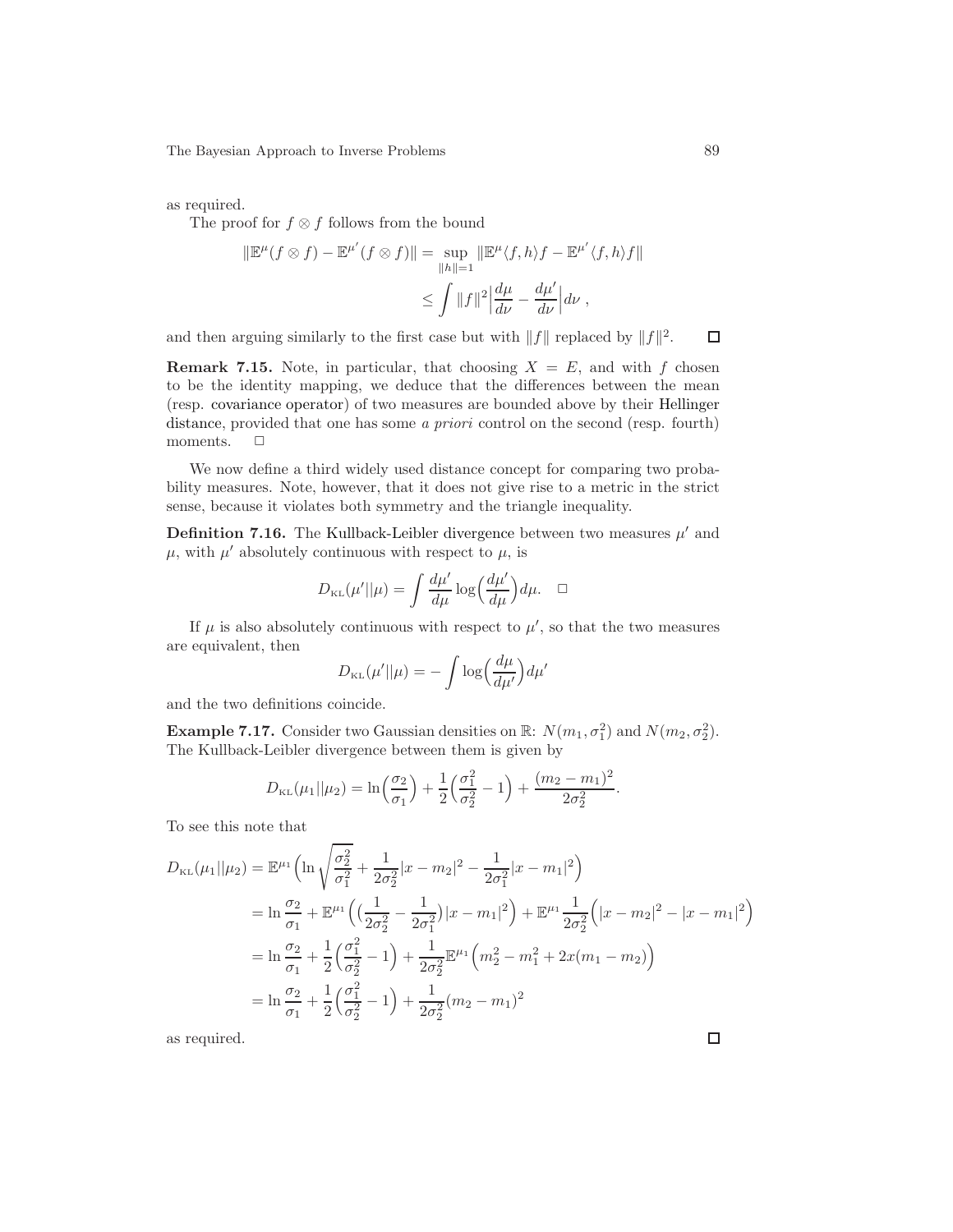$\Box$ 

As for Hellinger distance, this example shows that two Gaussians on R approach one another in the Kullback-Leibler divergence if and only if their means and variances approach one another. This generalizes to higher dimensions. The Kullback-Leibler divergence provides an upper bound for the square of the Hellinger distance and for the square of the total variation distance.

<span id="page-89-1"></span>**Lemma 7.18.** Assume that two measures  $\mu$  and  $\mu'$  are equivalent. Then the bounds

$$
d_{\text{HeII}}(\mu, \mu')^2 \leq \frac{1}{2} D_{\text{KL}}(\mu || \mu'), \qquad d_{\text{TV}}(\mu, \mu')^2 \leq D_{\text{KL}}(\mu || \mu'),
$$

hold.

Proof. The second bound follows from the first by using Lemma [7.12,](#page-85-0) thus it suffices to proof the first. In the following we use the fact that

$$
x - 1 \ge \log(x) \qquad \forall x \ge 0 ,
$$

so that

$$
\sqrt{x} - 1 \ge \frac{1}{2} \log(x) \qquad \forall x \ge 0.
$$

This yields the bound

$$
d_{\text{HeII}}(\mu, \mu')^2 = \frac{1}{2} \int \left( \sqrt{\frac{d\mu'}{d\mu}} - 1 \right)^2 d\mu = \frac{1}{2} \int \left( \frac{d\mu'}{d\mu} + 1 - 2\sqrt{\frac{d\mu'}{d\mu}} \right) d\mu
$$
  
= 
$$
\int \left( 1 - \sqrt{\frac{d\mu'}{d\mu}} \right) d\mu \le \frac{1}{2} \int \left( -\log \frac{d\mu'}{d\mu} \right) d\mu
$$
  
= 
$$
\frac{1}{2} D_{\text{KL}}(\mu || \mu'),
$$

as required.

7.2.5. Kolmogorov Continuity Test. The setting of Kolmogorov's continuity test is the following. We assume that we are given a compact domain  $D \subset \mathbb{R}^d$ , a complete separable metric space  $X$ , as well as a collection of  $X$ -valued random variables  $u : x \in D \mapsto X$ . At this stage we assume no regularity whatsoever on the parameter  $x$ : the distribution of this collection of random variables is a measure  $\mu_0$  on the space  $X^D$  of all functions from D to X endowed with the product  $\sigma$ -algebra. Any consistent family of marginal distributions does yield such a measure by Kolmogorov's extension Theorem [7.4](#page-81-0) . With these notations at hand, Kolmogorov's continuity test can be formulated as follows, and enables the extraction of regularity with respect to variation of  $u(x)$  with respect to x.

<span id="page-89-0"></span>Theorem 7.19 (Kolmogorov Continuity Test). Let D and u be as above and assume that there exist  $p > 1$ ,  $\alpha > 0$  and  $K > 0$  such that

$$
\mathbb{E}\mathsf{d}\big(u(x),u(y)\big)^p \le K|x-y|^{p\alpha+d} , \qquad \forall x,y \in D , \tag{7.22}
$$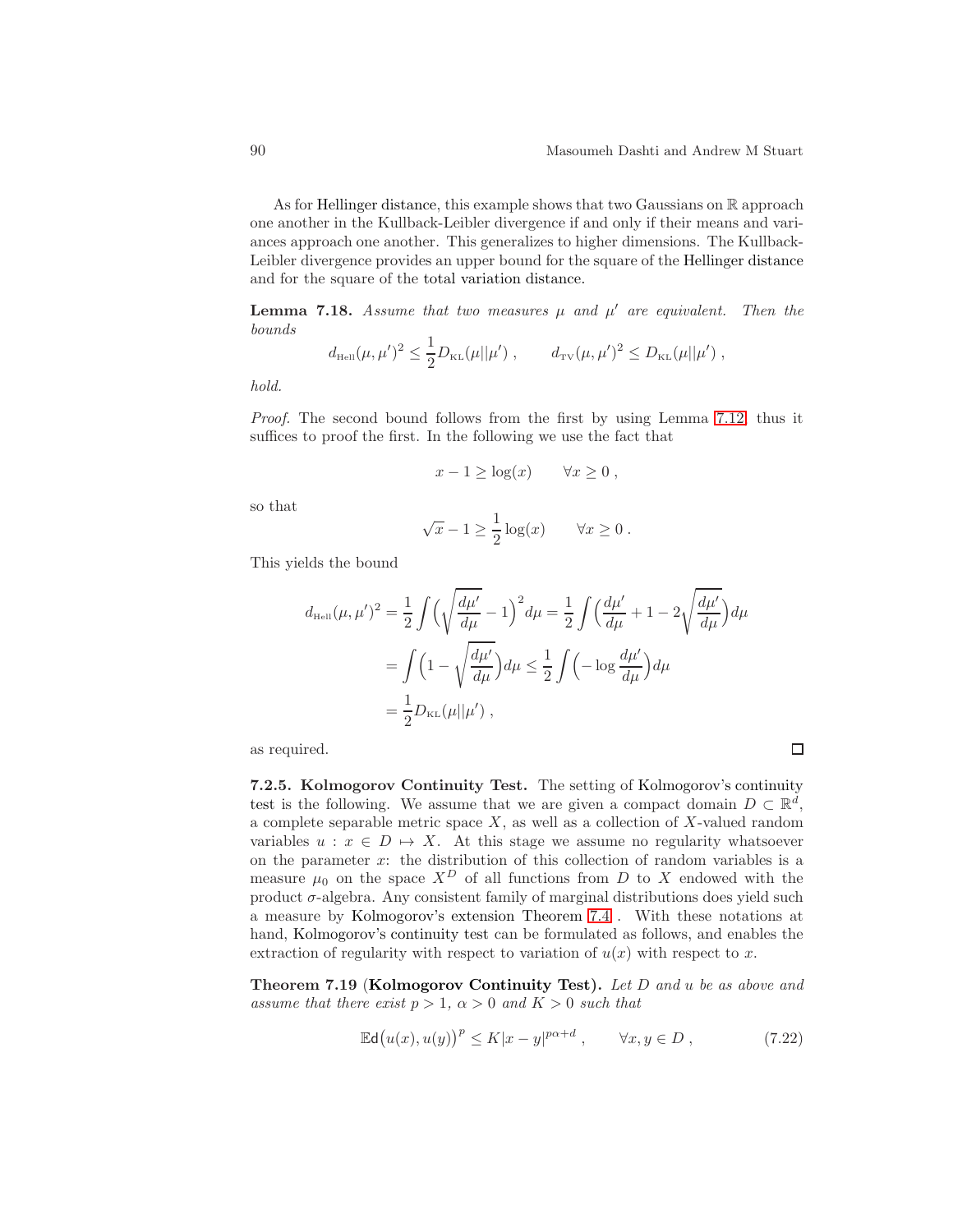where  $d$  denotes the distance function on  $X$ , and  $d$  the dimension of the compact domain D. Then, for every  $\beta < \alpha$ , there exists a unique measure  $\mu$  on  $C^{0,\beta}(D,X)$ such that the canonical process under  $\mu$  has the same law as  $u$ .

We have here generalized the notion of Hölder spaces from subsection [7.1.2](#page-75-1) to functions taking values in a Polish space; such generalizations are discussed in subsection [7.1.4.](#page-78-1) The notion of canonical process is defined in subsection [7.4.](#page-96-0)

We will frequently use Kolmogorov's continuity test in the following setting: we again assume that we are given a compact domain  $D \subset \mathbb{R}^d$ , and now a collection  $u(x)$  of  $\mathbb{R}^n$ -valued random variables indexed by  $x \in D$ . We have the following:

<span id="page-90-2"></span>**Corollary 7.20.** Assume that there exist  $p > 1$ ,  $\alpha > 0$  and  $K > 0$  such that

$$
\mathbb{E}|u(x) - u(y)|^p \le K|x - y|^{p\alpha + d}, \qquad \forall x, y \in D.
$$

Then, for every  $\beta < \alpha$ , there exists a unique measure  $\mu$  on  $C^{0,\beta}(D)$  such that the canonical process under  $\mu$  has the same law as  $u$ .

**Remark 7.21.** Recall that  $C^{0,\gamma'}(D) \subset C^{0,\gamma}_0(D)$  for all  $\gamma' > \gamma$  so that, since the interval  $\beta < \alpha$  for this theorem is open, we may interpret the result as giving an equivalent measure defined on a separable Banach space.

A very useful consequence of Kolmogorov's continuity criterion is the following result. The setting is to consider a random function  $f$  given by the random series

<span id="page-90-1"></span>
$$
u = \sum_{k \ge 0} \xi_k \psi_k \tag{7.23}
$$

where  $\{\xi_k\}_{k>0}$  is an i.i.d. sequence and the  $\psi_k$  are real- or complex-valued Hölder functions on bounded open  $D \subset \mathbb{R}^d$  satisfying, for some  $\alpha \in (0,1]$ ,

<span id="page-90-0"></span>
$$
|\psi_k(x) - \psi_k(y)| \le h(\alpha, \psi_k)|x - y|^{\alpha} \quad x, y \in D;
$$
\n(7.24)

<span id="page-90-3"></span>of course if  $\alpha = 1$  the functions are Lipschitz.

Corollary 7.22. Let  $\{\xi_k\}_{k\geq 0}$  be countably many centred i.i.d. random variables (real or complex) with bounded moments of all orders. Moreover let  $\{\psi_k\}_{k>0}$  satisfy [\(7.24\)](#page-90-0). Suppose there is some  $\delta \in (0, 2)$  such that

<span id="page-90-4"></span>
$$
S_1 := \sum_{k \ge 0} ||\psi_k||_{L^{\infty}}^2 < \infty \quad \text{and} \quad S_2 := \sum_{k \ge 0} ||\psi_k||_{L^{\infty}}^{2-\delta} h(\alpha, \psi_k)^{\delta} < \infty . \tag{7.25}
$$

Then u defined by [\(7.23\)](#page-90-1) is almost surely finite for every  $x \in D$ , and u is Hölder continuous for every Hölder exponent smaller than  $\alpha\delta/2$ .

*Proof.* Let us denote by  $\kappa_n(X)$  the *n*th cumulant of a random variable X. The odd cumulants of centred random variables are zero. Furthermore, using the fact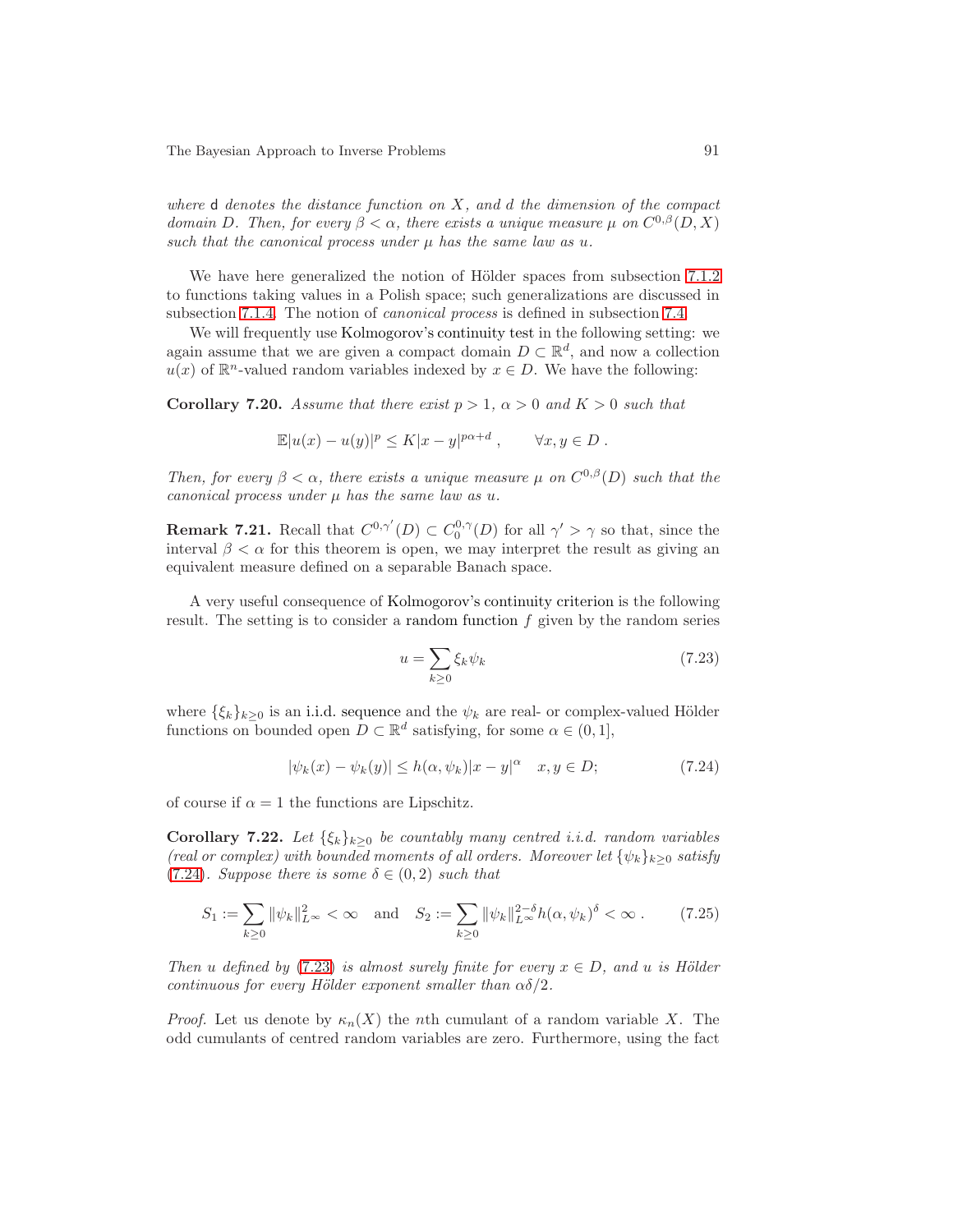that the cumulants of independent random variables simply add up and that the cumulants of  $\xi_k$  are all finite by assumption, we obtain for  $p \geq 1$  the bound

$$
\begin{aligned} \left| \kappa_{2p} \big( u(x) - u(y) \big) \right| &= \left| \sum_{k \ge 0} \kappa_{2p} (\xi_k) \left( \psi_k(x) - \psi_k(y) \right)^{2p} \right| \\ &\lesssim C_p \sum_{k \ge 0} \min \{ 2^{2p} \| \psi_k \|_{L^\infty}^{2p}, h(\alpha, \psi_k)^{2p} | x - y |^{2p\alpha} \} \\ &\lesssim C_p \sum_{k \ge 0} \| \psi_k \|_{L^\infty}^{(1 - \frac{\delta}{2})2p} h(\alpha, \psi_k)^{2p \cdot \frac{\delta}{2}} | x - y |^{2p\alpha \cdot \frac{\delta}{2}} \\ &\lesssim C_p | x - y |^{p\alpha \delta} \;, \end{aligned}
$$

with  $C_p$  denoting positive constants depending on p which can change from occurrence to occurrence, and where we used that  $\min\{a, bx^2\} \leq a^{1-\delta/2}b^{\delta/2}|x|^{\delta}$  for any  $a, b \geq 0$  and the finiteness of  $S_2$ . In a similar way, we obtain  $|\kappa_{2p}u(x)| < \infty$ for every  $p \geq 1$ . Since the random variables  $u(x)$  are centred, all moments of even order  $2p, p \geq 1$ , can be expressed in terms of homogeneous polynomials of the even cumulants of order upto 2p, so that

$$
\mathbb{E}|u(x) - u(y)|^{2p} \lesssim C_p |x - y|^{p\alpha\delta} , \qquad \mathbb{E}|u(x)|^{2p} < \infty ,
$$

uniformly over  $x, y \in D$ . The almost sure boundedness on  $L^{\infty}$  follows from the second bound. The Hölder continuity claim follows from Kolmogorov's continuity test in the form of Corollary [7.20,](#page-90-2) after noting that  $p\alpha\delta = 2p(\frac{1}{2}\alpha\delta - \frac{d}{2p}) + d$  and choosing p arbitrarily large.

**Remark 7.23.** Note that [\(7.23\)](#page-90-1) is simply a rewrite of [\(2.1\)](#page-8-2), with  $\psi_0 = m_0$ ,  $\xi_0 = 1$  and  $\psi_k = \gamma_k \phi_k$ . In the case where the  $\xi_k$  are standard normal then the  $\psi_k$ 's in Corollary [7.22](#page-90-3) form an orthonormal basis of the Cameron-Martin space (see Definition [7.26\)](#page-92-0) of a Gaussian measure. The criterion [\(7.25\)](#page-90-4) then provides an effective way of showing that the measure in question can be realised on a space of Hölder continuous functions.  $\Box$ 

#### <span id="page-91-0"></span>7.3. Gaussian Measures.

7.3.1. Separable Banach Space Setting. We start with the definition of a Gaussian measure on a separable Banach space  $B$ . There is no equivalent to Lebesgue measure in infinite dimensions (as it could not be  $\sigma$ -additive), and so we cannot define a Gaussian measure by prescribing the form of its density. However, note that Gaussian measures on  $\mathbb{R}^n$  can be characterised by prescribing that the projections of the measure onto any one-dimensional subspace of  $\mathbb{R}^n$  are all Gaussian. This is a property that can readily be generalised to infinite-dimensional spaces:

**Definition 7.24.** A *Gaussian probability measure*  $\mu$  on a separable Banach space B is a Borel measure such that  $\ell^{\sharp} \mu$  is a Gaussian probability measure on R for every continuous linear functional  $\ell: B \to \mathbb{R}$ . (Here, Dirac measures are considered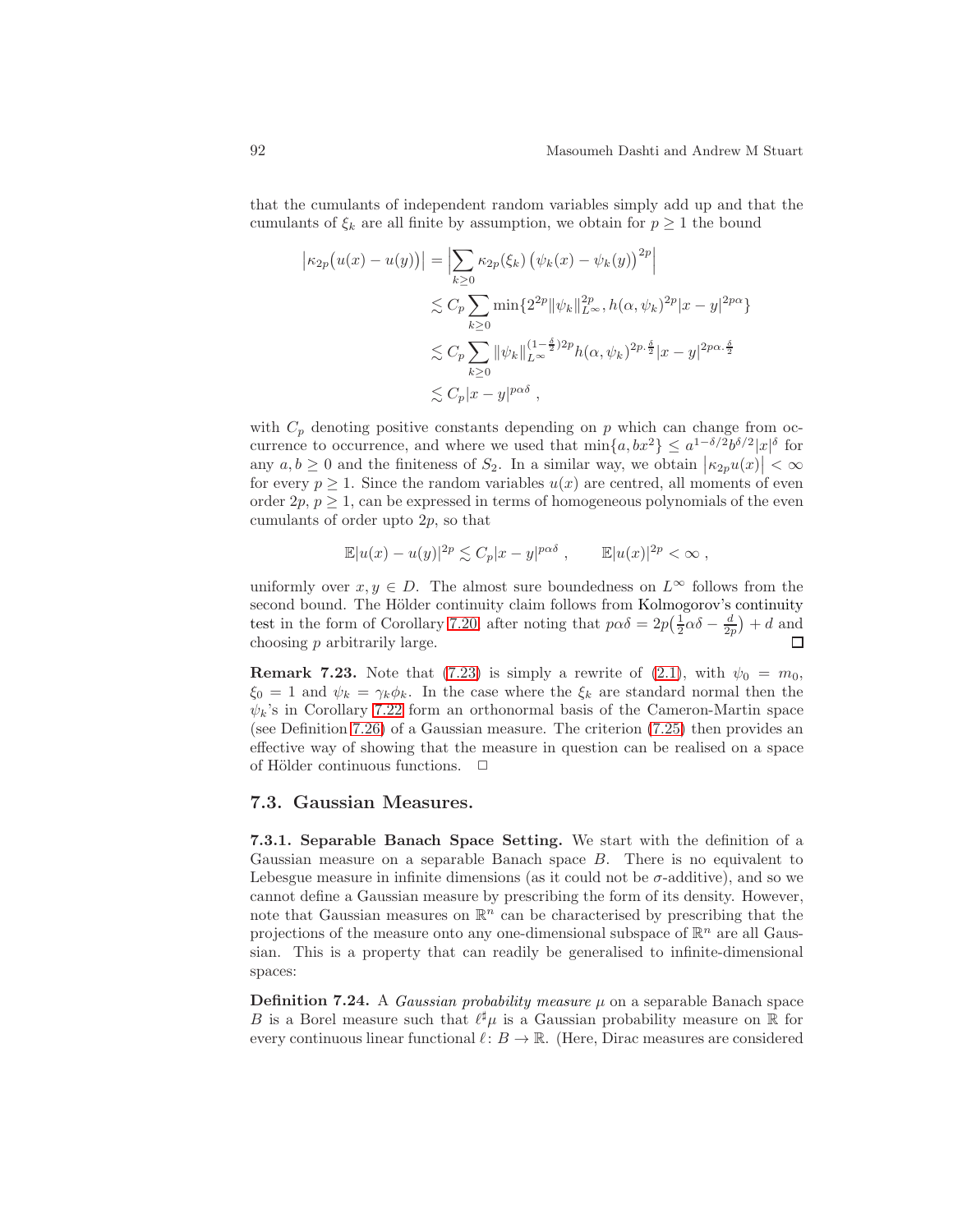to be Gaussian measures with zero variance.) The measure is said to be centred if  $\ell^{\sharp} \mu$  has mean zero for every  $\ell$ .  $\Box$ 

This is a reasonable definition since, provided that  $B$  is separable, the onedimensional projections of any probability measure carry sufficient information to characterise it – see Lemma [7.5.](#page-82-0) We now state an important result which controls the tails of Gaussian distributions:

<span id="page-92-2"></span>**Theorem 7.25 (Fernique).** Let  $\mu$  be a Gaussian probability measure on a separable Banach space B. Then, there exists  $\alpha > 0$  such that  $\int_B \exp(\alpha ||x||^2) \mu(dx) < \infty$ .

As a consequence of Fernique's theorem and the Corollary [7.7,](#page-83-4) every Gaussian measure  $\mu$  admits a compact covariance operator  $C_{\mu}$  given by [\(7.15\)](#page-83-0), because the second moment is bounded. In fact the techniques used to prove the Fernique theorem show that, if  $M = \int_B ||x|| \mu(dx)$ , then there is a global constant  $K > 0$ such that

<span id="page-92-1"></span>
$$
\int_{B} \|x\|^{2n} \,\mu(dx) \le n! K \alpha^{-n} M^{2n}.\tag{7.26}
$$

Since the covariance operator, and hence the mean, exist for a Gaussian measure, and since they may be shown to characterize the measure completely, we write  $N(m, C)$  for a Gaussian with mean m and covariance operator C.

Measures in infinite dimensional spaces are typically mutually singular. Furthermore, two Gaussian measures are either mutually singular or equivalent (mutually absolutely continuous). The Cameron-Martin space plays a key role in characterizing whether or not two Gaussians are equivalent.

<span id="page-92-0"></span>**Definition 7.26.** The *Cameron-Martin space*  $\mathcal{H}_{\mu}$  of measure  $\mu$  on a separable Banach space B is the completion of the linear subspace  $\mathcal{H}_{\mu} \subset B$  defined by

$$
\mathring{\mathcal{H}}_{\mu} = \{ h \in B : \exists h^* \in B^* \text{ with } h = C_{\mu} h^* \},\tag{7.27}
$$

under the norm  $||h||_{\mu}^2 = \langle h, h \rangle_{\mu} = h^*(C_{\mu}h^*)$ . It is a Hilbert space when endowed with the scalar product  $\langle h, k \rangle_{\mu} = h^*(C_{\mu}k^*) = h^*(k) = k^*(h)$ .

The Cameron-Martin space is actually independent of the space  $B$  in the sense that, although we may view the measure as living on a range of separable Hilbert or Banach spaces, the Cameron-Martin space will be the same in all cases. The space characterizes exactly the directions in which a centred Gaussian measure may be shifted to obtain an equivalent Gaussian measure:

<span id="page-92-3"></span>**Theorem 7.27 (Cameron-Martin).** For  $h \in B$ , define the map  $T_h: B \to B$  by  $T_h(x) = x + h$ . Then, the measure  $T_h^{\sharp} \mu$  is absolutely continuous with respect to  $\mu$  if and only if  $h \in \mathcal{H}_{\mu}$ . Furthermore, in the latter case, its Radon-Nikodym derivative is given by

$$
\frac{dT_h^{\sharp} \mu}{d \mu}(u) = \exp\left(h^*(u) - \frac{1}{2} ||h||^2_{\mu}\right)
$$

where  $h = C_{\mu}h^*$ .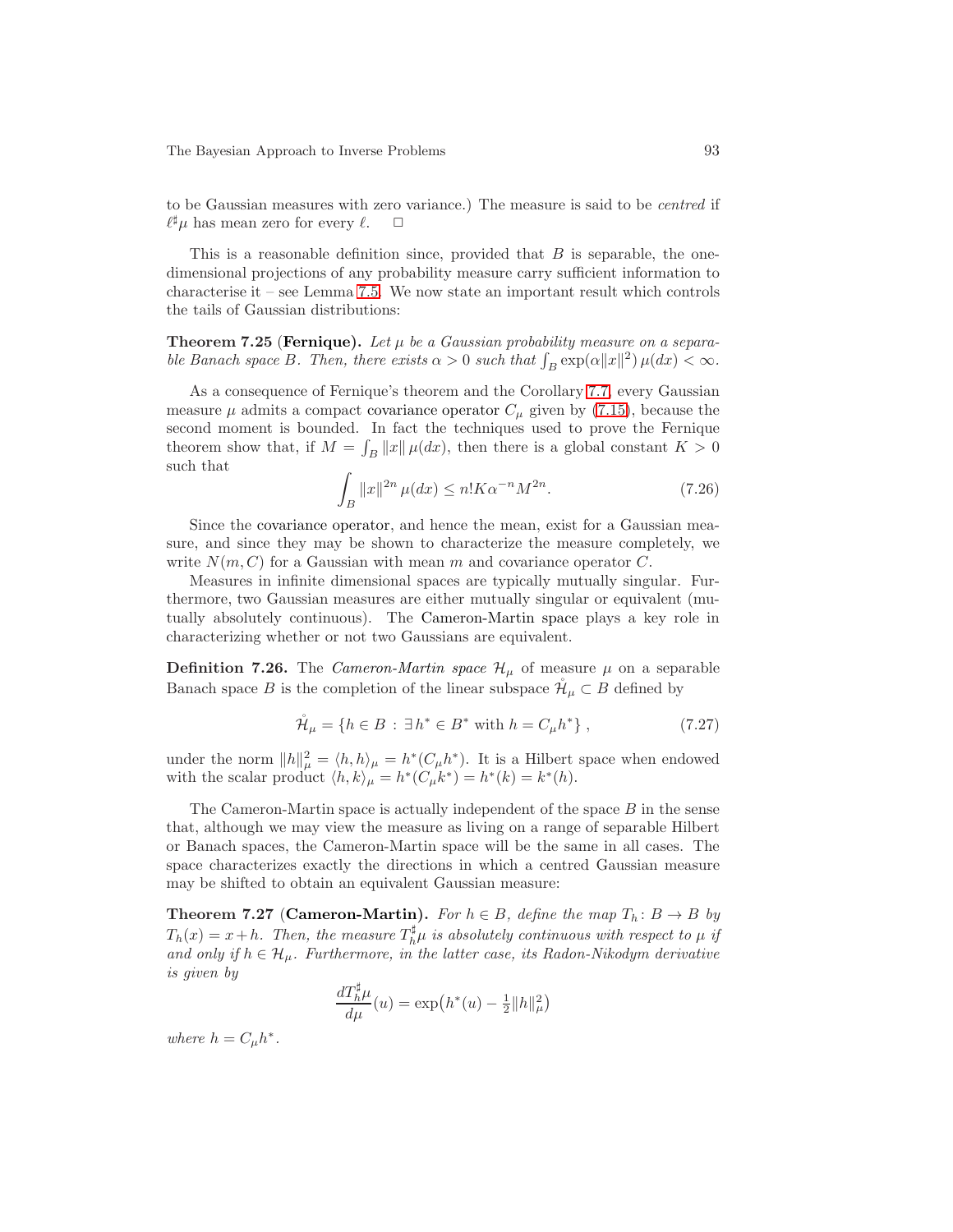Thus this theorem characterizes the Radon-Nikodym derivative of the measure  $N(h, C_\mu)$  with respect to the measure  $N(0, C_\mu)$ . Below, in the Hilbert space setting, we also consider changes in the covariance operator which lead to equivalent Gaussian measures. However, before moving to the Hilbert space setting, we conclude this subsection with several useful observations concerning Gaussians on separable Banach spaces. The *topological support* of measure  $\mu$  on the separable Banach space B is the set of all  $u \in B$  such that any neighborhood of u has a positive measure.

<span id="page-93-1"></span>**Theorem 7.28.** The topological support of a centred Gaussian measure  $\mu$  on B is the closure of the Cameron-Martin space in B. Furthemore the Cameron-Martin space is dense in  $X$ . Therefore all balls in  $B$  have positive  $\mu$ -measure.

Since the Cameron-Martin space of Gaussian measure  $\mu$  is independent of the space on which we view the measure as living, this following useful theorem shows that the unit ball in the Cameron-Martin space is compact in any separable Banach space X for which  $\mu(X) = 1$ :

**Theorem 7.29.** The closed unit ball in the Cameron-Martin space  $\mathcal{H}_{\mu}$  is compactly embedded into the separable Banach space B.

In the setting of Gaussian measures on a separable Banach space, all balls have positive probability. The Cameron-Martin norm is useful in the characterization of small-ball properties of Gaussians. Let  $B^{\delta}(z)$  denote a ball of radius  $\delta$  in B centred at a point  $z \in \mathcal{H}_{\mu}$ .

<span id="page-93-0"></span>**Theorem 7.30.** The ratio of small ball probabilities under Gaussian measure  $\mu$ satisfy

$$
\lim_{\delta \to 0} \frac{\mu(B^{\delta}(z_1))}{\mu(B^{\delta}(z_2))} = \exp \left( \frac{1}{2} ||z_2||_{\mu}^2 - \frac{1}{2} ||z_1||_{\mu}^2 \right).
$$

**Example 7.31.** Let  $\mu$  denote the Gaussian measure  $N(0, K)$  on  $\mathbb{R}^n$  with K positive definite. Then Theorem [7.30](#page-93-0) is the statement that

$$
\lim_{\delta \to 0} \frac{\mu(B^{\delta}(z_1))}{\mu(B^{\delta}(z_2))} = \exp \left( \frac{1}{2} |K^{-\frac{1}{2}} z_2|^2 - \frac{1}{2} |K^{-\frac{1}{2}} z_1|^2 \right)
$$

which follows directly from the fact that the Gaussian measure at point  $z \in \mathbb{R}^n$  has Lebesgue density proportional to  $\exp\left(-\frac{1}{2}|K^{-\frac{1}{2}}z|^2\right)$  and the fact that the Lebesgue density is a continuous function.

7.3.2. Separable Hilbert Space Setting. In these notes our approach is primarily based on defining Gaussian measures on Hilbert space; the Banach spaces which are of full measure under the Gaussian are then determined via the Kolmogorov continuity theorem. In this subsection we develop the theory of Gaussian measures in greater detail within the Hilbert space setting. Throughout  $\big(\mathcal{H},\langle\cdot,\cdot\rangle,\|\cdot\|\big)$  denotes the separable Hilbert space on which the Gaussian is constructed. Actually, in this Hilbert space setting the covariance operator  $C_{\mu}$  has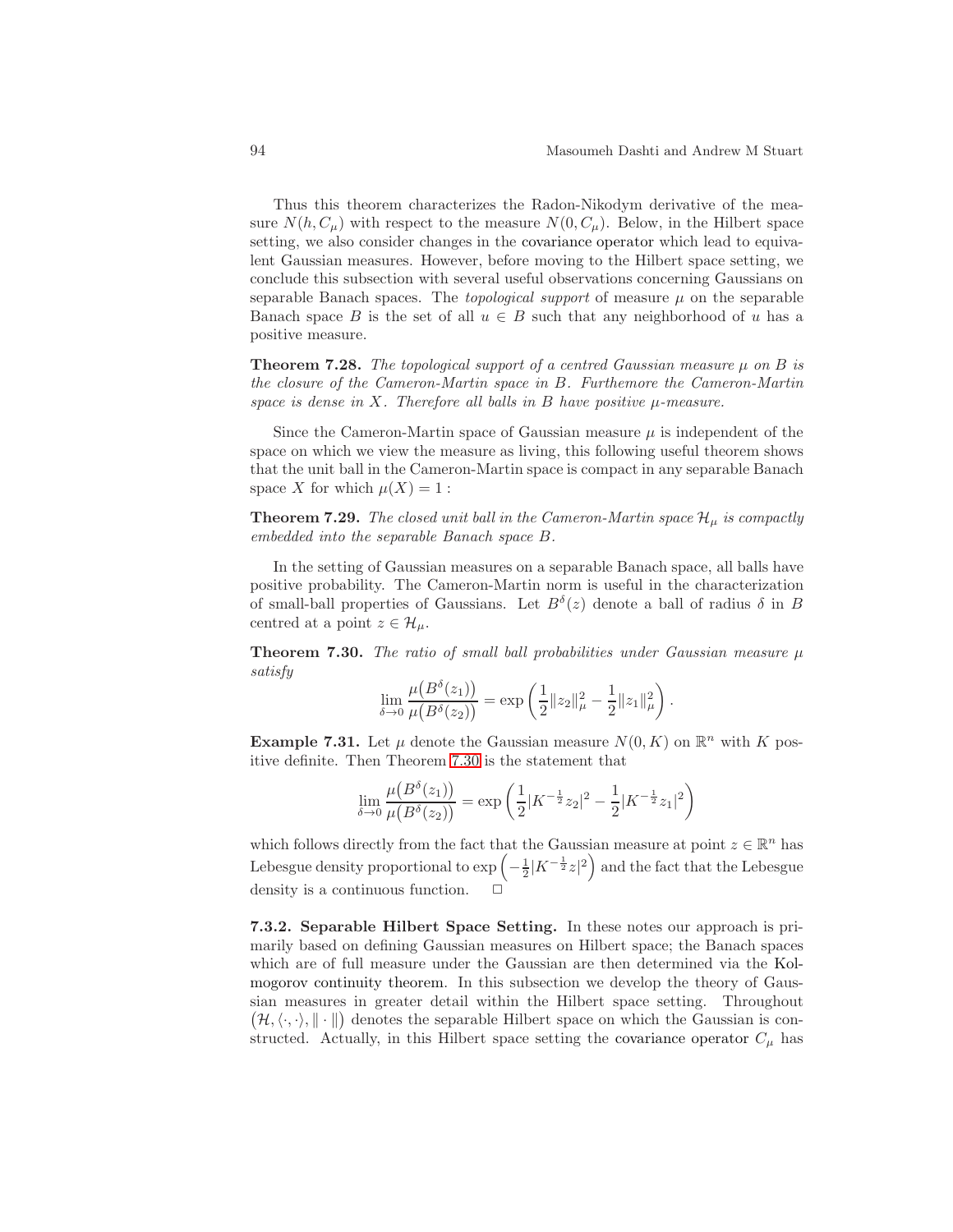<span id="page-94-0"></span>considerably more structure than just the boundedness implied by [\(7.26\)](#page-92-1): it is trace-class and hence necessarily compact on  $\mathcal{H}$ :

**Lemma 7.32.** A Gaussian measure  $\mu$  on a a separable Hilbert space  $\mathcal{H}$ , has covariance operator  $C_{\mu} : \mathcal{H} \to \mathcal{H}$  which is trace class and satisfies

$$
\int_{\mathcal{H}} \|x\|^2 \,\mu(dx) = \text{Tr}\, C_{\mu} \,. \tag{7.28}
$$

Conversely, for every positive trace class symmetric operator  $K: \mathcal{H} \to \mathcal{H}$ , there exists a Gaussian measure  $\mu$  on  $\mathcal H$  such that  $C_{\mu} = K$ .

Since the covariance operator  $C_{\mu}: \mathcal{H} \to \mathcal{H}$  of a Gaussian on  $\mathcal{H}$  is a compact operator it follows that if operator  $C_{\mu} : \mathcal{H} \to \mathcal{H}$  has an inverse then it will be a densely-defined unbounded operator on  $\mathcal{H}$ ; we call this the *precision operator*. Both the covariance and the precision operators are self-adjoint on appropriate domains, and fractional powers of them may be defined via the spectral theorem.

<span id="page-94-1"></span>Theorem 7.33 (Cameron-Martin Space on Hilbert Space). Let  $\mu$  be a Gaussian measure on a Hilbert space H with strictly positive covariance operator K. Then the the Cameron-Martin space  $\mathcal{H}_{\mu}$  consists of the image of H under  $K^{1/2}$ and the Cameron-Martin norm is given by  $||h||_{\mu}^2 = ||K^{-\frac{1}{2}}h||^2$ .

**Example 7.34.** Consider two Gaussian measures  $\mu_i$  on  $\mathcal{H} = L^2(J)$ ,  $J = (0, 1)$  both with precision operator  $L = -\frac{d^2}{dx^2}$  where  $\mathcal{D}(L) = H_0^1(J) \cap H^2(J)$ . (Informally  $-L$ is the Laplacian on J with homogeneous Dirichlet boundary conditions.) Assume that  $\mu_1 \sim N(m, C)$  and  $\mu_2 \sim N(0, C)$ . Then  $\mathcal{H}_{\mu_i}$  is the image of H under  $C^{\frac{1}{2}}$ which is the space  $= H_0^1(J)$ . It follows that the measures are equivalent if and only if  $m \in H_0^1(J)$ . If this condition is satisfied then, from Theorem [7.33,](#page-94-1) the Radon-Nikodym derivative between the two measures is given by

$$
\frac{d\mu_1}{d\mu_2}(x) = \exp((m, x)_{H_0^1} - \frac{1}{2} ||m||_{H_0^1}^2). \quad \Box
$$

We now turn to the Feldman-Hájek theorem in the Hilbert Space setting. Let  $\{\varphi_j\}_{j=1}^{\infty}$  denote an orthonormal basis for H. Then the *Hilbert-Schmidt norm* of a linear operator  $L : \mathcal{H} \to \mathcal{H}$  is defined by

$$
||L||_{\text{HS}}^2 := \sum_{j=1}^{\infty} ||L\varphi_j||^2.
$$

<span id="page-94-2"></span>The value of the norm is, in fact, independent of the choice of orthonormal basis. In the finite dimensional setting the norm is known as the Frobenius norm.

Theorem 7.35 (Feldman-Hájek on Hilbert Space). Let  $\mu_i$  with  $i = 1, 2$  be two centred Gaussian measures on some fixed Hilbert space  $\mathcal H$  with means  $m_i$  and strictly positive covariance operators  $C_i$ . Then the following hold:

1.  $\mu_1$  and  $\mu_2$  are either singular or equivalent.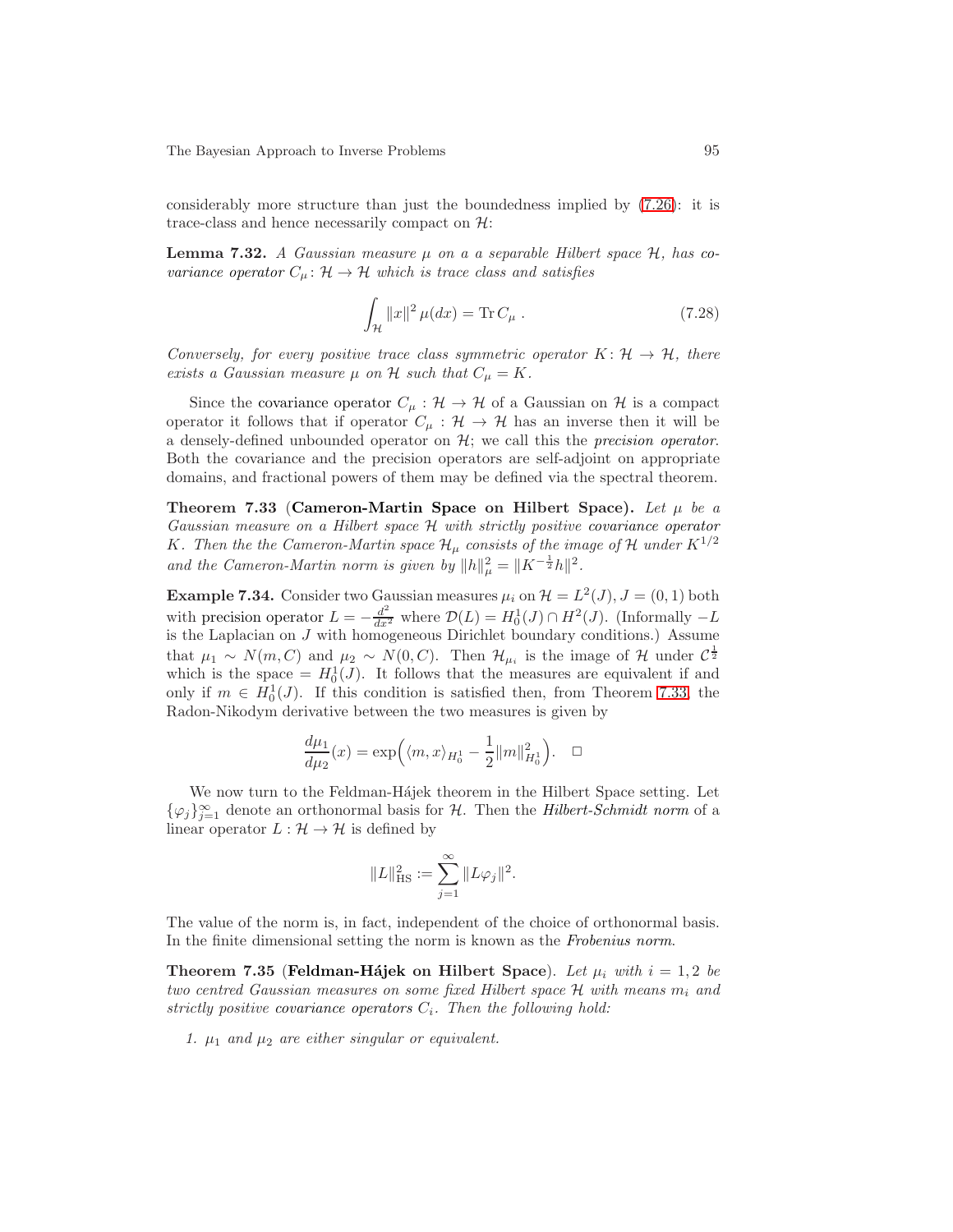- 2. The measures  $\mu_1$  and  $\mu_2$  are equivalent Gaussian measures if and only if:
	- (a) The images of H under  $C_i^{\frac{1}{2}}$  coincide for  $i = 1, 2$ , and we denote this common image space by E;
	- (b)  $m_1 m_2 \in E$ ; (c)  $\|(C_1^{-1/2}C_2^{1/2})(C_1^{-1/2}C_2^{1/2})^* - I\|_{\text{HS}} < \infty.$

<span id="page-95-0"></span>Remark 7.36. The final condition may be replaced by the condition that

$$
\|(C_1^{1/2}C_2^{-1/2})(C_1^{1/2}C_2^{-1/2})^* - I\|_{\text{HS}} < \infty
$$

and the theorem remains true; this formulation is sometimes useful.  $\Box$ 

**Example 7.37.** Consider two mean-zero Gaussian measures  $\mu_i$  on  $\mathcal{H} = L^2(J)$ ,  $J =$ (0, 1) with precision operators  $L_1 = -\frac{d^2}{dx^2} + I$  and  $L_2 = -\frac{d^2}{dx^2}$  respectively, both with domain  $H_0^1(J) \cap H^2(J)$ . The operators  $L_1, L_2$  share the same eigenfunctions

$$
\phi_k(x) = \sqrt{2}\sin\left(k\pi x\right)
$$

and have eigenvalues

$$
\lambda_k(1) = \lambda_k(2) + 1, \quad \lambda_k(2) = k^2 \pi^2,
$$

respectively. Thus  $\mu_1 \sim N(0, C_1)$  and  $\mu_2 \sim N(0, C_2)$  where, in the basis of eigenfunctions,  $C_1$  and  $C_2$  are diagonal with eigenvalues

$$
\frac{1}{k^2 \pi^2 + 1}, \quad \frac{1}{k^2 \pi^2}
$$

respectively. We have, for  $h_k = \langle h, \phi_k \rangle$ ,

$$
\frac{\pi^2}{\pi^2 + 1} \le \frac{\langle h, C_1 h \rangle}{\langle h, C_2 h \rangle} = \frac{\sum_{k \in \mathbb{Z}^+} (1 + k^2 \pi^2)^{-1} h_k^2}{\sum_{k \in \mathbb{Z}^+} (k \pi)^{-2} h_k^2} \le 1.
$$

From this it follows that the Cameron-Martin spaces of the two measures coincide, and are equal to  $H_0^1(J)$ . Notice that

$$
T = C_1^{-\frac{1}{2}} C_2 C_1^{-\frac{1}{2}} - I
$$

is diagonalized in the same basis as the  $C_i$  and has eigenvalues

$$
\frac{1}{k^2 \pi^2}
$$

.

These are square summable and so by Theorem [7.35](#page-94-2) the two measures are absolutely continuous with respect to one another.  $\Box$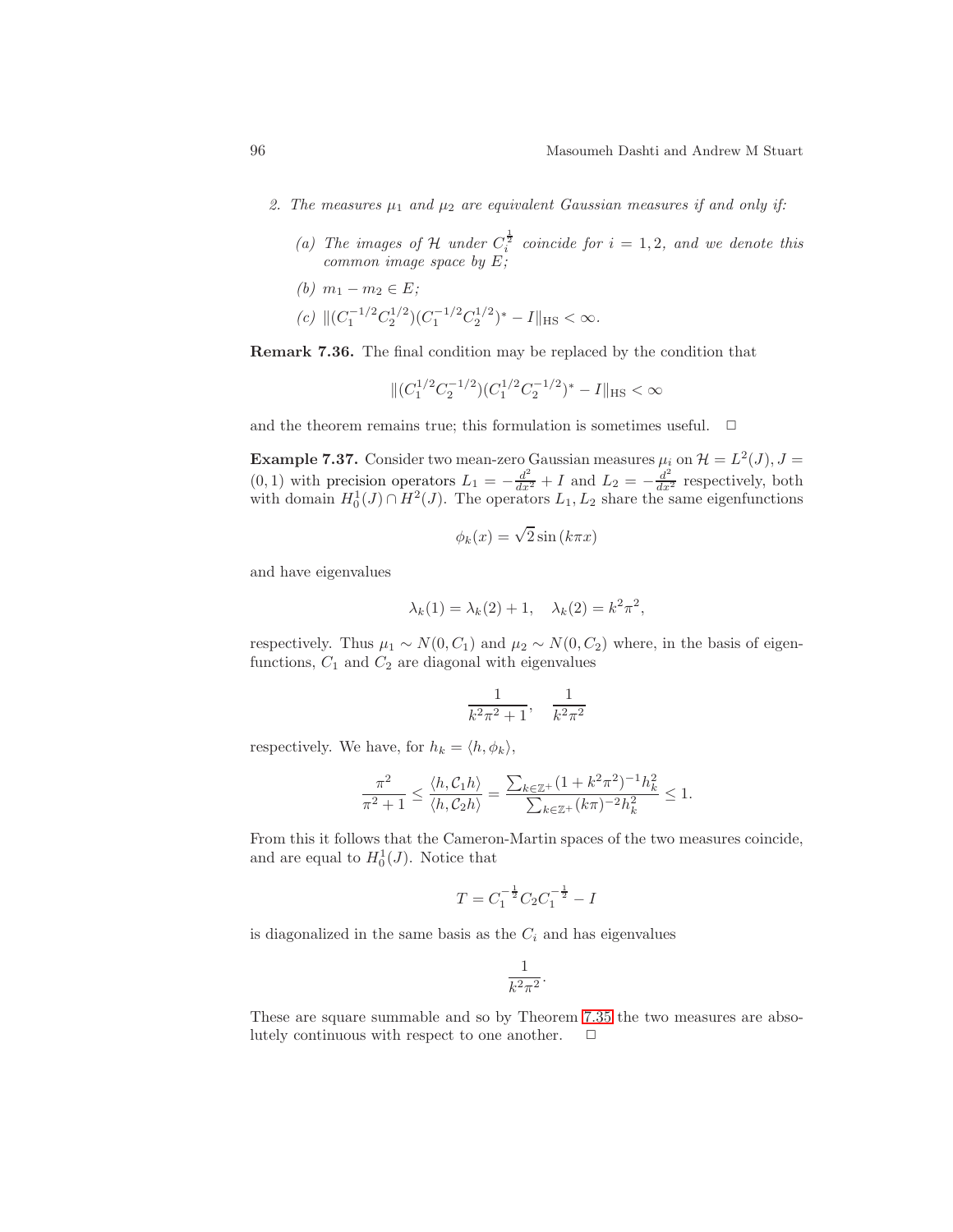<span id="page-96-0"></span>7.4. Wiener Processes in Infinite Dimensional Spaces. Central to the theory of stochastic PDEs is the notion of a cylindrical Wiener process, which can be thought of as an infinite-dimensional generalisation of a standard  $n$ dimensional Wiener process. This leads to the notion of the A-Wiener process for certain classes of operators A. Before we proceed to the definition and construction of such Wiener processes in separable Hilbert spaces, let us recall a few basic facts about stochastic processes in general.

In general, a stochastic process u over a probability space  $(\Omega, \mathcal{F}, \mathbb{P})$  and taking values in a separable Hilbert space H is nothing but a collection  $\{u(t)\}\$  of H-valued random variables indexed by time  $t \in \mathbb{R}$  (or taking values in some subset of  $\mathbb{R}$ ). By Kolmogorov's Extension Theorem [7.4,](#page-81-0) we can also view this as a map  $u: \Omega \to \mathcal{H}^{\mathbb{R}}$ , where  $\mathcal{H}^{\mathbb{R}}$  is endowed with the product sigma-algebra. A notable special case which will be of interest here is the case where the probability space is taken to be  $\Omega = C([0, T], \mathcal{H})$  (or some other space of H-valued continuous functions) endowed with some Gaussian measure  $\mathbb P$  and where the process X is given by

$$
u(t)(\omega) = \omega(t) , \qquad \omega \in \Omega .
$$

In this case, u is called the canonical process on  $\Omega$ .

The usual (one-dimensional) Wiener process is a real-valued centred Gaussian process  $B(t)$  such that  $B(0) = 0$  and  $\mathbb{E}|B(t) - B(s)|^2 = |t - s|$  for any pair of times s, t. From our point of view, the Wiener process on any finite time interval  $I$  can always be realised as the canonical process for the Gaussian measure on  $C(I,\mathbb{R})$ with covariance function  $C(s,t) = s \wedge t = \min\{s,t\}$ . Note that such a measure exists by the Kolmogorov continuity test, and Corollary [7.20](#page-90-2) in particular.

The standard *n*-dimensional Wiener process  $B(t)$  is simply given by *n* independent copies of a standard one-dimensional Wiener process  $\{\beta_j\}_{j=1}^n$ , so that its covariance is given by

$$
\mathbb{E}\beta_i(s)\beta_j(t) = (s \wedge t)\delta_{i,j} .
$$

In other words, if u and v are any two elements in  $\mathbb{R}^n$ , we have

$$
\mathbb{E}\langle u, B(s)\rangle\langle B(t), v\rangle = (s\wedge t)\langle u, v\rangle.
$$

This is the characterisation that we will now extend to an arbitrary separable Hilbert space  $H$ . One natural way of constructing such an extension is to fix an orthonormal basis  $\{e_n\}_{n\geq 1}$  of H and a countable collection  $\{\beta_j\}_{j=1}^{\infty}$  of independent one-dimensional Wiener processes, and to set

<span id="page-96-1"></span>
$$
B(t) := \sum_{n=1}^{\infty} \beta_n(t) e_n . \qquad (7.29)
$$

If we define

$$
B^{N}(t) := \sum_{n=1}^{N} \beta_n(t) e_n
$$

then clearly  $\mathbb{E} \|B^N(t)\|_{\mathcal{H}}^2 = tN$  and so the series will not converge in H for fixed  $t > 0$ . However the expression [\(7.29\)](#page-96-1) is nonetheless the right way to think of a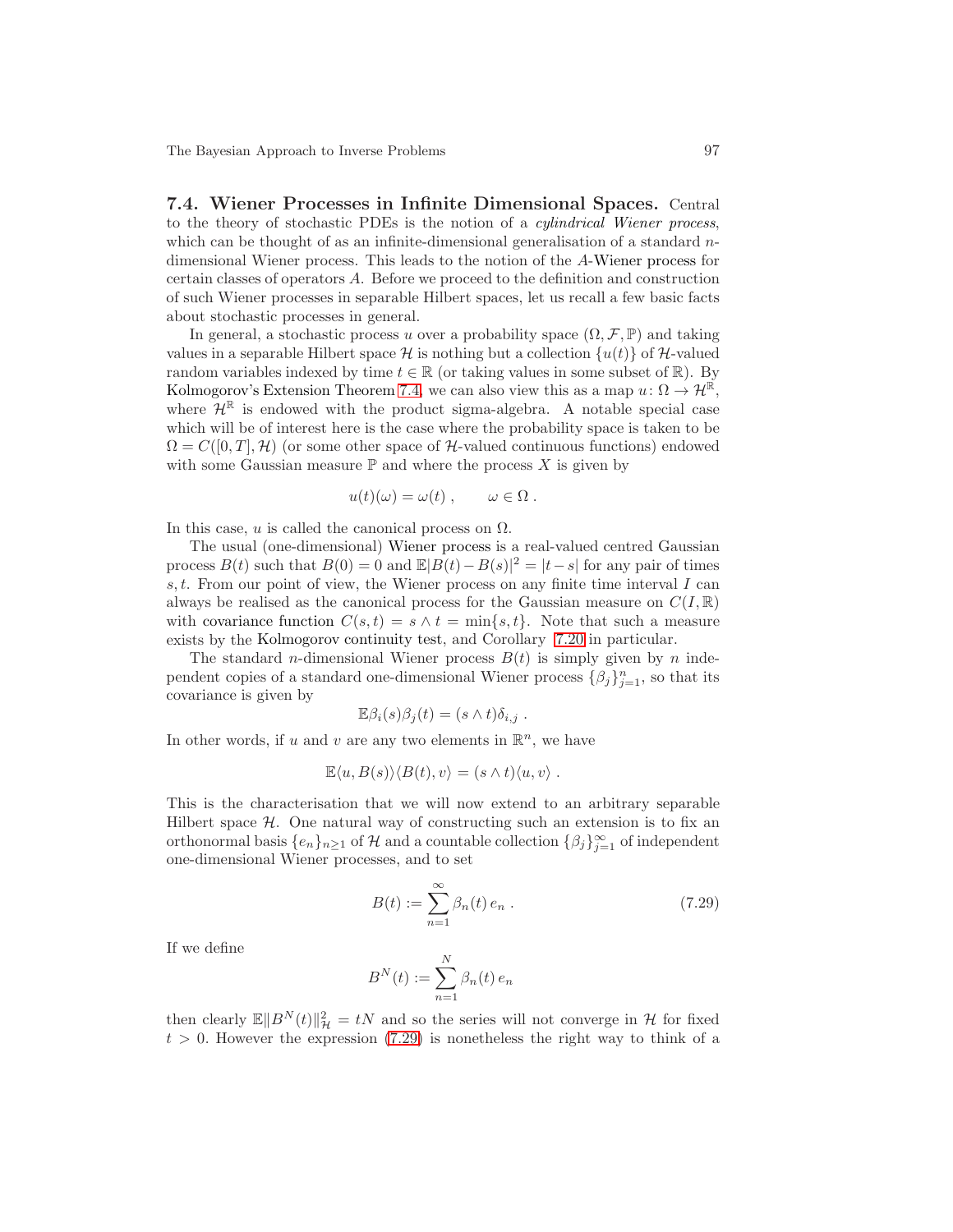cylindrical Wiener process on  $\mathcal{H}$ ; indeed for fixed  $t > 0$  the truncated series for  $B<sup>N</sup>$  will converge in a larger space containing  $H$ . We define the following scale of Hilbert subspaces, for  $r > 0$ , by

$$
\mathcal{X}^r = \{ u \in \mathcal{H} \mid \sum_{j=1}^{\infty} j^{2r} |\langle u, \phi_j \rangle|^2 < \infty \}
$$

and then extend to superspaces  $r < 0$  by duality. We use  $\|\cdot\|_r$  to denote the norm induced by the inner-product

$$
\langle u, v \rangle_r = \sum_{j=1}^\infty j^{2r} u_j v_j
$$

for  $u_j = \langle u, \phi_j \rangle$  and  $v_j = \langle v, \phi_j \rangle$ . A simple argument, similar to that used to prove Theorem [2.10,](#page-17-0) shows that  $\{B^{N}(t)\}\$ is, for fixed  $t>0$ , Cauchy in  $\mathcal{X}^{r}$  for any  $r < -\frac{1}{2}$ . In fact it is possible to construct a stochastic process as the limit of the truncated series, living on the space  $C([0,\infty), \mathcal{X}^r)$  for any  $r < -\frac{1}{2}$ , by the Kolmogorov Continuity Theorem [7.19](#page-89-0) in the setting where  $D = [0, T]$  and  $X = \mathcal{X}^r$ . We give details in the more general setting that follows.

Building on the preceding we now discuss construction of a  $C$ -Wiener process W, using the finite dimensional case described in Remark [5.19](#page-63-1) to guide us. Here  $\mathcal{C}$ :  $\mathcal{H} \to \mathcal{H}$  is assumed to be trace-class with eigenvalues  $\gamma_j^2$ . Consider the cylindrical Wiener process given by

$$
B(t) = \sum_{j=1}^{\infty} \beta_j e_j,
$$

where  $\{\beta_j\}_{j=1}^{\infty}$  is an i.i.d. family of unit Brownian motions on  $\mathbb R$  with  $\beta_j \in C([0,\infty);\mathbb R)$ . We note that

<span id="page-97-0"></span>
$$
\mathbb{E}|\beta_j(t) - \beta_j(s)|^2 = |t - s|.
$$
 (7.30)

Since  $\sqrt{\mathcal{C}}e_j = \gamma_j e_j$ , the  $\mathcal{C}\text{-}\text{Wiener process } W = \sqrt{\mathcal{C}}B$  is then

<span id="page-97-1"></span>
$$
W(t) = \sum_{j=1}^{\infty} \gamma_j \beta_j(t) e_j.
$$
 (7.31)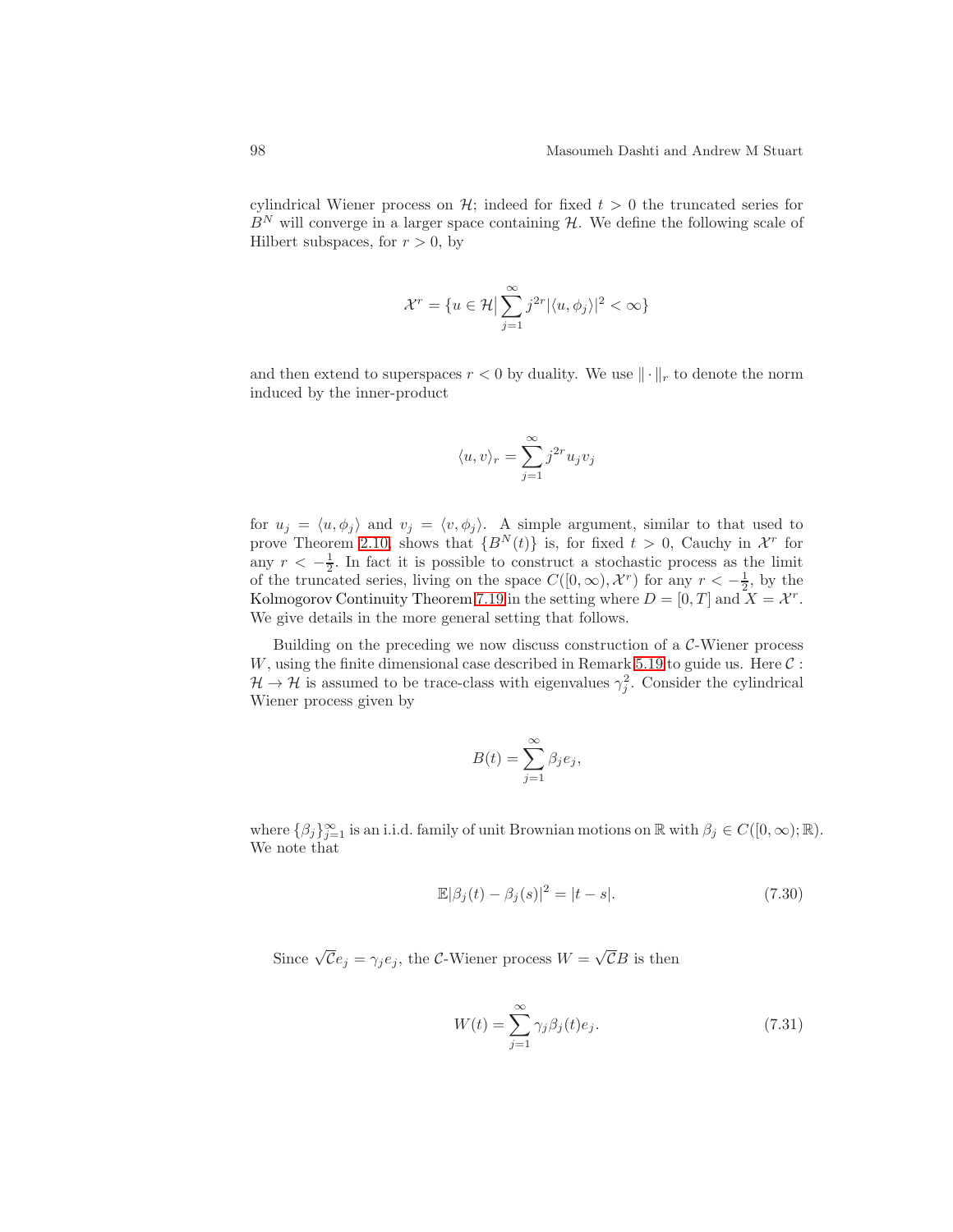The following formal calculation gives insight into the properties of W:

$$
\mathbb{E}W(t) \otimes W(s) = \mathbb{E}\Big(\sum_{j=1}^{\infty} \sum_{k=1}^{\infty} \gamma_j \gamma_k \beta_j(t) \beta_k(s) e_j \otimes e_k\Big)
$$
  
= 
$$
\Big(\sum_{j=1}^{\infty} \sum_{k=1}^{\infty} \gamma_j \gamma_k \mathbb{E}\big(\beta_j(t) \beta_k(t)\big) e_j \otimes e_k\Big)
$$
  
= 
$$
\Big(\sum_{j=1}^{\infty} \sum_{k=1}^{\infty} \gamma_j \gamma_k \delta_{jk}(t \wedge s) e_j \otimes e_k\Big)
$$
  
= 
$$
\sum_{j=1}^{\infty} \Big(\gamma_j^2 \phi_j \otimes \phi_j\Big) t \wedge s
$$
  
= 
$$
\mathcal{C}(t \wedge s).
$$

Thus the process has the covariance structure of Brownian motion in time, and covariance operator  $\mathcal C$  in space. Hence the name  $\mathcal C$ -Wiener process.

Assume now that the sequence  $\gamma = \{\gamma_j\}_{j=1}^{\infty}$  is such that  $\sum_{j=1}^{\infty} j^{2r} \gamma_j^2 = M < \infty$ for some  $r \in \mathbb{R}$ . For fixed t it is then possible to construct a stochastic process as the limit of the truncated series

$$
W^{N}(t) = \sum_{j=1}^{N} \gamma_{j} \beta_{j}(t) e_{j},
$$

by means of a Cauchy sequence argument in  $L^2_{\mathbb{P}}(\Omega; \mathcal{X}^r)$ . Similarly  $W(t) - W(s)$ may be defined for any  $t, s$ . We may then also discuss the regularity of this process in time. Together equations [\(7.30\)](#page-97-0),[\(7.31\)](#page-97-1) give  $\mathbb{E} \|W(t) - W(s)\|_{r}^{2} = M^{2}|t - s|$ . It follows that  $\mathbb{E} \|W(t) - W(s)\|_r \leq M|t - s|^{\frac{1}{2}}$ . Furthermore, since  $W(t) - W(s)$  is Gaussian, we have by [\(7.26\)](#page-92-1) that  $\mathbb{E} \|W(t) - W(s)\|_{r}^{2q} \leq K_q |t - s|^q$ . Applying the Kolmogorov continuity test of Theorem [7.19](#page-89-0) then demonstrates that the process given by [\(7.31\)](#page-97-1) may be viewed as an element of the space  $C^{0,\alpha}([0,T];\mathcal{X}^r)$  for any  $\alpha < \frac{1}{2}$ . Similar arguments may be used to study the cylindrical Wiener process, showing that it lives in  $C^{0,\alpha}([0,T]; \mathcal{X}^r)$  for  $\alpha < \frac{1}{2}$  and  $r < -\frac{1}{2}$ .

### 7.5. Bibliographical Notes.

• Subsection [7.1](#page-74-0) introduces various Banach and Hilbert spaces, as well as the notion of separablity; see [\[101\]](#page-106-2). In the context of PDEs, see [\[34\]](#page-102-7) and [\[88\]](#page-105-9), for all of the function spaces defined in subsections [7.1.1–](#page-74-1)[7.1.3;](#page-76-2) Sobolev spaces are developed in detail in [\[2\]](#page-100-0). The nonseparability of the Hölder spaces  $C^{0,\beta}$ and the separability of  $C_0^{0,\beta}$  is discussed in [\[41\]](#page-103-7). For asymptotics of the eigenvalues of the Laplacian operator see [\[92,](#page-105-10) Chapter 11]. For discussion of the more general spaces of E-valued functions over a measure space  $(\mathcal{M}, \nu)$ we refer the reader to [\[101\]](#page-106-2). Subsection [7.1.5](#page-79-2) concerns Sobolev embedding theorems, building rather explicitly on the case of periodic functions. The corresponding embedding results in domains with more general boundary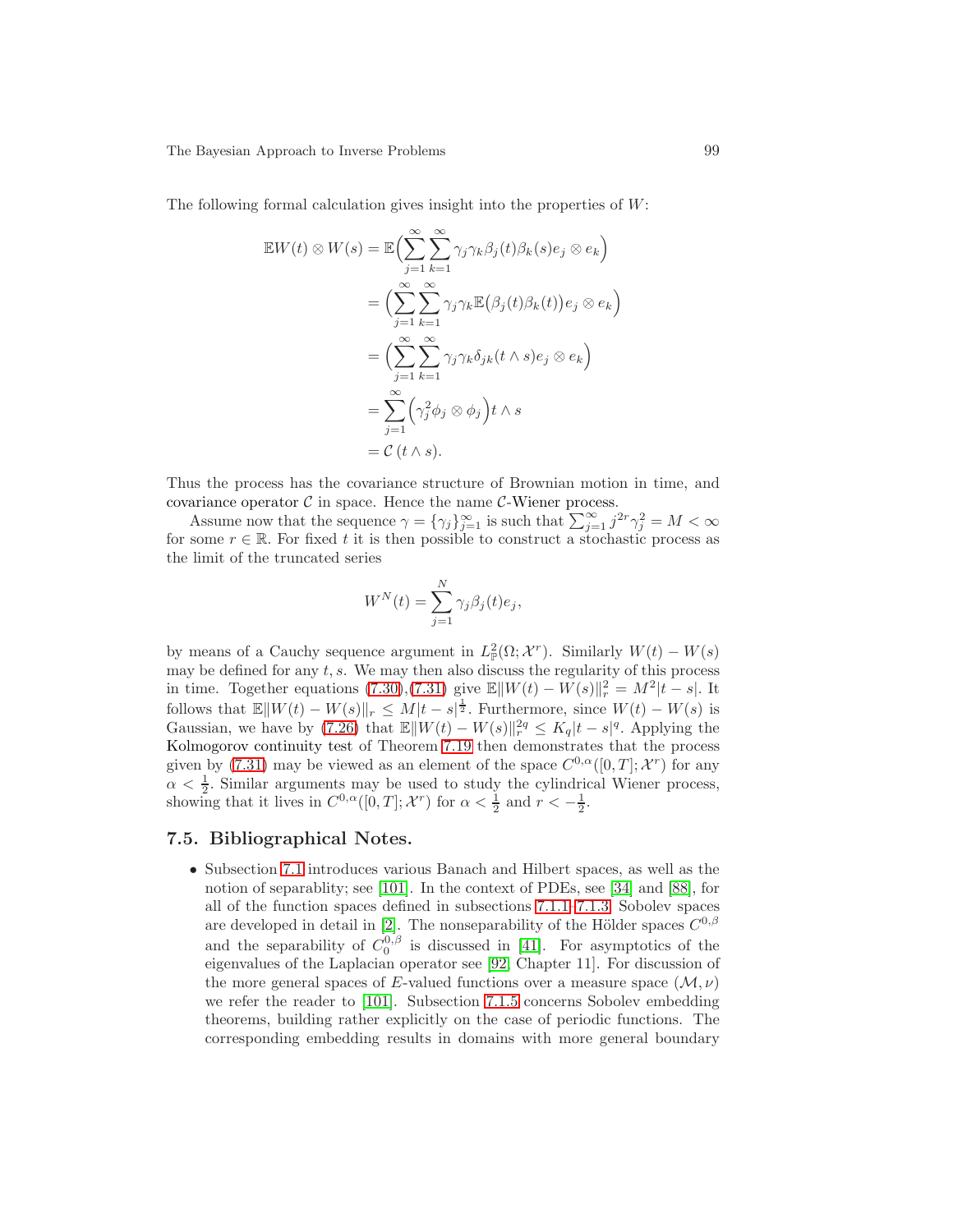conditions or even on more general manifolds or unbounded domains, we refer to the comprehensive series of monographs [\[96,](#page-105-11) [97,](#page-105-12) [98\]](#page-106-3). The interpolation inequality of [\(7.8\)](#page-79-0) and Lemma [7.1](#page-79-3) may be found in [\[88\]](#page-105-9); see also Proposition 6.10 and Corollary 6.11 of [\[41\]](#page-103-7). The proof of Theorem [7.3](#page-80-1) closely follows that given in [\[41,](#page-103-7) Theorem 6.16], and is a slight generalization to the Hilbert scale setting used here.

- Subsection [7.2](#page-81-1) briefly introduces the theory of probability measures on infinite dimensional spaces. We refer to the extensive treatise by Bogachev [\[15\]](#page-101-9), and to the much shorter but more readily accessible book by Billingsley [\[12\]](#page-101-10), for more details. The subject of independent sequences of random variables, as overviewed in subsection [7.2.1](#page-81-2) in the i.i.d. case, is discussed in detail in [\[28,](#page-102-8) section 1.5.1]. The Kolmogorov Extension Theorem [7.4](#page-81-0) is proved in numerous texts in the setting where  $X = \mathbb{R}$  [\[80\]](#page-105-4); since any Polish space is isomorphic to  $\mathbb R$  it may be stated as it is here. Proofs of Lemmas [7.5](#page-82-0) and [7.9](#page-84-0) may be found in [\[41\]](#page-103-7), where they appear as Proposition 3.6 and Propostion 3.9 respectively. For [\(7.17\)](#page-84-1) see [\[29,](#page-102-4) Chapter 2]. In subsection [7.2.2](#page-82-1) we introduce the Bochner integral; see [\[13,](#page-101-11) [49\]](#page-103-8) for further details. Lemma [7.6](#page-83-5) and the resulting Corollary [7.7](#page-83-4) are stated and proved in [\[14\]](#page-101-12). The topic of metrics on probability measures, introduced in subsection [7.2.4](#page-84-2) is overviewed in [\[39\]](#page-102-9), where detailed references to the literature on the subject may also be found; the second inequality in Lemma [7.18](#page-89-1) is often termed the Pinsker inequality and can be found in [\[23\]](#page-102-10). Note that the choice of normalization constants in the definitions of the total variation and Hellinger metrics differs in the literature. For a more detailed account of material on weak convergence of probability measures we refer, for example, to  $[12, 15, 99]$  $[12, 15, 99]$  $[12, 15, 99]$ . A proof of the Kolmogorov continuity test as stated in Theorem [7.19](#page-89-0) can be found in [\[86,](#page-105-13) p. 26] for simple case of D an interval and X a separable Banach space; the generalization given here may be found in a forthcoming uptodate version of [\[41\]](#page-103-7).
- The subject of Gaussian measures, as introduced in subsection [7.3,](#page-91-0) is comprehensively studied in [\[14\]](#page-101-12) in the setting of locally convex topological spaces, including separable Banach spaces as a special case. See also [\[68\]](#page-104-6) which is concerned with Gaussian random functions. The Fernique Theorem [7.25](#page-92-2) is proved in [\[36\]](#page-102-11) and the reader is directed to [\[41\]](#page-103-7) for a very clear exposition. In Theorem [7.25](#page-92-2) it is possible to take for  $\alpha$  any value smaller than  $1/(2||C_{\mu}||)$ and this value is sharp: see [\[67,](#page-104-7) Thm 4.1]. See [\[14,](#page-101-12) [68\]](#page-104-6) for more details on the Cameron-Martin space, and proof of Theorem [7.27.](#page-92-3) Theorem [7.28](#page-93-1) follows from Theorem 3.6.1 and Corollary 3.5.8 of [\[14\]](#page-101-12): Theorem 3.6.1 shows that the topological support is the closure of the Cameron-Martin space in B and Corollary 3.5.8 shows that the Cameron-Martin space is dense in B. The reproducing kernel Hilbert space for  $\mu$  (or just reproducing kernel for short) appears widely in the literature and is isomorphic to the Cameron-Martin space in a natural way. There is considerable confusion between the two as a result. We retain in these notes the terminology from [\[14\]](#page-101-12), but the reader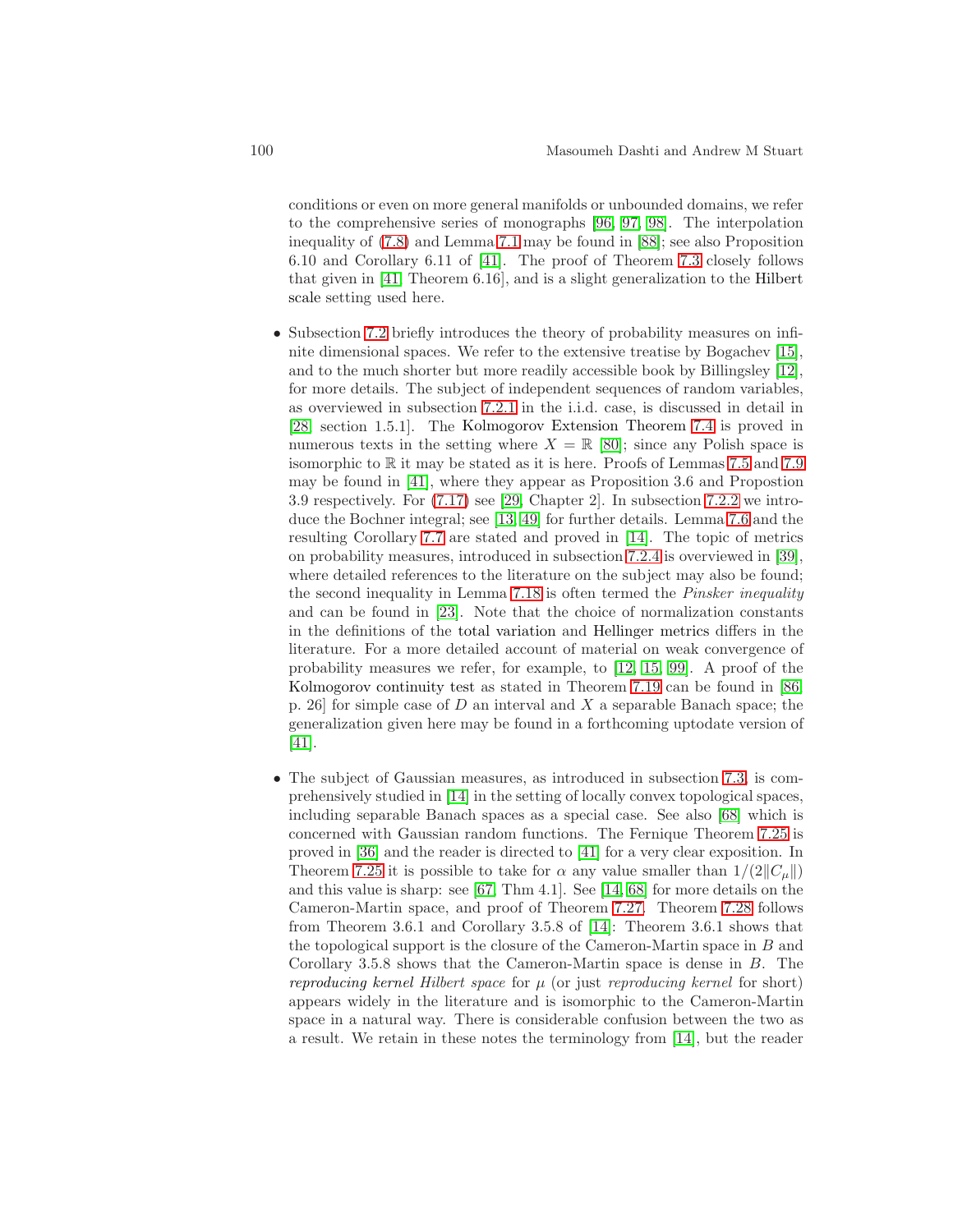should keep in mind that there are authors who use a slightly different terminology. Theorem [7.30](#page-93-0) as stated is a consequence of Proposition 3 in section 18 in [\[68\]](#page-104-6). Turning now to the Hilbert space setting we note that Lemma [7.32](#page-94-0) is proved as Proposition 3.15, and Theorem [7.33](#page-94-1) appears as Exercise 3.34, in [\[41\]](#page-103-7). See [\[14,](#page-101-12) [29,](#page-102-4) [53\]](#page-103-9) for alternative developments of the Cameron-Martin and Feldman-Hájek theorems. The original statement of the Feldman-Hájek Theorem [7.35](#page-94-2) can be found in [\[35,](#page-102-12) [46\]](#page-103-10). Our statement of Theorem [7.35](#page-94-2) mirrors Theorem 2.23 of [\[29\]](#page-102-4) and Remark [7.36](#page-95-0) is Lemma 6.3.1(ii) of [\[14\]](#page-101-12). Note that we have not stated a result analogous to Theorem [7.27](#page-92-3) in the case where of two equivalent Gaussian measures with differing covariances. Such a result can be stated, but is technically complicated in general because the ratio of normalizations constants of approximating finite dimensional measures can blow-up as the limiting infinite dimensional Radon-Nikodym derivative is attained; see Corollary 6.4.11 in [\[14\]](#page-101-12).

• Subsection [7.4](#page-96-0) contains a discussion of cylindrical and C-Wiener processes. The development is given in more detail in section 3.4 of [\[41\]](#page-103-7), and in section 4.3 of [\[29\]](#page-102-4).

Acknowledgements The authors are indebted to Martin Hairer for help in the development of these notes, and in particular for considerable help in structuring the Appendix, for the proof of Theorem [7.3](#page-80-1) (which is a slight generalization to Hilbert scales of Theorem 6.16 in [\[41\]](#page-103-7)) and for the proof of Corollary [7.22](#page-90-3) (which is a generalization of Corollary 3.22 in [\[41\]](#page-103-7) to the non-Gaussian setting and to Hölder, rather than Lipschitz, functions  $\{\psi_k\}$ . They are also grateful to Joris Bierkens, Patrick Conrad, Matthew Dunlop, Shiwei Lan, Yulong Lu, Daniel Sanz-Alonso, Claudia Schillings and Aretha Teckentrup for careful proof-reading of the notes and related comments. AMS is grateful for various hosts who gave him the opportunity to teach this material in short course form at TIFR-Bangalore (Amit Apte), Göttingen (Axel Munk), PKU-Beijing (Teijun Li), ETH-Zurich (Christoph Schwab) and Cambridge CCA (Arieh Iserles), a process which led to refinements of the material; the authors are also grateful to the students on those courses, who provided useful feedback. The authors would also like to thank Sergios Agapiou and Yuan-Xiang Zhang for help in the preparation of these lecture notes, including type-setting, proof-reading, providing the proof of Lemma [2.7](#page-15-0) and delivering problems classes related to the short courses. AMS is also pleased to acknowledge the financial support of EPSRC, ERC and ONR over the last decade whilst the research that underpins this work has been developed.

## References

- <span id="page-100-0"></span>[1] R. ADLER. *The Geometry of Random Fields.* SIAM, (1981).
- [2] R. A. Adams and J. J. Fournier. Sobolev Spaces. Pure and Applied Mathematics. Elsevier, Oxford, (2003).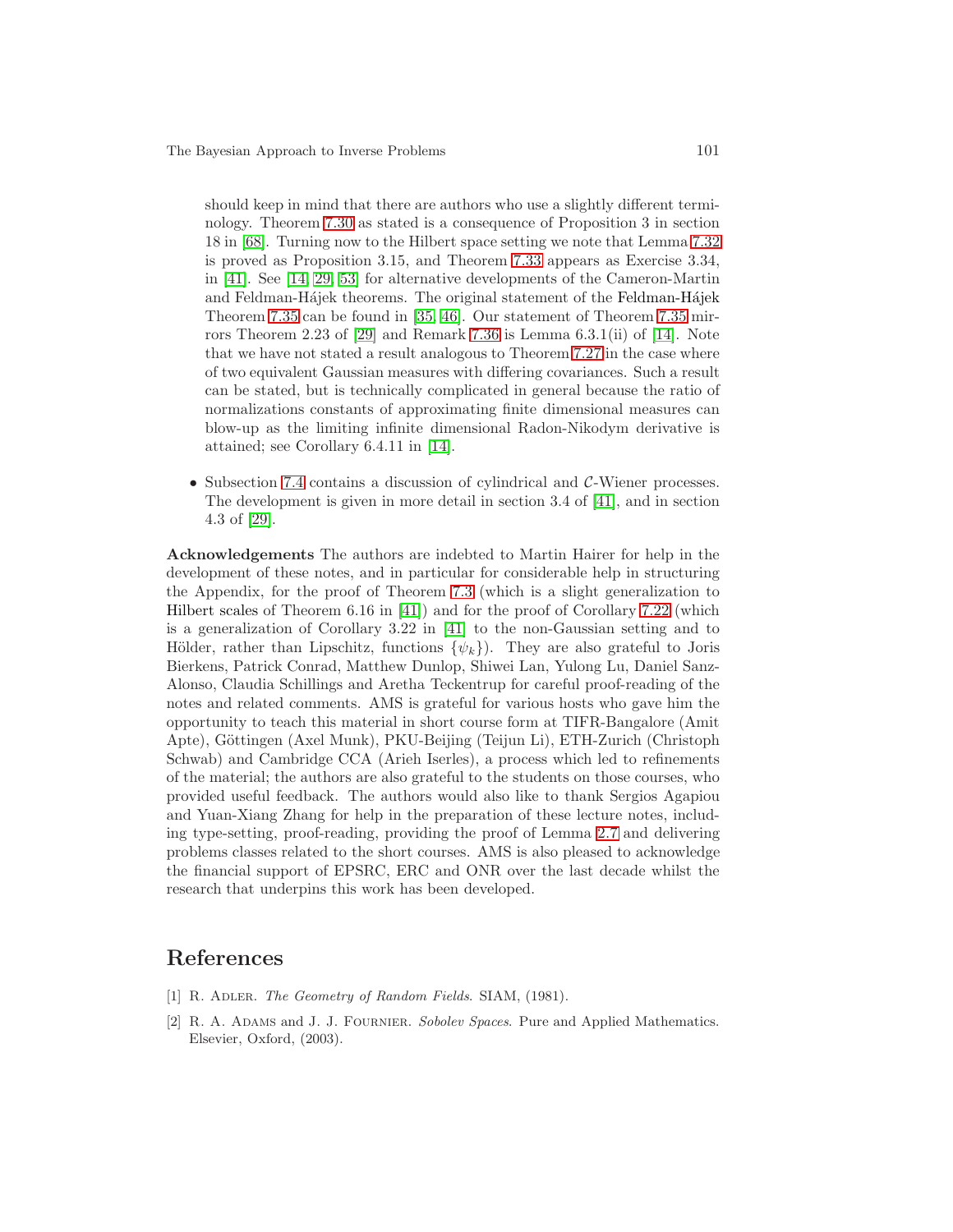- <span id="page-101-3"></span>[3] S. Agapiou, S. Larsson, and A. M. Stuart. Posterior contraction rates for the Bayesian approach to linear ill-posed inverse problems. Stochastic Processes and their Applications 123, 3828–3860 (2013).
- <span id="page-101-4"></span>[4] S. Agapiou, A. M. Stuart, and Y. X. Zhang. Bayesian posterior consistency for linear severely ill-posed inverse problems. To appear Journal of Inverse and Ill-posed Problems. arxiv.org/abs/1210.1563
- <span id="page-101-7"></span>[5] A. Alexanderian and N. Petra and G. Stadler and O. Ghattas A Fast and Scalable Method for A-Optimal Design of Experiments for Infinite-dimensional Bayesian Nonlinear Inverse Problems. <http://arxiv.org/abs/1410.5899>
- <span id="page-101-8"></span>[6] A. Alexanderian and P. Gloor and O. Ghattas On Bayesian A- and D-Optimal Experimental Designs in Infinite dimensions. <http://arxiv.org/abs/1408.6323>
- <span id="page-101-2"></span>[7] I. Babuska, R. Tempone and G. Zouraris. Galerkin finite element approximations of stochastic elliptic partial differential equations. SIAM J. Num. Anal. 42, 800–825 (2004).
- [8] H.T. Banks and H. Kunisch. Estimation Techniques for Distributed Parameter Systems. Birkhauser, Boston, (1989).
- <span id="page-101-1"></span>[9] A. Beskos, F. Pinski, J. Sanz-Serna, and A.M. Stuart. Hybrid Monte Carlo on Hilbert Spaces. Stochastic Processes and their Applications .
- <span id="page-101-0"></span>[10] A. Beskos, A. Jasra, E.A. Muzaffer, and AM.. Stuart. Sequential Monte Carlo methods for Bayesian elliptic inverse problems. Statistics and Computing 2015.
- <span id="page-101-10"></span>[11] J. BERNARDO and A. SMITH. Bayesian Theory. Wiley, (1994).
- [12] P. Billingsley. Convergence of Probability Measures. John Wiley & Sons Inc., New York, (1968).
- <span id="page-101-11"></span>[13] S. Bochner. Integration von Funktionen, deren Werte die Elemente eines Vektorraumes sind. Fund. Math. 20, 262–276 (1933).
- <span id="page-101-12"></span>[14] V. I. BOGACHEV. *Gaussian measures*, vol. 62 of *Mathematical Surveys and Mono*graphs. American Mathematical Society, (1998).
- <span id="page-101-9"></span><span id="page-101-5"></span>[15] V. I. BOGACHEV. *Measure theory. Vol. I, II. Springer-Verlag, Berlin, (2007).*
- [16] T. Bui-Thanh and O. Ghattas and J. Martin and G. Stadler A computational framework for infinite-dimensional Bayesian inverse problems Part I: The linearized case, with application to global seismic inversion. SIAM Journal on Scientific Computing 35 (6), A2494-A2523.
- <span id="page-101-6"></span>[17] T. Bui-Thanh and O. Ghattas and J. Martin and G. Stadler A computational framework for infinite-dimensional Bayesian inverse problems Part II: Stochastic Newton MCMC with Application to Ice Sheet Flow Inverse Problems. SIAM Journal on Scientific Computing 36 (4), A1525-A1555.
- [18] S. COTTER, M. DASHTI, J. ROBINSON, and A. STUART. Bayesian inverse problems for functions and applications to fluid mechanics. Inverse Problems 25, (2009), doi:10.1088/0266–5611/25/11/115008.
- [19] A. Cohen, R. DeVore, and C. Schwab. Convergence rates of best n-term galerkin approximations for a class of elliptic spdes. Found. Comput. Math. 10, 615–646 (2010).
- [20] A. COHEN, R. DEVORE, and C. SCHWAB. Analytic regularity and polynomial approximation of parametric and stochastic elliptic pdes. Anal. Appl. .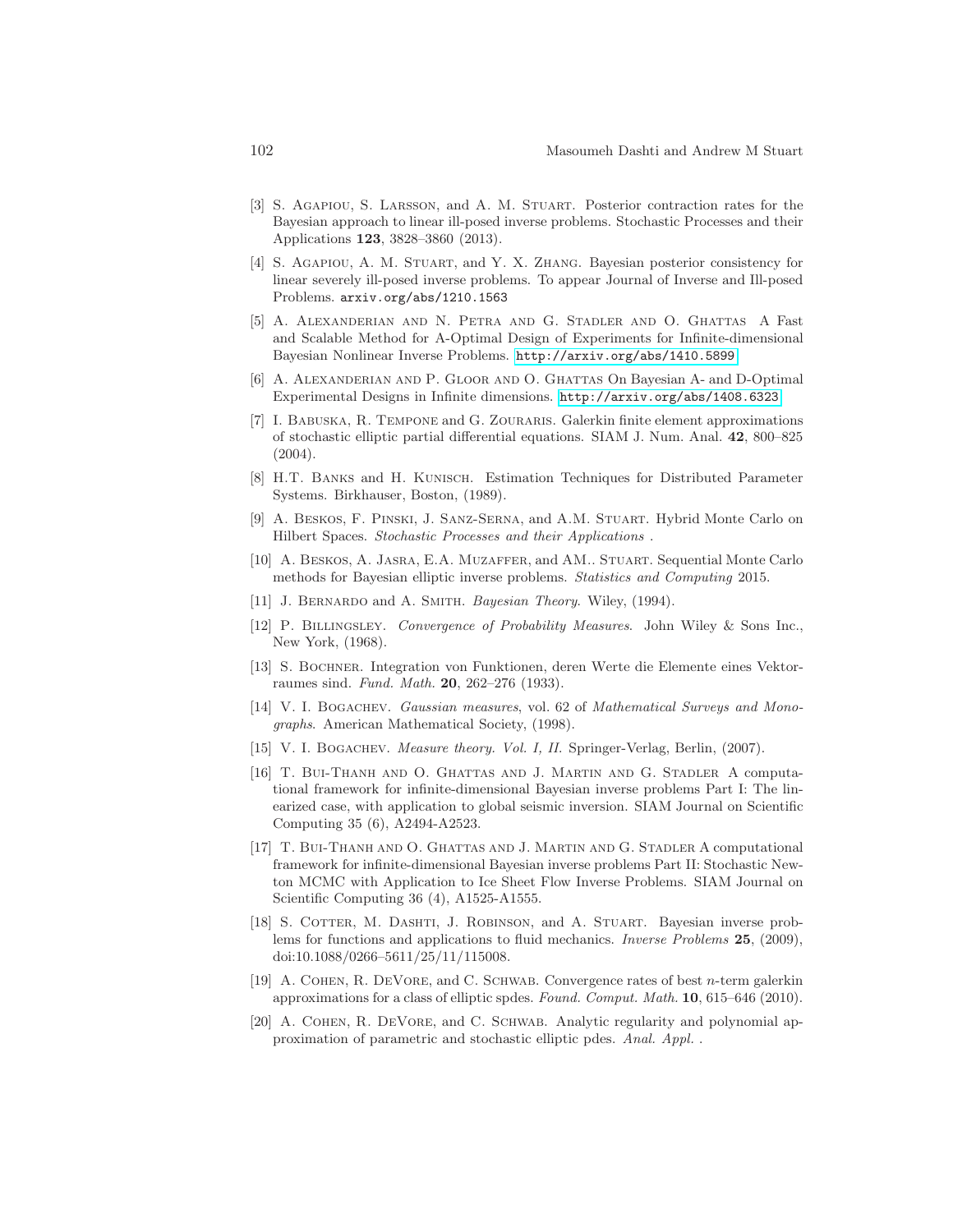- [21] S. COTTER, M. DASHTI, and A. STUART. Approximation of Bayesian inverse problems. SIAM Journal of Numerical Analysis 48, 322–345 (2010).
- <span id="page-102-0"></span>[22] S. COTTER, G. ROBERTS, A. STUART, and D. WHITE. MCMC methods for functions: modifying old algorithms to make them faster. *Statistical Science* 28, 424–446 (2013).
- <span id="page-102-10"></span>[23] IMRE CSISZAR and JANOS KÖRNER. Information theory: coding theorems for discrete memoryless systems. Cambridge University Press, (2011).
- [24] B. Dacorogna. Introduction to the calculus of variations. Translated from the 1992 French original. Second edition. Imperial College Press, London, (2009).
- [25] M. DASHTI, S. HARRIS, and A. STUART. Besov priors for Bayesian inverse problems. Inverse Problems and Imaging 6, 183–200 (2012).
- [26] M. DASHTI, and A. STUART. Uncertainty quantification and weak approximation of an elliptic inverse problem. SIAM J. Num. Anal. 49, 2524–2542 (2011).
- <span id="page-102-8"></span><span id="page-102-1"></span>[27] P. DEL MORAL. Feynman-Kac Formulae. Springer, (2004).
- [28] G. Da Prato. An introduction to infinite-dimensional analysis. Universitext. Springer-Verlag, Berlin, (2006). Revised and extended from the 2001 original by Da Prato.
- <span id="page-102-4"></span>[29] G. DaPrato and J. Zabczyk. Stochastic equations in infinite dimensions, vol. 44 of Encyclopedia of Mathematics and its Applications. Cambridge University Press, Cambridge, (1992).
- <span id="page-102-3"></span>[30] G. Da Prato and J. Zabczyk. Ergodicity for infinite dimensional systems. Cambridge Univ Pr, (1996).
- <span id="page-102-6"></span>[31] M. DASHTI, KJH.LAW, AM STUART and J.VOSS. MAP estimators and their consistency in Bayesian nonparametric inverse problems Inverse Problems 29, 095017 (2013).
- [32] I. DAUBECHIES Ten lectures on wavelets. CBMS-NSF Regional Conference Series in Applied Mathematics, 61. Society for Industrial and Applied Mathematics (SIAM), Philadelphia, PA, (1992).
- [33] H. ENGL, M. HANKE, and A. NEUBAUER. Regularization of Inverse Problems. Kluwer, (1996).
- <span id="page-102-12"></span><span id="page-102-7"></span>[34] L. Evans. Partial Differential Equations. AMS, Providence, Rhode Island, (1998).
- [35] J. FELDMAN. Equivalence and perpendicularity of Gaussian processes. Pacific J. Math. 8, 699-708 (1958).
- <span id="page-102-11"></span>[36] X. FERNIQUE. Intégrabilité des vecteurs gaussiens. C. R. Acad. Sci. Paris Sér. A-B 270, A1698–A1699 (1970).
- [37] J. Franklin. Well-posed stochastic extensions of ill-posed linear problems. J. Math. Anal. Appl. **31**, 682–716 (1970).
- <span id="page-102-2"></span>[38] C. W. GARDINER. Handbook of stochastic methods. Springer-Verlag, Berlin, second ed., 1985. For physics, chemistry and the natural sciences.
- <span id="page-102-9"></span>[39] A. GIBBS and F. Su. On choosing and bounding probability metrics. *International* Statistical Review 70, 419–435 (2002).
- <span id="page-102-5"></span>[40] I.G. Graham, F.Y. Kuo, J.A. Nicholls, R. Scheichl, Ch. Schwab and I.H. Sloan, Quasi-Monte Carlo Finite Element methods for Elliptic PDEs with Lognormal Random Coefficients, Seminar for Applied Mathematics, ETH, SAM Report 2013-14, (2013).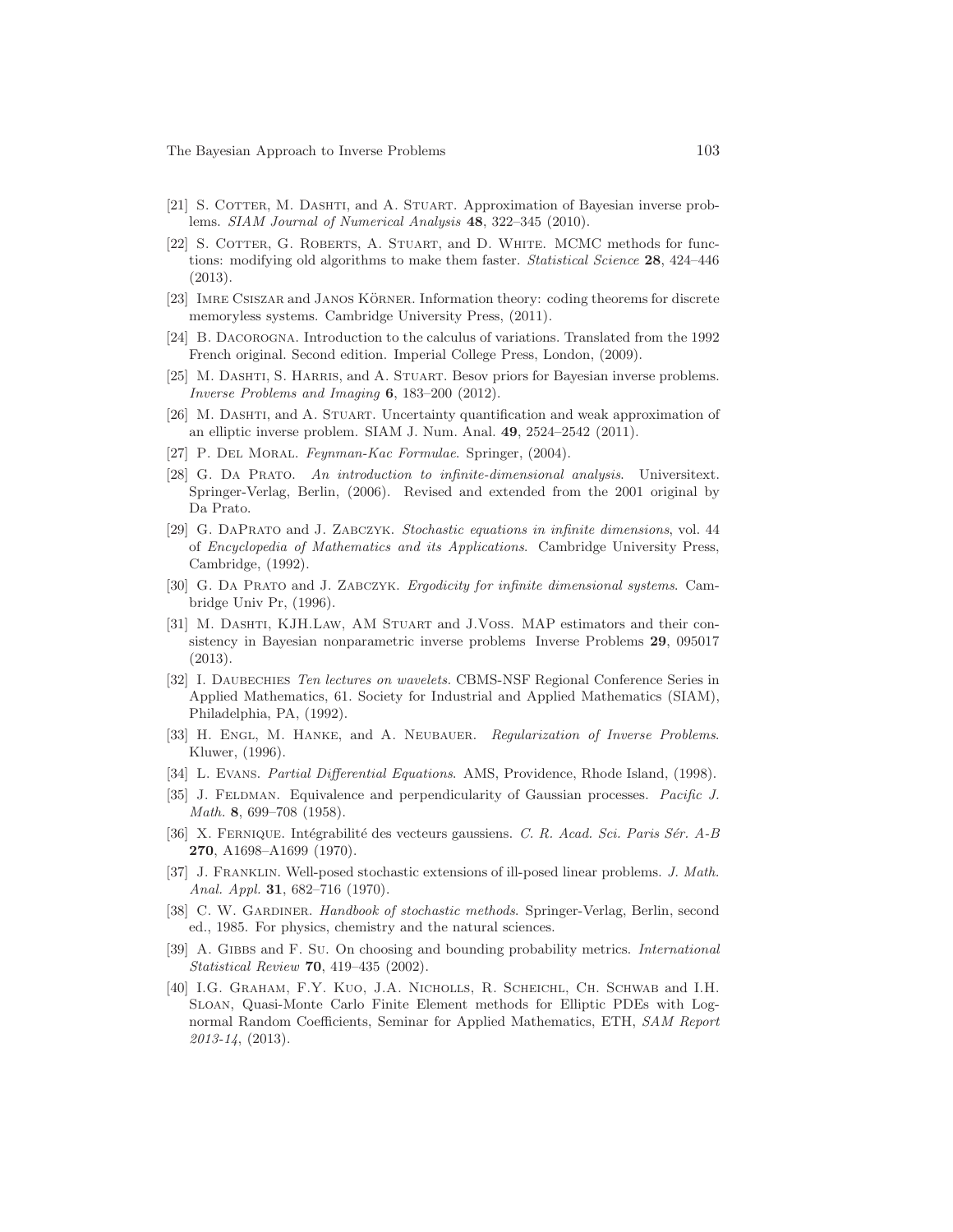- <span id="page-103-7"></span><span id="page-103-2"></span>[41] M. HAIRER. Introduction to Stochastic PDEs. Lecture Notes, 2009. <http://arxiv.org/abs/0907.4178>
- [42] M. Hairer, A. M. Stuart, and J. Voss. Analysis of SPDEs arising in path sampling, part II: The nonlinear case. Annals of Applied Probability 17, 1657–1706 (2007).
- <span id="page-103-3"></span>[43] M. Hairer, A. Stuart, and J. Voss. Sampling conditioned hypoelliptic diffusions. The Annals of Applied Probability 21, no. 2, 669–698 (2011).
- [44] M. Hairer, A. Stuart, J. Voss, and P. Wiberg. Analysis of SPDEs arising in path sampling. Part I: The Gaussian case. *Comm. Math. Sci.* 3, 587–603 (2005).
- [45] M. Hairer, A. Stuart and S. Vollmer. Spectral gaps for a MetropolisHastings algorithm in infinite dimensions. Annals of Applied Probability.  $24(6)$ , 2455-2490 (2014).
- <span id="page-103-10"></span>[46] Y. HÁJEK. On a property of normal distribution of any stochastic process. Czechoslovak Math. J. **8 (83)**, (1958), 610–618.
- <span id="page-103-0"></span>[47] W. K. Hastings. Monte Carlo sampling methods using Markov chains and their applications. *Biometrika* 57, no. 1, 97–109 (1970).
- <span id="page-103-6"></span>[48] T. Helin and M. Burger. Maximum a posteriori probability estimates in infinitedimensional Bayesian inverse problems. <http://arxiv.org/abs/1412.5816>
- <span id="page-103-8"></span>[49] T. H. HILDEBRANDT. Integration in abstract spaces. Bull. Amer. Math. Soc. 59, 111–139 (1953).
- [50] J.-P. Kahane. Some random series of functions, vol. 5 of Cambridge Studies in Advanced Mathematics. Cambridge University Press, Cambridge, (1985).
- <span id="page-103-1"></span>[51] N. Kantas, A. Beskos, and A. Jasra. Sequential Monte Carlo methods for highdimensional inverse problems: a case study for the Navier-Stokes equations.  $arXiv$ preprint [arXiv:1307.6127](http://arxiv.org/abs/1307.6127) .
- [52] A. Kirsch. An Introduction to the Mathematical Theory of Inverse Problems. Springer, (1996).
- <span id="page-103-9"></span>[53] T. KÜHN and F. LIESE. A short proof of the Hájek-Feldman theorem. Teor. Verojatnost. i Primenen. 23, no. 2, 448–450 (1978).
- [54] J. KAIPIO and E. SOMERSALO. Statistical and computational inverse problems, vol. 160 of Applied Mathematical Sciences. Springer-Verlag, New York, (2005).
- [55] O. KALLENBERG,. Foundations of modern probability. Second edition. Probability and its Applications. Springer-Verlag, New York, (2002).
- [56] B. Knapik, A. van Der Vaart, and J. van Zanten. Bayesian inverse problems with Gaussian priors. Ann. Statist. **39**, no. 5, 2626–2657 (2011).
- [57] B. Knapik, A. van der Vaart, and J. van Zanten. Bayesian recovery of the initial condition for the heat equation http://arxiv.org/abs/1111.5876.
- <span id="page-103-4"></span>[58] F.Y. Kuo, Ch. Schwab and I.H. Sloan, Quasi-Monte Carlo methods for very high dimensional integration: the standard (weighted Hilbert space) setting and beyond, ANZIAM Journal, 53, 1–37 (2011).
- <span id="page-103-5"></span>[59] F.Y. Kuo, Ch. Schwab and I.H. Sloan, Quasi-Monte Carlo Finite Element Methods for a Class of Elliptic Partial Differential Equations with Random Coefficients, SIAM Journal on Numerical Analysis, 50, no. 6, 3351–3374.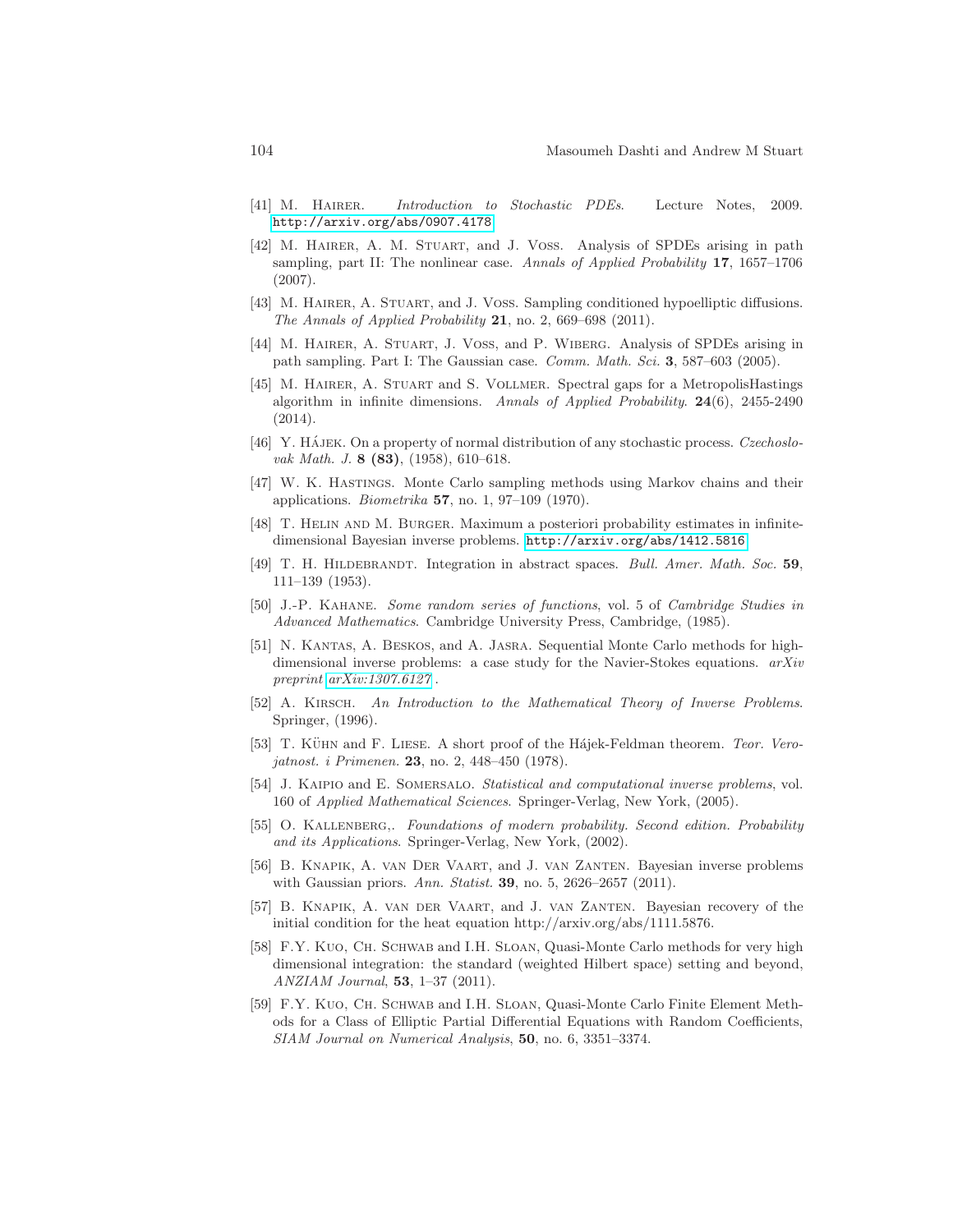- <span id="page-104-4"></span>[60] F.Y. Kuo and I.H. Sloan, Lifting the Curse of Dimensionality, Notices of the AMS, 52, no. 11, 1320–1328 (2005).
- <span id="page-104-5"></span>[61] F.Y. Kuo, I.H. Sloan, G.W. Wasilikowski and B.J Waterhouse, Randomly shifted lattice rules with the optimal rate of convergence for unbounded integrands, Journal of Complexity, 26, 135–160 (2010).
- [62] S. Lasanen. Discretizations of generalized random variables with applications to inverse problems. Ann. Acad. Sci. Fenn. Math. Diss., University of Oulu 130.
- [63] S. Lasanen. Measurements and infinite-dimensional statistical inverse theory. PAMM 7, 1080101-1080102 (2007).
- [64] S. Lasanen. Posterior convergence for approximated unknowns in non-gaussian statistical inverse problems. Arxiv preprint [arXiv:1112.0906](http://arxiv.org/abs/1112.0906) .
- [65] S. Lasanen. Non-Gaussian statistical inverse problems. Part I: Posterior distributions. Inverse Problems and Imaging  $6$ , no. 2, 215–266 (2012).
- [66] S. Lasanen. Non-Gaussian statistical inverse problems. Part II: Posterior distributions. Inverse Problems and Imaging  $6$ , no. 2, 267–287 (2012).
- <span id="page-104-7"></span>[67] M. Ledoux. Isoperimetry and Gaussian analysis. In Lectures on probability theory and statistics (Saint-Flour, 1994), vol. 1648 of Lecture Notes in Math., 165–294. Springer, Berlin, (1996).
- <span id="page-104-6"></span>[68] M. Lifshits. Gaussian Random Functions, vol. 322 of Mathematics and its Applications. Kluwer, Dordrecht, (1995).
- [69] M. S. LEHTINEN, L. PÄIVÄRINTA, and E. SOMERSALO. Linear inverse problems for generalised random variables. Inverse Problems 5, no. 4, 599–612 (1989). http://stacks.iop.org/0266-5611/5/599.
- [70] M. Lassas, E. Saksman, and S. Siltanen. Discretization-invariant Bayesian inversion and Besov space priors. Inverse Problems and Imaging 3, 87–122 (2009).
- [71] A. LUNARDI. Analytic Semigroups and Optimal Regularity in Parabolic Problems. Progress in Nonlinear Differential Equations and their Applications, 16. Birkhäuser Verlag, Basel, (1995).
- [72] A. Mandelbaum. Linear estimators and measurable linear transformations on a Hilbert space. Z. Wahrsch. Verw. Gebiete 65, no. 3, (1984), 385–397. http://dx.doi.org/10.1007/BF00533743.
- <span id="page-104-3"></span>[73] J. Mattingly, N. Pillai, and A. Stuart. Diffusion limits of the random walk Metropolis algorithm in high dimensions. Ann. Appl. Prob 22, 881–930 (2012).
- <span id="page-104-1"></span>[74] N. Metropolis, R. Rosenbluth, M. Teller, and E. Teller. Equations of state calculations by fast computing machines. J. Chem. Phys. 21, 1087–1092 (1953).
- [75] Y. Meyer Wavelets and operators. Translated from the 1990 French original by D. H. Salinger. Cambridge Studies in Advanced Mathematics, 37. Cambridge University Press, Cambridge, (1992).
- <span id="page-104-0"></span>[76] S. P. Meyn and R. L. Tweedie. Markov Chains and Stochastic Stability. Communications and Control Engineering Series. Springer-Verlag London Ltd., London, (1993).
- <span id="page-104-2"></span>[77] R. Neal. Regression and classification using Gaussian process priors, (1998). http://www.cs.toronto.edu/∼[radford/valencia.abstract.html](http://www.cs.toronto.edu/~radford/valencia.abstract.html).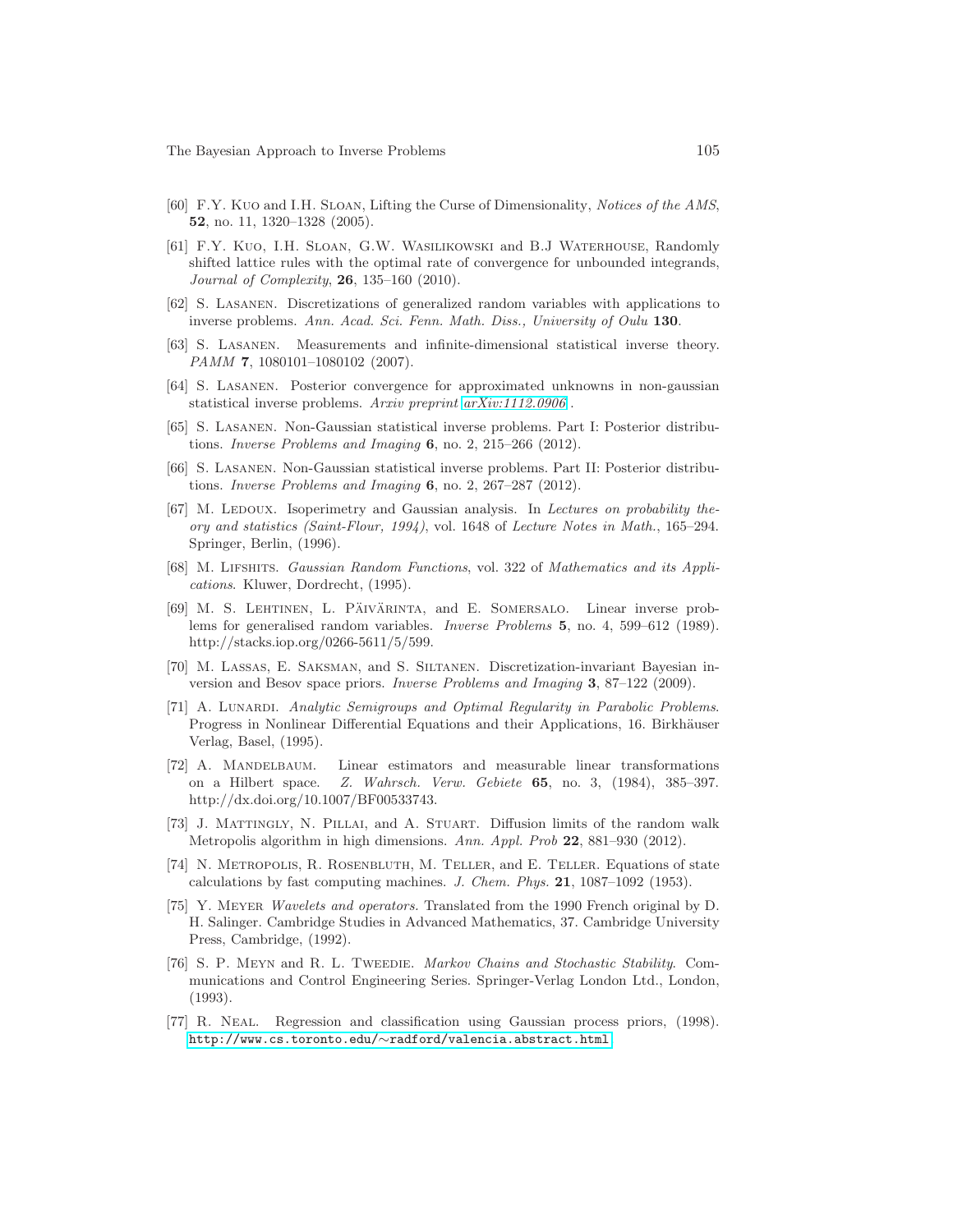- <span id="page-105-5"></span><span id="page-105-0"></span>[78] H. NIEDERREITER, Random Number Generation and quasi-Monte Carlo methods, SIAM, (1994).
- <span id="page-105-4"></span>[79] J. Norris. Markov chains. Cambridge Series in Statistical and Probabilistic Mathematics. Cambridge University Press, Cambridge, (1998).
- [80] B. OKSENDAL. Stochastic Differential Equations. An introduction with applications. Universitext. Springer, sixth ed., (2003).
- [81] A. Pazy. Semigroups of Linear Operators and Applications to Partial Differential Equations. Springer-Verlag, New York, (1983).
- [82] D. POLLARD. Distances and affinities between measures. Unpublished manuscript, http://www.stat.yale.edu/∼[pollard/Books/Asymptopia/Metrics.pdf.](http://www.stat.yale.edu/~pollard/Books/Asymptopia/Metrics.pdf)
- [83] F. PINSKI and A. STUART. Transition paths in molecules at finite temperature. The Journal of Chemical Physics 132, 184104 (2010).
- <span id="page-105-2"></span>[84] N. Pillai, A. Stuart, and A. Thiery. Gradient flow from a random walk in Hilbert space. To appear, Stochastic Partial Differential Equations. arxiv.org/abs/1108.1494.
- <span id="page-105-3"></span>[85] P. REBESCHINI and R. VAN HANDEL. Can local particle filters beat the curse of dimensionality? arXiv preprint [arXiv:1301.6585](http://arxiv.org/abs/1301.6585).
- <span id="page-105-13"></span>[86] D. Revuz and M. Yor. Continuous martingales and Brownian motion, vol. 293 of Grundlehren der Mathematischen Wissenschaften [Fundamental Principles of Mathematical Sciences]. Springer-Verlag, Berlin, second ed., 1994.
- [87] G. Richter. An inverse problem for the steady state diffusion equation. SIAM Journal on Applied Mathematics 41, no. 2, (1981), 210–221.
- <span id="page-105-9"></span>[88] J. C. ROBINSON. Infinite-Dimensional Dynamical Systems. Cambridge Texts in Applied Mathematics. Cambridge University Press, Cambridge, 2001.
- [89] W. Rudin. Real and complex analysis. Third edition. McGraw-Hill Book Co., New York, (1987).
- <span id="page-105-7"></span>[90] C. Schillings and C. Schwab. Sparse, adaptive Smolyak quadratures for Bayesian inverse problems. Inverse Problems 29, 065011 (2013).
- <span id="page-105-6"></span>[91] C. SCHWAB and A. STUART. Sparse deterministic approximation of bayesian inverse problems. Inverse Problems 28, 045003 (2012).
- <span id="page-105-10"></span>[92] W. A. Strauss. Partial differential equations. An introduction. Second edition. John Wiley & Sons, Ltd., Chichester, (2008).
- <span id="page-105-8"></span>[93] A. M. Stuart. Inverse problems: a Bayesian perspective. Acta Numer. 19, 451–559 (2010).
- <span id="page-105-1"></span>[94] A. M. STUART. Uncertainty quantification in Bayesian inversion. *ICM2014*. Invited Lecture.
- [95] L. Tierney. A note on Metropolis-Hastings kernels for general state spaces. Ann. Appl. Probab. 8, no. 1, 1-9 (1998).
- <span id="page-105-11"></span>[96] H. TRIEBEL. Theory of function spaces, vol. 38 of Mathematik und ihre Anwendungen in Physik und Technik [Mathematics and its Applications in Physics and Technology]. Akademische Verlagsgesellschaft Geest & Portig K.-G., Leipzig, (1983).
- <span id="page-105-12"></span>[97] H. TRIEBEL. Theory of function spaces. II, vol. 84 of Monographs in Mathematics. Birkhäuser Verlag, Basel, (1992).